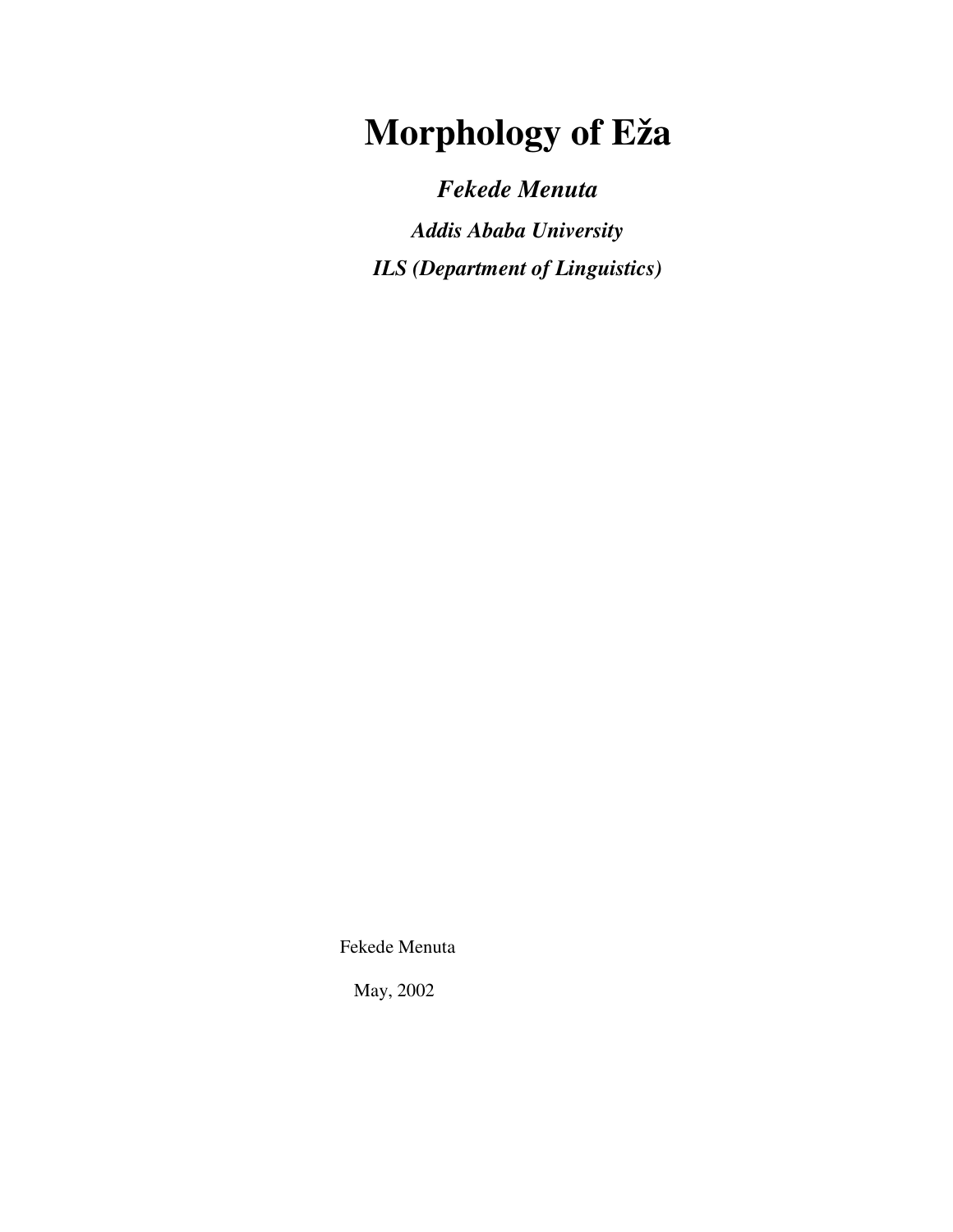## **Acknowledgements**

 I am grateful to professor Baye Yimam, my advisor, instructor and a role model in his dedication to his duties responsibilities and concern for others. He has supervised this thesis with care and I have benefited too much from his comments and suggestions. All the responsibility, however, is mine. Thank you Professor Baye!

 I extend my thanks to my informants Ato Kibru Nega, Arega Yirga, and Habte Kerga for their concern and patience in providing the linguistic data. The time we had at Yabedemar and Shammene, Kebeles in Eža, is unforgettable.

 My heartfelt thanks are due to my wife Hewan Demissie for taking care of our daughter Bethel and our sisters Zewdnesh and Wuletayie until she has left for Japan in April 2002 for her postgraduate studies.

 I am indebted to my instructors Ato Daniel Abera, Dr. Abebe Gebretsadik and Dr. Zelealem Liyew for their willingness to share their ideas and materials during my stay in the study program. Daniel's feedback on the "Over view of Eža Morphology," which was presented for the course "Morphology," has been stepping- stone for the present study. He deserves my special thanks.

 My thanks are also forwarded to my friend Kedir Seid and all his colleagues at the New Vision Computer Training Center for providing me a computer service in editing the thesis and other facilities.

 I am indebted to Ato Bahru Shikur and his wife Media Aman for their concern in looking after my family, sending my salary on time, and all their friendly supports.

 I am grateful to my sister Mulunesh Menuta and her husband Ato Kebede Asfaw for their material and moral supports.

i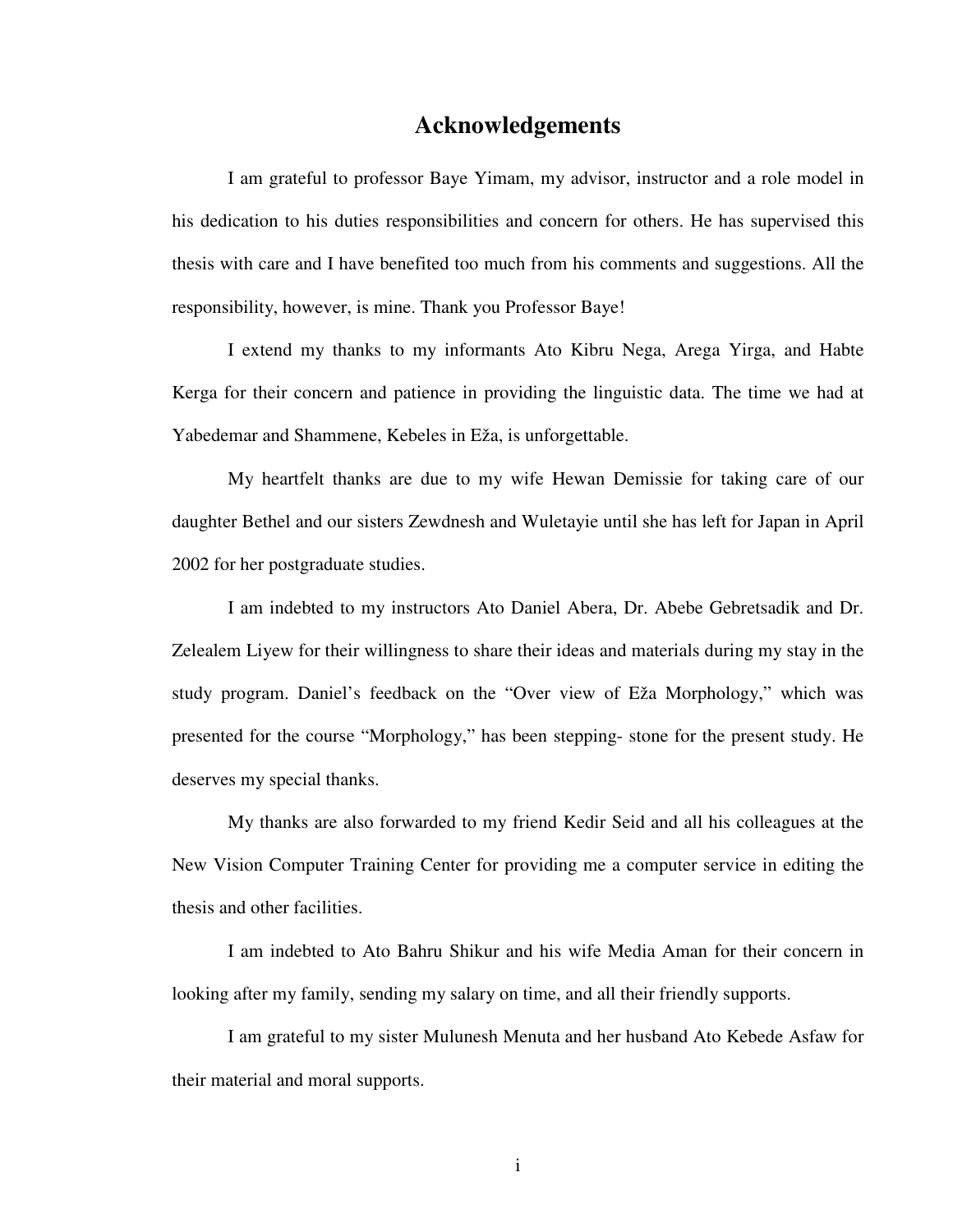My appreciation is due to Mahlet Mussie who typed the thesis with care and patience. The linguistic symbols have been great trouble for her.

 Last but not least, I would like to thank my classmates Biniyam Sisay (biret), Eyasu Nega (uu…f), Kebede Teklemichael (Gize- yelem) and Mahder Tesfu (Emu). Their suggestions at different stages of the data analysis have been great help.

Thank you God!

I "rejoice evermore" (Thess. 5:16)

Fekede Menuta

May, 2002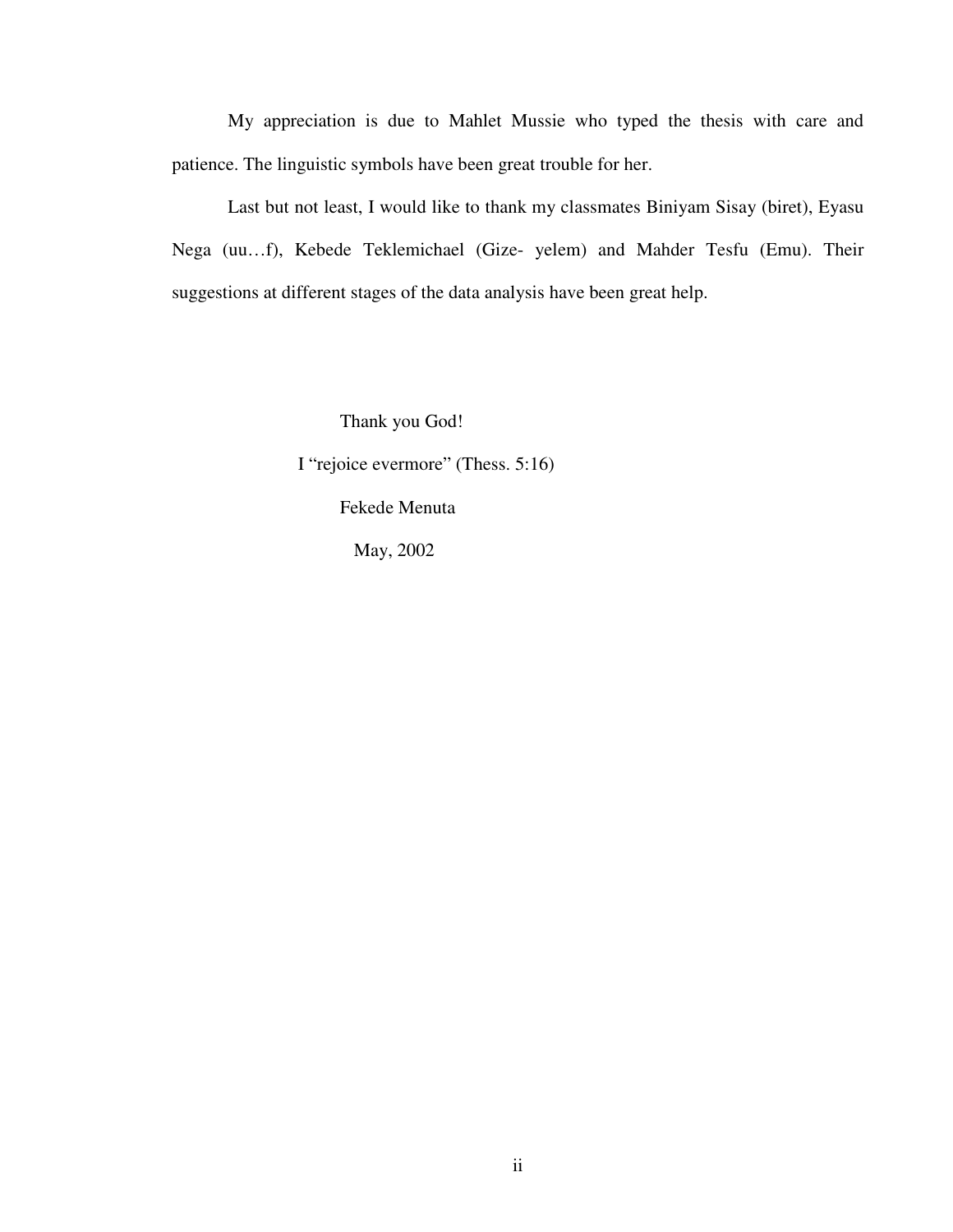## **Table of Contents**

| Ι. |    |
|----|----|
| П. |    |
|    |    |
|    |    |
|    |    |
|    |    |
|    |    |
|    |    |
|    |    |
|    |    |
|    |    |
|    |    |
|    |    |
|    |    |
|    |    |
|    |    |
|    |    |
|    | 14 |
|    |    |
|    |    |
|    |    |
|    |    |
|    |    |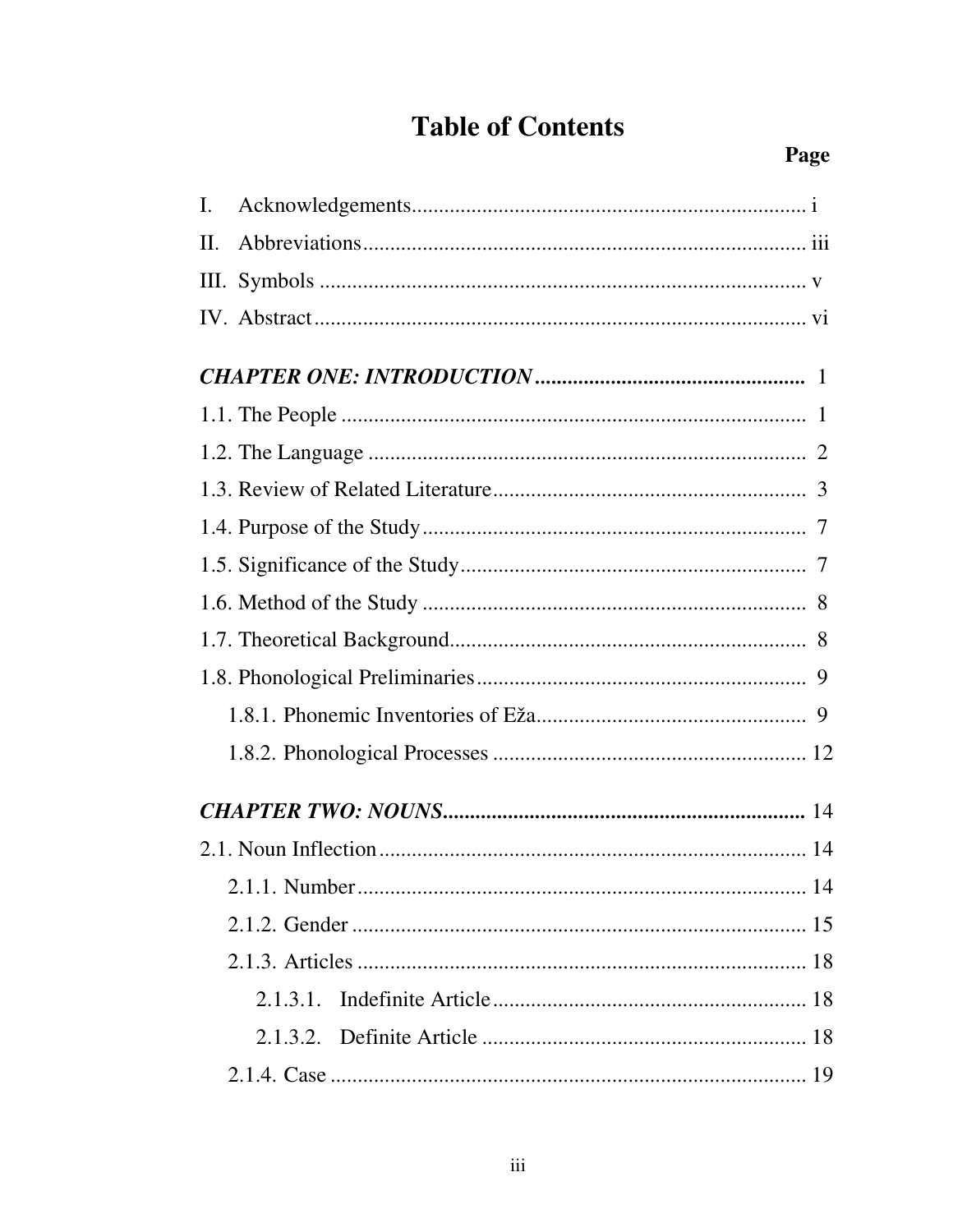| 2.3.1.1. |  |
|----------|--|
| 2.3.1.2. |  |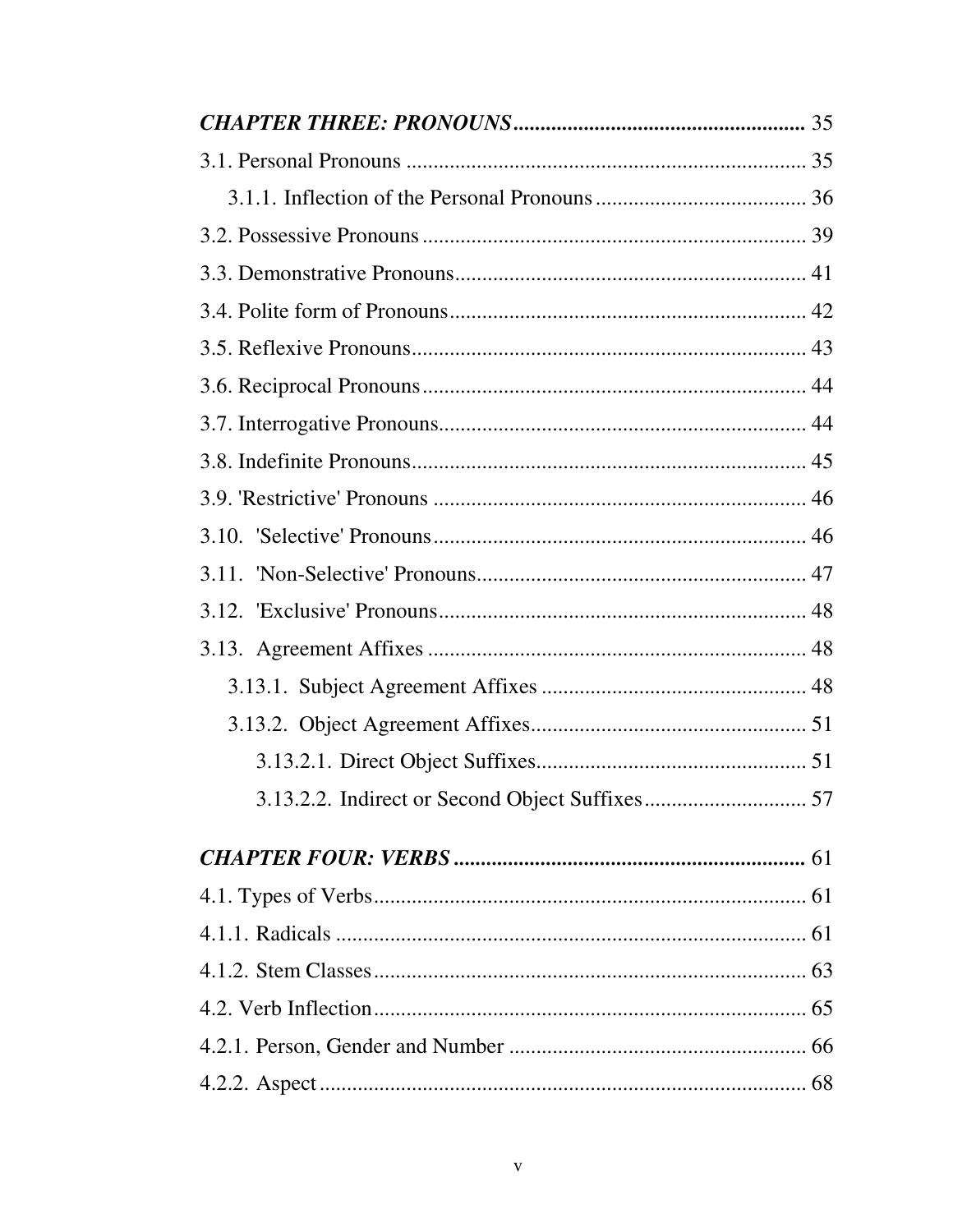| 4.2.3.2. |  |
|----------|--|
|          |  |
|          |  |
|          |  |
|          |  |
|          |  |
|          |  |
|          |  |
|          |  |
|          |  |
|          |  |
|          |  |
|          |  |
|          |  |
| 4.3.1.2. |  |
|          |  |
|          |  |
|          |  |
|          |  |
| 4.3.1.5. |  |
| 4.3.1.6. |  |
|          |  |
| 4.3.2.1. |  |
| 4.3.2.2. |  |
| 4.3.2.3. |  |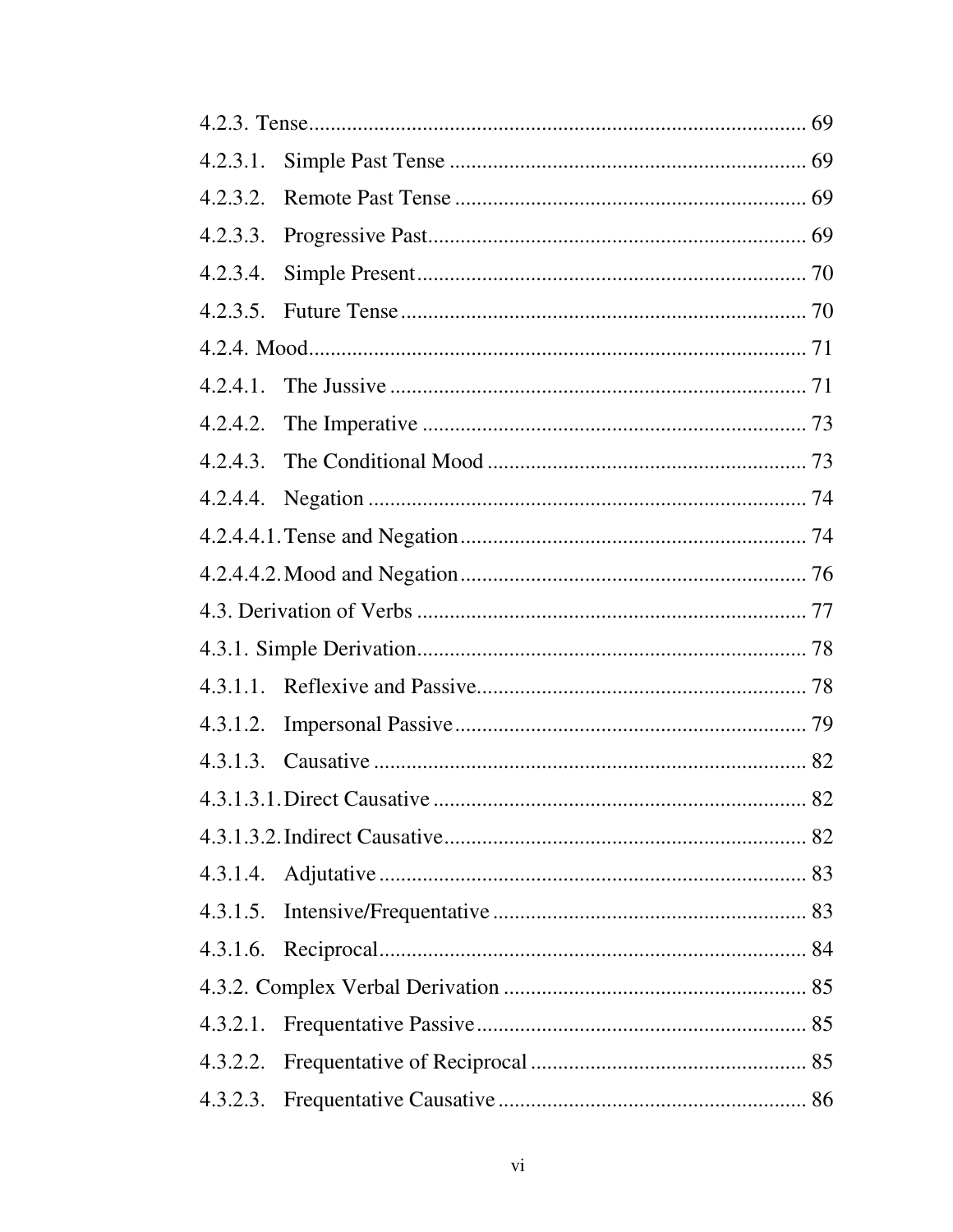| 4.3.2.5.                                                 |  |
|----------------------------------------------------------|--|
| <b>CHAPTER FIVE: ADVERBS, ADJECTIVES AND NUMERALS 89</b> |  |
|                                                          |  |
|                                                          |  |
|                                                          |  |
|                                                          |  |
|                                                          |  |
|                                                          |  |
|                                                          |  |
|                                                          |  |
|                                                          |  |
|                                                          |  |
|                                                          |  |
|                                                          |  |
|                                                          |  |
|                                                          |  |
| <b>CHAPTER SIX: SUMMARY AND CONCLUSION </b> 106          |  |
|                                                          |  |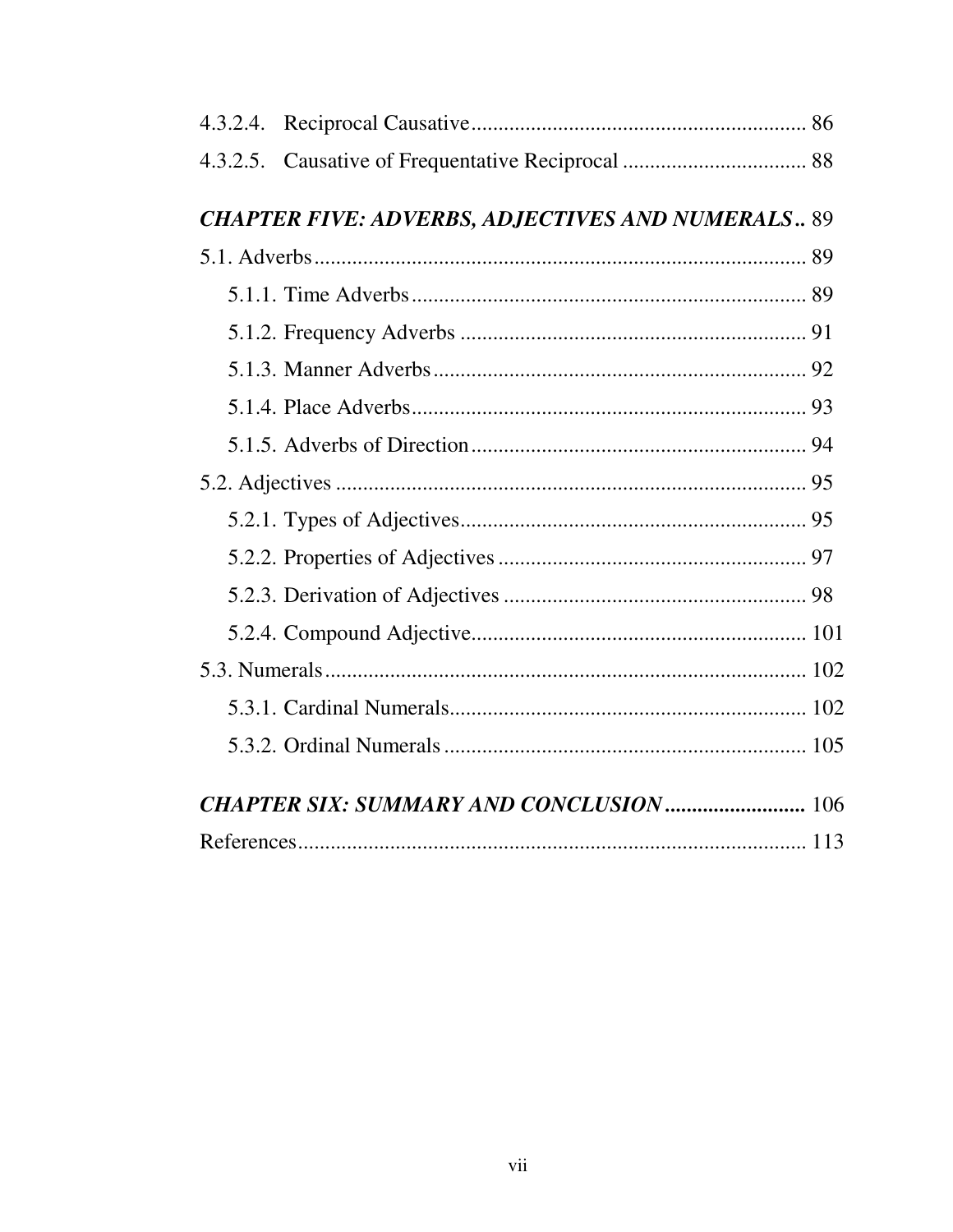## *Abbreviations*

| abl.   | ablative          |
|--------|-------------------|
| acc.   | accusative        |
| act.   | actual            |
| adv.   | adverb            |
| affir. | affirmative       |
| aux.   | auxiliary         |
| ben.   | benefactive       |
| c.     | consonant         |
| co.    | comitative        |
| cop.   | copula            |
| dat    | dative            |
| def.   | definite          |
| df.    | definite future   |
| em.    | 'empty morph'     |
| f.     | feminine          |
| gen.   | genitive          |
| ger.   | gerundive         |
| idf.   | indefinite future |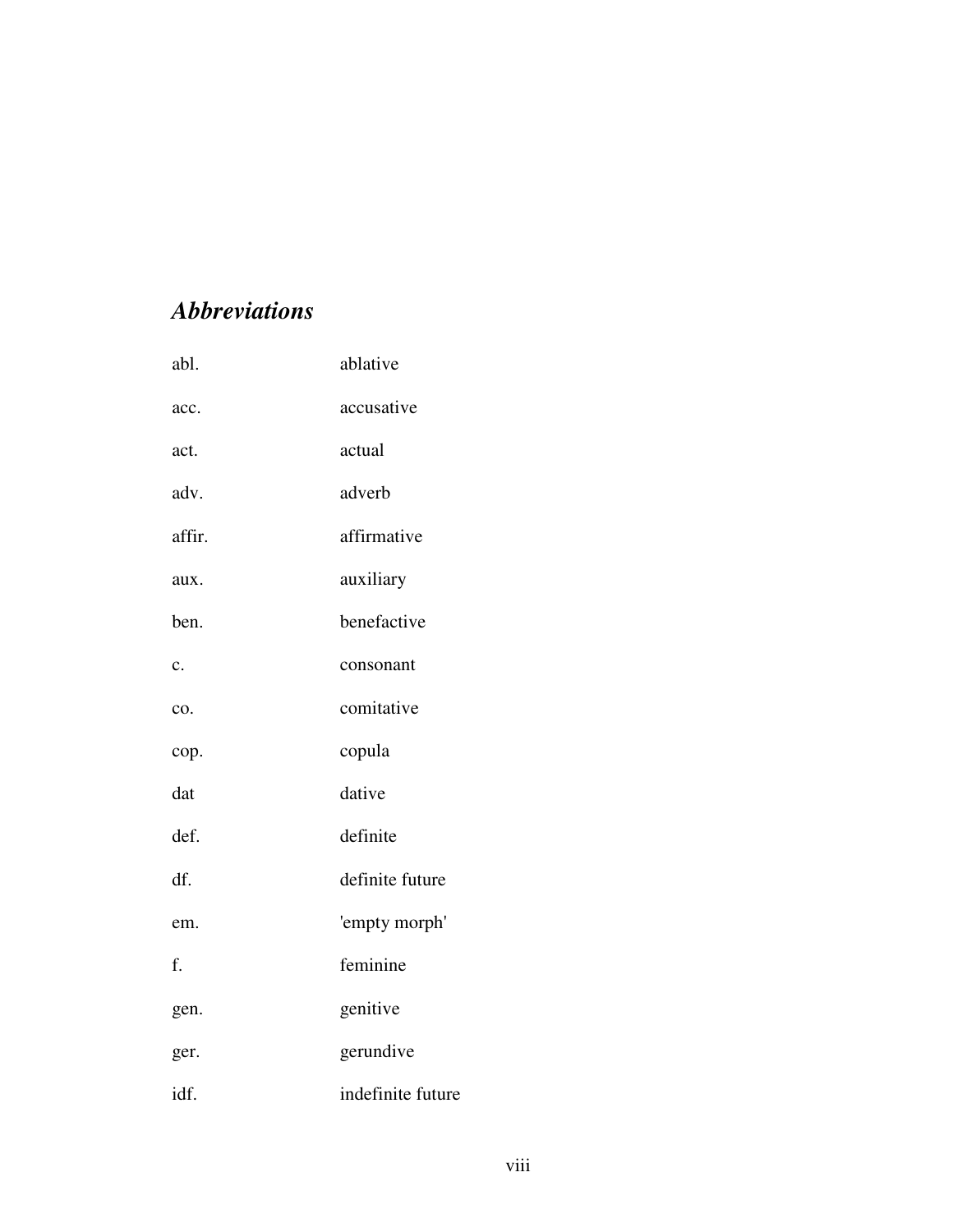| ins.  | instrumental |
|-------|--------------|
| lit.  | literal      |
| loc.  | locative     |
| m.    | masculine    |
| mal.  | malefactive  |
| n.    | noun         |
| nom.  | nomninative  |
| neg.  | negative     |
| 0.    | object       |
| p.    | plural       |
| pass. | passive      |
| poss. | possessive   |
| prog. | progressive  |
| rec.  | reciprocal   |
| ref.  | reflexive    |
| rel.  | relative     |
| S.    | singular     |
| sb.   | somebody     |
| sth.  | something    |
| v.    | verb         |
| voc.  | vocative     |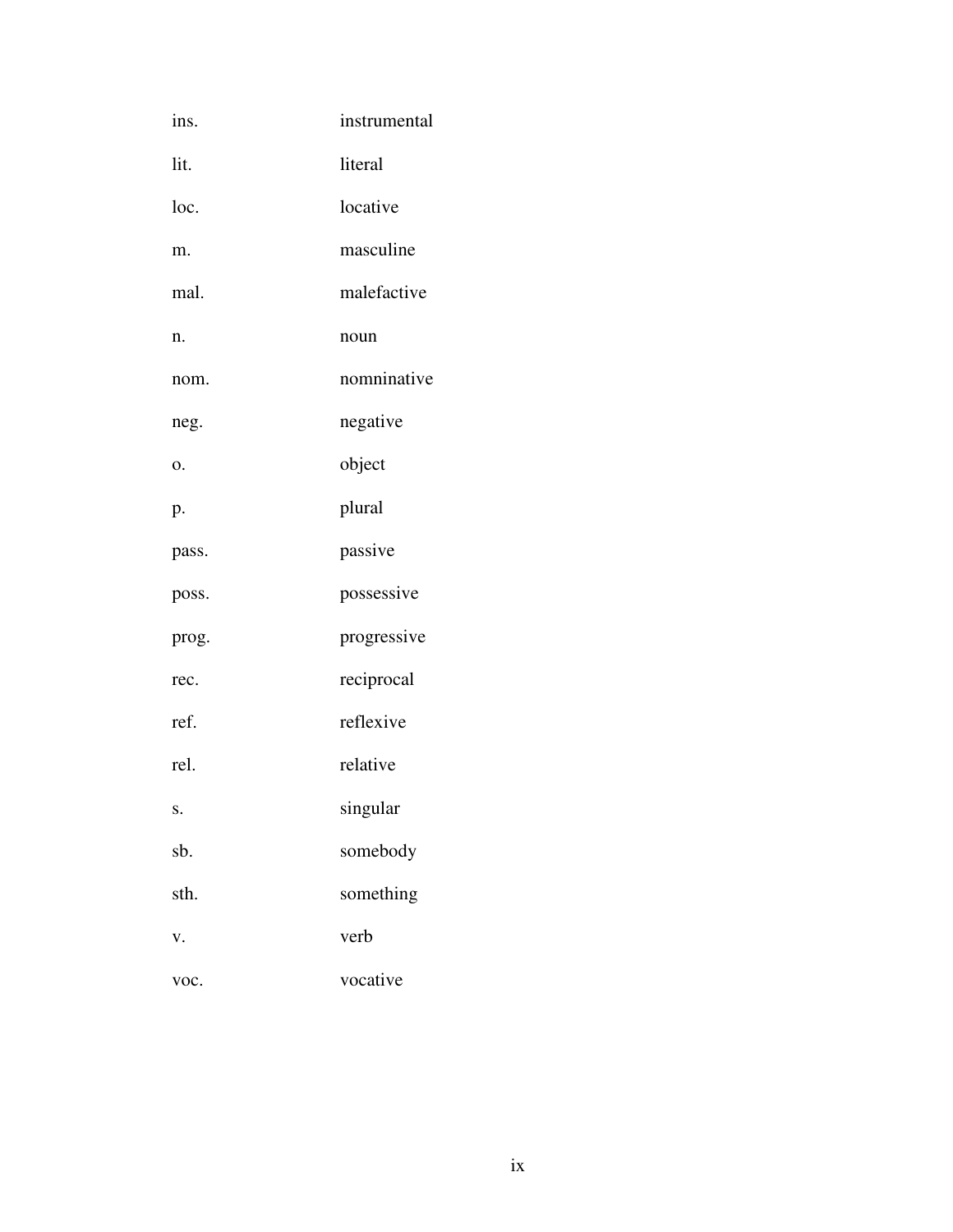## *Symbols*

- 1. first person
- 2. second person
- 3. third person

|          | ∤ | morpheme                                  |
|----------|---|-------------------------------------------|
| $\lceil$ | 1 | surface form (phonetic form)              |
|          |   | phonemic representation                   |
|          |   |                                           |
|          |   | becomes                                   |
|          |   | option, alternation, additional reference |
|          |   |                                           |
|          |   | in the environment of                     |
|          |   | morpheme boundary                         |
|          |   | morpheme tier                             |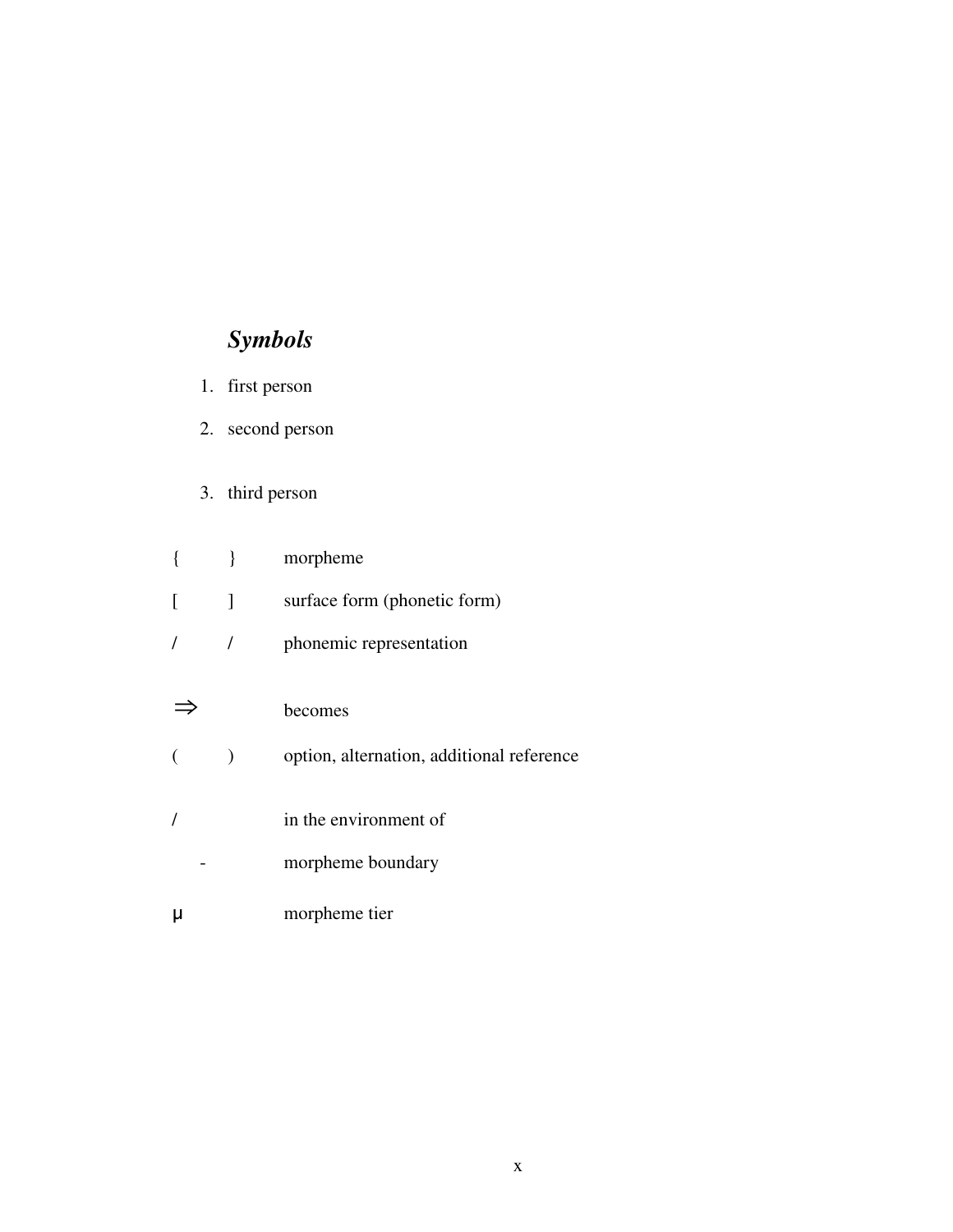## *ABSTRACT*

 Eža is one of the least studied 'Gurage Languages' of the Ethio-Semitic family. This study aims to provide descriptive account of its morphology. Thus, the inflection and derivation of nouns, pronouns, verbs, adverbs, adjectives, and numerals are considered. Some compound nouns and adjectives are also identified.

 It is shown that nouns are inflected for number, gender, definite article, and different types of cases. Affixes deriving nominals such as abstract, gerundive, result, group identity, agent and instrument are identified.

 Forms of pronouns and their inflections are discussed. Subject and object agreement pronominal affixes are shown.

 Verbs are grouped based on their radical and stem patterns. It is found that the verbs are inflected for person, gender, number, aspect, tense, and mood. Affixes and stem patterns that derive verbs including passive, reflexive, causative, frequentative, reciprocal, reciprocal causative, frequentative passive, frequentative of the reciprocal, and causative of the frequentative reciprocal are shown.

 Types of adverbs and their derivations are discussed. It is claimed that some time adverb deriving affixes show past and future time. Adjectives are grouped into seven semantic fields and four ways of deriving them is shown. It is found that adjectives are not inflected for number and person but can be inflected for definite article. Numerals that have simple lexical representation are found to be only twelve. The other numerals of the language are derived from the simple numeral sets. Finally, summary of the main findings of the study is provided.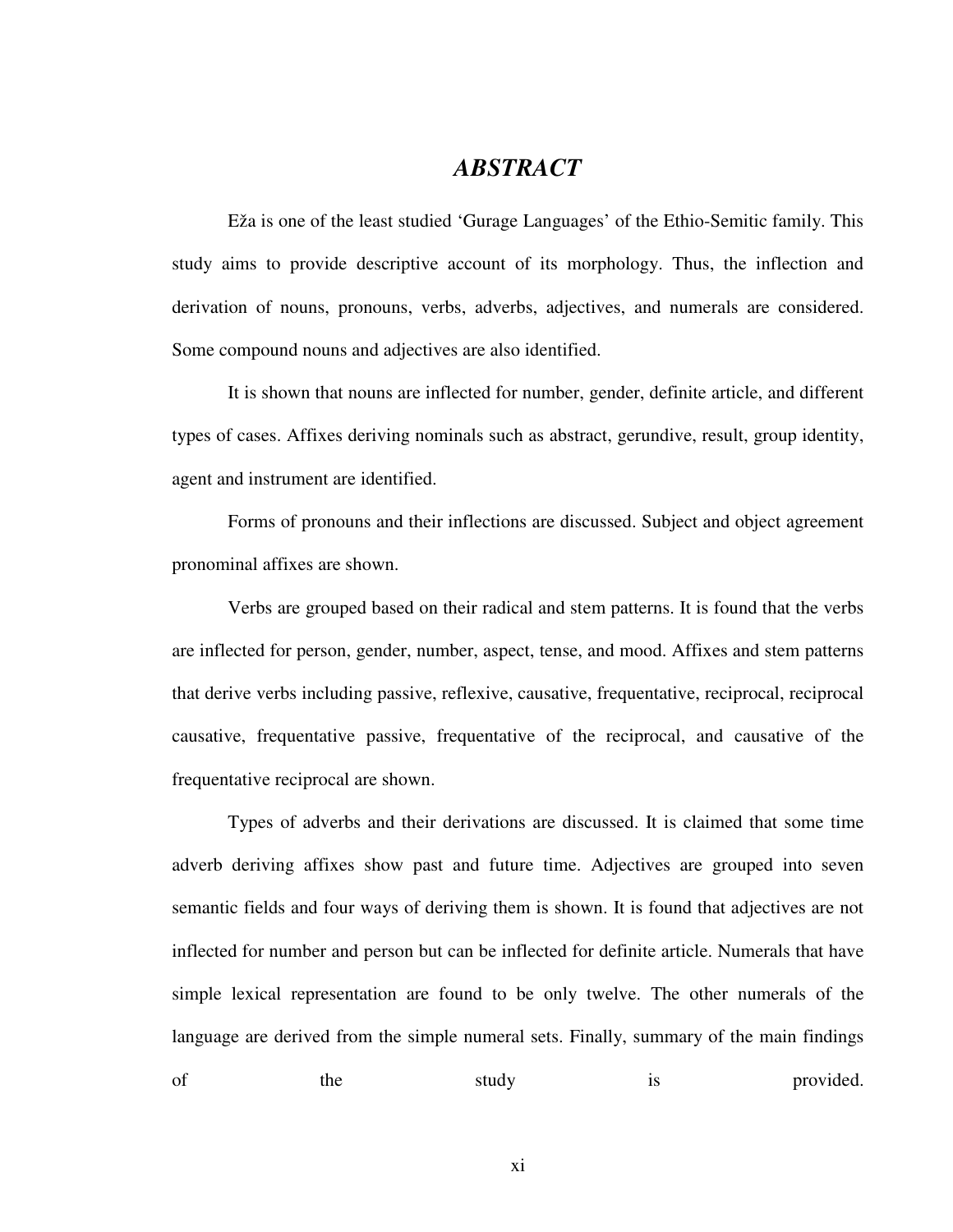## **CHAPTER ONE: INTRODUCTION**

#### **1.1. The People**

Eža (or äža as the native speakers call it) refers to the people, the language they speak and the large area of land they live in. In this thesis the name Eža as used in many literature (Leslau, 1969; Getu, 2000; Hetzron, 1977) will be maintained.

 The Eža people live in the Southern Nations Nationalities and People's Regional State [SNNPRS] in the Gurage zone, which is to the South-west of Addis Ababa. The name of the particularly district is Agenna, 235 km from Addis Ababa. Quite a large number of them also live outside their home villages due to migration to different towns looking for job or trading.

 The number of Eža speakers is not known since the 1994 Population and Housing Census (PHC) of Ethiopia provides only the total figure of native 'Gurage Languages' speakers, which is 1,881,574.

 Most of the Eža people are Orthodox Christians, though there are a few Catholics, Muslims and an insignificant number of Protestants.

 The people of Eža make their living by cultivating different plants and by breeding animals. Esset 'false banana' is the most common plant out of which, wussa 'bread of Esset', their stable food, is prepared. Those living in the highlands of Eža, also cultivate potato, barely, wheat and other cereals. Mules, cows, sheep, goats, and horses are among the animals they breed.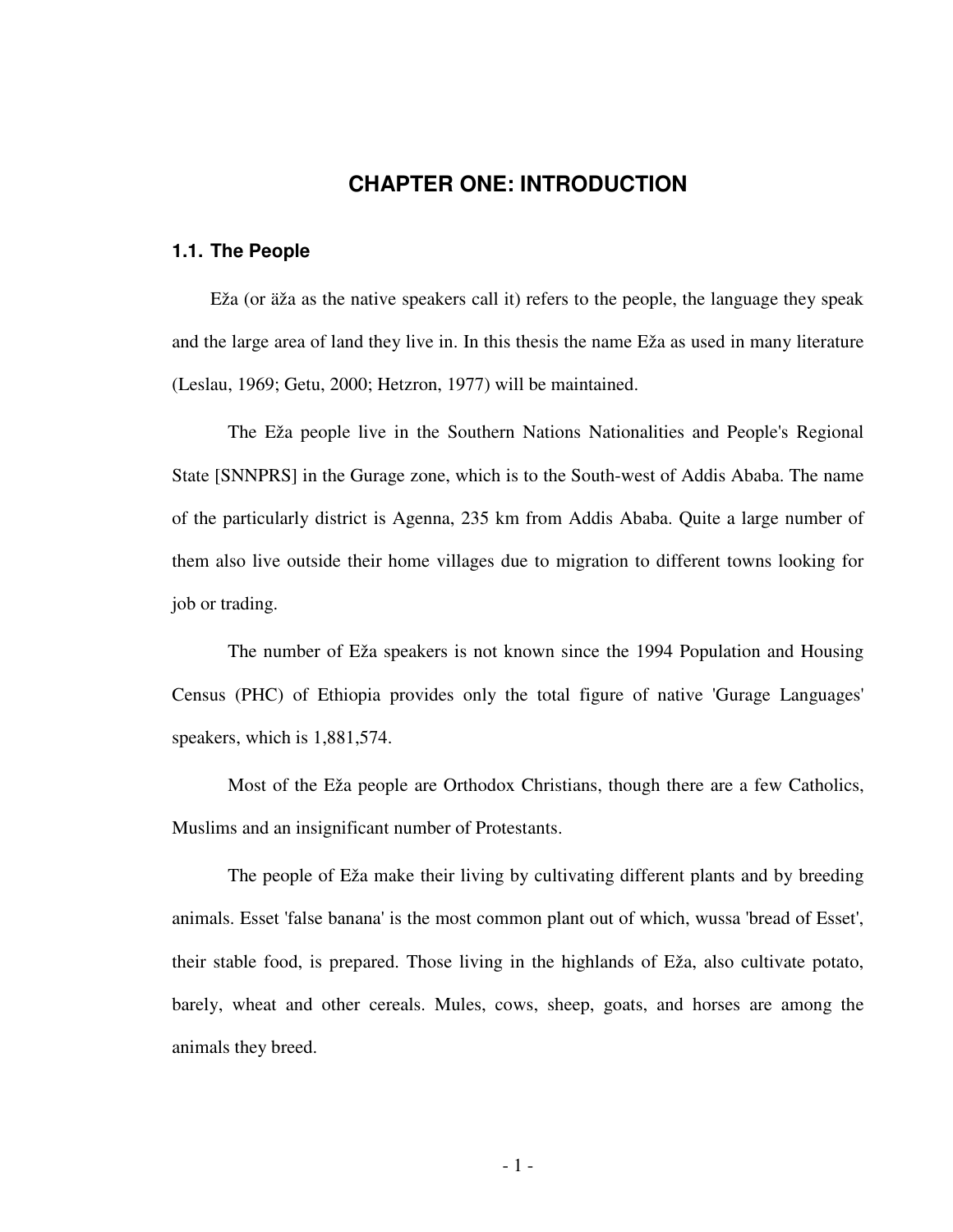#### **1.2. The language**

 $\overline{a}$ 

 The language, Eža, genetically belongs to the Ethio-semitic languages and particularly to the 'West Gurage Languages', which is a sub-group of the general name given to 'Gurage Languages'.  $^1$ 

 Different linguists have genetically and/or geographically classified 'Gurage Languages' differently. Robert Hetzron (1969), for instance, classifies them into North Gurage, West Gurage and East Gurage. North Gurage comprises Sodo, Gogot and Muxir. West-Gurage includes Masqan; Central West Gurage comprise Eža, Chaha, Gumer and Gura, and Peripheral West Gurage incorporates Geto, Ennemor [Inor], Endegegn and Ener. The East Gurage group subsumes Selti, Welene, Enneqor, Urbarag and Zway.

 Leslau (1992);on the other hand, classifies the languages (dialects as he calls them) as follows:

 Selti, Wolene, Zway belong to East Gurage; Chaha, Geto, Eža, Ennemor and Endegegn are grouped as West Gurage and, North Gurage represents only Sodo. Leslau (1992:226) says, "In my previous study, I provisionally classified Muhir, Masqan and Gogot as a subdivision of West Gurage, but further investigation is still necessary."

 Rose (1997) classifies Muhir as a West Gurage dialect confirming the Leslau's (1969) classification to be correct with reference to Muxir.

 Leaving the existing controversies in grouping each language/ dialect to its most nearest relative aside for further comparative work, the position of Eža within the proto-Ethiopic as classified by Hetzron (1977) is given in (1) below.

<sup>&</sup>lt;sup>1</sup> Gurage is no longer a meaningful linguistic term, (Hetzron & Bender, 1976). It refers to a geographical term (cf. Hetzron, 1977; Rose, 1997). According to my informants Gurage is the combination of **Gura** 'left' and **ge**  or **gän** which means 'country'. Hence Gurage literally means 'left country' similar to the 'south' or 'north' part of a country.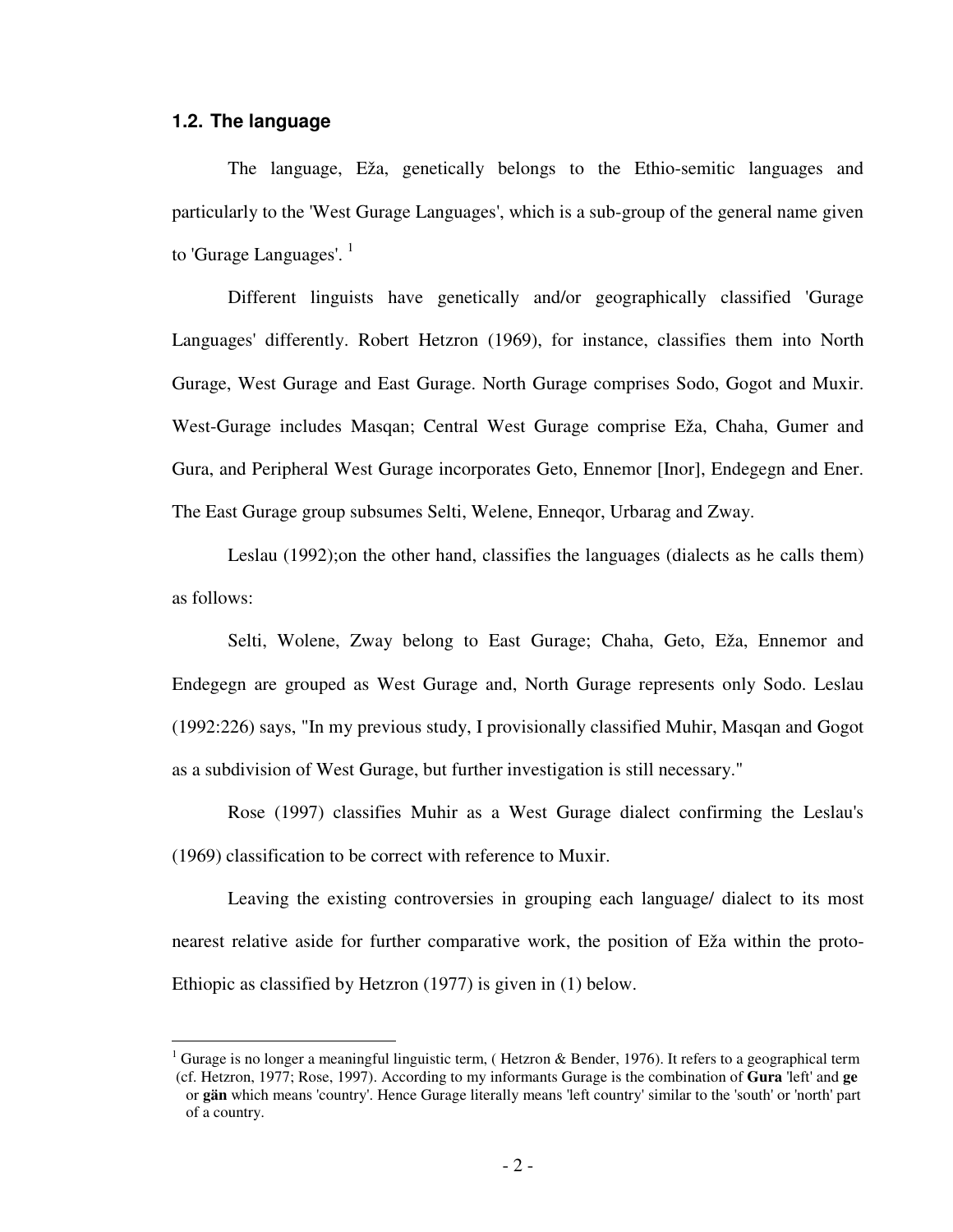

## 1.3. Review of Related Literature

There are only a few literature available on Eža, though there are just mentions of linguistic facts here and there in relation to other 'Gurage Languages'. From the literature I have access to, the following are found to be more relevant to this study.

Ullendorff (1955) identifies labialised and palatalized consonants such as  $m$ , " $b$ ",  $f$ ",  $k^w$ ,  $g^w$ ,  $k^y$ ,  $k^y$ ,  $g^y$ ,  $x^y$ .... to be phonemic in 'West Gurage Languages'.

Hetzorn (1971) confirms the phonemic status of the labialised and palatalized consonants mentioned above.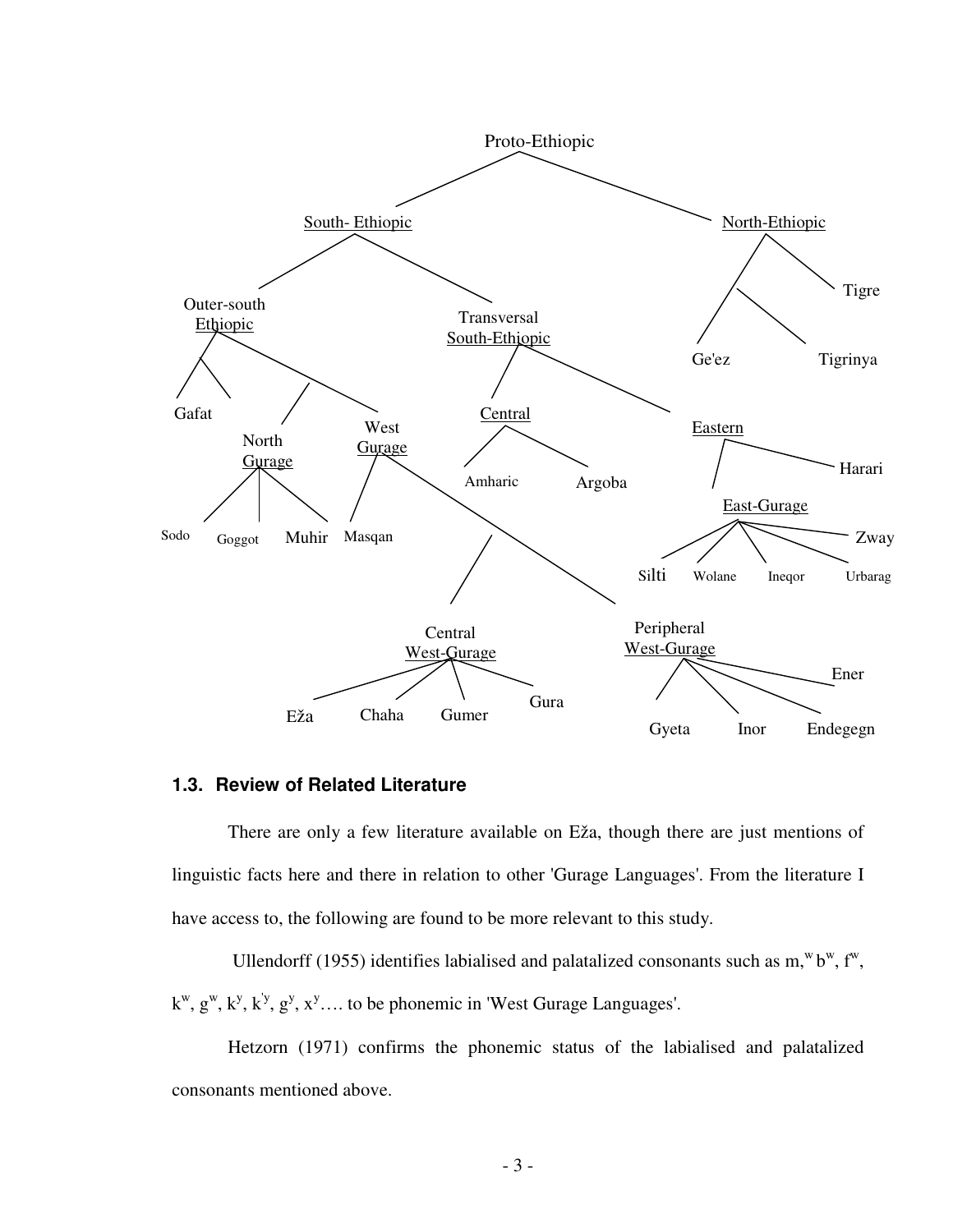Leslau (1992) identifies segmental phonemes that are common to 'Gurage Languages' and specific to each dialect or a language. In this work, Leslau also considers labialised and palatalized consonants to be phonemic in 'West Gurage Languages'.

Leslau (1967) identifies five types of jussives in a tri-radical type 'A' verbs of Eža which he represented using the Ge'ez verb k'tl 'kill' as: yäk'täl, yäk'ïttäl, yäk'tïl, yäk'ïtl, and yäk'ïttïl. Of these patterns, yäkïttäl and yäk'ïttïl are considered to be unique to Eža.

Rose (1997) considers the labialised labials and velars and palatalized velars to be phonemic in 'West Gurage Languages'. She also offers a few examples in the verb types of Eža.

 Degif (1997) argues that the labialised and palatalized consonants of 'West Gurage Languages', particularly, in Chaha, to be derivational. Hence, he excludes them from the phonemic inventory of Chaha.

 Wudie (1987) provides the phonemic inventory of Eža, in which the labialised and palatalized consonants are considered as allophonic. The present study, however, considers labialised and palatalized consonants of Eža as phonemes as argued in section 1.7 below.

 Wudie has also dealt with the phonotactic rules of Eža. All consonants except /r/, which is not found word initially, can occur in all positions. With reference to cooccurrence, she claims that there is no word initial consonant cluster and sequences of only two consonants are allowed in word medial and final positions. She imposes two constraints on co-occurrence as follow:

- a) A nasal or liquid is always followed by an obstruent.
- b) A stop or a fricative is followed by either a stop or fricative (Wudie, 1987:30)Wudie has also discussed supra segmental features such as gemination, which is phonemic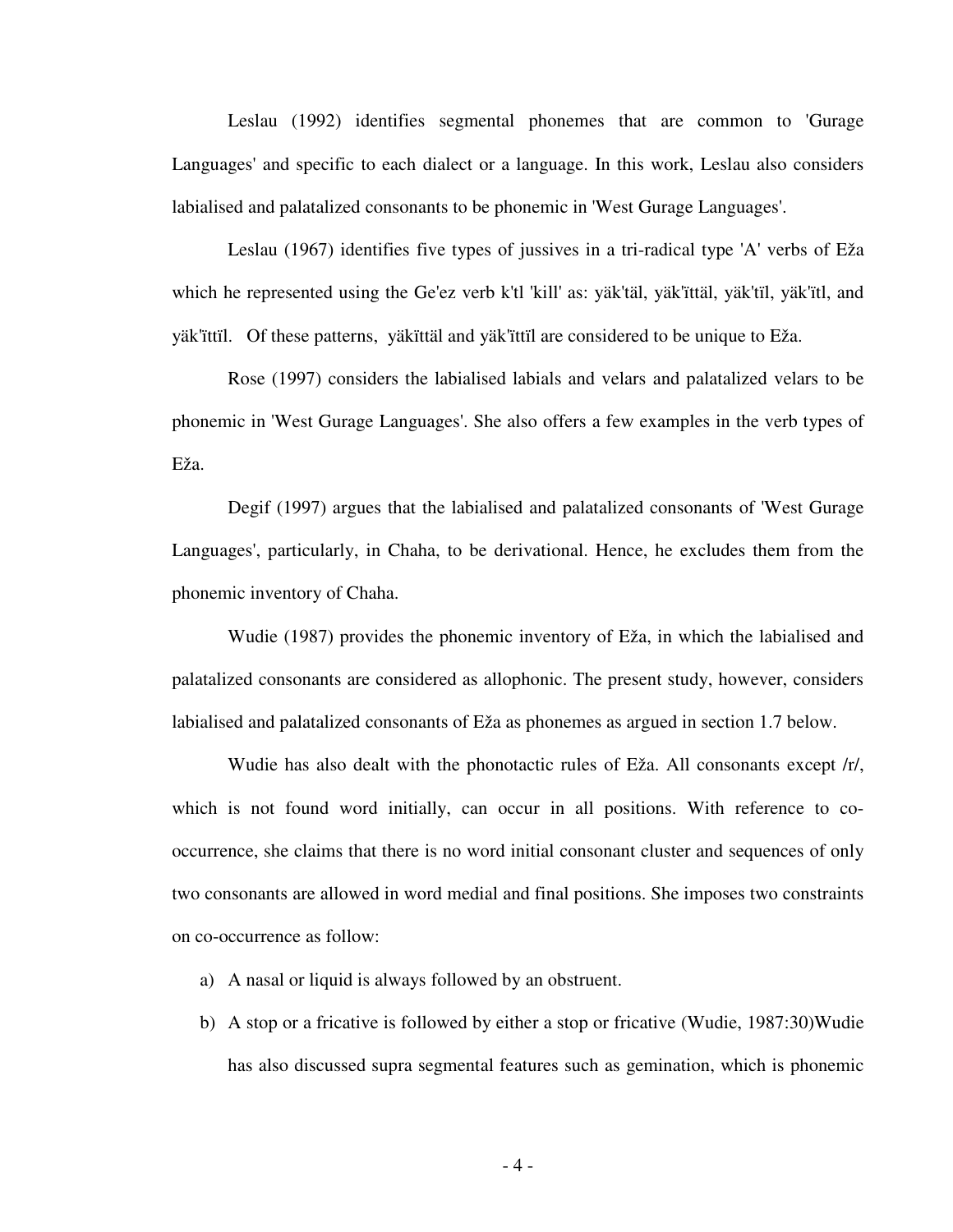in Eža. Finally, she has treated the syllable structure and some phonological processes.

 Getu (2000) discusses the inflection of Eža verbs for person, gender, number, aspect, tense and mood. He has identified the following inflectional morphemes: {-m} shows both perfective aspect and simple past tense,  $\{Ø\}$  and  $\{ -te\}$  express simple present and simple future respectively, and {-banä} marks remote past.

 Though a paradigm of imperfective aspect is offered by Getu, a particular morpheme or stem pattern for it has not been provided.

The morpheme  $\{b\ddot{a} - \}\}$  and the stem patterns  $-(c)$ **cac** and **cäc<sub>2</sub>ac**<sub>3</sub> are said to mark conditional mood, jussive and imperative respectively.

 Getu has also discussed the derivation of Eža verbs including passive, causative, intensive, reciprocal and causative of reciprocal. The passive and causative are said to be indicated by {tä-} and {at-} respectively. The intensive is shown by the stem pattern **cïc**<sub>1</sub>**ac**<sub>1</sub>**a**c<sub>2</sub>. The reciprocal verb is expressed by the morpheme {tä-} plus the vowel /a/, which occurs following the first consonant of a verb stem. The causative of reciprocal is supposed to be marked by  $\{at-\}$  and the stem pattern is  $c_1ac_2c_2\ddot{a}c_3$ .

 Getu has also identified four negative marking morphemes three of which are supposed to have their own variants. The negative 'morphemes' include:

- (1) {an-}, marks negation in perfect aspect, in simple past, in remote past and conditional mood.
- $(2){a-}$  has the variants  ${e-}$  / ${\{an-}\}$  / ${a-}$  showing negation in imperfective aspect, in simple present, simple future, probable condition and imperative mood.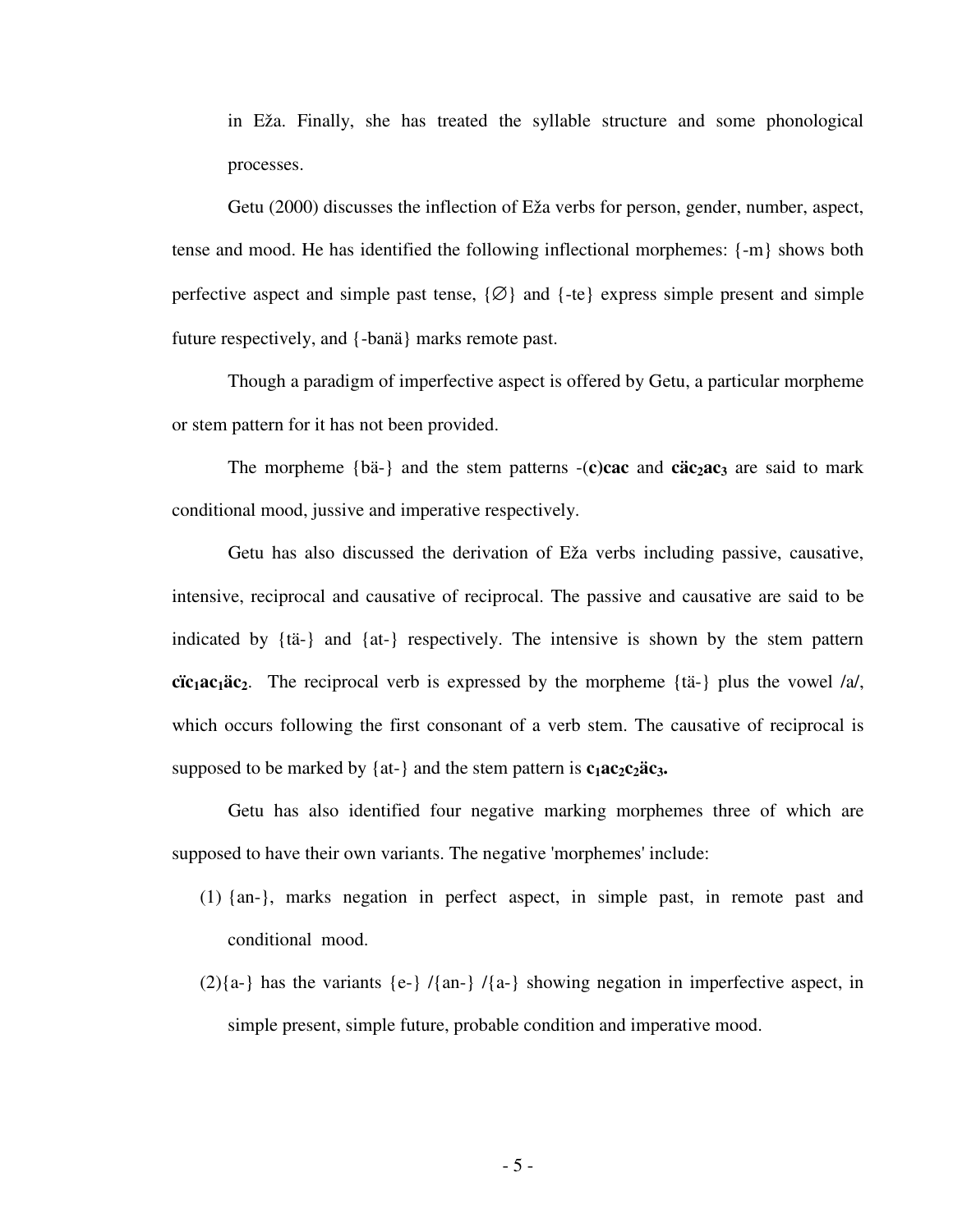- (3) {ba-} with its allomorphs {ba-}/ {be-}/ {ban-} is used to mark negation in past continuous tense.
- (4)  $\{e\}$  with its variants  $\{an-\}\{a-\}/\{e\}$  is used to express negation in jussive.

 The morphological analysis of Getu seems dubious in many ways. First, his findings are based on the single verb /täsar/ 'ask' hence much of morphological and morphophonemic facts remain covert. Secondly, we observe wrong treatment of data as in the negative morphemes given above. The same element is considered to be morpheme as well as allomorph.

 Most of the stem patterns offered by Getu do not offer generalizations. For instance, the imperfective aspect is shown by the stem pattern- $c_1c_2$  **äc**<sub>3</sub> as in yi-tsär 'he asks'. But this pattern cannot be extended to yï-kättïf 'he chops'.

 Tsehay (2001) described the inflection and derivation of Eža nouns. She has discussed the inflection of nouns for number, gender, determiner and case. According to her findings, the singular is not marked and the plural is expressed by lexical means and quantifiers. Similarly, gender distinction is shown by lexical items and personal pronouns.

Indefinite article is not marked, but definite article is shown by the morpheme {we}.

With reference to case, she has identified the following inflectional affixes:  $\{\phi\}$  for nominative; {yä-} for accusative, dative and genitive; {bä-} for instrumental case and {tä-} for ablative or source and comitative cases.

 Tsehay has also discovered the following derivational morphemes: {yä-} derives agent nominals, {wä-}, {yï… buä (k'ar)}, {-äta-} and {-nnät} derive verbal nominals, instrumental nominals, manner nominals and abstract nominals respectively.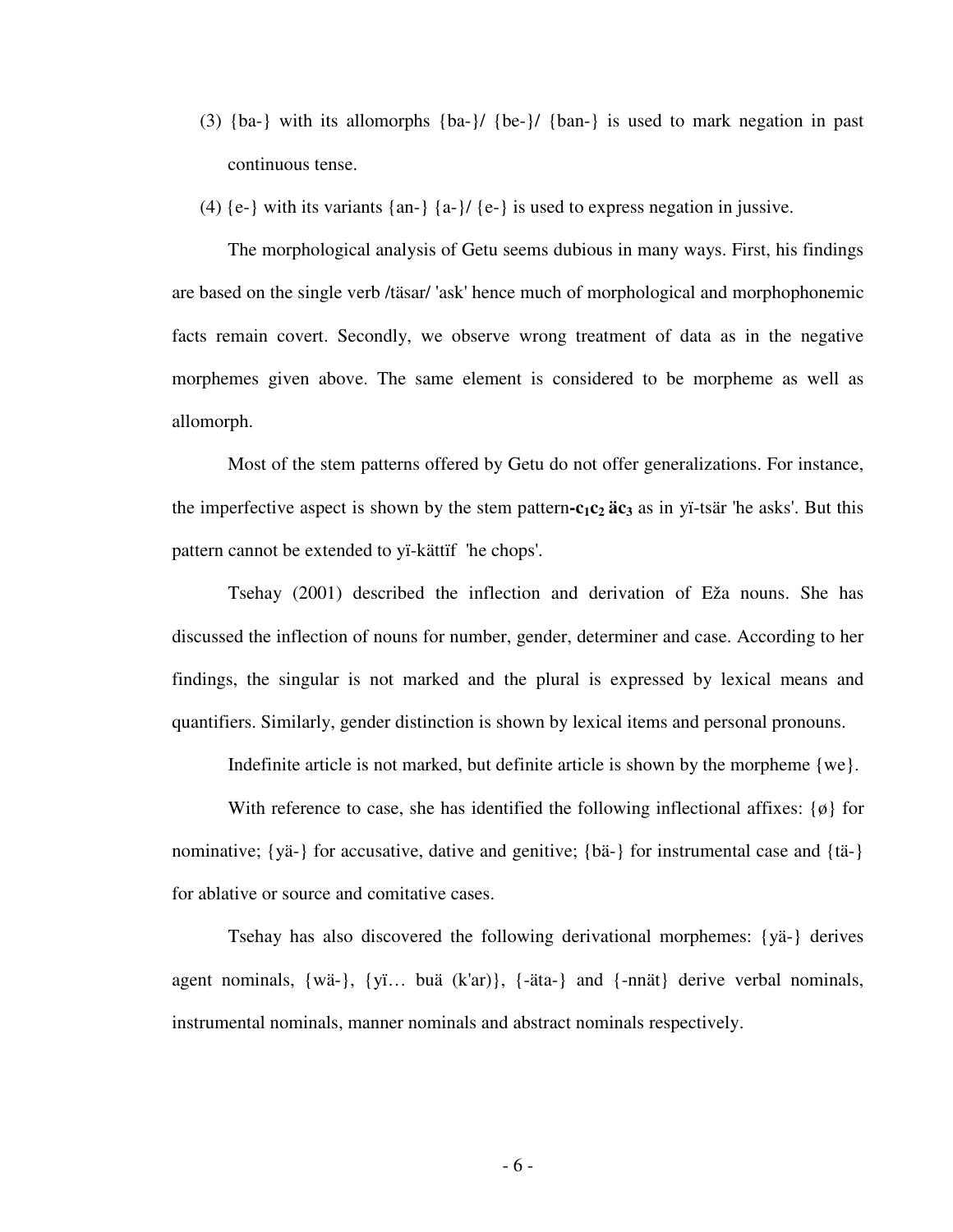The morphemes that derive agent nominals, instrumental nominals and manner nominals, according to Tsehay, are relinquished in this research as inappropriate. Tsehay has also identified about half a dozen of compound words of Eža

## **1.4. Purpose of the Study**

 According to Anderson (1992:7), "The object of study in morphology is the structure of word and the way in which their structure reflects their relation to other words- relations both within some larger construction such as a sentence and across the total vocabulary of the language". With this notion, this study aims at collecting linguistic data, analyze, interpret and show the structure of Eža words and their relationship within a word or a sentence.

 Specifically, the study attempts to provide a comprehensive description of Eža morphology including the structure of nouns, pronouns, verbs, adverbs, adjectives, and numerals.

#### **1.5. Significance of the Study**

This study may have the following contributions:

- i. As a little is known about Eža and 'West Gurage Languages' in general, the study will throw light on Eža grammar, specifically on its morphology.
- ii. It can provide linguistic facts to polcy makers, language planners, ethnographers, and economists about the people of Eža
- iii. It can help language teachers to prepare literacy materials as morphology provides facts on a grammar of a language.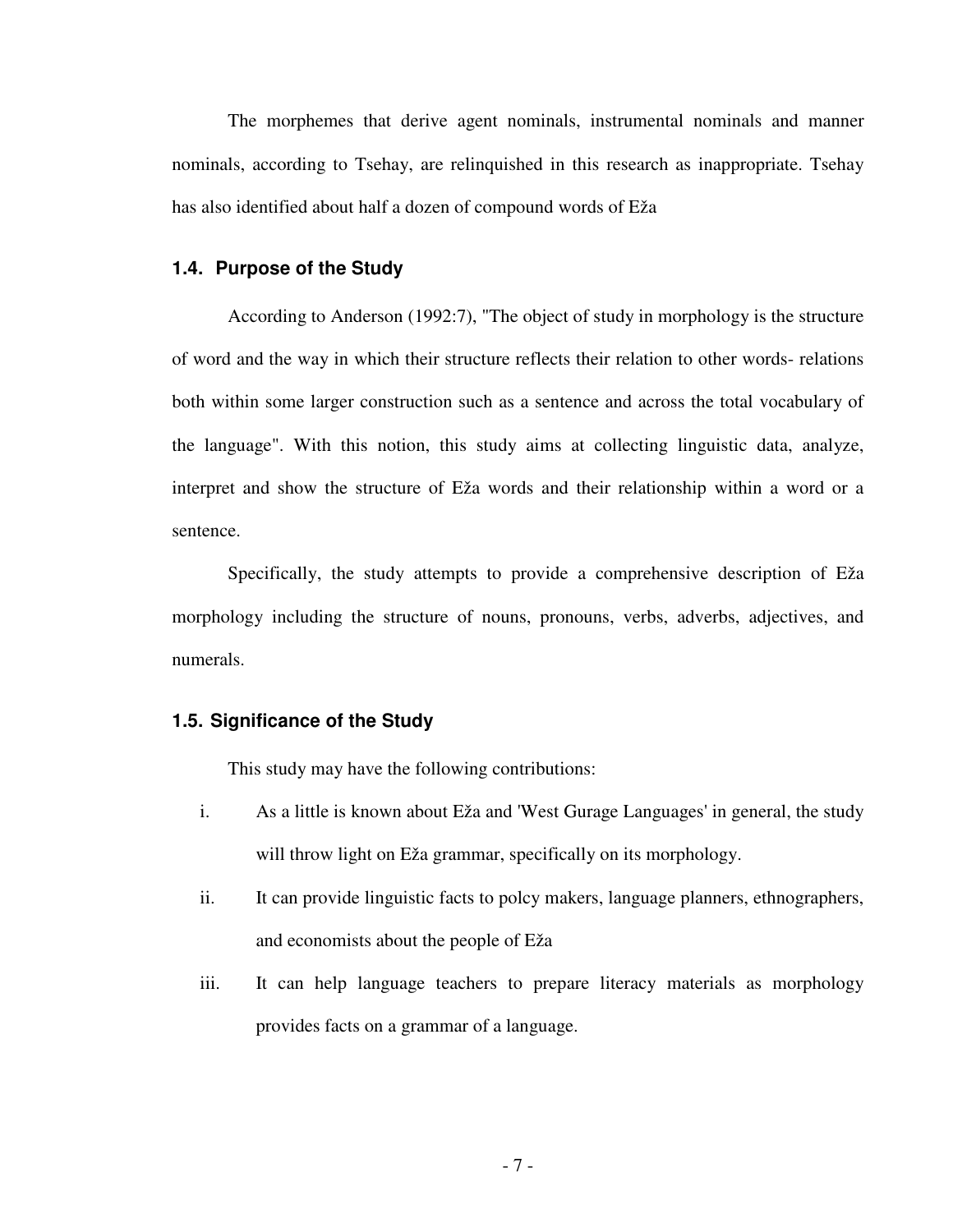- iv. Linguists can use it for the comparative study of the least known 'Gurage Languages' or 'dialect clusters'.
- v. It can contribute to the study of Semitic languages and linguistic science in general.

#### **1.6. Method of the Study**

 The method of study includes data collection technique and analysis. As to the techniques of data collection, first a questionnaire is prepared in the contact language Amharic, and then linguistic data are elicited from native speakers of Eža. In addition to elicitation, texts are recorded to complement the elicited data. As the researcher speaks the Gumer dialect, one of the 'Central West Gurage Languages', which is mutually intelligible with Eža, interpreter is not required.

 Basically, it is assumed that linguistic study should emphasize on establishing regularities and minimizing suppletives by abstracting underlying forms from actual 'Language behavior' or surface forms. This is stated by Robey (1973:13) who says, "… it is the system of regularities which underlies the utterances produced by speakers that the linguist should make the object of his description: the language system (langue), not actual language behavior (parole). "Following this assumption, data are transcribed phonemically but when surface forms are emphasized transcription is phonetic, in which case it is shown with square brackets.

## **1.7. Theoretical background**

 The model used in this study is descriptive. This approach is preferred for there is little descriptive work in Eža. The researcher believes that theorizing should come only after comprehensive descriptive work is attained.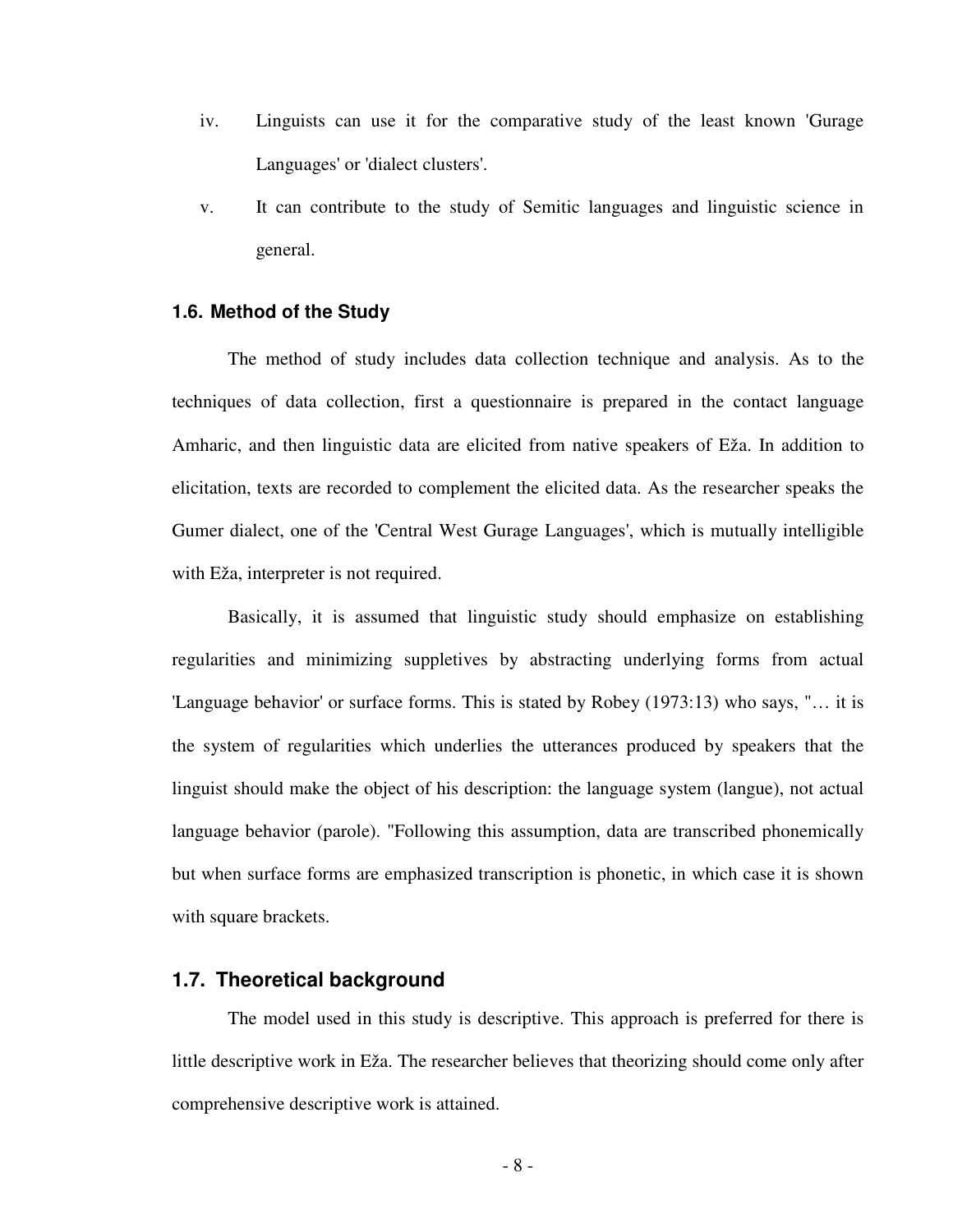According to Robey (1973:13) "To describe a language is to specify both the membership of the paradigmatic sets and the possibilities of combination of one set with another in well-formed constructions."The earlier notion of combination or relation of linguistic units was based on mere successive concatenation, that is, base plus affix.

 However, in natural languages morphological facts could also be expressed by nonconcatenative means (McCarthy, 1981) such as using internal modification (vocalic change, gemination, etc). Such non-concatenative phenomena are explained in this study using stem patterns represented by CV (consonant and vowel). The consonant (c) is further specified using subscripts in order to distinguish geminates and clusters. For instance, the difference between the singular and plural as in: gäräd 'girl' and gïred 'girls' is shown as **c1äc2äc3** and **c1ïc2ec3.** Consonants with identical subscripts in the input and out put show identical reference whereas vowels show the changes. We may find identical reference within a word as in mïss 'man' which can be represented as: **c1ïc2c<sup>2</sup>**.

#### **1.8 Phonological Preliminaries**

#### **1.8.1. Phonemic inventories of Eža**

Wudie (1987) has identified nine simple vowels: /i/, /e/, /æ/, /ï/, /N/, /a/, /u/, /o/ and /כ/ and nine diphthongs: /ia/, /ua/, /ea/, /eu/, /au/, /٨u/, /ei/, /ai/ and /i٨/.

 Rose (1997) lists seven vowels /i/, /e/, /ï/ /ä/, /a/, /u/ and /o/ as phonemes common to all Ethio-semitic languages and the vowels  $\lceil \varepsilon \rceil$  and  $\lceil 5 \rceil$ , which are supposed to be a combination of /a/ with (i/y) or (u/w) respectively, as specific to 'West Gurage Languages'.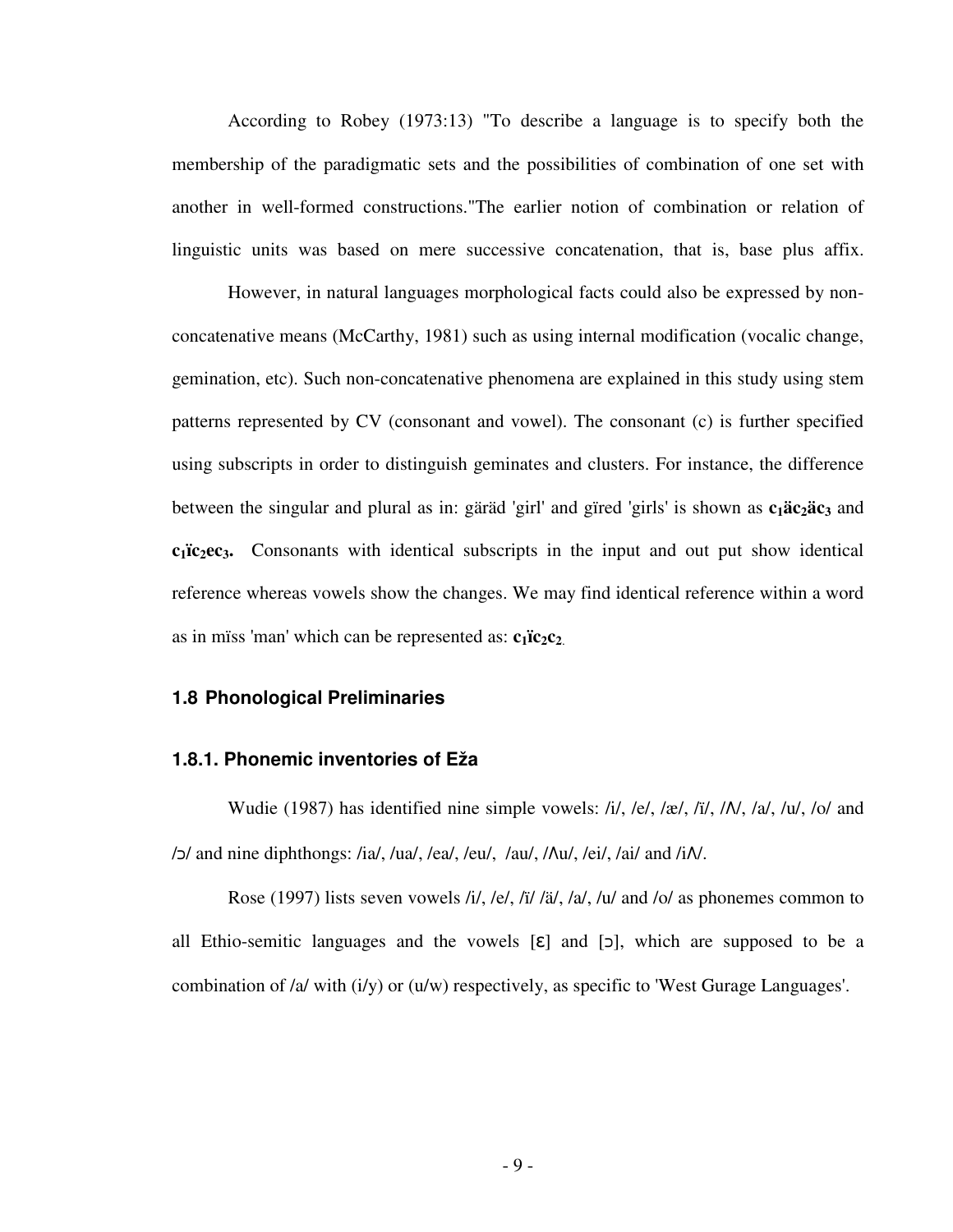My study shows only the following seven vowels as the phonemic inventory of Eža:

i ï u e ä o a

The vowels  $[\mathcal{R}]$  and  $[\mathcal{D}]$ , which are listed as phoneme by Wudie (1987) are found to be phonetic and the minimal pairs she offered for these vowels either do not constitute minimal pairs or are inappropriately transcribed. Consider the following pairs by Wudie (1987):

(a) [e] and [æ] as in /yak'et'/ 'He trades' Vs. /yak'æt'/ 'It is tiresome.'

(b)  $\lceil o \rceil$  and  $\lceil o \rceil$  as in /onn/ 'Shout' Vs. / $\lceil o \rceil$  The –sheep.'

Checked with my informants, and as it is true in my own dialect, Gumer, which is mutually intelligible with Eža, the correct form of /yak'æt'/ is /yak<sup>'y</sup>k'<sup>y</sup>ät'/ 'It is tiresome'. Similarly, /onn/ 'shout' and /ɔnnä/ 'He-sheep' differ since the latter has extra vowel /-ä/, hence the two words do not constitute minimal pairs.

These two vowels,  $[\mathfrak{g}]$  and  $[\mathfrak{g}]$  have been adopted by Getu (2000) and Tsehay (2001) as phonemes of Eža from Wudie (1987), but these vowels are found in no word in their essays except in the phonemic chart they adopted.

 The diphthongs identified by Wudie are rejected as phoneme in this study for two reasons. First, the contrasts she offered are inaccurate in transcription hence do not constitute real minimal contrasts as in /w٨r [ei]t/ which must be [wärett] 'sleep'. Second, the phonological rule of Eža avoids vowel sequences (identical or different) by either deleting or devocalizing one of the vowels in the sequence.

 As to consonant sounds, Wudie (1987) has identified twenty-two consonants, which were adopted by Getu (2000) and Tsehay (2001). The labialised labials and velars and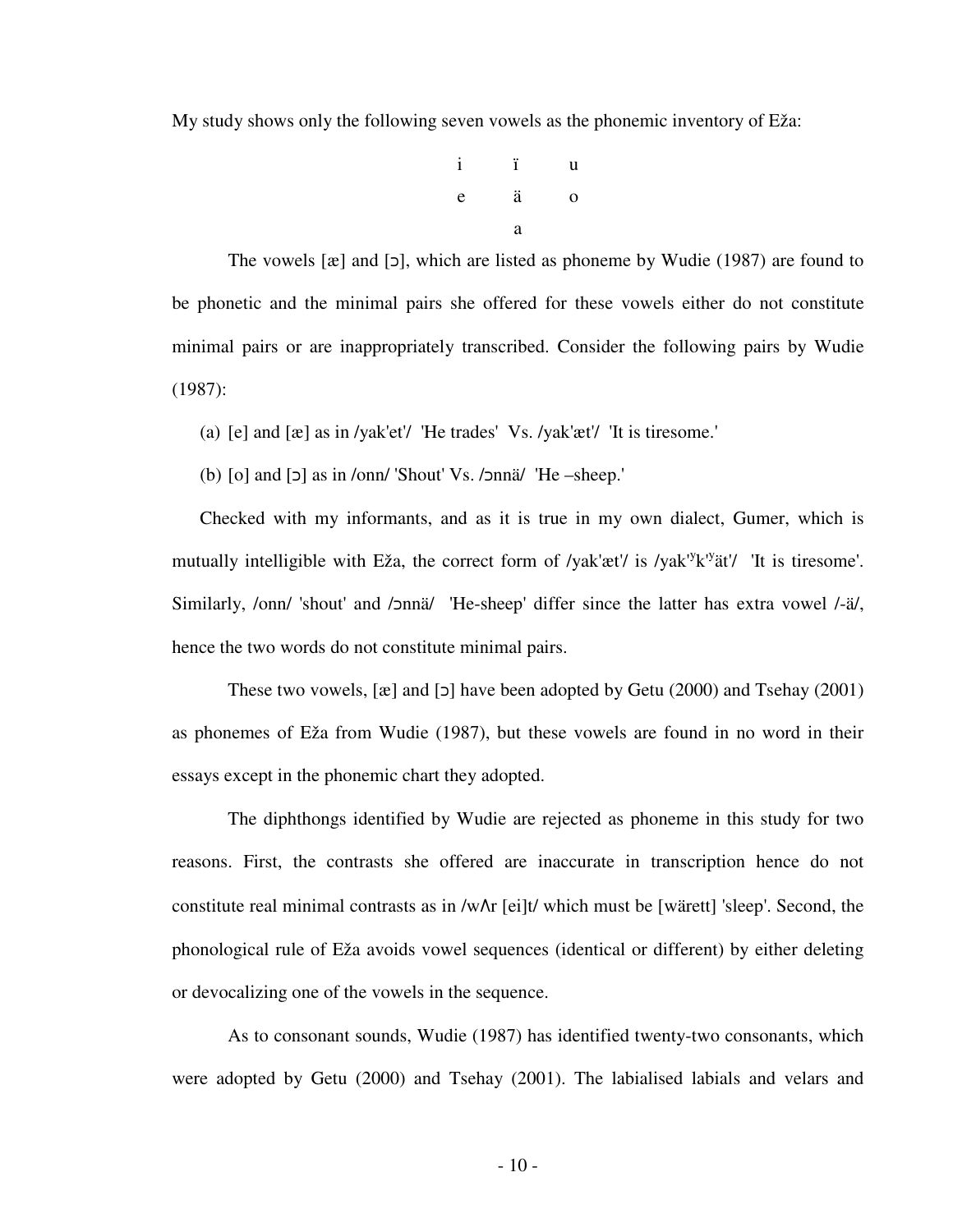palatalized velars, which had been considered phonemes in 'West Gurage Languages' by Leslau (1950,1992), Ullendorff (1955), Hetzron (1977), Rose (1997) among others, are assigned phonetic values, that is, treated as derivations by Wudie (1987) and Degif (1997).

 In this study, both labialised labials and velars and palatalized velars are considered phonemic for two reasons. First, these sounds occur distributionally in word initial, medial and final position in unpredictable way. Second, they constitute minimal pairs. Consider the distribution and contrast for the phoneme  $/f^w$  below.

| (a) Distribution:                           | $/f^{\rm w}$ är/<br>'back' (word initial) |          |                                     |         |  |
|---------------------------------------------|-------------------------------------------|----------|-------------------------------------|---------|--|
|                                             | $/$ anf <sup>w</sup> inna/                |          | 'nose' (word medial, between c-v)   |         |  |
|                                             | $/$ niff <sup>w</sup> ig/                 |          | 'greedy' (word medial, between v-v) |         |  |
|                                             | $\text{tanf}^{\mathrm{w}}$ /              |          | 'bird' (word final)                 |         |  |
| (b) Minimal pairs $(1)$ /f <sup>w</sup> ar/ |                                           | 'back'   | $(2)$ /anf/                         | 'mouth' |  |
|                                             | $\sqrt{k}$ är $\sqrt{k}$                  | 'saddle' | $\text{tanf}^{\mathrm{w}}$ /        | 'bird'  |  |

 For all the consonants in question can have minimal pairs in Eža, I shall leave aside the detail in order to save space and time. Thus, for granting the labilaized and palatarized consonants phonemic status, the inventory consonant phonemes of Eža is the following:

| $\mathbf b$             |          | t            |                      | $\overline{\mathbf{d}}$ | ${\bf k}$                  | g                       |
|-------------------------|----------|--------------|----------------------|-------------------------|----------------------------|-------------------------|
|                         |          |              |                      |                         | $\mathbf{k}^{\mathbf{y}}$  | $g^{y}$                 |
|                         |          |              |                      |                         | $k^{\prime y}$             |                         |
| $\mathbf{b}^{\text{w}}$ |          |              |                      |                         | $\mathbf{k}^{\mathrm{w}}$  | $\mathbf{g}^{\text{w}}$ |
|                         |          |              |                      |                         | $\mathbf{k}^{\mathbf{tw}}$ | (7)                     |
| f                       | $\bf{s}$ | $\mathbf{Z}$ | $\check{\mathbf{s}}$ | ž                       | $\boldsymbol{\mathrm{X}}$  |                         |
| $f^w$                   |          |              |                      |                         | $\mathbf{x}^{\mathbf{w}}$  |                         |
|                         |          |              |                      |                         | $\mathbf{x}^{\mathbf{y}}$  |                         |
|                         |          | t'           | č'                   |                         |                            |                         |
|                         |          |              | č                    | ď                       |                            |                         |
|                         |          | $\mathbf n$  | ň                    |                         |                            |                         |
| ${\bf m}$               |          | $\mathbf{l}$ |                      |                         |                            |                         |
| $m^w$                   |          | r            |                      |                         |                            |                         |
| $\mathbf{W}$            |          |              |                      | y                       |                            |                         |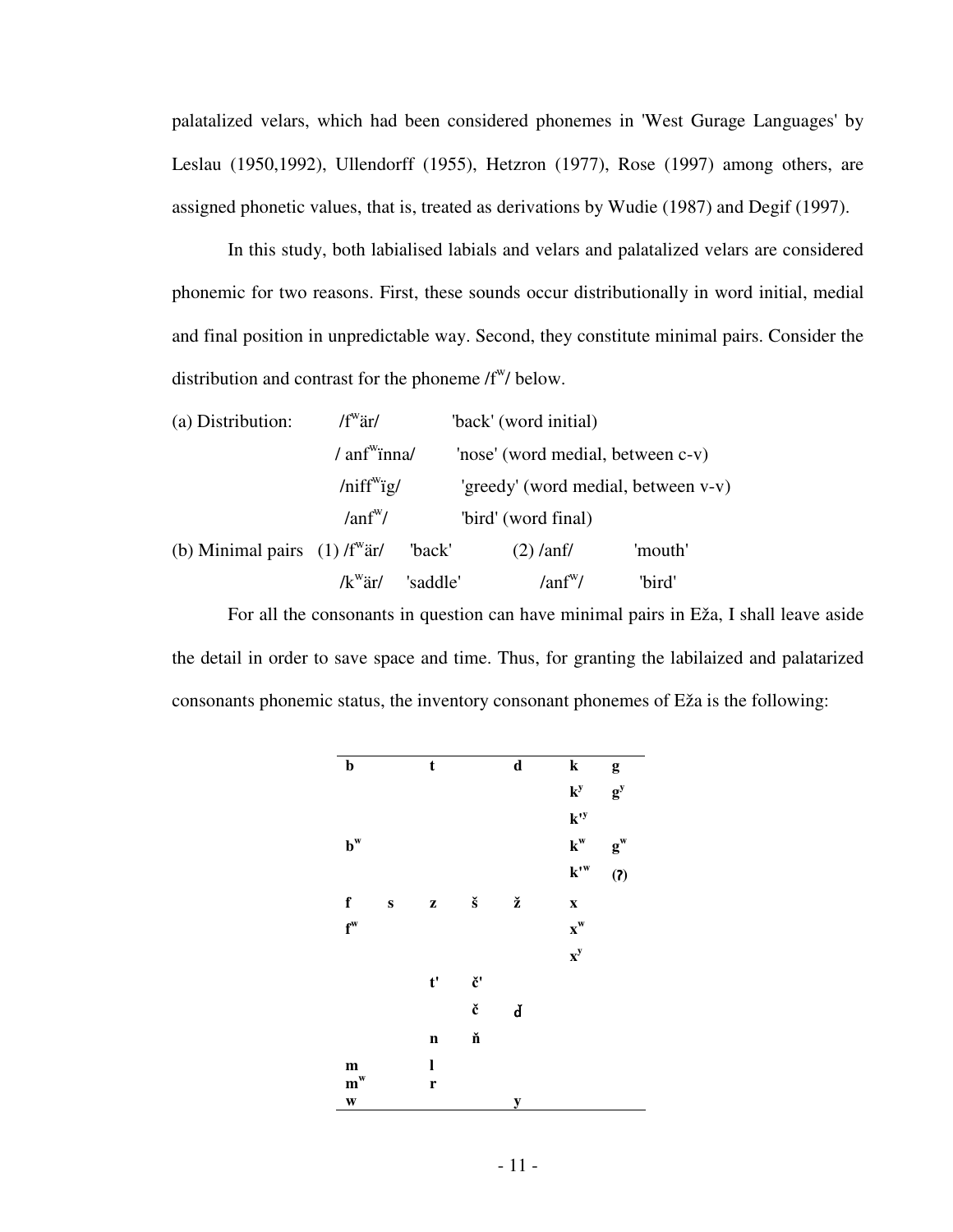## **1.8.2. Phonological processes**

1. Vowel elision: Eža does not allow vowel sequences; hence, the first vowel in a sequence is deleted at word boundary.

Examples:

(a) 
$$
/y\ddot{a} - ax\ddot{a}/
$$
  $\Rightarrow$  [y-ax\ddot{a}]  
of - you(sm) 'your (sm)'  
(b)  $/y\ddot{a} - iyya/ \Rightarrow$  [y- iyya]  
of - I 'My'

In some cases, instead of vowel deletion we find devocalization of the second vowel in a sequence.

Example: 
$$
\text{/k'äwärä/} \Rightarrow \text{/k'äwärä-u/} \Rightarrow \text{[k'äwäräw]}
$$

\n'fox

\ncop. 'It is a fox'

2. Palatalization: Alveolar and velar consonants are palatalized occurring before front high

and mid vowels /i/ or /e/ respectively.

| $(a) / tot -$                   | $\frac{1}{2}$ |               | toč              |
|---------------------------------|---------------|---------------|------------------|
| plough - 3sf                    |               |               | you(2sf) plough! |
| (b) $\frac{\log z - i}{\log z}$ |               | $\Rightarrow$ | [äggïž]          |
| $help -3sf$                     |               |               | you (2sf) help!  |
| (c) $/dak' - i/$                |               | $\Rightarrow$ | $[dak^y]$        |
| laugh $-3sf$                    |               |               | you (2sf) laugh! |

3. Weakening: Non-geminate intervocalic voiced or voiceless stops may weaken to fricatives.

| Example: (a) /säkkäräm/ |                                     |                                  | $\Rightarrow$ | [ <i>y</i> ï – <i>s</i> äxïr] |                                                                     |
|-------------------------|-------------------------------------|----------------------------------|---------------|-------------------------------|---------------------------------------------------------------------|
| 'intoxicated'           |                                     | 'He habitually gets intoxicated' |               |                               |                                                                     |
|                         | (b) /dännäg -xu- bbi/ $\Rightarrow$ |                                  |               | [dännäg -xä - $\beta$ i]      |                                                                     |
| $2pm -1so$<br>hit       |                                     | hit                              | $2\rm sm-1so$ |                               |                                                                     |
|                         |                                     |                                  |               |                               | 'You (pm) hit (sth. /sb.) of mine' 'you(sm) hit (sth. /sb) of mine' |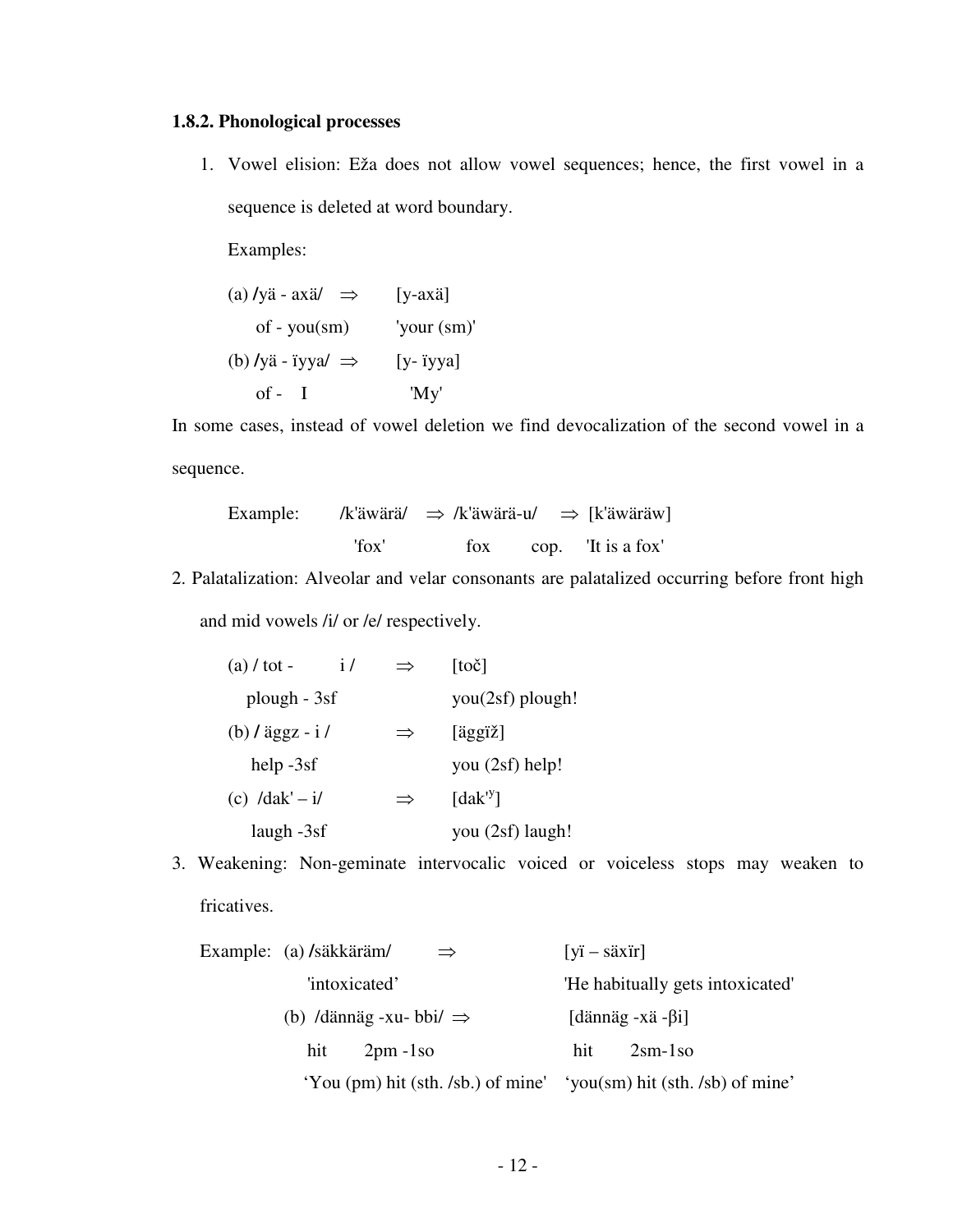4. Sonorant alternation: Sonorants such as /r/, /n/, /l/ and sometimes the glide /y/ substitute each other. The alternation between /r/ and /n/ is the most frequent one. Wudie (1987) considers the alternation between /r/ and /n/ to be phonologically conditioned. She says, "/r/ is … realized as /n/ intervocallically" (Wudie, 1987:44). However, the environment in which such sounds alternate is not restricted to intervocalic position as can be seen from the following examples.

| <b>Perfective</b> | <i>Infinitive</i> | <i>Imperative</i> |       |        |
|-------------------|-------------------|-------------------|-------|--------|
| bänna             | wä-bra            | bra               | 'eat' |        |
| dännägä           | wä-drg [wädrig]   | drg[drig]         | 'hit' |        |
| naxä              | wä-rax            | nax               |       | 'send' |

These examples show that /n/ becomes [r] not only intervocallically but also after consonants. Such sonorant alternations in Chaha have been discussed by Degif (1996) who accounts the change for various idiosyncratic factors, which cannot be generalized by phonological rules. Most of the sonorant alternations in Eža seem to follow the sonority sequencing principle (Durand, 1990: 210) in which sounds occur in a sequence of a sonority scale hierarchy, which is universal. In the examples above, for instance, stop-nasal sequence is avoided in the infinitive and imperative forms for both stops and nasals are obstruents having a lower sonority scale. Hence,  $/n/$  is substituted by  $/r/$ . To substantiate this, however, further research is needed.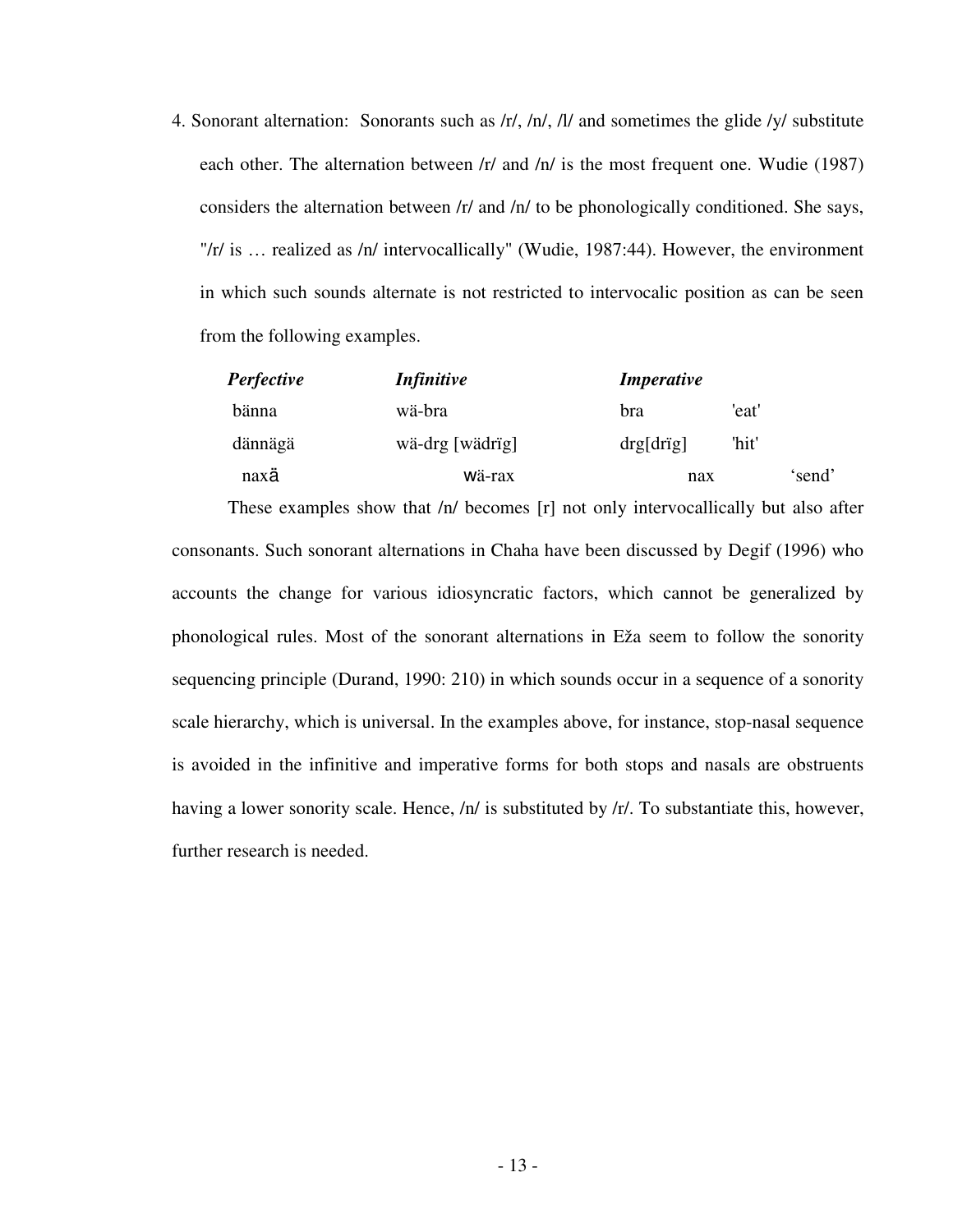## **CHAPTER TWO: NOUNS**

## **2.1. Noun Inflection**

 In this section the inflection of nouns for number, gender, definiteness and case will be discussed and the inflectional affixes will be identified.

## **2.1.1. Number**

(b) wär

 Though Eža has the notion of singular and plural, there is no morpheme that marks neither singular nor plural nouns. Number is expressed syntactically in verbs. Hence, fïyyäk can be 'goat' or 'goats' if not specified with quantifiers or verbal agreement.

 The morpheme {nä-} prefixed to nouns however, shows the collective plural (Hetzron, 1977:53) as in (1):

| (1) | <b>Singular</b> | <b>Gloss</b> | <b>Plural</b> | <b>Gloss</b> |
|-----|-----------------|--------------|---------------|--------------|
|     | $(a)$ žäb       | 'lion'       | nä - žäb      | 'lions'      |
|     | (b) giyyä       | 'dog'        | nä - gïyyä    | 'dogs'       |
|     | (c) fur         | 'rat'        | nä - fur      | 'rats'       |

The morpheme {-nä-} affixed to pronouns also shows plural (see 3.1) below. The archaic Semitic plural marker {-at} is found in one noun:

wär-at

'months'

| (2)                                                            | <b>Singular</b>               | <b>Gloss</b>          | <b>Plural</b>     | <b>Gloss</b>           |
|----------------------------------------------------------------|-------------------------------|-----------------------|-------------------|------------------------|
|                                                                | (a) ättämu                    | 'sister'              | ättäm-at          | 'sisters'              |
| Compare the plural in Ge'ez in (Hirut, 1998: 79) as in $(3)$ : |                               |                       |                   |                        |
| (3)                                                            | <b>Singular</b><br>$(a)$ k'än | <b>Gloss</b><br>'day' | Plural<br>k'än-at | <b>Gloss</b><br>'days' |

'month'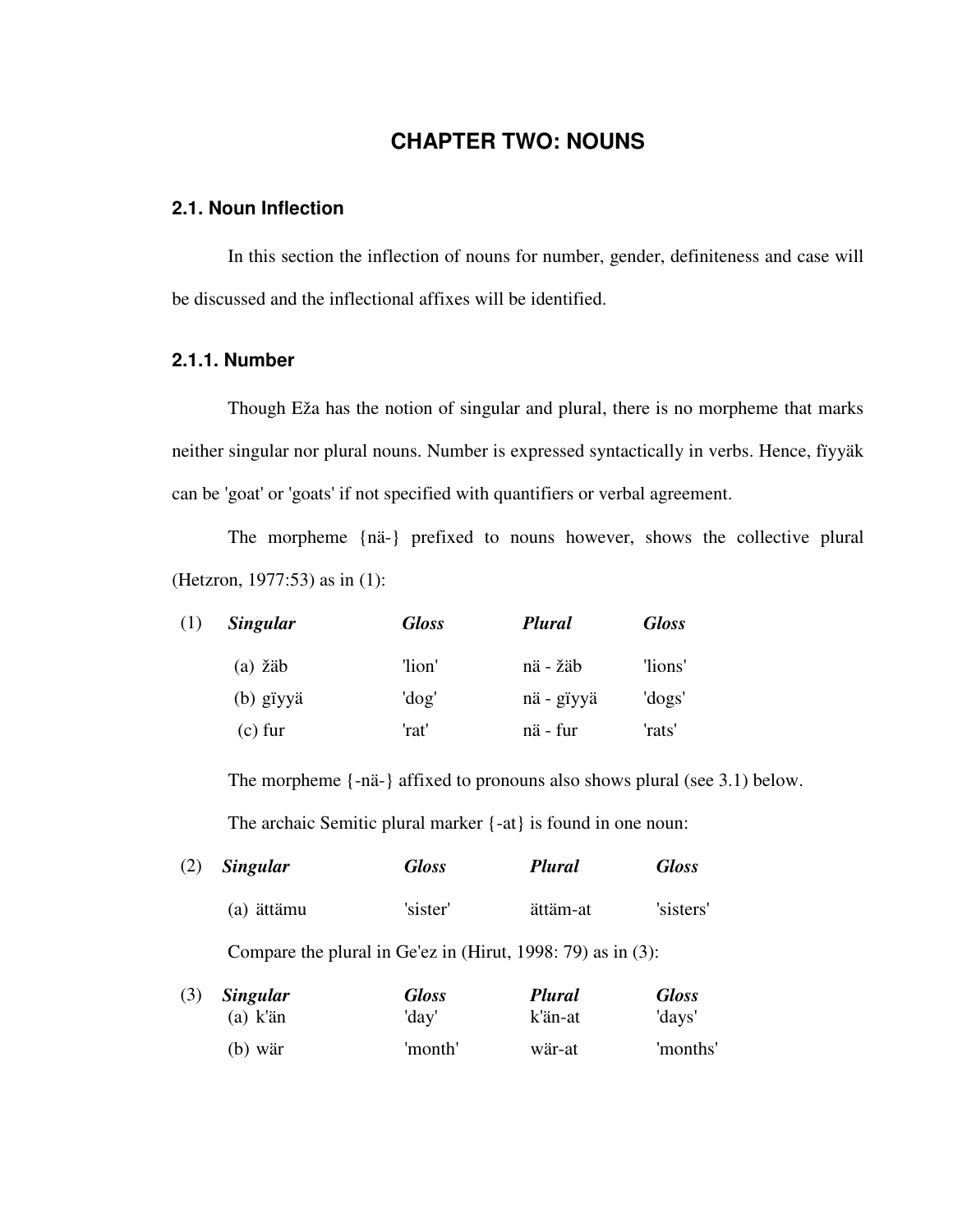There are also nouns, which have suppletive plurals lexically identified as singular or plural as in (4) below:

| (4) | <b>Singular</b> | <b>Gloss</b> | Plural                                  | <b>Gloss</b> |
|-----|-----------------|--------------|-----------------------------------------|--------------|
|     | ärïďď<br>(a)    | 'boy'        | $\text{d}\text{ang}^{\text{y}}\text{a}$ | 'boys'       |
|     | miss<br>(b)     | 'man'        | gämmäya                                 | 'men'        |
|     | däkk<br>(c)     | 'calf'       | mägära                                  | 'calves'     |
|     | mïšt<br>(d)     | 'woman'      | <i>išta</i>                             | 'women'      |
|     | gäräd<br>(e)    | 'girl'       | gired <sup>2</sup>                      | 'girls'      |

In (4)  $(a - c)$ , the number distinction is shown by total suppletive forms. In (4)  $(d, e)$ , there is a systematic relation between the two forms. In (4 d), the singular mïšt deletes its stem initial consonant /m/ and adds the vowel /-a/. There is no convincing evidence whether the vowel is a plural marker or not. In (4e) the plural is shown by changing the vocalic melody of the singular noun from  $c_1$ **ä**  $c_2$  **ä**  $c_3$  **to**  $c_1$  **ic<sub>2</sub>**  $ec_3$ **.** 

## **2.1.2. Gender**

Nouns in Eža distinguish two types of gender, natural and grammatical. The natural gender is designated by different lexical items as in (5):

|             | $2$ Non-concatenative morphology represents such changes as follow: |                                                          |                                                                                 |                                            |  |
|-------------|---------------------------------------------------------------------|----------------------------------------------------------|---------------------------------------------------------------------------------|--------------------------------------------|--|
| Vocalictier | μ<br>ä                                                              | μ<br>ä                                                   | i e                                                                             | μ<br>ï e                                   |  |
| Cv-tier     | c v c v c                                                           |                                                          | $\Rightarrow$ cycyc $\Rightarrow$ cycyc $\Rightarrow$ cycyc $\Rightarrow$ cycyc |                                            |  |
| Root-tier   | $\begin{array}{c} g \text{r} \ d \end{array}$                       | $\begin{array}{c} g \uparrow d \\ \diagdown \end{array}$ | $\begin{array}{c} g \text{r} d \\ \searrow \text{r} \end{array}$                | $g \uparrow d \quad g \uparrow \text{red}$ |  |
|             | μ                                                                   |                                                          | μ                                                                               | μ                                          |  |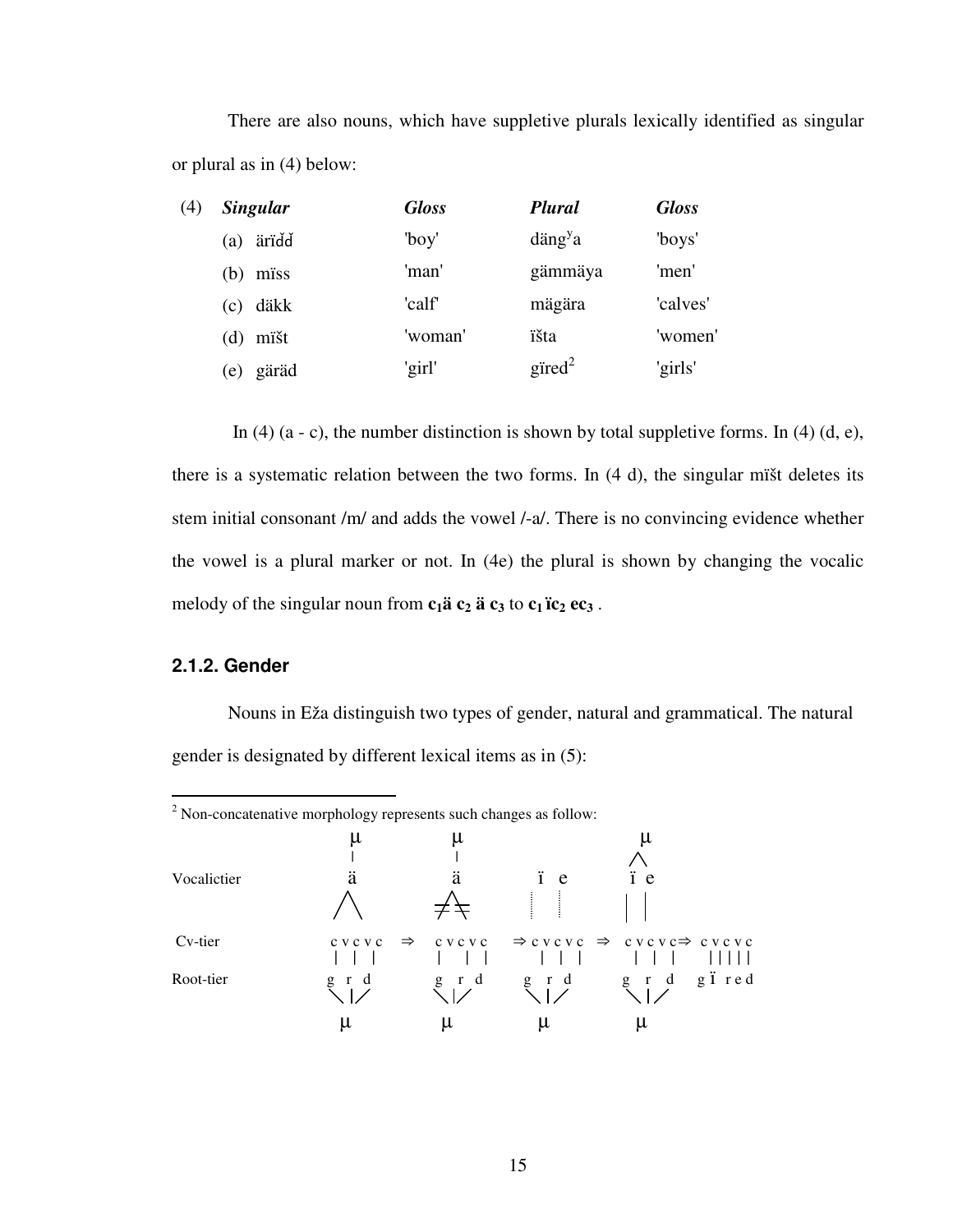| (5) | <b>Masculine</b>              | <b>Gloss</b>     | <b>Feminine</b> | <b>Gloss</b>      |
|-----|-------------------------------|------------------|-----------------|-------------------|
|     | ab<br>(a)                     | 'father'         | adot            | 'mother'          |
|     | (b) täbatt                    | 'male'           | arist           | 'female'          |
|     | ärïďď<br>(c)                  | 'boy'            | gäräd           | 'girl'            |
|     | (d) wafer                     | 'bull'           | anž             | 'hifer'           |
|     | (e) bora                      | 'ox'             | äram            | 'cow'             |
|     | k <sup>w</sup> ärbešša<br>(f) | 'young he-sheep' | noššašä         | young she -sheep' |
|     | onnä<br>(g)                   | 'ram'            | t'ay            | 'ewe'             |
|     | färäzz<br>(h)                 | 'horse/stallion' | wännad          | 'mare'            |
|     |                               |                  |                 |                   |

Grammatical gender is inflectional. The morpheme  $\{- (v) t\}$  indicates the feminine as in the examples in (6):

| (6) | Masculine $(N)$             | <b>Gloss</b> | Feminine(N)                                               | <b>Gloss</b>  |
|-----|-----------------------------|--------------|-----------------------------------------------------------|---------------|
|     | miss<br>(a)                 | 'man'        | mišt (from miss-it)                                       | 'woman'       |
|     | šäg <sup>w</sup> ärä<br>(b) | 'wizard'     | $\check{\text{sig}}^{\text{w}}\check{\text{ar}}$ - wä - t | 'she-wizard'  |
|     | wärk'<br>(c)                | 'gold'       | wärk' - wä -t                                             | 'proper name' |
|     | tïkä<br>(d)                 | child'       | tïk -wä -t                                                | 'childish'    |
|     | dämam<br>e)                 | 'master'     | dämam -wä -t                                              | mastress'     |

In (6) (a) mïss becomes mïšt as follows:

mïss + it  $\Rightarrow$  mïšš - t  $\Rightarrow$  mïšt

 In (b) and (d), the stem final vowels of the masculine nouns are deleted before{-wä-}, an adjectivizer.

 In the derivation of mïšt- wä-t 'womanish,' the morpheme {-wä-} is added to mïšt 'woman' rather than to mïss 'man', and mïss-wä – t is not acceptable. This might be because the noun mïšt is lexicalized and {-t} of mïšt is no more used as a feminine marker synchronically, though historyically; it was used to mark feminine (Leslau, 1951:219).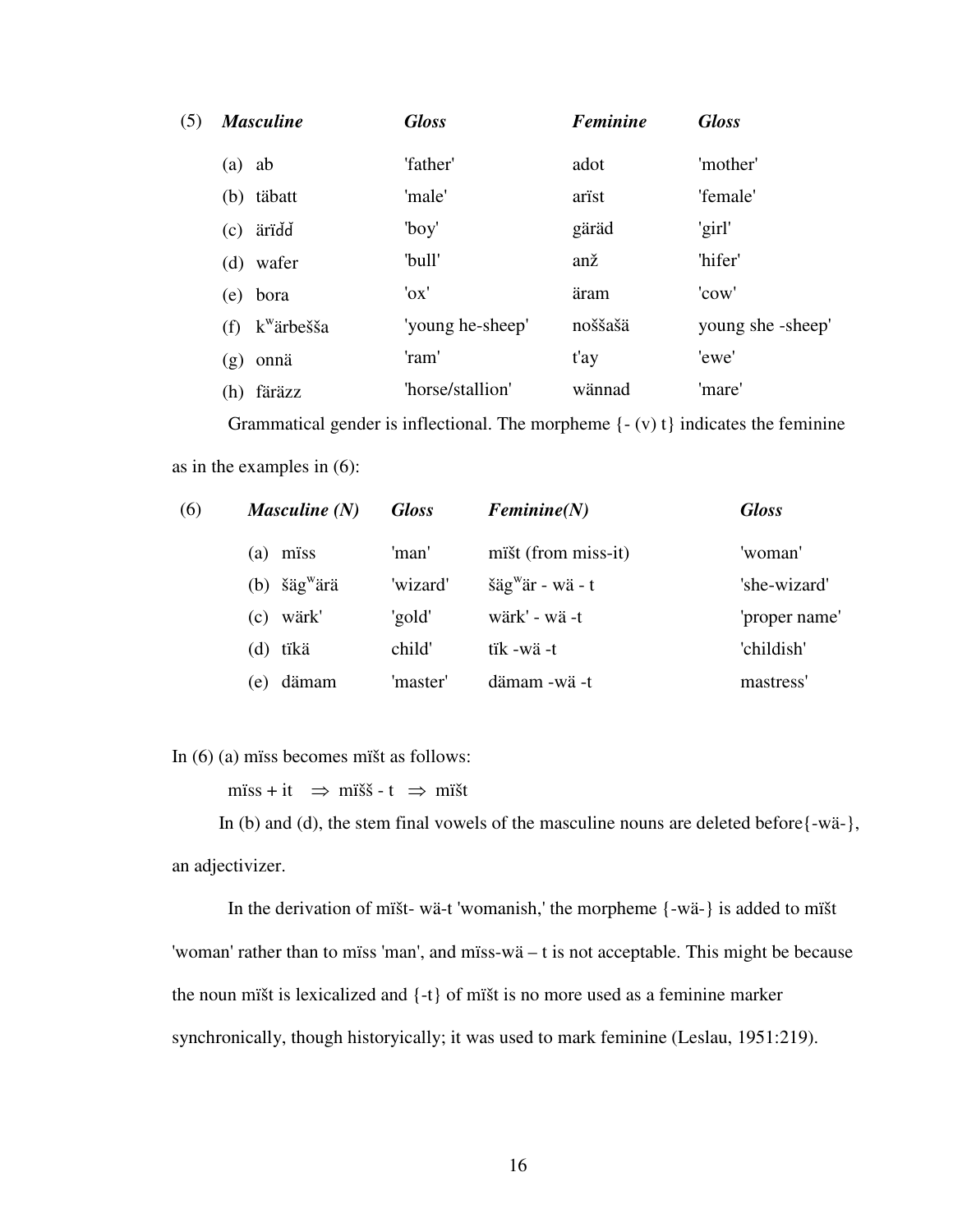| (7) | Common(N) | <b>Gloss</b> | <b>Proper noun <math>(M)</math></b> | <b>Proper noun</b> $(F)$ |
|-----|-----------|--------------|-------------------------------------|--------------------------|
|     | numd      | 'expensive'  | numd -u                             | numd-at                  |
|     | xäyr      | 'peace'      | xäyr-u                              | xäyr-at                  |
|     | ank'      | truth'       | ank'-u                              | ank'-it                  |
|     | šäd       | 'share'      | šäd-u                               | šäd-ut                   |

Some proper nouns are inflected for the masculine, which is marked by  $\{-u\}$  as in (7)

The fact that {-u} marks masculine is evidenced in third person singular pronoun such as in the contrast between x-u-t 'he' and x-i-t 'she', where {-u} is a masculine marker and {-i} is feminine one. We also find {-u} in second person plural masculine pronoun as in axxu 'you' and in third person plural masculine pronoun as in xinnä-u which changes to [xinn-o], in which **/**ä/ is deleted to avoid vowel sequencing and **/**u**/** is lowered to **/**ä**/** for reasons of vowel harmony.

 An important point about Eža nouns is that all animals, which are biologically (naturally) female and all objects are grammatically considered masculine. Compare the examples in (8) below:

| (8) | $(a)$ abb - ona    | čänn - ä - m            |                   |
|-----|--------------------|-------------------------|-------------------|
|     | father - my        | $come - 3sm - past$     | 'my father came'  |
|     | $(b)$ adot - ona   | čann - ä-ti - m         |                   |
|     | mother -my         | $come - 3s-f - past$    | 'my mother came'  |
|     | $(c)$ bora - we    | $\check{c}$ änn - ä - m |                   |
|     | $\alpha x - d e f$ | $come - 3sm - past$     | 'the ox came'     |
|     | $(d)$ *äram - we   | čänn - ä-ti - m         |                   |
|     | cow - def          | $come - 3s-f - past$    | * ' the cow came' |
|     | $(e)$ äram - we    | $\check{c}$ änn - ä - m |                   |
|     | cow-def            | $come - 3sf - past$     | 'the cow came'    |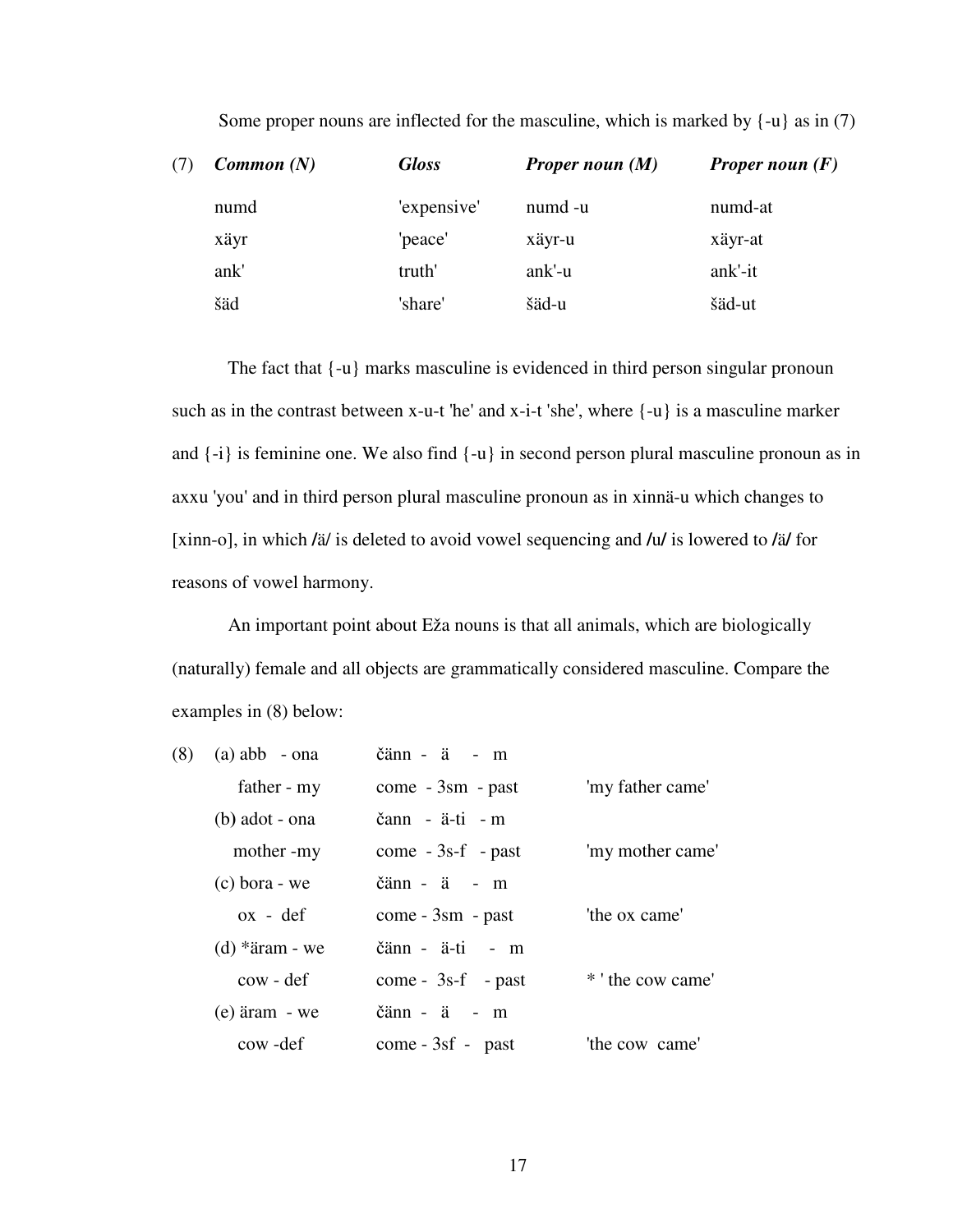In (8d), the noun functioning as subject of the sentence is female but it does not agree with the feminine marker of the verb rather it agrees with the masculine marker. Therefore, it is possible to say that grammatical gender distinction in Eža is important only for nouns, which are [+ HUMAN].

## **2.1.3. Articles**

 Articles that restrict the referential range of nouns are divided into indefinite and definite. Nouns whose referential range is not restricted such as säb 'man'/ 'person', and gäräd 'girl' are considered generic (Baye, 1988).

2.1.3.1. **Indefinite article**: Indefinite article is not marked. However quantifiers,

such as in (9) below, morpho-syntactically show that a noun is indefinite some.

| (9) | $m^w$ anim | 'any'            |
|-----|------------|------------------|
|     | k'äri      | 'a few/ 'little' |
|     | nïk'       | 'much'           |
|     | bïzä       | 'many'           |

The numeral att 'one'/ 'a' is also used as an indefinite article as in att bora 'an (one)

ox'

2.1.3.2. **Definite article**: Definite article in Eža is {-we} as shown in (10):

| (10) | <b>Generic</b> | <b>Gloss</b> | <b>Definite</b> | <b>Gloss</b> |
|------|----------------|--------------|-----------------|--------------|
|      | miss<br>(a)    | 'man'        | miss -we        | 'the man'    |
|      | angača<br>(b)  | 'cat'        | angača-we       | 'the cat'    |
|      | (c) mišt       | 'woman'      | mišt-we         | 'the woman'  |
|      | (d) bett       | 'house'      | bett-we         | 'the house'  |
|      |                |              |                 |              |

The morpheme {-we} is productive and can be used with all types of nouns,

concrete or abstract except with proper nouns, which are definite by virtue of their meaning.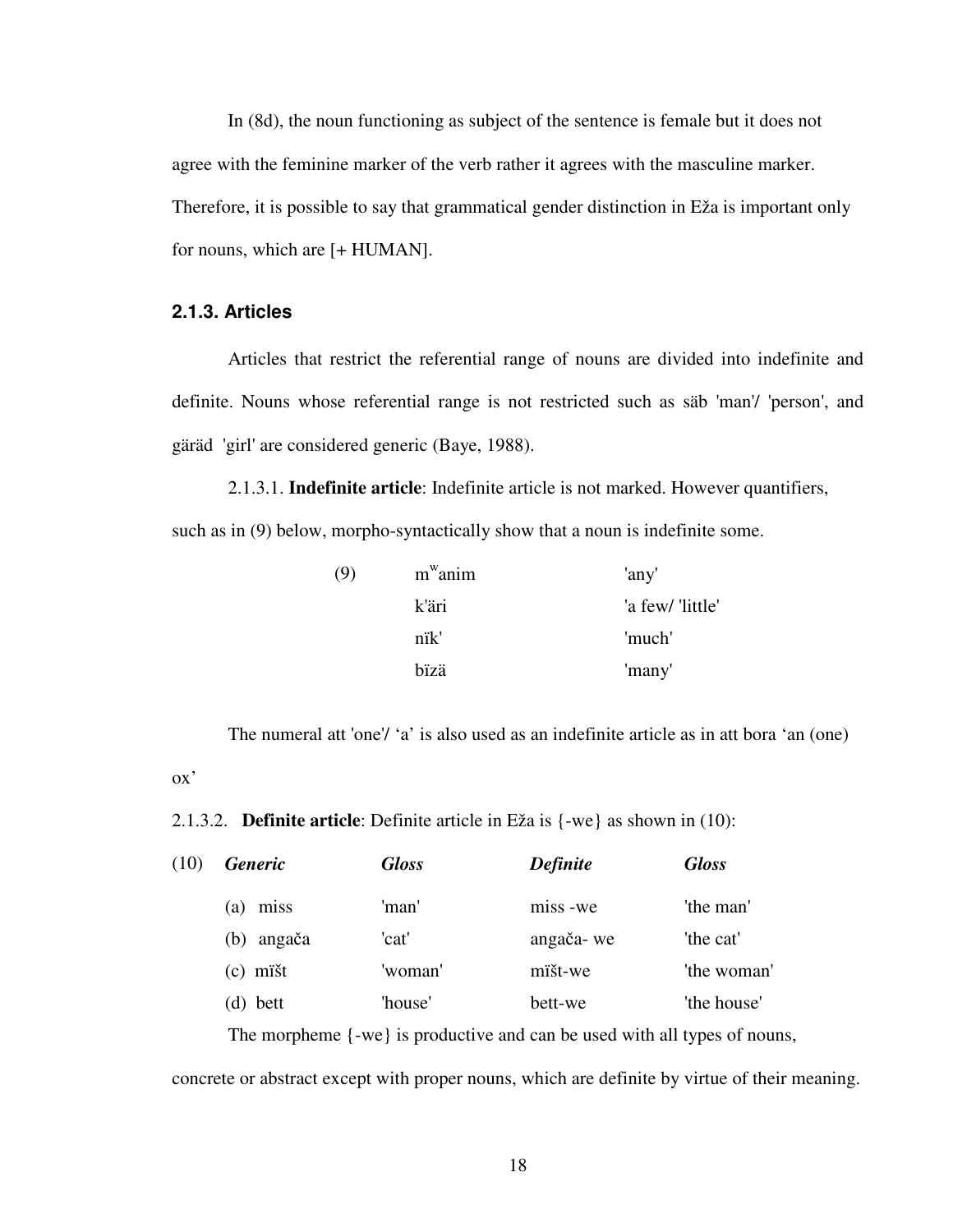## **2.1.4. Case**

Case is defined by Anderson (1971:10-11) as "grammatical relation contracted by nouns which express the nature of their 'participation' in the 'process' or 'state' represented in the sentence (or phrase) and which are represented superficially in various fashion, including inflectionally and by pre and post positions."

 Traditionally, case has been divided into 'syntactic' and 'semantic'. Blake (1994) uses 'core case' for the former type and 'peripheral case for the latter. The 'core case' includes nominative, accusative (Blake, 1994:34). The 'semantic case' encompasses case types such as 'genitive,' 'dative,' 'instrumental,' 'locative', 'ablative,' 'vocative' and others.

#### *2.1.4.1.* **Core cases**

2.1.4.1.1. *Nominative*: It is not morphologically marked. Nouns functioning as subject are distinguished by their initial position in a sentence as in  $(11)$ :

(11) (a) zäwdu bora sïyy - ä - m Z ox buy - 3sm - past 'Zewdu bought an ox' (b) tamäčet wussa abässär- ã-ti - m T bread bake- 3s-f - past

'Tamechet baked bread (bread of false banana)'

The nouns zäwdu and tamäčet are subjects but there is no morpheme that marks them nominative.

2.1.4.1.2. *Accusative*: the accusative case marks the direct object of a transitive verb and it is expressed with the morpheme {yä-} prefixed to the noun. The noun must be specified for the features [+HUMAN, + DEFNITE] as in (12)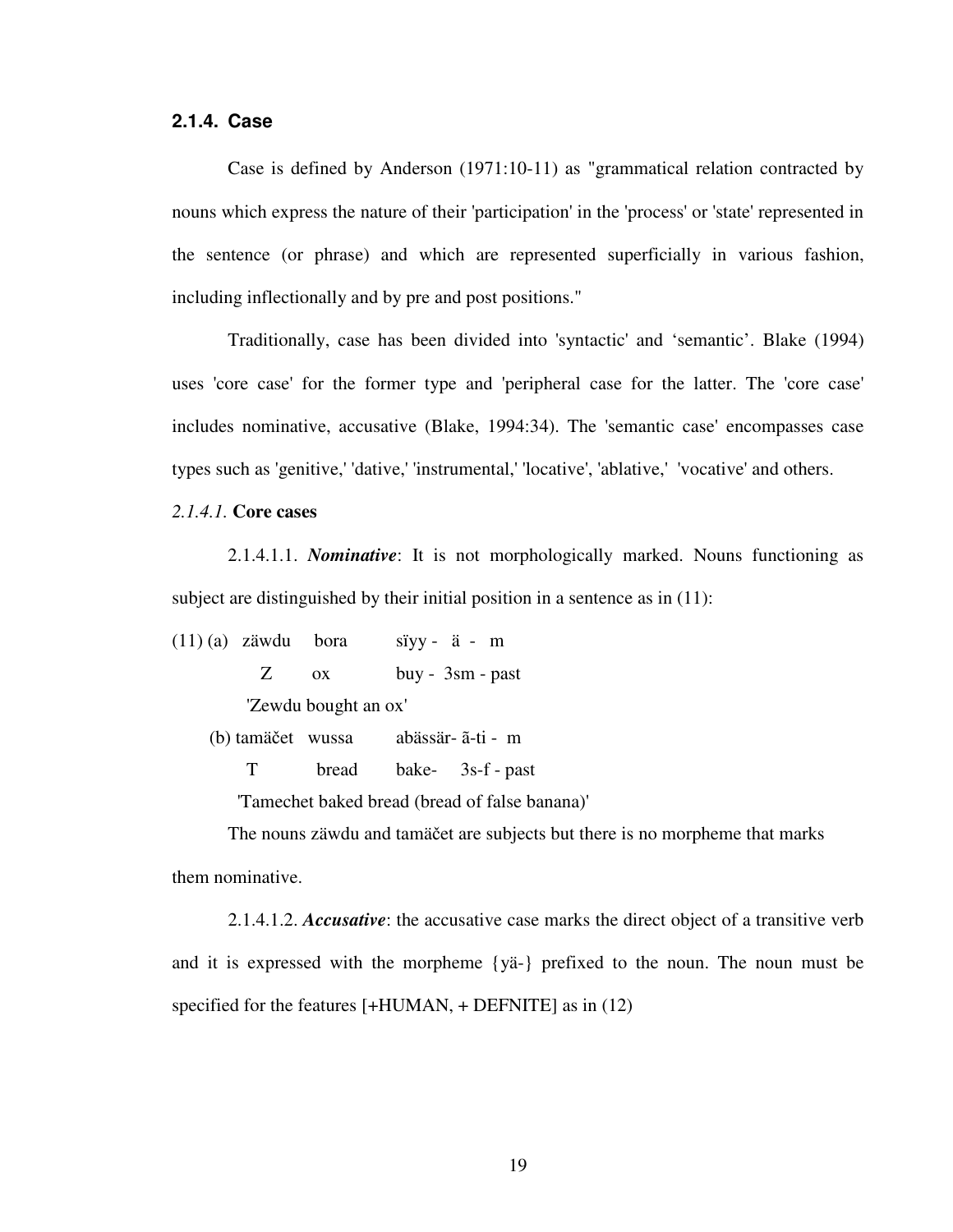(12) (a) tadämu yä - zärmäč'i nämmäd - ä - na - m T acc - Z love- 3sm -3sfo - past 'Tademu loved Zermechi ' (b) käbbädä yä - gäräd - we k'ännäm - ä - na - m K acc- girl - def insult 3sm - 3sfo - past ' Kebede insulted the girl' (c) šädut bora sïyy – ä-ti- m Sh. ox buy - 3s-f - past ' 'Shedut bought an ox' (d) mura dibbä - we sïyy – ä-ti - n - m M mat- def buy - 3s-f - 3smo - past ' Mura bought the mat'

In (12c) and (12d), the accusative marker  $\{y\ddot{a} - \}$  does not surface because in (12c) the object noun is indefinite and in (12d) the object noun is inanimate.

The nouns bora 'ox' and dibbä-we 'the mat' are functioning as object but they are not marked for the accusative case. We can say that {yä-}, as an accusative marker, is essential but not sufficient since there are nouns functioning as direct object without using this morpheme. Therefore, one also has to consider the syntactic position of the object nouns in a sentence.

## *2.1.4.2.* **Semantic cases**

 Most of the semantic cases of Eža nouns are prepositional and the same prepositional morpheme can mark different semantic cases as shown below.

### *2.1.4.2.1. Genitive, Dative and Ablative cases*

 These cases are marked with the morpheme {yä-} as displayed in the examples in (13)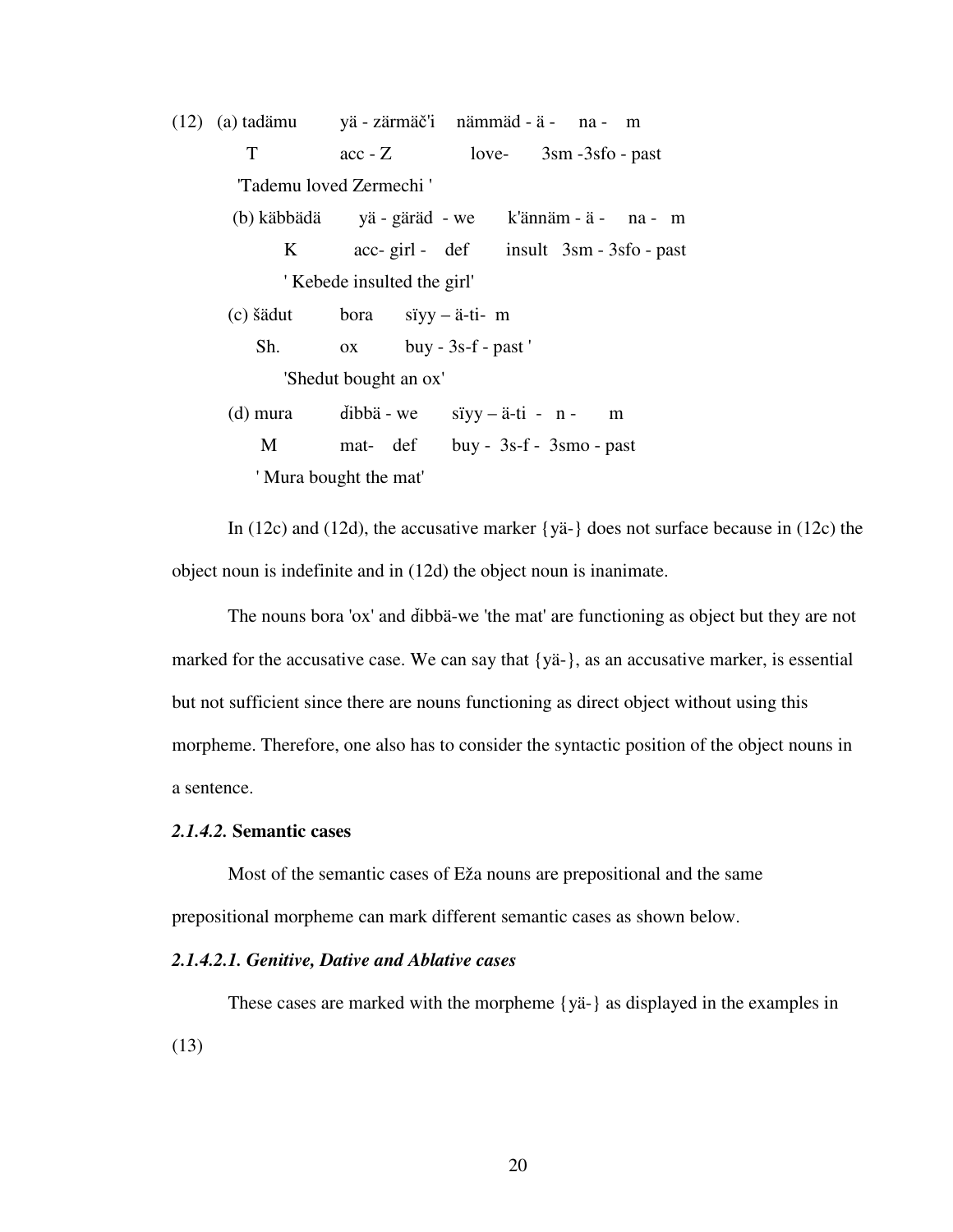| (13) (a) yä – käbbädä bora annät' - i - m |                                             |                         |                                                                                                      |
|-------------------------------------------|---------------------------------------------|-------------------------|------------------------------------------------------------------------------------------------------|
| $gen - K$                                 | OX                                          | slaughter - 3smo - past |                                                                                                      |
|                                           | 'Kebede's ox is slaughtered'                |                         |                                                                                                      |
| (b) yä - äram k'änn - ota e - bäzza - wä  |                                             |                         |                                                                                                      |
|                                           | gen - cow horn - its not - much - 3smo      |                         |                                                                                                      |
|                                           | 'A cow never feels the weight of its horns' |                         |                                                                                                      |
|                                           |                                             |                         | (c) xaylu yä-numdat k'ambissa siyy-ä- la-m                                                           |
| H                                         | $dat - N$ dress                             |                         | buy - $3\text{sm}$ - $3\text{sfo}$ - $\text{past}$                                                   |
|                                           | 'Hailu bought a dress for Numdat'           |                         |                                                                                                      |
|                                           |                                             |                         | (d) t'ena yä - däbän - we $\int$ if <sup>'w</sup> ät $\delta$ äk <sup>w</sup> ätä – ä-ti - lä -<br>m |
| T                                         |                                             |                         | dat - kittle - def cover make - 3s-f - 3smo - past                                                   |
|                                           | 'Tena made a cover for the kittle'          |                         |                                                                                                      |
|                                           | (e) yä - brät sat'in siyy - ä - m           |                         |                                                                                                      |
|                                           | abl - iron box buy - 3sm - past             |                         |                                                                                                      |
|                                           | 'He bought a box of iron'                   |                         |                                                                                                      |
|                                           | (f) yä - sïnnay $dabbo$ bänna - $x^w$ - m   |                         |                                                                                                      |
| abl - wheat                               | bread                                       | eat- is - past          |                                                                                                      |
|                                           | 'I ate bread of wheat'                      |                         |                                                                                                      |

In (13 a, b), the morpheme {yä-} is prefixed to genitive nouns which are possessors,

in  $(13 \text{ c}, d)$  it is attached to the noun functioning as an indirect object and in  $(13 \text{ e}, f)$  as genitive of source. Since the morpheme {yä**-**} marks different cases at a time, the meaning of one form is distinguished from the other by the meaning of the noun to which the morpheme is attached. The functional overlap might be attributed to the fact that Eža has only three prepositions, {yä-}, {bä}, and {tä**-**}, which have to be reused to mark the various cases.

## *2.1.4.2.2.* **Locative case**

 The locative case can be sub-categorized as source or place of departure, destination, static or fixed location and location of time.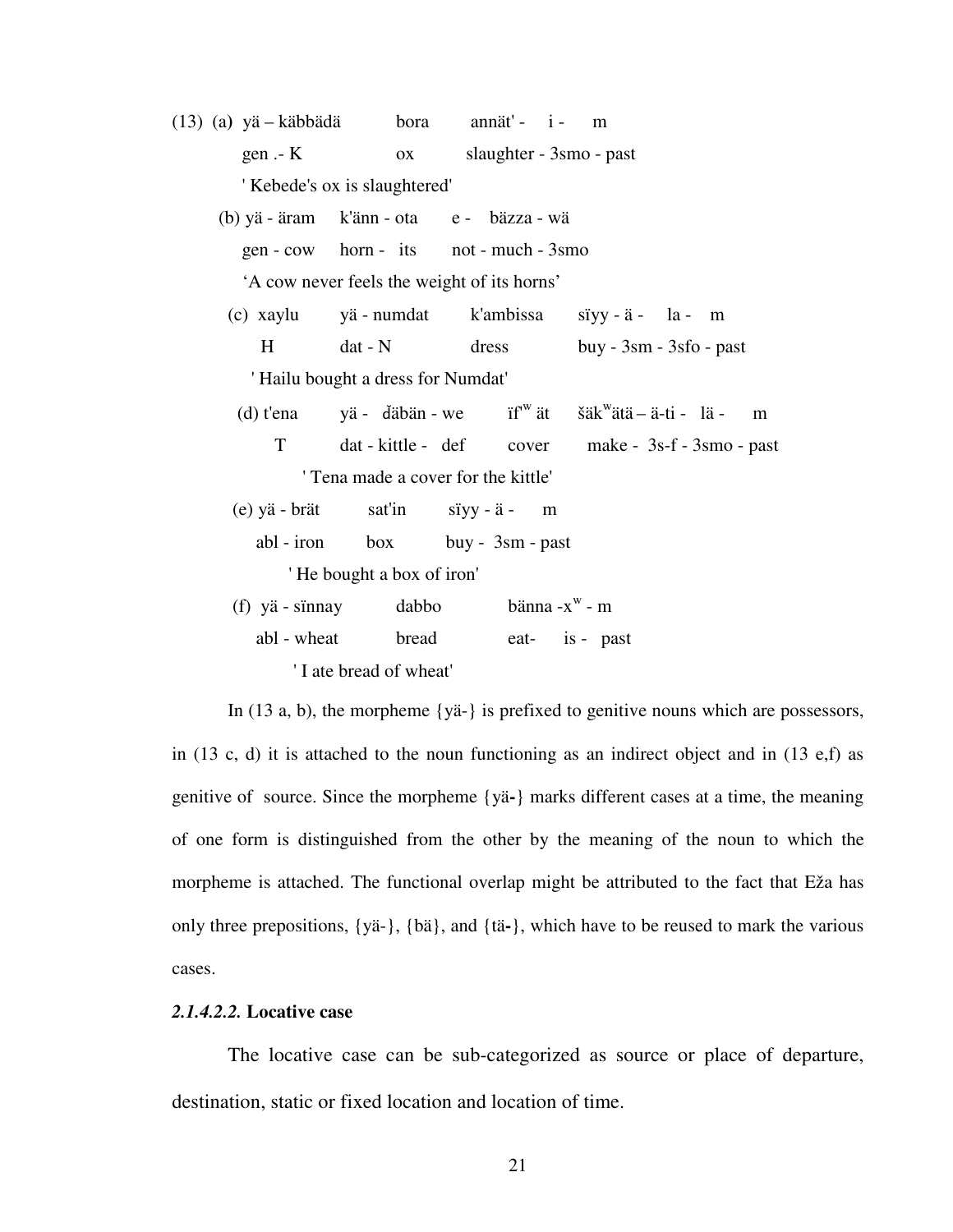#### *2.1.4.2.2.1. Source (place of departure)*

 The morpheme {tä-} shows the source from which something or somebody departs or originates as shown by the examples in (14):

- (14) (a) tä wïriro sïra- wi- m loc - W buy- 3s- past ' It is bought from Wrior' (b)tä - šäwa čänn- ä- m
	- loc S come- 3sm-past

' He came from Shewa / Addis Ababa'

## *2.1.4.2.2.2. Destination /Goal*

The location to which someone or something goes or moves is indicated with  $\{-e\}$ .

| $(15)$ $(a)$ gänn - e           |                  |                                                                        |
|---------------------------------|------------------|------------------------------------------------------------------------|
|                                 | countryside-loc  | ' to countryside'                                                      |
| (c) $f^{\text{w}}\text{ar} - e$ | wät't'- a- m     |                                                                        |
| $up$ - $loc$                    | $climb-3sm-past$ | 'He/it climbed up'                                                     |
| (d)<br>ägr                      | - e wännäd - ä - | m                                                                      |
|                                 |                  | $leg(bottom) - loc$ go $(down) - 3sm - past$ 'He went down the 'hill'' |

## *2.1.4.2.2.3. Static Location*

The static location of something or somebody is indicated with {bä-} as in (16):

(16) (a) bä - bett

loc - house 'on/ in the house'

(b) bä - sat'in

loc - box 'on/in the box'

 Though the morpheme {bä-} shows fixed position, it does not express the exact position of a person or an object expressed by a noun. For instance, it does not show whether the object is 'on' or 'in' the specified position. Therefore, Eža uses other adverbials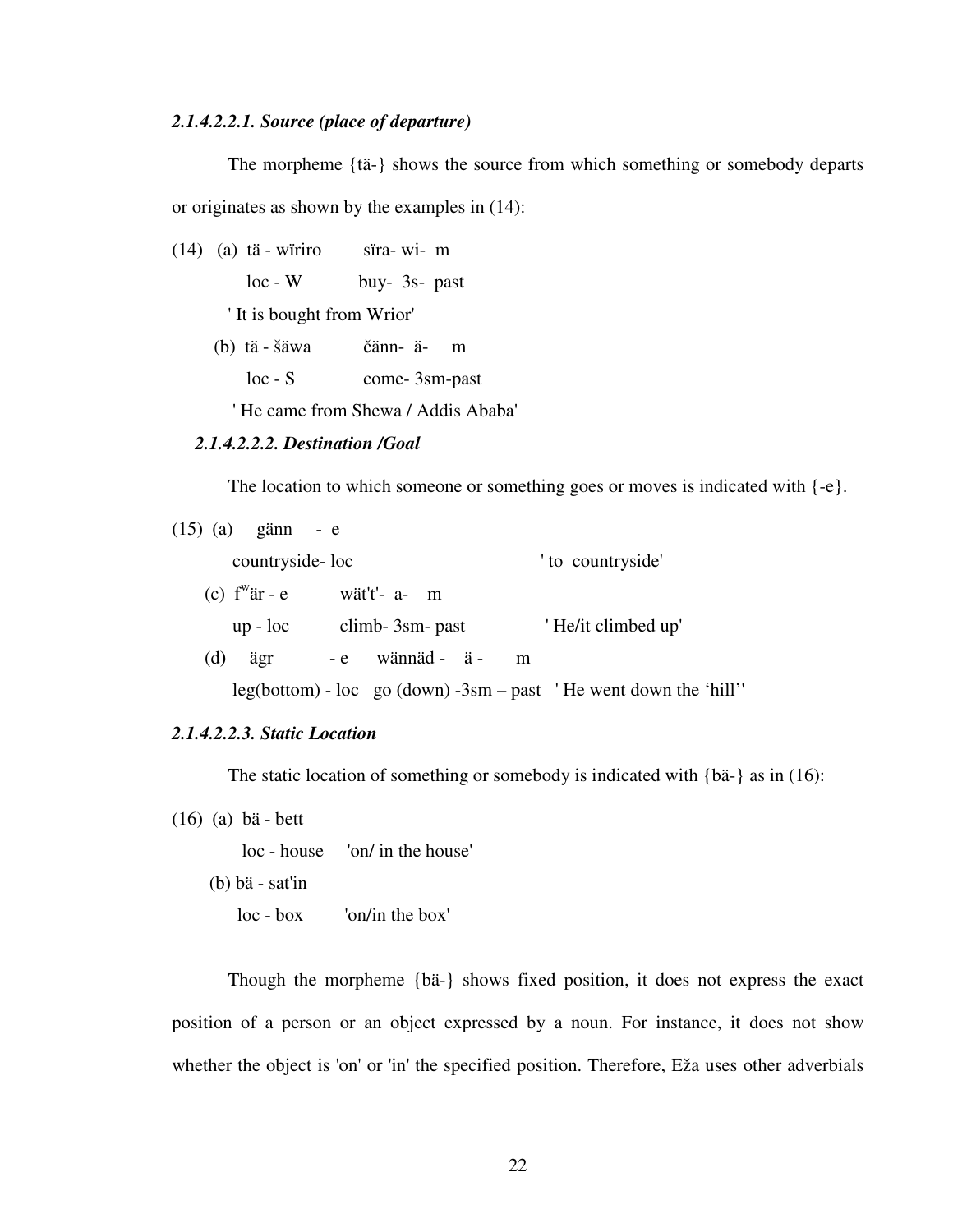to specify this with forms like dänn 'inside', f<sup>w</sup>är 'top', ank'<sup>y</sup>ä 'behind', yïft 'front', mäyä (e) 'side' and 'wäxät' 'side' Thus, the location of the object in (16 b) can be specified as in (17).

(17) (a**)** bä - sat'in dänn loc - box - inside 'in the inside of a box' (b**)** bä - sat'in f<sup>w</sup> är loc - box top 'on the top of a box'

## *2.1.4.2.2. 4. Temporal location*

 Location in time is expressed with {tä-} that shows 'duration' and the morpheme {bä-} that indicates 'fixed' time. The examples in (18) show this.

| (18) (a) bä - msarä   |                         |
|-----------------------|-------------------------|
| loc - night           | 'at night'              |
| (b) bä - k'irärä      |                         |
| loc - morning         | ' in the morning'       |
| $(c)$ bä - subi       |                         |
| loc - early (morning) | ' early in the morning' |
| (d) tä - mäsk'är      |                         |
| loc - Meskel          | ' during Meskel'        |
| (e) tä - gänna        |                         |
| loc -Christmas        | 'during Christ-mass'    |

## *2.1.4.2.3. Instrumental case*

The instrument with which something is done is revealed with {bä-} as in (19)

| $(19)$ (a) bä - m <sup>w</sup> adda |                |
|-------------------------------------|----------------|
| ins - broom                         | 'with a broom' |
| $(b)$ bä - genzo                    |                |
| $ins - ax$                          | 'with an ax'   |
| (c) bä - sända                      |                |
| ins - knife                         | 'with a knife' |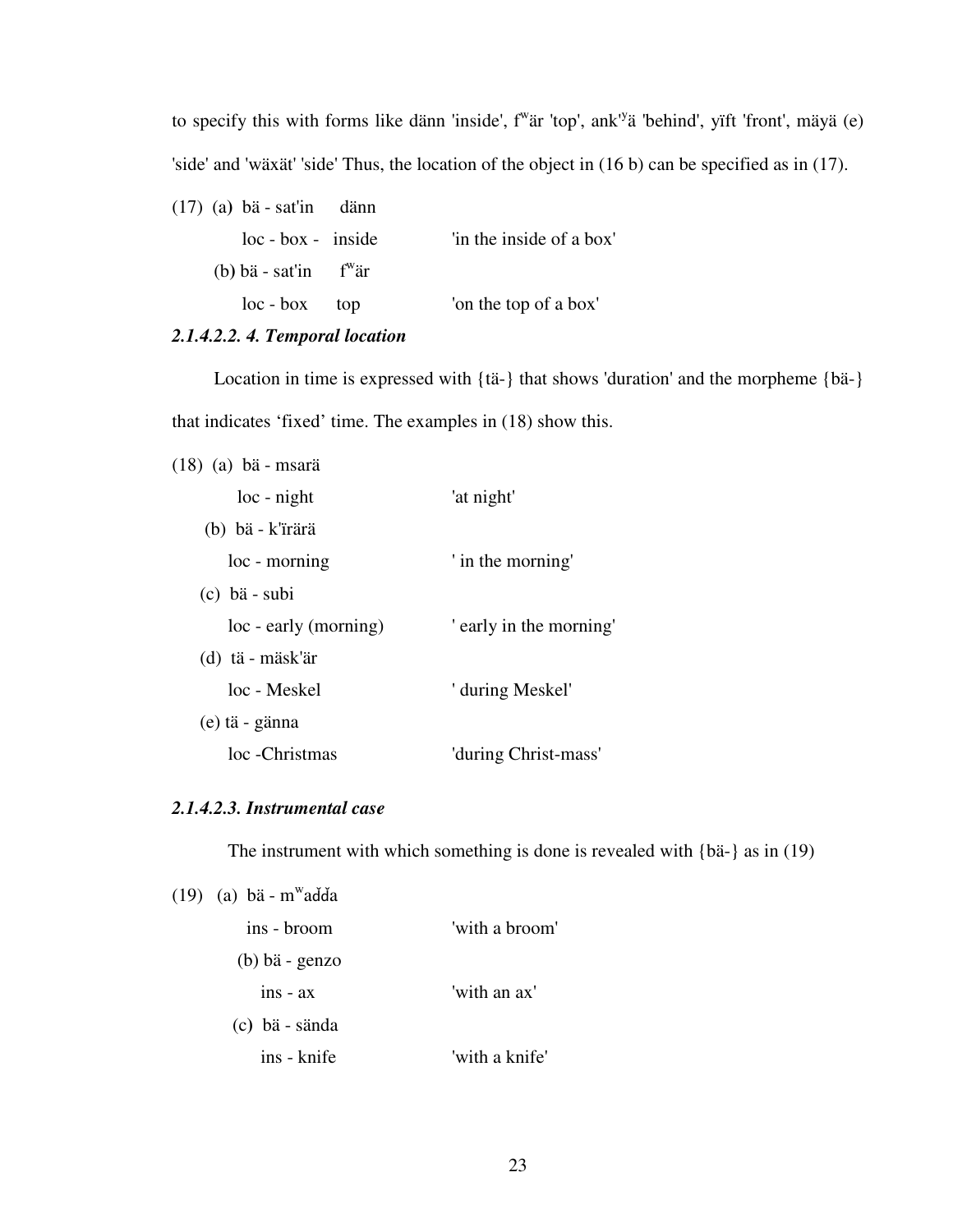## *2.1.4.2.4. Comitative case*

 The comitative case, which expresses the notion of 'accompanied by', is expressed with the morpheme {tä-} as in (20).

(20) (a) tä xädir

| co - Kedir            | 'with Kedir'               |
|-----------------------|----------------------------|
| $(b)$ tä - t'ena      |                            |
| co - Tena             | 'with Tena'                |
| $(c)$ tä - mišt - äna |                            |
| co -wife -my          | 'with my wife'             |
| $(d)$ tä -säb - äna   |                            |
| co-people-my          | 'with my people/ relative' |

 As mentioned above, the meanings of the overlapping morphemes are made clear by the meanings of the nouns to which they are affixed. For example, {bä-} is affixed to time adverbs to show temporal location where it is attached to nouns denoting instruments to show the instrumental case. Similarly, {tä-} prefixed to time adverbs shows duration while it shows comitative case when affixed to [+HUMAN] nouns. Such functional overlaps are attributed to homophony and the phenomenon is common in many languages. (See, Lyons, 1968:293; Leslau, 1981 for Muher case markers; Matthews, 1991).

#### *2.1.4.2.5. Vocative case*

The vocative case, which indicates the addressee, is shown with  $\{-o\}$  as in (21).

| (21) | (a)  | Common noun | <b>Gloss</b> | <i>Vocative form</i> | <b>Gloss</b> |
|------|------|-------------|--------------|----------------------|--------------|
|      |      | ärïďď       | 'boy'        | ärïďď - o            | $'$ boy!'    |
|      |      | gäräd       | 'girl'       | gäräd - o            | 'girl!'      |
|      | miss | man'        | $miss - o$   | 'man!'               |              |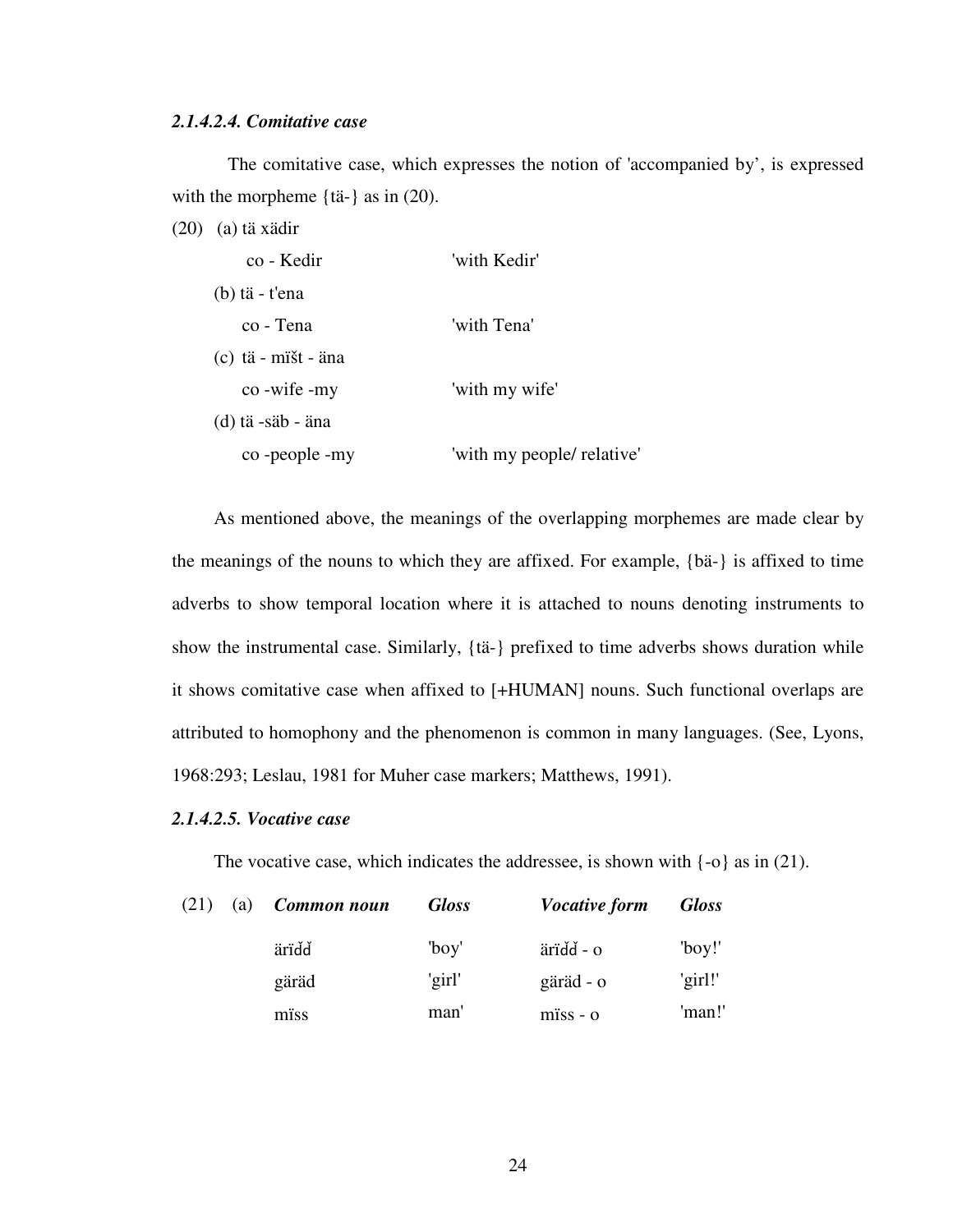Proper nouns also use {-o} to show the vocative but unlike common nouns, they have to reduce their second syllable if they are multi-syllabic in order to attach the vocative morpheme as in  $(22)$ .

| (22) | (a) | <b>Proper noun</b> | <i>Vocative form</i>                                 | Gloss         |
|------|-----|--------------------|------------------------------------------------------|---------------|
|      |     | šädut              | $\ddot{\text{}3} \text{ \dot{a}}$ - $\dot{\text{0}}$ | 'Shedut!' $3$ |
|      |     | numdat             | $numd - o$                                           | ' Numdat!'    |
|      |     | wärk'wät           | wark' - o                                            | 'Werk'iwet!'  |

 To wind up, nouns in Eža are inflected for number gender, definite article and different cases. In present study, inflectional morphemes for singulative, augmentative, and diminutive are not found in the language.

## **2.2 Derivation of Nominals**

 $\overline{a}$ 

 In this section seven types of nominal derivations are discussed. These are: 'abstract', 'gerundive', 'manner', 'group identity', 'result', 'agent' and instrument nominals.

*2.2.1*. *Abstract nominals*: Abstract nominals are derived from simple noun, or adjective bases with the morpheme {-nnät}. Nominals derived with this morpheme have the meaning "the quality or state of being x," where x-refers to the meaning of the base noun or adjective. The examples in (23) show the derivation of such nominals.

| (23) | (a) | Noun stem | <b>Gloss</b> | <b>Abstract nominal</b> | <b>Gloss</b>   |
|------|-----|-----------|--------------|-------------------------|----------------|
|      |     | neba      | 'thief'      | neb -nnät               | 'theft'        |
|      |     | däwä      | 'relative'   | däw - nnät              | 'relationship' |
|      |     | tikä      | 'child       | tik - nnät              | 'childhood'    |
|      |     | säb       | 'person'     | säb - nnät              | 'personality'  |

<sup>&</sup>lt;sup>3</sup> The gloss in the vocative form doesn't refer to exclamatory expression rather to the function of address like shown in English using intonation as in "*John*, are you ready?"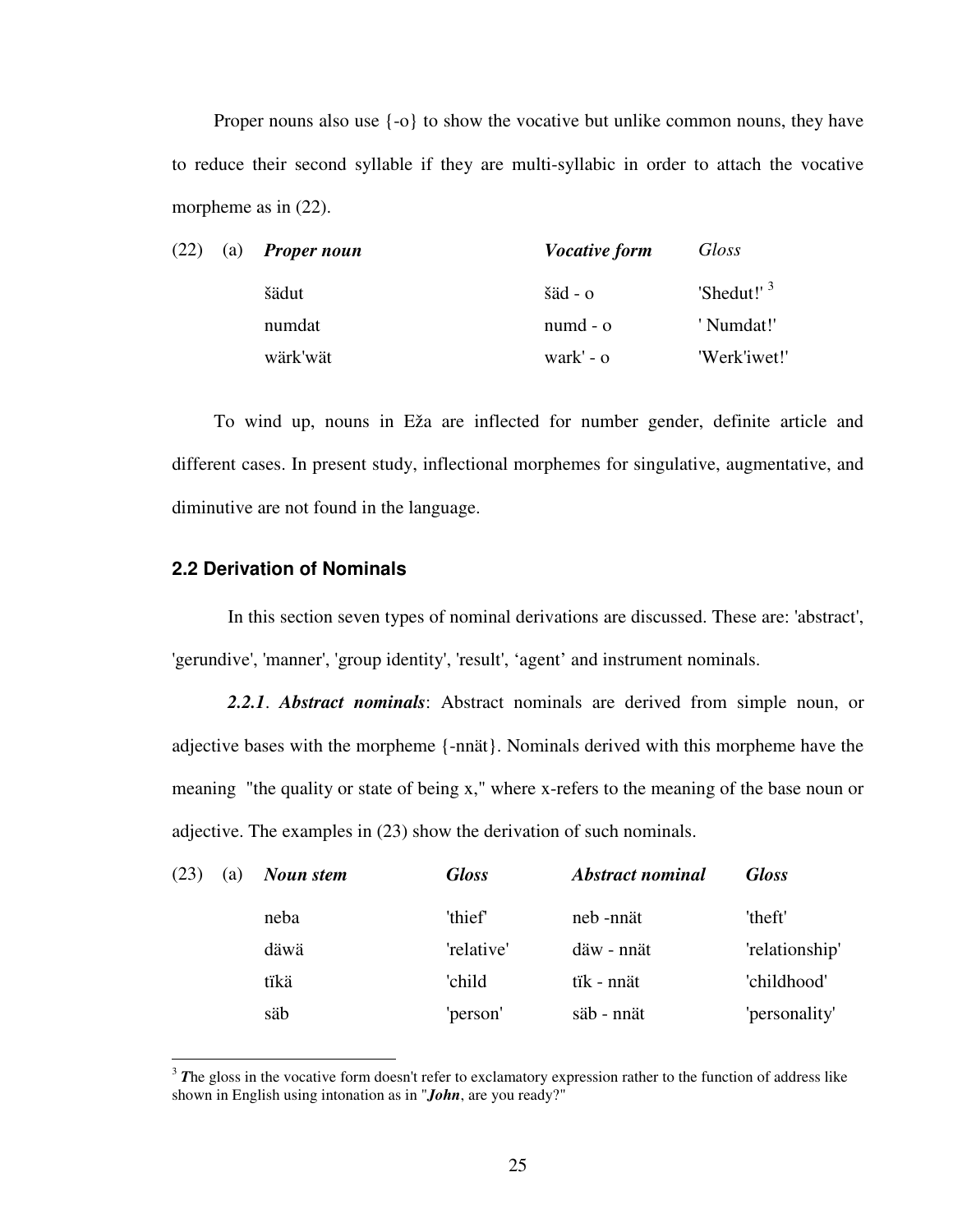| (b) | <i><b>Adjective</b></i> | <b>Gloss</b>  | <i><b>Abstract nominal</b></i> | <b>Gloss</b> |
|-----|-------------------------|---------------|--------------------------------|--------------|
|     | wäxe                    | 'good'        | wäxe - nnät                    | 'goodness'   |
|     | xari                    | 'wise'        | xari - nnät                    | 'wisdom'     |
|     | wabi                    | 'kind/ donor' | wabi - nnät                    | 'charity'    |
|     | geff                    | 'tall'        | geff - nnät                    | 'tallness'   |

 Nouns ending in a vowel in (23a) delete their final vowel before the abstract nominal suffix. In contrast such nominals insert the epenthetic vowel [ï] before the suffix in surface forms. The vowel is also required between geff and {-nnät} in (23b), hence we get [geffïnnät] 'tallness'.

 Some abstract nominals are also derived from verb roots with the morpheme {-innär}. The derived nominals show the effect of the action of the underlying verb roots from which they are derived. The examples in (24) show such derivations.

| (24) |                | <b>Verb</b> root | <b>Gloss</b> | <b>Abstract nominal</b>                                    | <b>Gloss</b> |
|------|----------------|------------------|--------------|------------------------------------------------------------|--------------|
|      | (a) $k'$ -y-t' |                  | 'tire'       | k'iyit' - innär $\left[ k^{y}$ ič'innär $\right]$          | 'tirdness'   |
|      | $(b)$ b-k-y    |                  | 'weep'       | bïkïy - innär - $\left[\text{bix}^{\text{y}}\right]$ innär | 'mourning'   |
|      | $(c)$ n- $2-x$ |                  | 'send'       | ni'ix - innär $\left[$ nax $\frac{y}{x}$ innär $\right]$   | 'message'    |

 In the surface forms of the derived abstract nominals, the suffix initial high vowel palatalizes the immediately preceding alveolar and velar consonant. In (24b), the nongeminate [k] becomes [x] intervocalically and in (24c) the glottal stop is deleted and its back low feature changes the central high vowel [ï] to the low open vowel [a].

*2.2.2. Gerundive nominals:* These are derived from verb roots and express the process or action of the verbs from which they are derived. The morpheme that derives such nominals is {wä-} as shown in (25).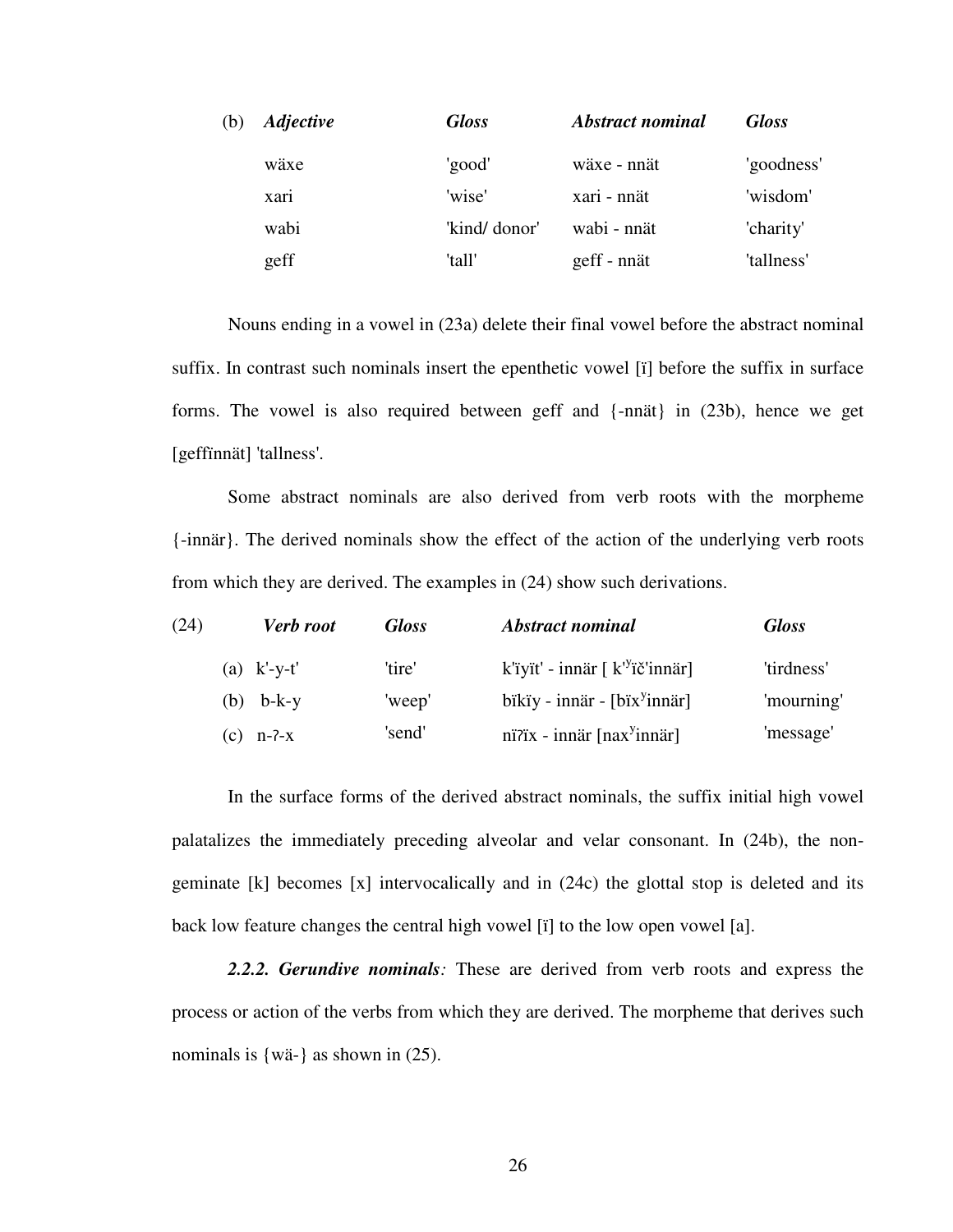| (25) | Verb root  | <b>Gloss</b> | Gerundive nominal        | <b>Gloss</b>           |
|------|------------|--------------|--------------------------|------------------------|
|      | $m-zz-r$   | 'count'      | wä - mäzzr [wämäzzïr]    | 'counting/ to count'   |
|      | $s-r-k'$   | 'steal'      | wä - srk' [wäsirk']      | 'stealing/ to steal'   |
|      | $d-r-g$    | 'hit'        | wä - drg [wädirg]        | 'hitting/ to hit'      |
|      | $m-t't'-r$ | 'select'     | wä- mät't'r [wämät't'ïr] | 'selecting/ to select' |
|      | $f-r-t$    | 'split'      | wä - frt [wäfirt]        | 'splitting /to split'  |

*2.2.3. Manner nominals:* These are nominals that show the way something is done. Eža has no morpheme that shows manner of doing. Tsehay (2001), however, identifies {wä- …..äta} as a single morpheme that derives manner nominals such as in wä-drïg-äta 'manner of hitting'. However, the glosses she gave are incorrect, the correct meaning for such forms being as in the following:

| $(26)$ wä - drig – äta | 'his hitting of'      |
|------------------------|-----------------------|
| wä - drig - äxita      | "her hitting of"      |
| wä - drïg - ända       | 'our hitting of'      |
| wä - drïg - axä        | 'your(sm) hitting of' |

 *2.2.4. Group identity nominals:* are nominals that designate member of a certain group as opposed to the whole member or to the activities of that selected group. In Eža such nominals are derived with the morpheme  $\{-\text{änn}\}\$ as shown in (27)

| (27) | Common noun | <b>Gloss</b> | <b>Group identity nominal</b> | <b>Gloss</b> |
|------|-------------|--------------|-------------------------------|--------------|
|      | färäzz      | 'horse'      | färäzz -ännä                  | 'horse-man'  |
|      | ägir        | 'leg'        | ägïr - ännä                   | 'pedestrian' |
|      | gaz         | 'war'        | gaz - ännä                    | 'brave'      |
|      | šir         | 'debate'     | šir - ännä                    | 'mad person' |

 2.2.5. *Agent nominals:* are nominals that show the doers of actions that verbs designate. They are derived from verb roots with the morpheme {-i}. The derived form has a stem pattern  $c_1ac_2ac_3$ - as shown in (28).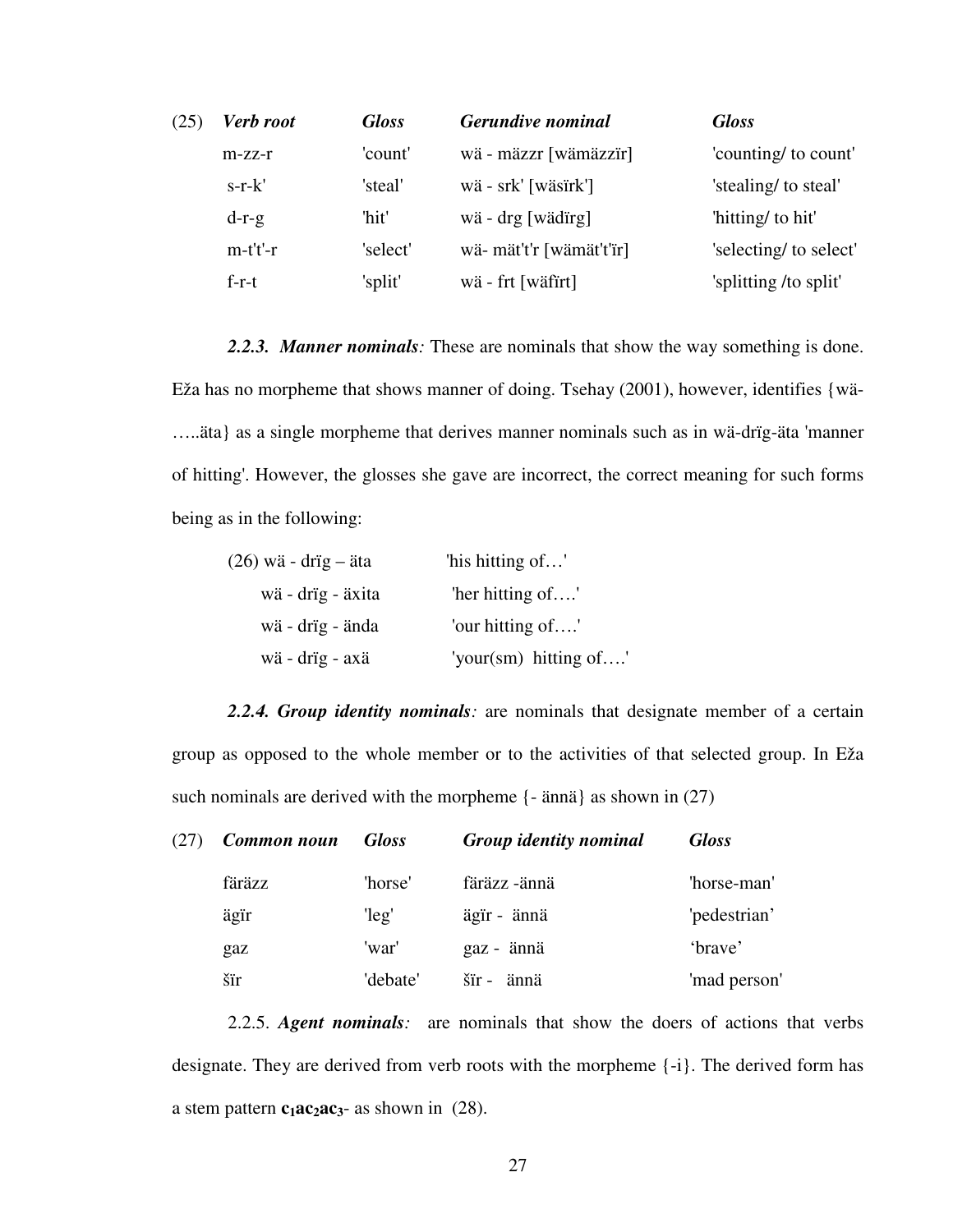| (28) | <b>Verb</b> root            | <b>Gloss</b> | <b>Agent nominal</b> | <b>Gloss</b> |
|------|-----------------------------|--------------|----------------------|--------------|
|      | $m-kk-r-$                   | 'advise'     | makar - i            | 'advisor'    |
|      | $k'$ -bb- $r$ -             | 'burry'      | k'abar-i             | 'burrier'    |
|      | $n$ -mm-d -                 | [love(v.)]   | namad -i [namaď]     | 'lover'      |
|      | $\check{C}$ -W-t -          | 'till'       | čawat-i [čawač]      | 'farmer'     |
|      | $\check{\mathrm{s}}$ -kk-t- | 'negotiate'  | šakat - i [šakač]    | 'negotiator' |

 The morpheme {-i} palatalizes alveolar stops that come immediately preceding it. The geminated penultimate consonants of the verb root degeminate in the derived agent nominals.

*2.2.6. Result nominals:* These show the result or product of actions that verbs designate. There are two ways of deriving such nominals. One is derived from verb roots with  $\{-at\}$  and the other with  $\{-ya\}$ . The stem pattern for the former is  $c_1\ddot{a}c_2(c_2)\ddot{a}c_3$  and for the latter  $c_1c_2uc_3$ . The derivation is shown in (29) (a) and (b) below.

| (29) | (a) | <b>Verb</b> root  | <b>Gloss</b>      | <b>Result nominal</b> | <b>Gloss</b>  |
|------|-----|-------------------|-------------------|-----------------------|---------------|
|      |     | $7 - w - n -$     | 'shout $(v)$ '    | ?äwy -at              | 'shout $(n)$  |
|      |     | $m-w-n-$          | 'complain'        | mäwy-at               | 'complaint'   |
|      |     | $x-tt-r-$         | $\text{cover}(v)$ | xättär - at           | 'peace'       |
|      | (b) | $\check{c}$ -w-t- | 'cultivate'       | čwut-ya [čiwuča]      | 'cultivation' |
|      |     | $7 - g - Z -$     | 'help(v)'         | ?guz -ya [?ïguža]     | 'help $(n.)'$ |
|      |     | $n-w-t'$ -        | ' $run(v)$ '      | nwut'-ya [nïwuč'a]    | ' $run(n.)'$  |

In (29a), the stem final /n/ changes to /y/ in the derived forms. This might be due to assimilation in sonority since /w/ and /y/ have the same sonority scale. The stem final alveolar consonants in (29b) are palatalized before /y/ of the nominalizer suffix {-ya} and the sound /y/ is deleted after the palatal feature has spread to the preceding alveolar consonants.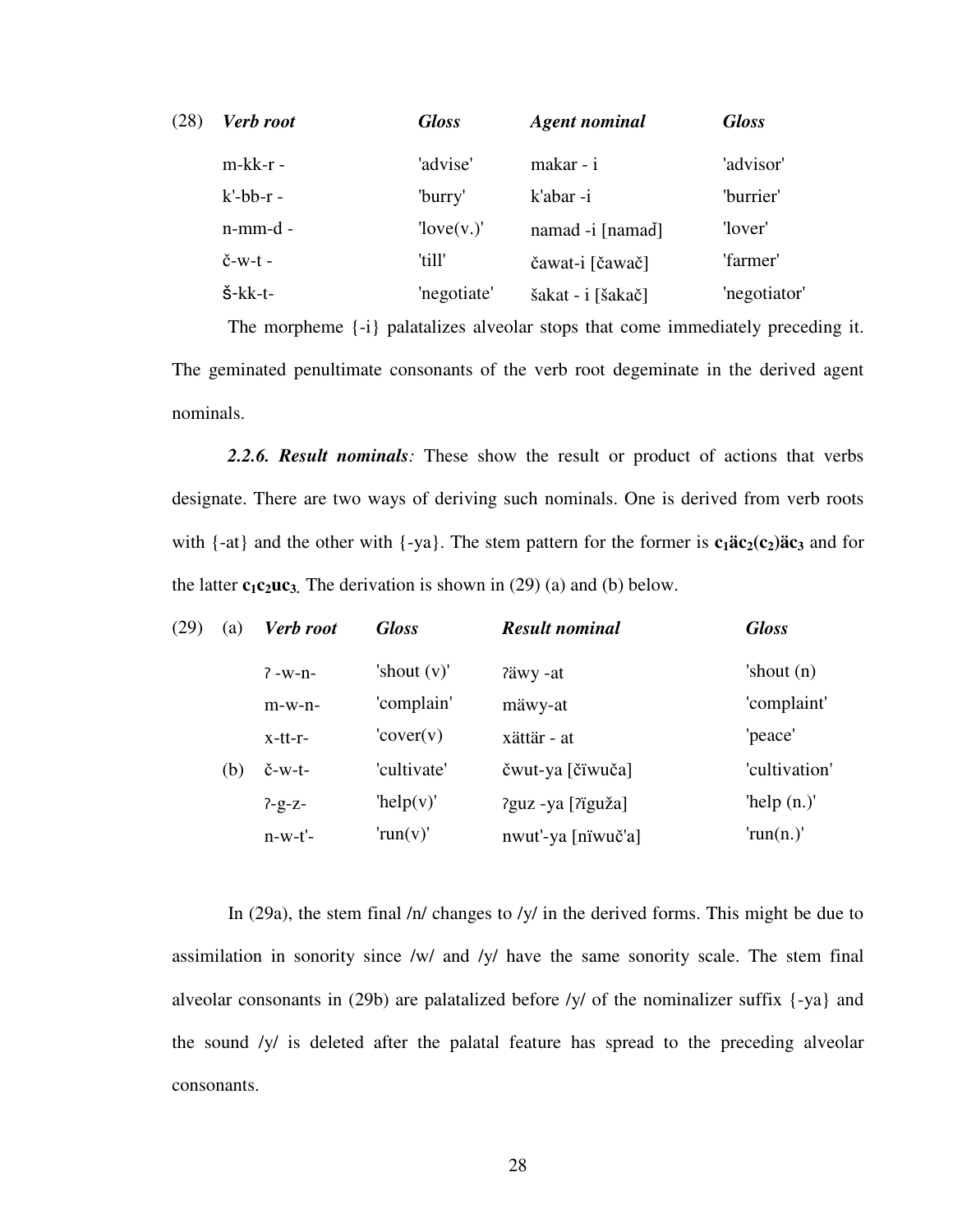**2.2.7.** *Instrumental nominals:* These are nominals that designate things with which one performs actions. In Eža, such nominals are derived with  $\{-ya\}$ , which must be suffixed to gerundive nominals as in (30).

| (30) | <b>Gerundive</b> | <b>Gloss</b> | <i>Instrumental</i>                                                               | <b>Gloss</b>       |
|------|------------------|--------------|-----------------------------------------------------------------------------------|--------------------|
|      | want'r           | 'to melt'    | want'r - ya [want'iyya]                                                           | 'melting pot'      |
|      | wädrg            | 'to hit'     | wädrg-ya [wädrïg <sup>y</sup> a]                                                  | 'hammer'           |
|      | wäftl            | 'to spine'   | wäftl -ya [wäftïyya]                                                              | 'spinning machine' |
|      |                  |              | Some instrumental nouns have as their base the prefix {ma-} rather than the usual |                    |
|      |                  |              |                                                                                   |                    |

gerundive nominal deriving morpheme {wä-} as shown in (31).

| (31) Gerundive Gloss |                  | <i>Instrumental</i>                                            | <b>Gloss</b>          |
|----------------------|------------------|----------------------------------------------------------------|-----------------------|
| mädmät'              | 'to whirl'       | mädmät'-ya [mädmäča] 'spinning wheel'                          |                       |
| mät'räk'             | 'to draw liquid' | mät'räk'- ya [mat'räk <sup>'y</sup> a] 'liquid drawing basket' |                       |
| mäktäf               | 'to chop'        | mäktäf-ya                                                      | 'chopping instrument' |

Though synchronically Eža has no gerundive nominals derived with {mä-}, this morpheme historically had been used as gerundive nominal deriving affix. Amharic, a related Ethio-Semitic language, for instance, can derive gerundive nominals with {mä-} as in mä-blat 'to eat/ eating' from the verb bälla 'eat'; and instrumental nominals from the nominal gerundives such as mäb-ya.

 The morpheme {-ya} in (30) and (31) causes stem final alveolar and velar consonants to become palatal at surface.

## **2.3. Compound Nouns**

 Nouns in Eža are not only formed by means of derivational affixes but also by the process of compounding, in which new words are formed by combining two or more lexical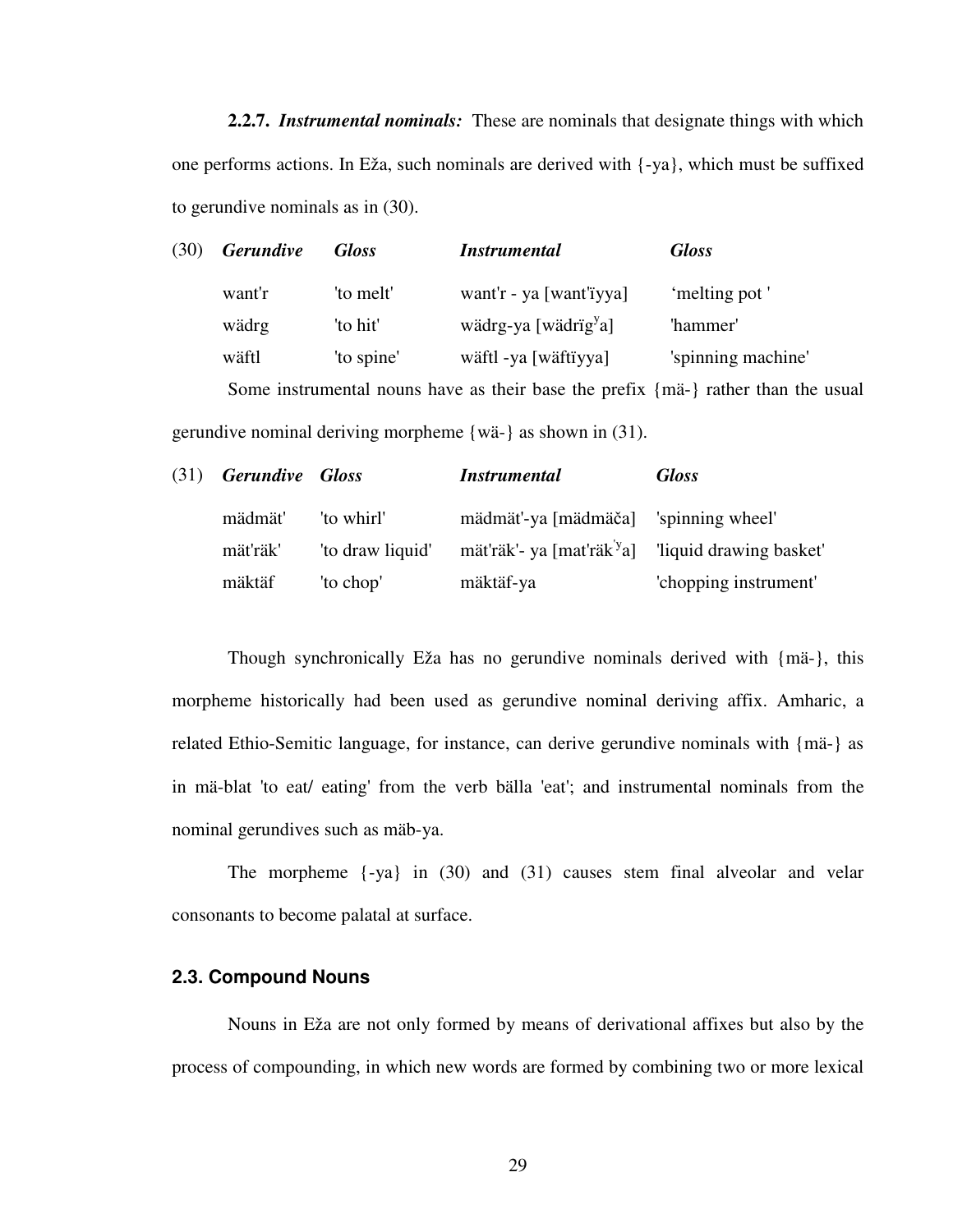items. There are three rules of compounding. The first is combining two nouns or an adjective and a noun as in (32) (a) and (b) respectively.

| $(32)$ (a) akim + bett     |               | akimbett        |
|----------------------------|---------------|-----------------|
| doctor house               |               | 'hospital'      |
| tämari + bett              | $\Rightarrow$ | tämaribett      |
| student house              |               | 'school'        |
| $s\ddot{a}$ and $s$ + bett | ⇒             | sämaybett       |
| house<br>sky               |               | 'heaven'        |
| $d$ änn + mänkäs           |               | dänmänkäs       |
| stomach ache               |               | ' stomach-ache' |
| (b) $n\ddot{x}$ + ab       | $\Rightarrow$ | nïk'ab          |
| big father                 |               | 'grand-father'  |
| wir + attebä               |               | wir-attebä      |
| main<br>finger             |               | 'thumb'         |
| wir + kuttara              |               | wir-kuttara     |
| hen<br>main                |               | 'rooster'       |

 The compound nouns in (32a) could be considered as 'subordinate compounds' in which none of the constituents of a compound modifies the other while those in (32b) as 'syntactic compound', in which the first component modifies the second constituent of a compound.

 The second types are formed by combining two nouns as in (33c), or by combining a noun and verb as in (33a), or by combining a noun and an adjective as in (33b, d, e and f) below.

| $(33)$ (a) ab + g <sup>w</sup> adda | $\Rightarrow$ | $ab - \ddot{a} - g^{\rm w} \ddot{a} dda$ |
|-------------------------------------|---------------|------------------------------------------|
| father hurt                         |               | 'friend'                                 |
| (b) ab + $k'at'$                    | $\Rightarrow$ | $ab - \ddot{a} - \dot{k}$ at             |
| father equal                        |               | 'husband'                                |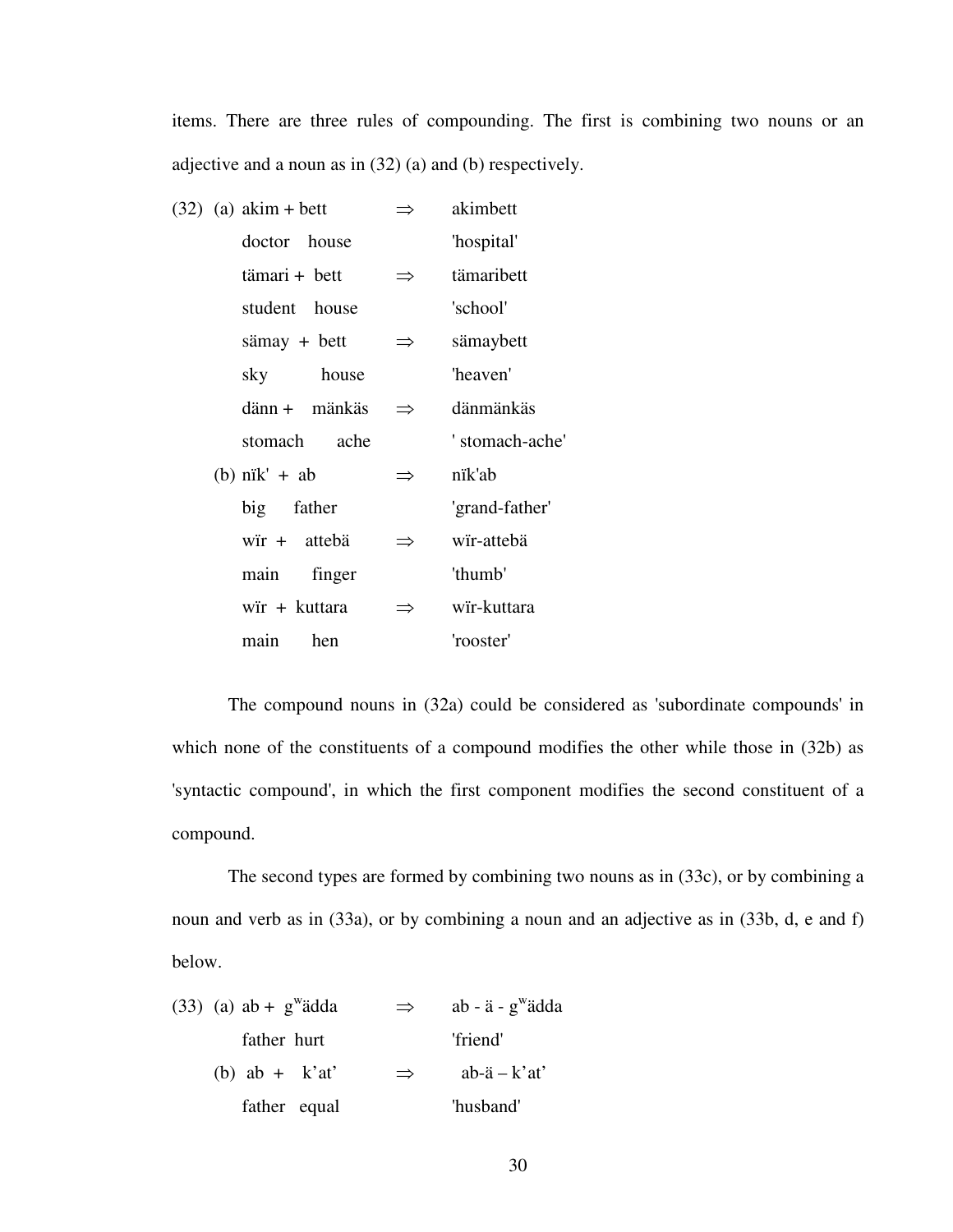| $(c)$ ab + t'ib                                                          |               | $ab - \ddot{a} - t'$ ib          |
|--------------------------------------------------------------------------|---------------|----------------------------------|
| father tribe                                                             |               | 'multi-relative'                 |
| $(d)$ ädd + sur                                                          | $\Rightarrow$ | ädd-ä- sur                       |
| hand broken                                                              |               | 'lazy person'                    |
| (e) $\ddot{a}\text{d}\dot{d} + k^{\text{w}}\ddot{a}t^{\text{r}}\ddot{a}$ | $\Rightarrow$ | ädd -ä- k' <sup>w</sup> ät't'ärä |
| hand killed                                                              |               | "having low status"              |
| $(f)$ en + t'äräk'                                                       | $\Rightarrow$ | en -ä - t'äräk'                  |
| dry<br>eye                                                               |               | 'shameless'                      |

 These types of compounds, unlike those in (32), have /-ä-/ that links the two items of the compound. Such a vowel is known as 'theme vowel' (Aronoff, 1994:45) or 'empty morph' (Malkiel, 1978:144).

 The third types of Eža compound nouns are formed by combining two nouns and with the morpheme {yä-}. The examples in (34) show such compounds.

|  | (34) (a) yä - wäšär - eb            | $\Rightarrow$ | $[$ yošär - eb]                |
|--|-------------------------------------|---------------|--------------------------------|
|  | $of - pot - milk$                   |               | 'yoghurt'                      |
|  | (b) yä - kistina - ab               | $\Rightarrow$ | [ yäkistin -ab]                |
|  | of - christ - father                |               | 'God -father'                  |
|  | $(c)$ yä - bett - ab                | $\Rightarrow$ | [ yäbett - ab]                 |
|  | of - house - father                 |               | 'house-holder'                 |
|  | $(d)$ yä - odda m <sup>w</sup> ännä | $\Rightarrow$ | [ yodda - m <sup>w</sup> ännä] |
|  | of - lie - sack                     |               | 'liar'                         |

 In (34), the first of the vowels in a sequence at a morpheme boundary is deleted to avoid vowel sequencing as in (34b, d). In (34a), the glide /w/ is deleted spreading its back feature to the following vowel /ä/, which becomes /o/. The deletion of **/**w/ creates a condition for vowel deletion rule to apply, hence, the vowel of {yä-} is deleted. The process can be shown as follows:

/yä - wäšär – eb/  $\implies$  yä - ošär - eb  $\implies$  [yošär - eb]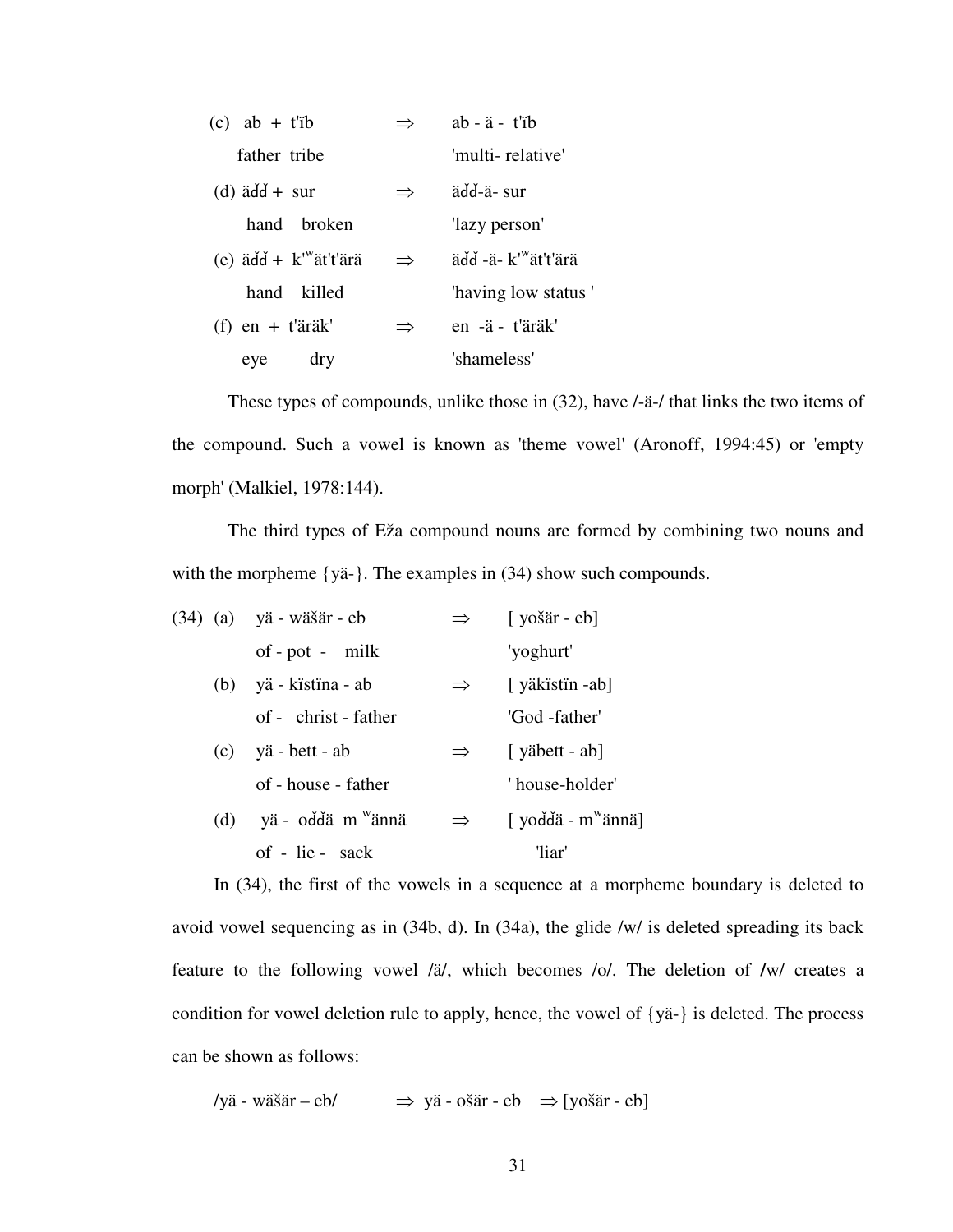## **2.3.1.Characteristics of Eža Compound Nouns**

#### **2. 3.1.1. Morphological Characteristics**

 As to the constituents of compound nouns in Eža, we have distinguished three types. The first type combines two simple items such as noun plus noun into a compound noun as in (32). The second involves two simple items like a noun plus adjective that are linked by theme vowel  $\{-\ddot{a}-\}\$ , a stem formative which is semantically null, as in (33). The third types combine two simple nouns and the morpheme {yä-}. The morpheme {yä-} is obligatory in the third types of compounds. For example, we can say, yä -wäšär-eb 'yoghurt,' but not \* wäšär –eb for the latter form does not bear the meaning 'yoghurt' rather it has the meaning ' (one) pot of milk'.

 Another morphological characteristic of compound nouns of Eža is that they do not allow inflectional categories to be inserted between the constituents. This has been considered as a test for compounds as opposed to phrases, to which inflectional elements can be attached to any one of its constituents. The examples in (35) show compounds avoiding insertion of {-we} 'the':

|     | $(35)$ (a) tämari - bett - we |                |
|-----|-------------------------------|----------------|
|     | Student- house- def           | 'the school'   |
|     | * tämari - we - bett          |                |
|     | student-def-house             | * 'the school' |
| (b) | en - ä -  täräk' - we         |                |

| eye-em- dry- def                  | the shameless'    |
|-----------------------------------|-------------------|
| $*$ en - we - $\ddot{a}$ - täräk' |                   |
| eye-def-em-dry                    | *' the shameless' |

 (c) yä - wäšär - eb - we of- pot- milk- def ' the yoghurt' \* yä - wäšär - we - eb of- pot- def- milk \*' the yoghurt'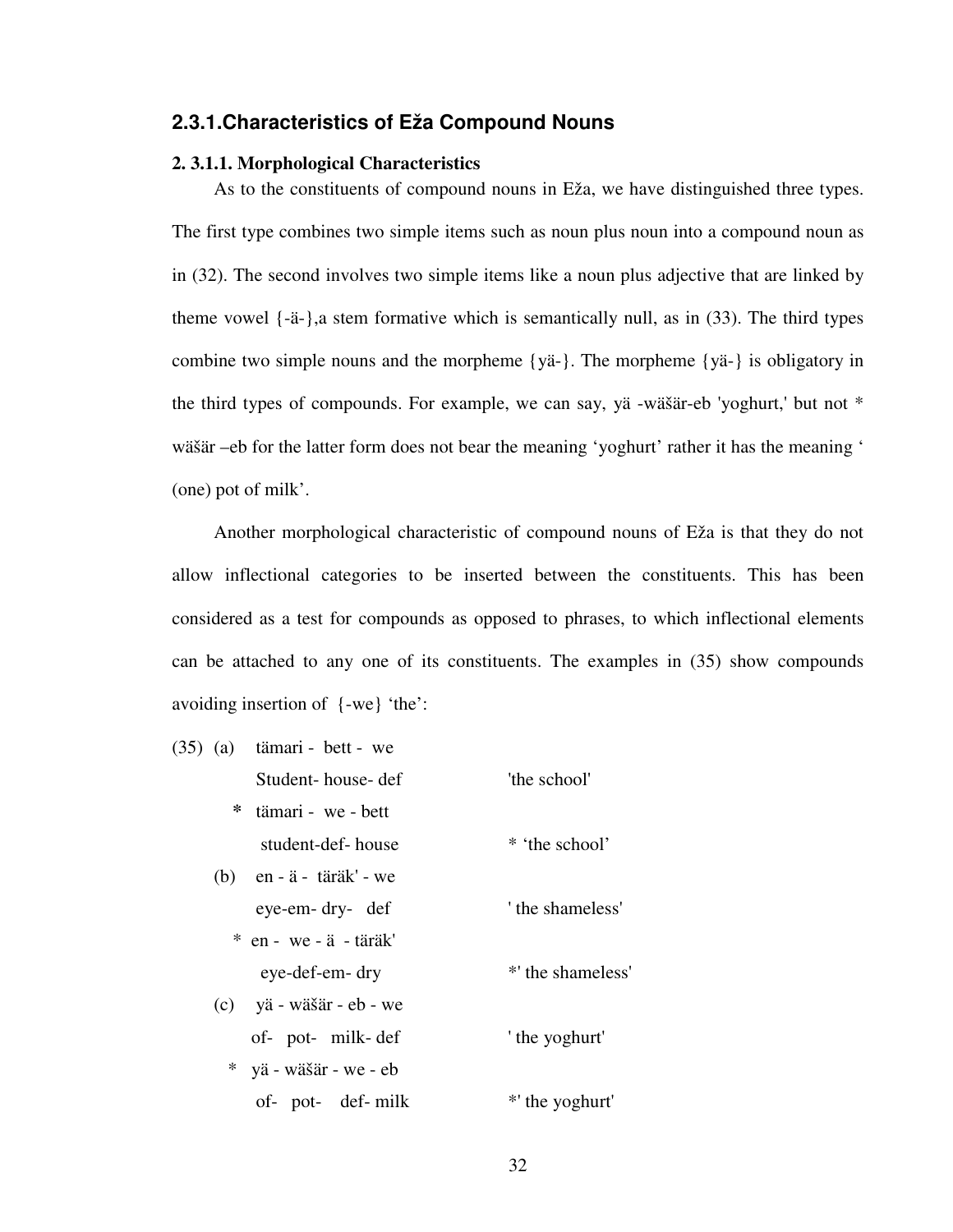The form yä - wäšär - we – eb (see  $35c$ ), can be acceptable with different phrasal meaning. It means 'the pot's milk', in which {yä -} shows possession.

#### **2.3.1.2. Semantic Characteristics**

Compounds denote single item or idea rather than denoting the meanings of each of its constituents. In this respect, the Eža compounds denote a single object, idea or state. For example, yä-wäšär-eb does not refer to 'pot' and 'milk' rather it refers to 'yoghurt'.

 Another semantic characteristic of compound nouns is the meaning relation that holds between the constituents and the compound noun as a whole. In this respect, Eža compound nouns exhibit at least two general semantic relations. One is that most compound nouns such as those listed in (32) and (34) have pragmatically predictable meaning, that is, the meaning of the whole can be predicted from the parts that make it. For example, tämaribett 'school', which literally mean 'house of student'. These types of compounds are called "transparent" (Bauer, 1983:19).

 Eža has also "opaque compounds" (Bauer 1983:19) in which the meaning of the whole cannot be predicted from the meanings of the constituents. Most of the examples in (33) above are of this type.

| ädd - ä - sur           |               | äďdäsur               |
|-------------------------|---------------|-----------------------|
| hand broken             |               | 'lazy person'         |
| en - ä - t'äräk'        | $\Rightarrow$ | enät'ärak'            |
| dry<br>eve              |               | ' shameless (person)' |
| $ab - \ddot{a} - k'at'$ | $\Rightarrow$ | abäk'at'              |
| father equal            |               | 'husband'             |

 In this chapter, the inflection of nouns such as gender, number, case and definiteness has been discussed. It has been shown that the masculine and feminine are marked with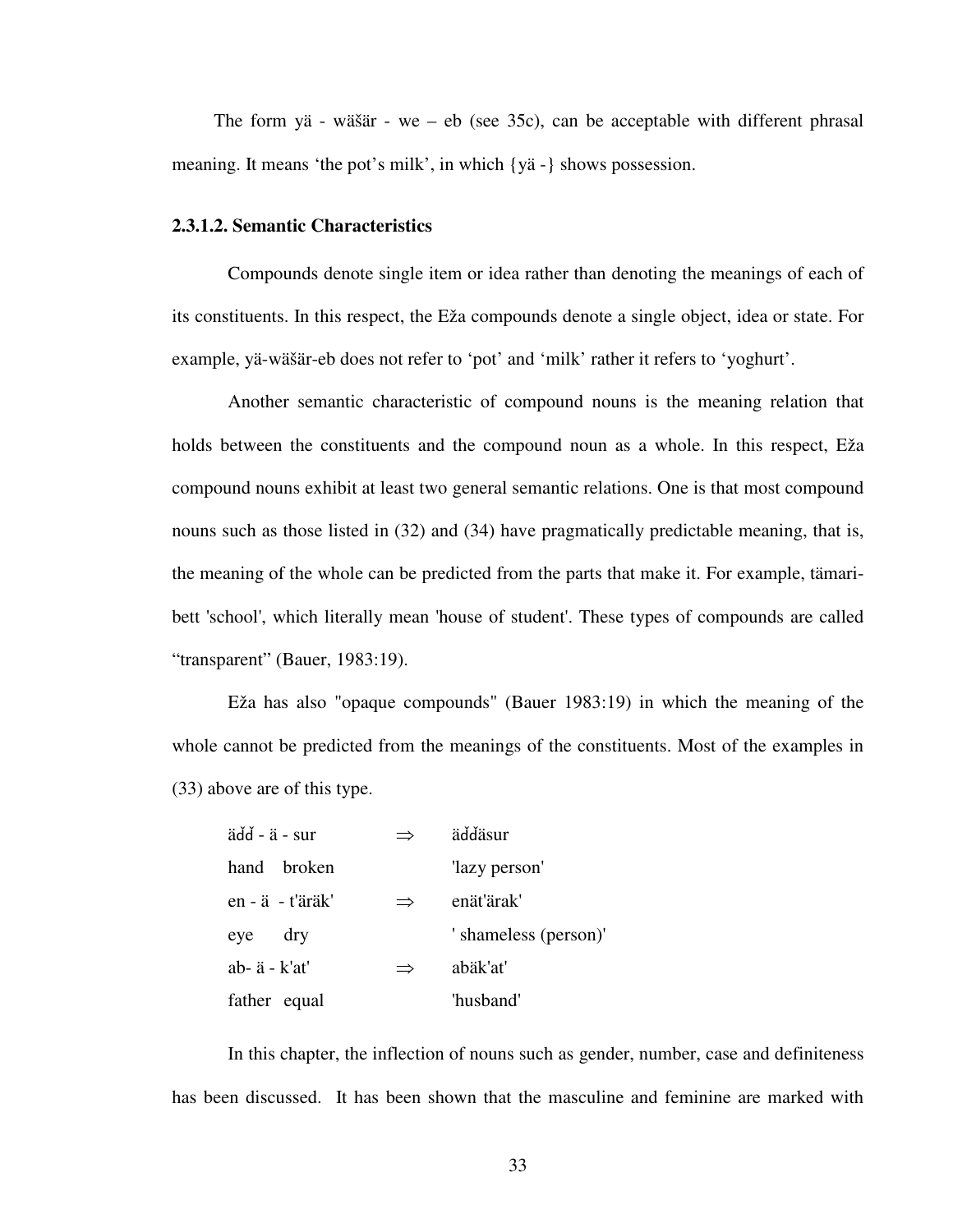{-u} and {(v)t} respectively. Singular is unmarked. A collective plural is shown with {nä-}. The case markers are found to be prepositinal and mostly homophonous. Defnite article is marked with {-we} . The derivation of nominals such as abstract, gerundive, group identity, agent, result and instrumental has also been discussed. The morphemes that derive them are {-innär} or {-nnär}, {wä-}, {-ännä}, {-i},{-at}or {-ya}, and {-ya}respectively. Compound noun formation has also been dealt with, in which three types of compounding is shown.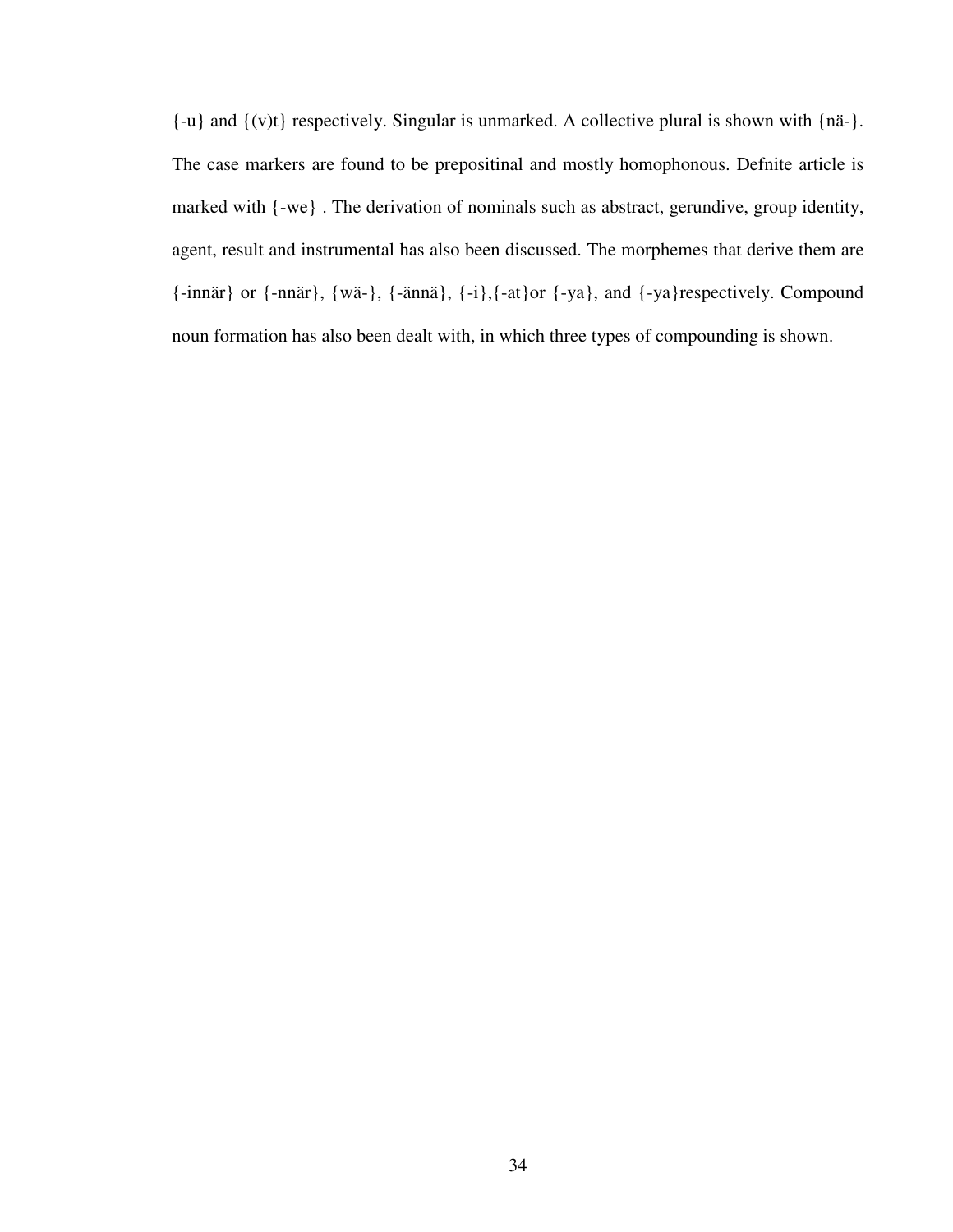# **CHAPTER THREE: PRONOUNS**

## **3.1. Personal Pronouns**

 The personal pronouns of Eža have singular and plural forms. They also make a distinction in gender. The pronouns are given in (1) below.

| (1) |       | <b>Singular</b>                     | <b>Gloss</b> | <b>Plural</b> | <b>Gloss</b> |
|-----|-------|-------------------------------------|--------------|---------------|--------------|
|     | 1.    | iyya                                | 'T'          | yinna         | 'We'         |
|     | 2m.   | axä                                 | 'you'        | axxu          | 'you'        |
|     | f.    | $axi$ [ $axy$ ]                     | 'you'        | axxima        | 'you'        |
|     | 3. m. | xut(a) $[x^{\text{w}}\text{it}(a)]$ | 'He'         | xinno         | "They"       |
|     | f.    | xit(a) $[x^y$ it(a)]                | 'She'        | xïnnäma       | 'They'       |
|     |       |                                     |              |               |              |

The personal pronouns are morphologically complex with morphophonemic changes taking place as shown in (2).

$$
(2) \quad 1s \quad 7sy-a \quad \Rightarrow \quad [iyya]
$$
\n
$$
2_{sf} \quad 7ax-i \quad \Rightarrow \quad [ax^{y}]
$$
\n
$$
3_{sm} \quad 7xt-u \quad \Rightarrow \quad 7xut \quad \Rightarrow \quad [x^{w}it]
$$
\n
$$
3_{sf} \quad 7xt-i \quad \Rightarrow 7xit \quad \Rightarrow \quad [x^{y}it]
$$
\n
$$
1_{p} \quad 7iy-nä-a \quad \Rightarrow \quad 7yna \quad \Rightarrow \quad 7x+1 \quad \Rightarrow \quad [y^{y}in]
$$
\n
$$
2_{pm} \quad 7ax-nä-u \quad \Rightarrow \quad 7ax+1 \quad \Rightarrow \quad 7ax-u \quad \Rightarrow \quad 7ax-u
$$
\n
$$
2_{pf} \quad 7ax-nä-ma \quad \Rightarrow axx \quad \Rightarrow \quad 7ax \quad \Rightarrow \quad 7ax \quad \Rightarrow \quad 7ax \quad \Rightarrow \quad 7ax \quad \Rightarrow \quad 7ax \quad \Rightarrow \quad 7ax \quad \Rightarrow \quad 7ax \quad \Rightarrow \quad 7ax \quad \Rightarrow \quad 7ax \quad \Rightarrow \quad 7ax \quad \Rightarrow \quad 7ax \quad \Rightarrow \quad 7ax \quad \Rightarrow \quad 7ax \quad \Rightarrow \quad 7ax \quad \Rightarrow \quad 7ax \quad \Rightarrow \quad 7ax \quad \Rightarrow \quad 7ax \quad \Rightarrow \quad 7ax \quad \Rightarrow \quad 7ax \quad \Rightarrow \quad 7ax \quad \Rightarrow \quad 7ax \quad \Rightarrow \quad 7ax \quad \Rightarrow \quad 7ax \quad \Rightarrow \quad 7ax \quad \Rightarrow \quad 7ax \quad \Rightarrow \quad 7ax \quad \Rightarrow \quad 7ax \quad \Rightarrow \quad 7ax \quad \Rightarrow \quad 7ax \quad \Rightarrow \quad 7ax \quad \Rightarrow \quad 7ax \quad \Rightarrow \quad 7ax \quad \Rightarrow \quad 7ax \quad \Rightarrow \quad 7ax \quad \Rightarrow \quad 7ax \quad \Rightarrow \quad 7ax \quad \Rightarrow \quad 7ax \quad \Rightarrow \quad 7ax \quad \Rightarrow \quad 7ax \quad \Rightarrow \quad 7ax \quad \Rightarrow \quad 7ax \quad \Rightarrow \quad 7ax \quad \Rightarrow \quad 7ax \quad \Rightarrow \quad 7ax \quad \Rightarrow \quad 7ax \quad \Rightarrow \quad 7ax \quad \Rightarrow \quad 7ax \quad \Rightarrow \quad 7ax \quad \Rightarrow \quad 7ax \quad \Rightarrow \quad 7ax \quad \Rightarrow \quad 7ax \quad \Rightarrow \quad 7ax \quad \Rightarrow \quad 7ax \quad \Rightarrow \quad 7ax
$$

 In (2), /y/ of /ïya / is geminated. In 2sf /-i/ palatalizes the preceding velar consonant. In 3sm, first, /-u/ moves from suffix position and is infixed between the roots /x / and /t/; second, the vowel labialises the preceding velar consonant and it is deleted, and finally, the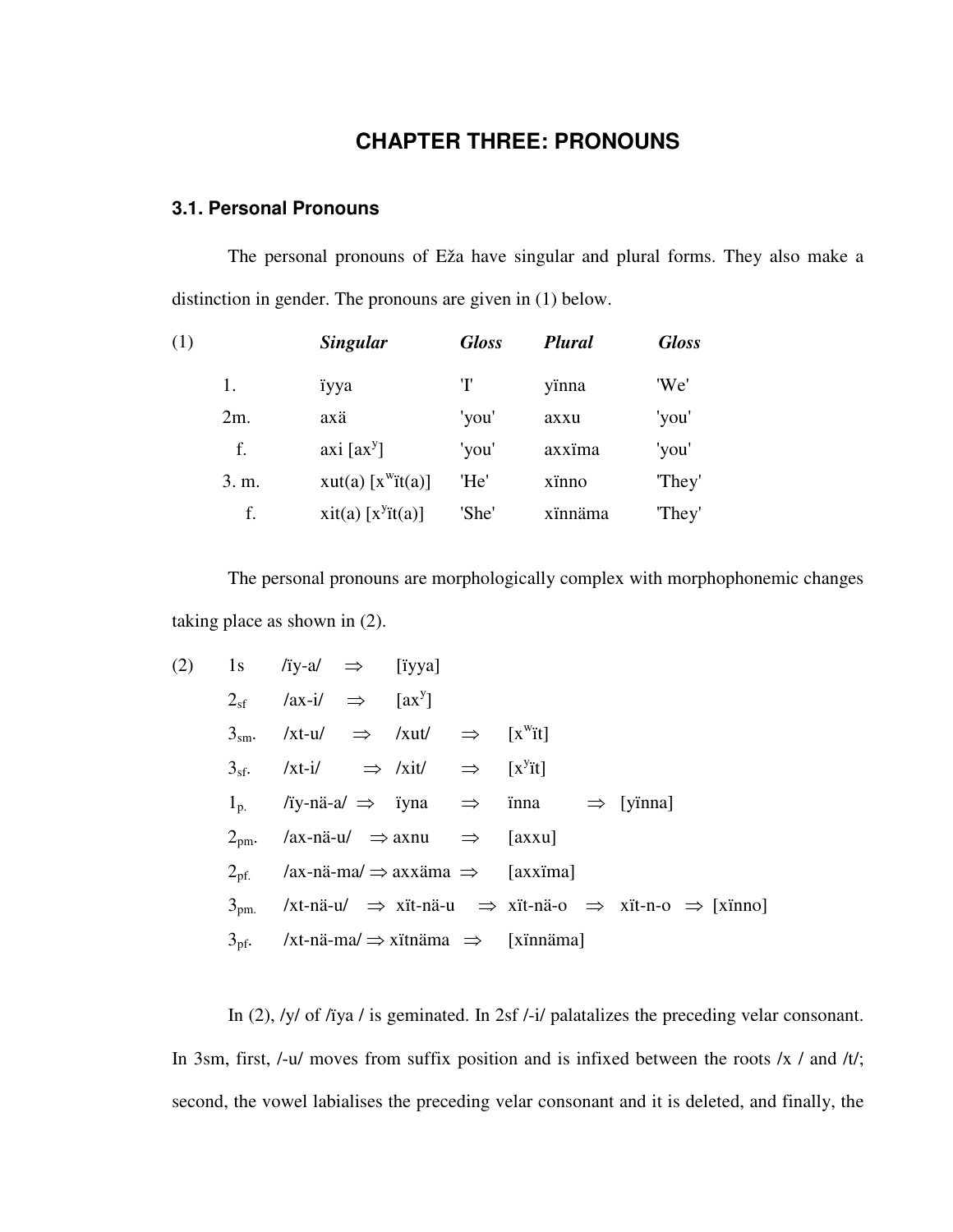epenthetic vowel [i] is inserted. In 3sf,  $/-\frac{1}{1}$  is infixed into the roots  $/x/$  and  $/t/$  then, the vowel is deleted after it has palatalized the preceding consonant, and finally, an epenthetic vowel is inserted. In 1p, the vowel /ä/ before another vowel is deleted to avoid vowel sequencing; then, /y/ assimilates to the following /n/. The /y/ before /inna/ is a possessive marker (see (8)below). So the first person plural basically is /ïnna/ similar to the forms in the other Gurage languages such as Ennemor /ina/, Masqan /inna/, Muher /ïňň/, Soddo /ïňň/ (Hetzron, 1977: 58). In 2pm, first, /ä/ before /u/ is deleted, then, /n/ assimilates to /x/. In 2pf, /n/ assimilates to the preceding consonant and the vowel /ä/ after /x/ is raised to /ï/. In 3pm, first, an epenthetic consonant is inserted; second, the vowel /-u/ is lowered to /o/ because of the preceding low vowel /ä/; then, the vowel /-u/ is deleted to avoid vowel sequencing and finally, /t/ assimilates to the following consonant. In 3pf, first, an epenthetic vowel is inserted; then, the consonant /t/ assimilates to /n/.

#### **3.1.1. Inflection of the Personal pronouns**

*Person*: the person markers are  $\{-i$ y- $\}$ ,  $\{ax-\}$  and  $\{xt\}$  for first, second and third persons respectively. They also function as a base to which number and gender markers are affixed.

 The third person marker {xt} becomes discontinuous in the third singular. The masculine and feminine marking affixes  $\{-u -\}$  and  $\{-i -\}$  respectively move from the suffix position and are infixed into the roots of the third person marker. There are three evidences for the claim that the vowels have moved from the suffix position. The first evidence comes from Geez and Tigre, north Ethio-Semitic languages. The former has [wï?ït-u] for 'he' and the latter [hït-u] 'he' (Leslau, 1992:570). The vowel [ï] in these forms is epenthetic; hence, Tigre's third person singular masculine form is /ht-u/, similar to Eža's /xt-u/. Second, gender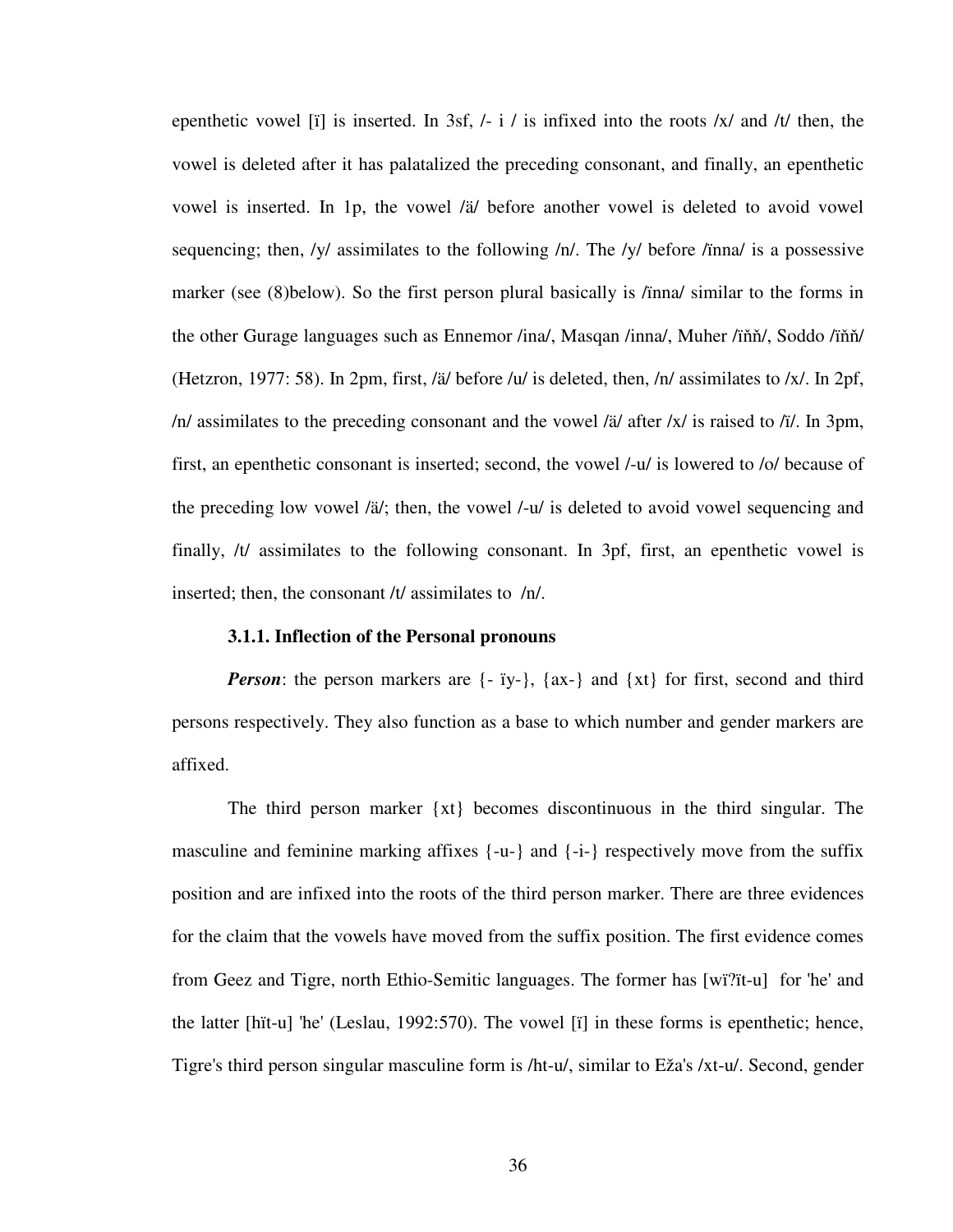markers of Eža in second person singular and plural, and third person plural are suffixes, not infixes. Third, it is  $\{xt\}$  not /xut/ or /xit/ that function as base for third person plural forms.

**Number**: The singular is not marked or it is represented by a zero morpheme. The plural is shown with {-nä-}, which is suffixed, to the person markers and followed by gender marking affixes as shown in (2) above.

**Gender:** Feminine is marked with /-i/ in second and third person singular and with {-ma} in the second and third person plural.

Masculine is marked with  $\{-\ddot{a}\}\$ in second person singular and with  $\{-\ddot{a}\}\$ in the third singular and second plural. The morpheme  $\{-u\}$  changes to  $\{-o\}$  in the third person plural form.

 As gender distinction is not made in first person, the role of /-a/ in the first singular and plural is not known. Probably, the first person might be considered feminine in Eža as / a/ marks feminine in agreement suffixes as in (3):

|    | $(3)$ (a) yinna dännäg - nä - y - m |
|----|-------------------------------------|
| we | hit $-1p - 3sm$ - past 'we hit him' |
|    | (b) yinna dännäg - nä - $y - a$ - m |
| we | hit 1p-3so -f. past 'we hit her'    |

**Case**: The personal pronouns are inflected for cases discussed in 2.1.4 above. Except minor differences in accusative case marking, semantic cases of nouns apply for pronouns.

**Nominative case:** the nominative case is not marked as shown in (4).

| (4) | $axi -$ | fiyyäk'       | $siyy - \ddot{a}xi - m$ |                          |
|-----|---------|---------------|-------------------------|--------------------------|
|     |         | you (sf) goat | buy $2sf$ - past        | 'you (sf) bought a goat' |
|     | xit     | dibbä         | $siyy - ai-ti - m$      |                          |
|     | she     | mat           | $buy - 3s-f - past$     | 'She bought a mat'       |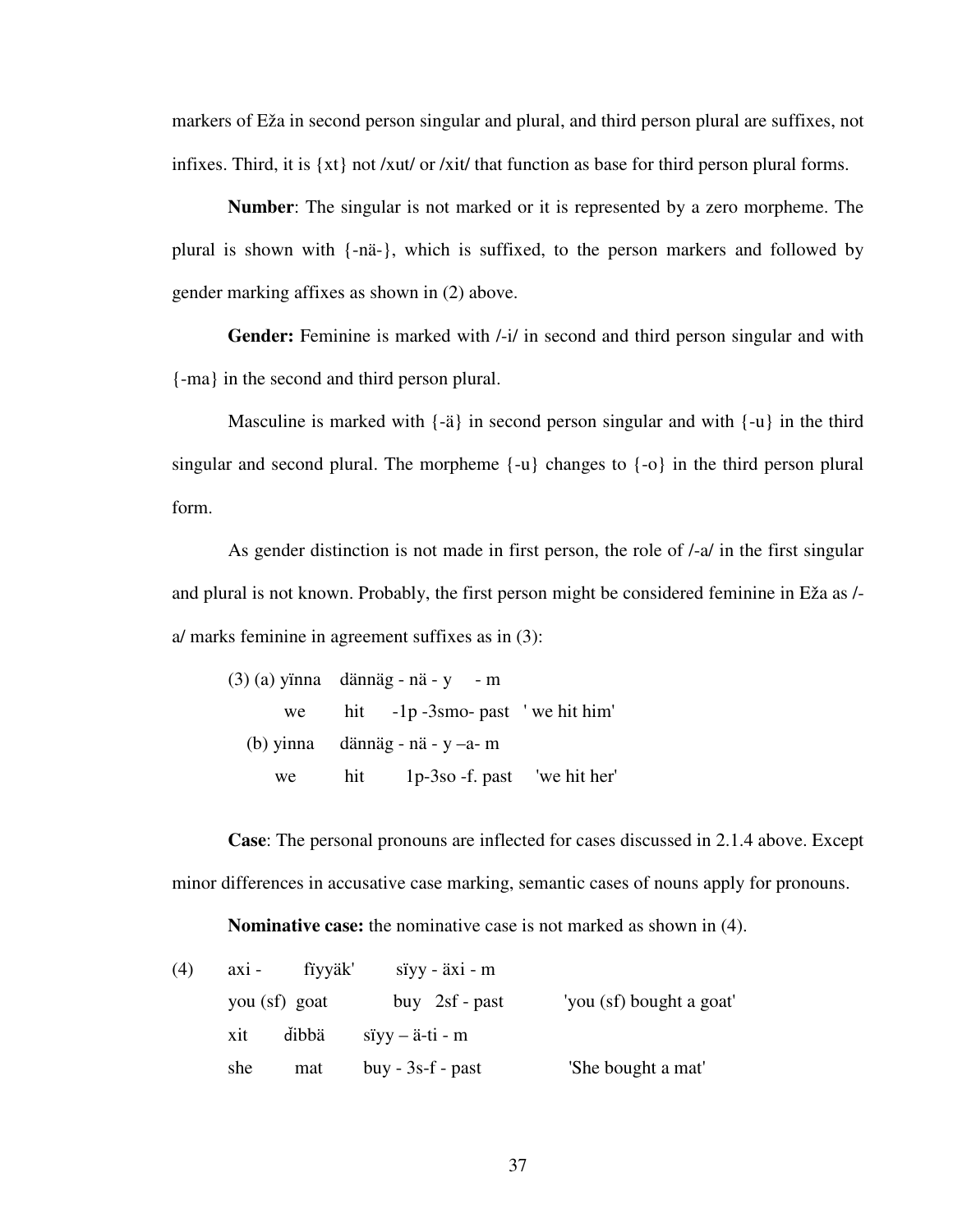|      |         |                          | <b>Accusative case:</b> we have seen that $\{y\ddot{a} - \}$ marks accusative in definite nouns, which |
|------|---------|--------------------------|--------------------------------------------------------------------------------------------------------|
| vou  | nothing | $neg. - buy - 2pm$       | 'you (2pm) bought nothing'                                                                             |
| axxu | attïqar | an -sïyy - äxxu          |                                                                                                        |
| he   |         | $meat$ buy $-3sm$ - past | 'He bought a meat'                                                                                     |
| xut  |         | bässär sïyy-ä- m         |                                                                                                        |

are [+HUMAN]. As personal pronouns always represent [+HUMAN] and are definite {yä-} is obligatorily used to mark accusative case. The examples in (5) show this.

|  | $(5)$ $(a)$ tofik'yä-xut dännäg <sup>w</sup> - ä- n- m                       |
|--|------------------------------------------------------------------------------|
|  | acc - he hit -3sm - 3sm - past 'Tofik hit him'<br>T.                         |
|  | (b) xit yä-xinno dännäg – ä-ti- no- m                                        |
|  | she $acc - they (m)$ hit $-3s-f - 3pmo - past 'She hit them (m)'$            |
|  | (c) $*$ tofik' xut dännäg <sup>w</sup> - ä - n - m                           |
|  | hit $-3\text{sm} - 3\text{sm}$ - $\text{past} * \text{Tofik hit her}'$<br>he |
|  |                                                                              |

 The structure in (5c) is ill formed because the accusative marker {yä-} is not prefixed to /xut**/** 'he'.

The semantic cases are shown in (6) below.

| (6) | Case Type                  | <b>Case Marker</b>                             | <b>Example</b>                            | <b>Gloss</b>     |
|-----|----------------------------|------------------------------------------------|-------------------------------------------|------------------|
|     | Genitive                   | yä-                                            | yä - xut                                  | 'his/for him'    |
|     | Dative                     | yä-                                            | yä - xit                                  | 'her/for her     |
|     | Locative:                  |                                                |                                           |                  |
|     | Source (Departure)         | $t\ddot{a}$ - - - $e$                          | $t\ddot{a}$ - $xut$ - $e$                 | 'from his place' |
|     | Destination (goal)         | $y\ddot{a}$ - - - $e$                          | yä - xit -e                               | 'to his place'   |
|     | Static location (locative) | $b$ ä - - - $e$                                | bä - xut -e                               | 'in his place'   |
|     | Comitative                 | $t\ddot{a}$ - - - $(gam^{\mathbf{w}}\ddot{a})$ | $t\ddot{a}$ - xut - $(gam^{\mathbf{w}}a)$ | ' with him'      |

In (6), the morphemes under locative are combinations not discontinuous. For instance, in {tä… e} the morpheme {tä-} shows the source, while {-e} shows location.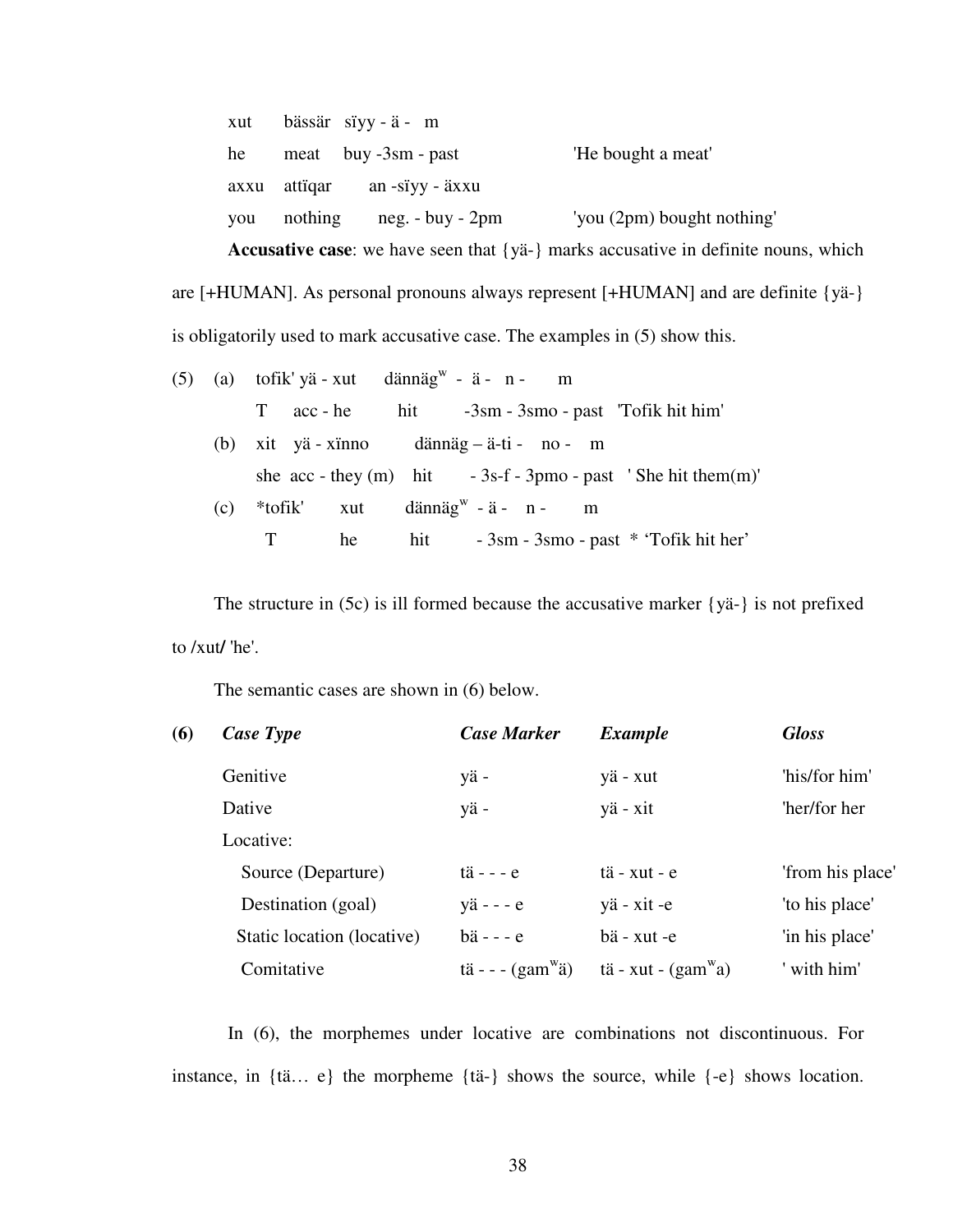Similarly,  $\{y\ddot{a} - \}\$  shows possession and  $\{-e\}$  location in  $\{ya...e\}$ . In  $\{\ddot{ba} ...\ e\}$ ,  $\{\ddot{ba} - \}\$  shows a general but fixed position while {-e} shows the location of that specific position.

In the comitative case  $\{\text{t\ddot{a}}\}$  is used obligatorily and the post position gam<sup>w</sup> $\ddot{a}^4$  'with' is optional as in (7)

(7) (a) tofiqu tä käbbädä ä) gäbya wär-ä- m T co K with market go -3sm -past 'Tofiku went to a market with kebede'. (b) axä tä - xut  $(gam^wa)$ ä) tï- tïmär bannä

 you co- he with 2sm-learn were ' You were learning with him'

 As /xut/ in (7b) is in accusative case, the expected form is /tä - yä-hut/, but in the language when two prepositions come in a sequence the second one is deleted (Hetzron, 1977:55).

### **3.2. Possessive Pronouns**

 The possessive pronouns of Eža show the prefixing {yä-} attached to their base as shown in (8) below.

| (8) |     | <b>Singular</b>                 | <b>Gloss</b> | <b>Plural</b>         | Gloss      |
|-----|-----|---------------------------------|--------------|-----------------------|------------|
|     |     | yä - ïyya [yïyya]               | 'my'         | yinna                 | 'our'/'we' |
|     | 2m. | yä - axä [yaxä]                 | 'your'       | yä-axxu [yaxxu]       | 'your'     |
|     | f.  | yä - $ax^y$ [yax <sup>y</sup> ] | your'        | yä - axxima [yaxxima] | 'your'     |
|     | 3m. | yä - xut [yäx <sup>w</sup> ït]  | 'his'        | yä - xïnno            | 'their'    |
|     | f.  | yä - xit [yäx <sup>y</sup> ït]  | 'her'        | yä - xïnnäma          | 'their'    |

 $\overline{a}$ 

 $4$  See the adverbial role of gam<sup>w</sup> a in unit five, section 5-1.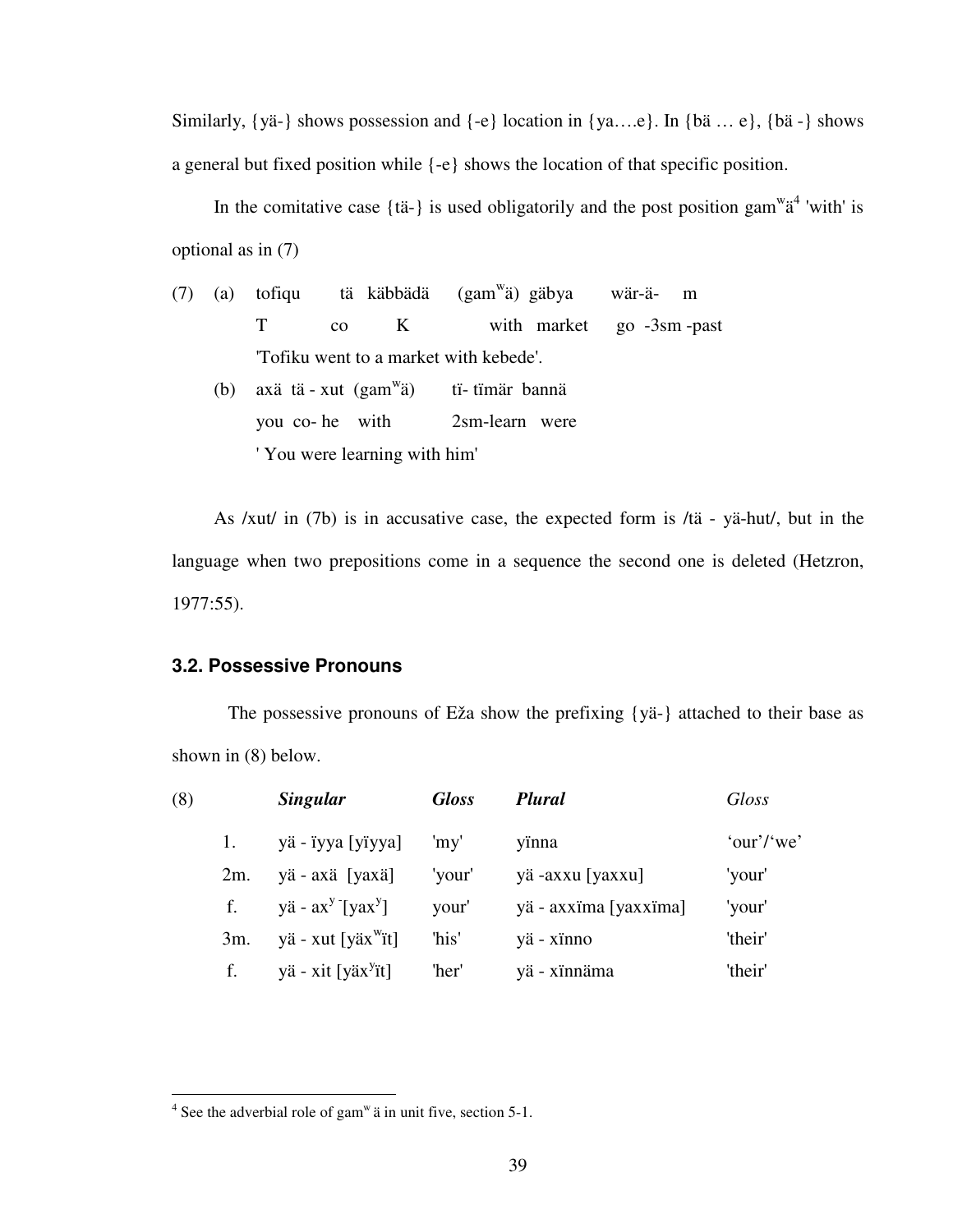The first person plural possessive form does not prefix the possessive marker {yä} because it already has it. Thus, /yïnna**/** refers to both 'we' and 'our' as in (9)

- (9)(a) yïnna gädär bett sïyyä -nä m we new house buy 1p- past ' We bought a new house'
- (b) yïnna bett gädär u our house new - is 'Our house is new'

Possession is also expressed with possessive suffixes as shown in (10).

| (10) |     | <b>Singular</b>                | Plural                             |
|------|-----|--------------------------------|------------------------------------|
|      |     | $-0-na$                        | -o- n-da                           |
|      | 2m. | -o- $ax$ -ä $\lceil axa\rceil$ | $-0$ - ax-u $\left[$ axu $\right]$ |
|      | f.  | -o- $ax-i$ [ $ax^y$ ]          | $-0-ax-ma$ [ $axma$ ]              |
|      | 3m  | $-0- x-t(a)[ott(a)]$           | $-0 - x^w$ na                      |
|      | f.  | $-0 - x - i - t(a)[ox^y t(a)]$ | -o- x-nä-ma                        |

The possessive pronouns are composites of person, gender and/ or number markers. For instance, {-na-}, {-ax-} and {-xt (a)} show first, second and third person subject agreement respectively. The consonant /x/ assimilates to /t/ in 3sm; {ä} marks masculine in second person; {-i-} marks feminine in second and third person singular. The morphemes {-da}, and {u} show first plural and second plural masculine respectively. The morpheme {-ma} in the second and third plural show feminine and {nä-} in the same persons shows plural. The morpheme {-o-} marks possession.

The above possessive suffixes occur with nouns as in (11) below.

| $(11)$ bett – o-na                                      | 'my house'               |
|---------------------------------------------------------|--------------------------|
| bett – o-ax-ä $\lceil$ bettaxä $\rceil$ vour (sm) house |                          |
| bett $-o-ax-i$ [bettax <sup>y</sup> ]                   | ' your (sf) house', etc. |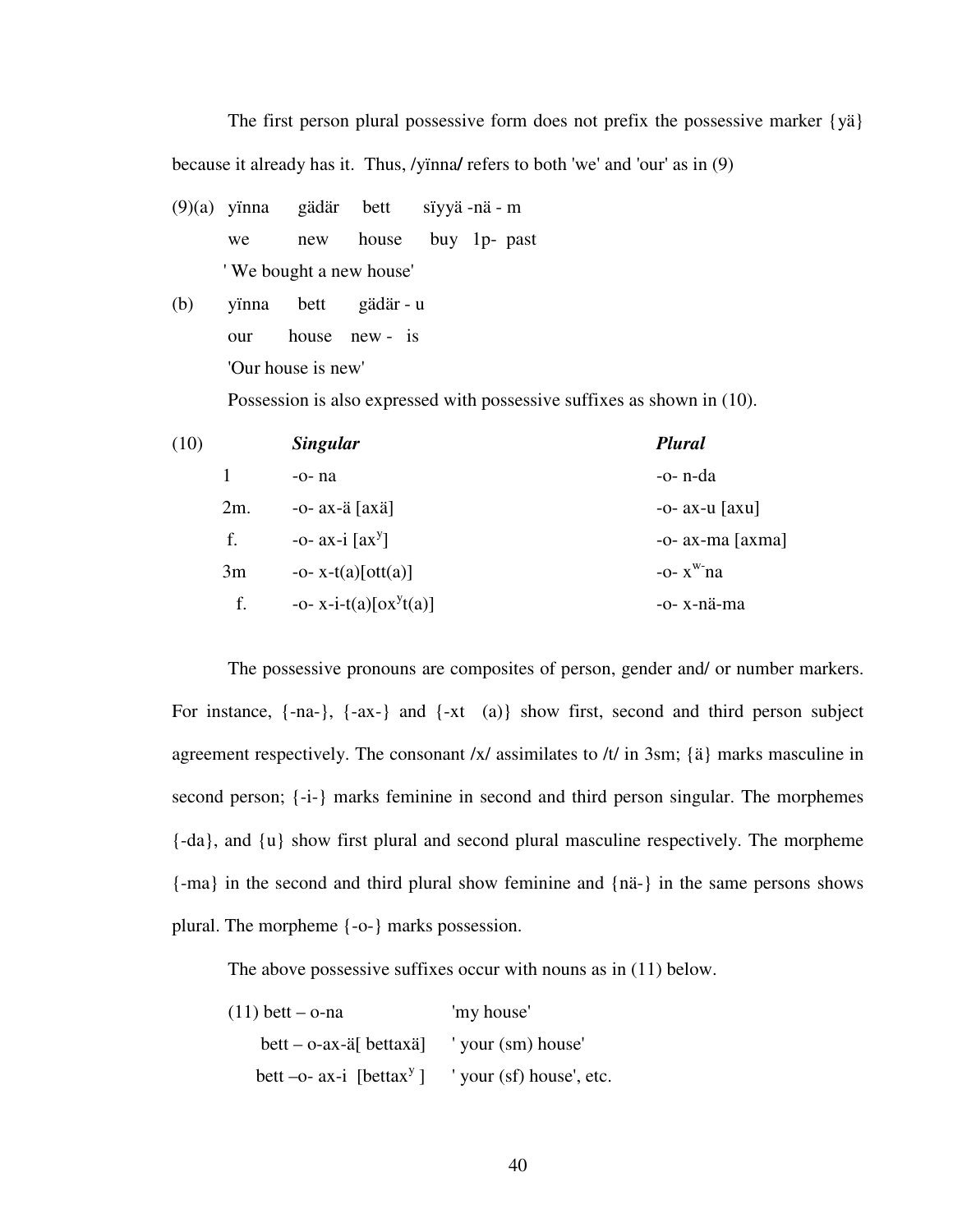Chaha has {-ä-} instead of {-o-} to mark the possession in such affixes. Pronouns attached to nouns without {-ä-} show definiteness but not possession. Compare the following:

gäräd-xit(a) 'the girl' versus gäräd- ä -xit(a) 'her daughter'.

## **3.3. Demonstrative pronouns**

Eža has only two demonstrative pronouns  $\overline{z}$  *i*(x) 'this' and  $\overline{x}$  *i*(x) 'that'. They can be used with both plural and singular nouns as in (12) below.

| (12) | (a) $zi(x)$    | ärïďď               | tämari - w         |                           |
|------|----------------|---------------------|--------------------|---------------------------|
|      | this           | boy                 | student - is       | ' This boy is a student'  |
|      | $(b)$ zi $(x)$ | deng <sup>y</sup> a | tämari - 1-o       |                           |
|      | this           | boys                | student $-$ is-3pm | These boys are students'  |
|      | $(c)$ xi $(x)$ | gäräd               | t'ira -na          |                           |
|      | that           | girl                | $call -3sfo$       | 'Call her that girl.'     |
|      | (d) $xi(x)$    | gired               | t'ira - näma       |                           |
|      | that           | girls               | $call - 3pfo$      | ' Call them those girls'. |

The consonant  $(x)$  is optional in fast speech and the pronouns appear as  $x$  'that' and  $z$  i 'this'.

When one points at a person or object the following forms are used.

| (13) zïx-o-t-ta | 'this one' $(3sm)$ | $\chi$ zix-o-x <sup>w</sup> -na 'these ones' (3pm)     |
|-----------------|--------------------|--------------------------------------------------------|
| xix-o-t-ta      | 'that one' $(3sm)$ | $\overline{X}$ x $\overline{X}$ -na 'those ones' (3pm) |
| zïx-o-x-i-ta    | 'this one' $(3sf)$ | $\overline{z}$ zix-o-x-nä-ma 'these ones' (3pf)        |
| xix-o-x-i-ta    | 'that one' $(3sf)$ | xix-o-x-nä-ma 'those ones' (3pf)                       |

 As mentioned above, in fast speech [x] gets dropped**.** In such cases the above forms are reduced to the following.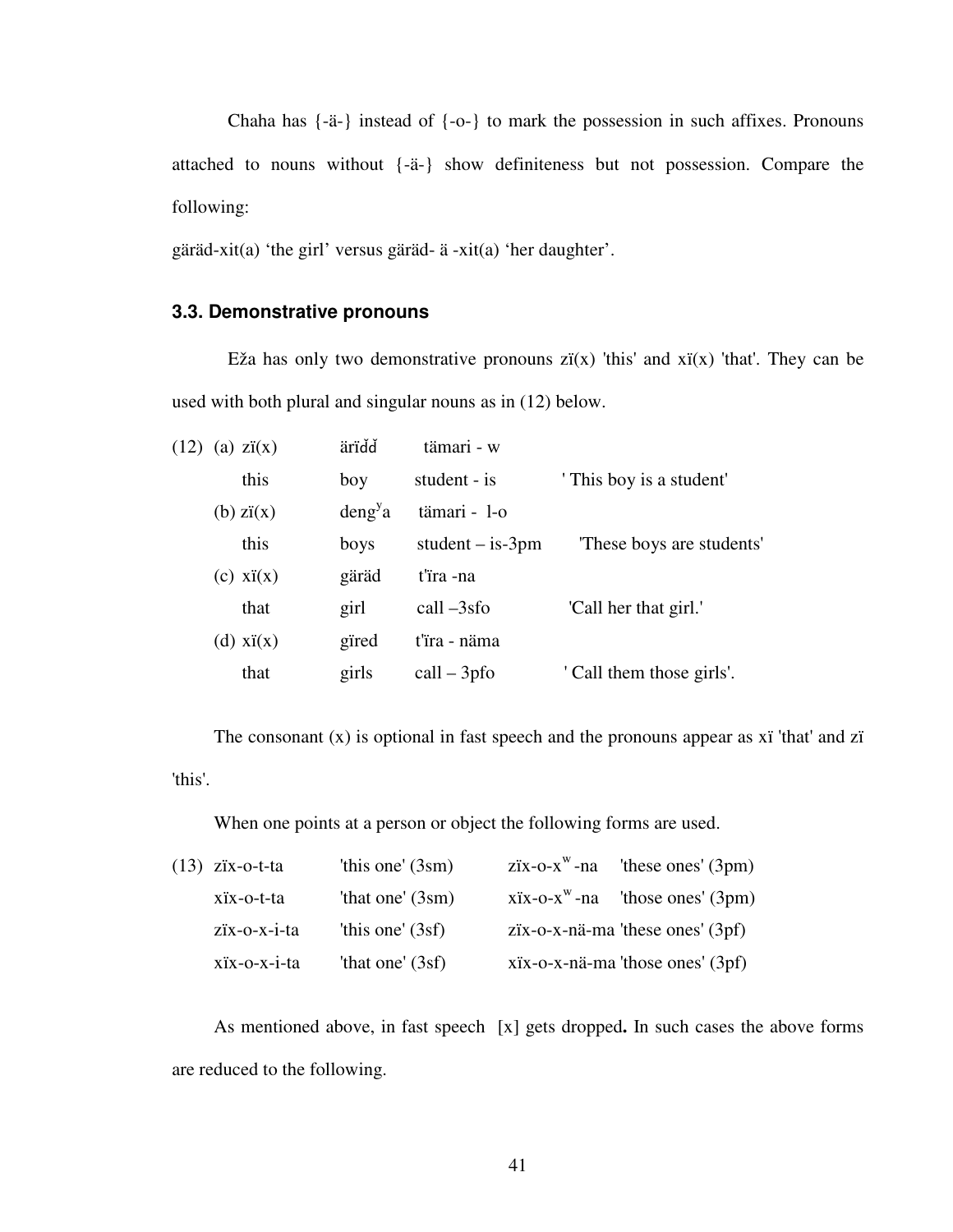| $(14)$ z-o-t-ta   | 'this one' $(3sm)$ | $Z-O-Xw$ -na      | 'these ones' $(3pm)$                  |
|-------------------|--------------------|-------------------|---------------------------------------|
| x-o-t-ta          | 'that one' $(3sm)$ | $x$ -o- $x^w$ -na | 'those ones' $(3pm)$                  |
| $z$ -o- $x$ -i-ta | 'this one' $(3sf)$ |                   | $z$ -o-x-nä-ma 'these ones' (3pf)     |
| $x$ -o- $x$ -i-ta | 'that one' $(3sf)$ |                   | $x$ -o- $x$ -nä-ma 'those ones' (3pf) |

 When [x] is dropped, the vowel **/**ï**/** is also deleted to avoid vowel sequencing, which is not permissible.

 The affixes used in (13) and (14) above are the same as the third person possessive suffixes shown in (10) above. They seem to show some sort of possession in this case, too. For example**,** z-o-x-i-ta literally has the meaning **'**this (one) of her' and z-o-x-ta [zotta] **'**this (one) of his'**.** 

The demonstrative pronouns have different case forms as in (15).

| (15) | Case Type              | <b>Marker</b> | <b>Example</b>                  | <b>Gloss</b>    |
|------|------------------------|---------------|---------------------------------|-----------------|
|      | Genitive               | yä-           | yä-zïx                          | ' of this'      |
|      | Locative:              |               |                                 |                 |
|      | Destination            | -e            | $\overline{z}$ ix - e           | 'here'          |
|      |                        |               | $xix-e$                         | 'there'         |
|      | Departure (source)     | $t$ äe        | $t\ddot{a}$ - $z\ddot{x}$ - $e$ | 'from here'     |
|      | <b>Static location</b> | $b$ ä $e$     | bä-zïx-e                        | 'in this place' |
|      | Instrumental           | bä-           | bä-zïx                          | 'with /by this' |
|      | Comitative             | tä-           | tä-zïx                          | 'with this'     |

#### **3.4. Polite form of pronouns**

 Politeness is expressed with the plural forms of personal pronouns yinna 'we'**,** axxu 'you (m),' axxïma 'you (f)', xïnno 'they (m)' and xïnnäma 'they (f)'. Their reference is to single person as shown in (16)

 $(16)(a)$  yïnna mïxïr sïm -o our advice listen-3pm. 'Listen to my advice'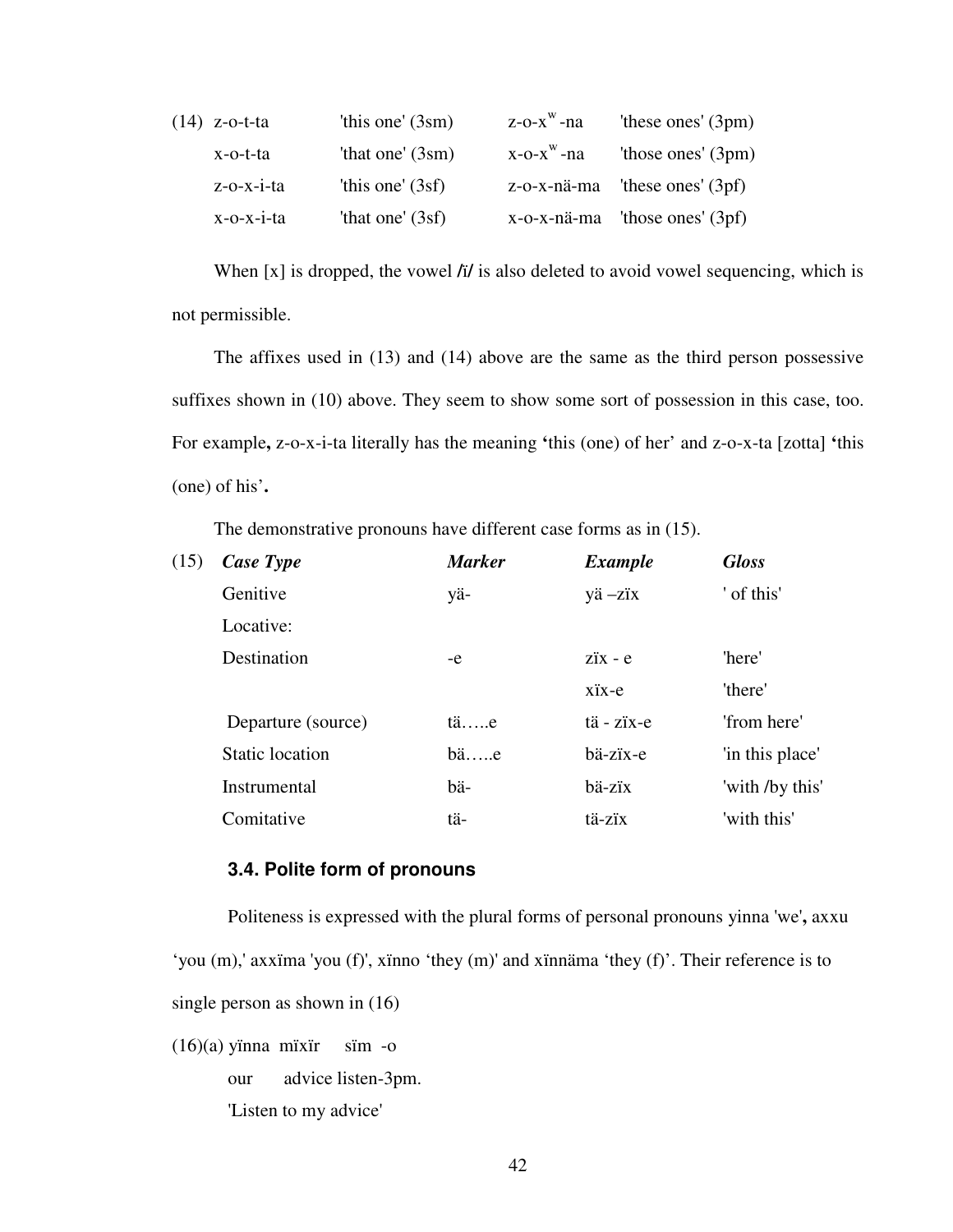(b) xïnno g<sup>w</sup> eta -na -lo they (m)master-my 3pm. 'He is my master'

## **3.5. Reflexive pronouns**

Reflexives are formed by using the word gägg 'body' and the possessive suffixes as in (17).

| (17) | <b>Singular</b>        | <b>Gloss</b>   | <b>Plural</b>                             | Gloss             |
|------|------------------------|----------------|-------------------------------------------|-------------------|
|      | gägg-o-na              | myself         | gägg-o-nda                                | 'our selves'      |
|      | gägg-ax-ä              | 'yourself (m)' | gägg-ax-u                                 | 'yourselves (m.)' |
|      | gägg- ax-i             | yourself (f)'  | gägg- - ax-ma                             | 'yourselves (f.)' |
|      | $g\ddot{a}gg - o-t-ta$ | himself        | $g\text{ägg} - \text{o-x}^{\text{w}}$ -na | 'themselves (m)'  |
|      | gägg- o-x-i-ta         | herself        | gägg- o-x-nä-ma                           | 'themselves (f)'  |

The morpheme {yä-} can be prefixed to the above pronouns for the meaning 'x's own' as in (18)

| $(18)$ yä – gägg-o-na | 'My own'                  |
|-----------------------|---------------------------|
| yä – gägg-ax-ä        | ' your $(\text{sm})$ own' |
| yä – gägg-ax-i        | 'your(sf) own', etc       |

 The morpheme {-m-} infixed between gägg 'body' and the possessive suffixes such as {-o-na} has the meaning 'by….. self'.

| (19) | $g\text{ägg - m - o-na}$          | "by my self"         |
|------|-----------------------------------|----------------------|
|      | $g\ddot{a}gg - m - ax - \ddot{a}$ | ' by yourself (sm)'  |
|      | $g\ddot{a}gg - m - ax - i$        | ' by yourself (sf)'  |
|      | $g\text{ägg} - m - ax-u$          | "by yourselves (pm)" |

 We find an epenthetic vowel between gägg and /-m-/ at surface forms as in /gägg–ïm- ax-u/ 'by yourselves (pm)'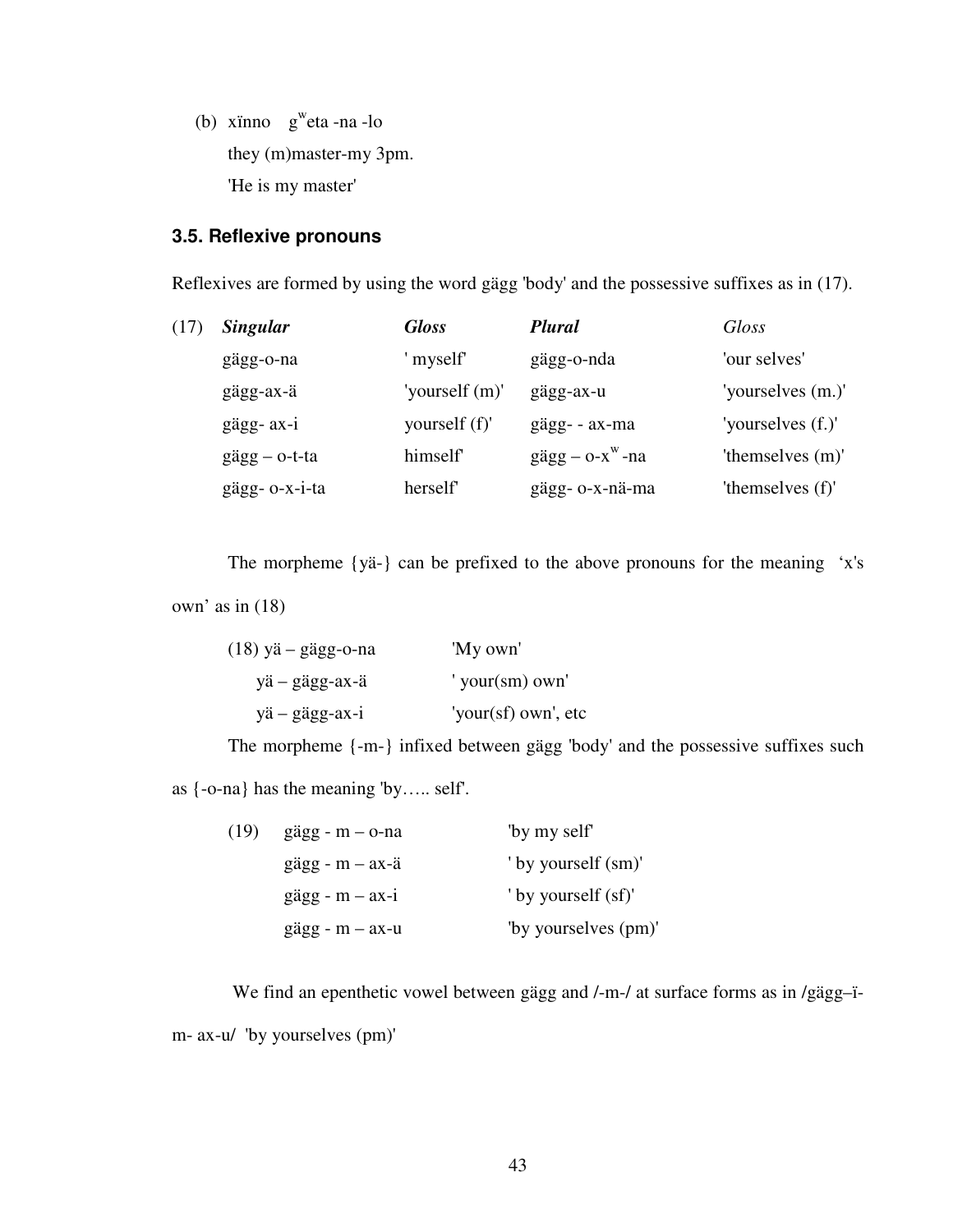# **3.6. Reciprocal pronouns**

The morpheme {tä} infixed to pronouns or prefixed to verbs show reciprocal action as shown is (20).

| (20) | (a) | xinno -tä -xinno                      |                       |
|------|-----|---------------------------------------|-----------------------|
|      |     | they(m) -rec- they $(m)$              | "They (m) each other" |
|      |     | xinnämä -tä - xinnäma                 |                       |
|      |     | they(f) - rec- they (f)               | "They (f) each other" |
|      |     | $axxu$ -tä - $axxu$ [ $axxu-t-axxu$ ] |                       |
|      |     | $you(pm)$ - rec- $you(pm)$            | 'You (pm) each other' |

The morpheme {tä-} is also prefixed to verbs to express reciprocity.

| (b) | xinno tä-dannäg -o -m            |                            |
|-----|----------------------------------|----------------------------|
|     | they $(m)$ rec-hit - 3pm-past    | "They hit each other"      |
|     | xinnäma tä- k'annäm - äma -m     |                            |
|     | they $(f)$ rec-insult -3pm -past | "They insulted each other" |

## **3.7. Interrogative pronouns**

Eža has the following interrogative pronouns :

| $m^w$ an | 'who'  | ett          | ' which'    |
|----------|--------|--------------|-------------|
| mir      | 'what' | ett-e        | 'where'     |
| bä-mir   | 'how'  | ett-ota      | 'which one' |
| yä-mir   | 'why'  | mäč-ra/mäč-ä | 'when'      |

Some of the interrogative pronouns are composites as shown in (21)

(21) yä-mïr

| for-what   | 'why'       |
|------------|-------------|
| ett-e      |             |
| which-loc  | 'where'     |
| ett-ota    |             |
| which- one | 'which one' |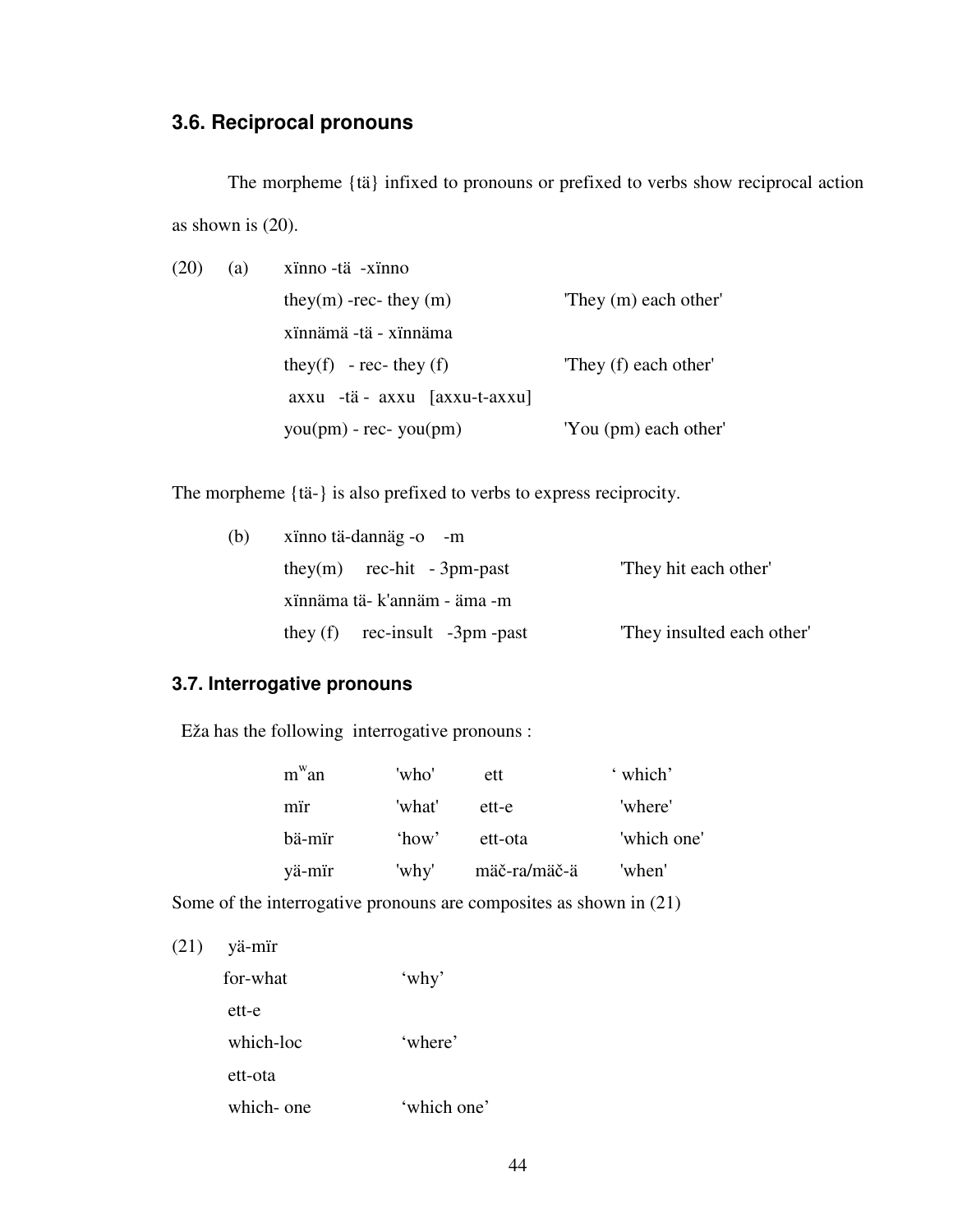| mäč-ra <sup>5</sup> |                 |
|---------------------|-----------------|
| when-past           | 'when'          |
| mäč-ä               |                 |
| when-future         | 'when'          |
| bä-mïr              |                 |
| in-what             | $^{\circ}$ how' |

The structures in  $(22)$  show the interrogative pronouns.

|     |     | 'Who did come'                                                                                                                                                                                                                                                                                          |
|-----|-----|---------------------------------------------------------------------------------------------------------------------------------------------------------------------------------------------------------------------------------------------------------------------------------------------------------|
| (b) |     |                                                                                                                                                                                                                                                                                                         |
|     |     | 'What do you want?'                                                                                                                                                                                                                                                                                     |
|     |     |                                                                                                                                                                                                                                                                                                         |
|     |     | 'Why does he weep?'                                                                                                                                                                                                                                                                                     |
|     |     |                                                                                                                                                                                                                                                                                                         |
|     |     | 'Where did he go?'                                                                                                                                                                                                                                                                                      |
|     |     |                                                                                                                                                                                                                                                                                                         |
|     |     | 'Which one is better?'                                                                                                                                                                                                                                                                                  |
| (f) |     |                                                                                                                                                                                                                                                                                                         |
|     |     | 'When did he come?'                                                                                                                                                                                                                                                                                     |
|     | (a) | $m^w$ an čänn-ä - m<br>who come -3sm - past<br>mir t-šä<br>what $2sm$ -want<br>$(c)$ yä-mir y - bäx <sup>y</sup><br>$why$ 3sm - weep<br>$(d)$ ett-e wär-ä - m<br>where $\qquad$ go $-3$ sm - past<br>(e) ett-ota y - fäzz<br>which- one 3sm - better<br>mäč-ra čänn - ä - m<br>when $come - 3sm - past$ |

# **3.8. Indefinite pronouns**

 $\overline{a}$ 

The indefinite pronouns of Eža are compounds formed by attaching the words k'ar 'thing' and säb 'body/ person' to different free or bound morphemes as shown in (23) below.

| (23) | inn -k'ar               | 'everything' | 'inn-säb          | 'everybody'        |
|------|-------------------------|--------------|-------------------|--------------------|
|      | aš-k'ar                 | 'something'  | at-säb            | 'somebody/someone' |
|      | att-k'ar                | 'nothing'    | att-säb           | 'nobody/ no one'   |
|      | mir-yäm-k'ar 'anything' |              | $m^w$ an- yäm-säb | 'any body'         |

<sup>&</sup>lt;sup>5</sup> See the claim that /-ra/ and /-  $\ddot{a}$  / show time in chapter 5, section 5.1.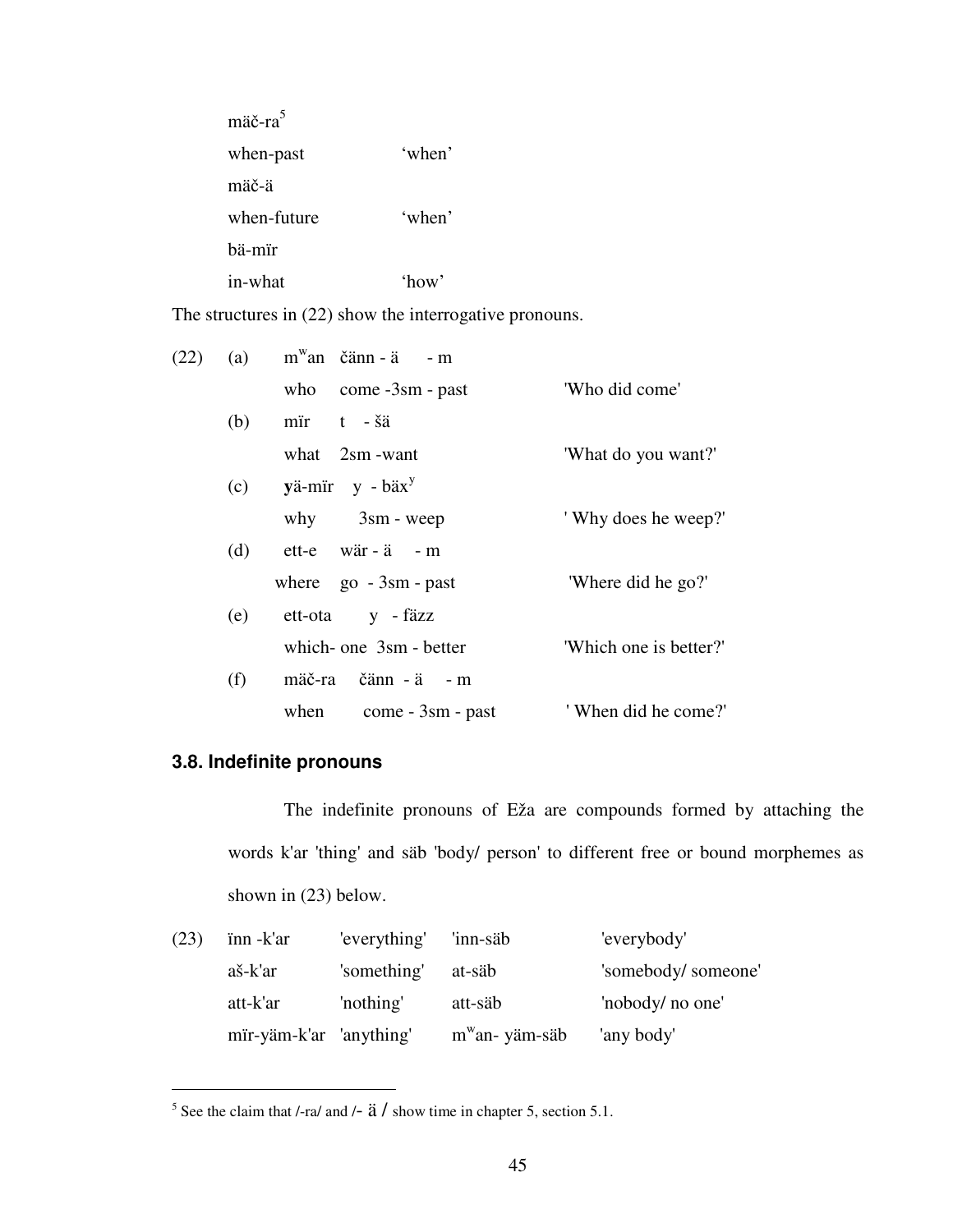In  $(23)$ ,  $\{\text{inn-}\}\$  has the meaning 'every' and  $\{\text{att-}\}\$  refers to 'none'. The non-geminated  $\{\text{at-}\}\$ that alternates with {aš-} refers to 'some'. The morpheme {-yäm-} suffixed to /mïr**/** 'what' /m<sup>w</sup>an/ 'who' has the meaning 'any'.

## **3.9. 'Restrictive Pronouns'**

 'Restrictive pronouns' (Azeb, 2001) or pronouns of 'isolation' (Leslau, 1981) are forms that have emphatic reference. They are formed with ïmmat 'alone/only' and possessive suffixes as in (24).

| (24) | <b>Singular</b>              | <b>Gloss</b>    | <b>Plural</b>      | <b>Gloss</b>     |
|------|------------------------------|-----------------|--------------------|------------------|
|      | immat -o-na                  | 'I alone'       | immat - o-n-da     | 'We alone'       |
|      | $immat - ax-ä$               | 'you(sm) alone' | immat -ax-u        | 'you(pm) alone'  |
|      | $\text{immat} - \text{ax-i}$ | 'you(sf) alone' | immat - ax-ma      | 'you(pf) alone'  |
|      | $immat -o-t-ta$              | 'He alone'      | $immat - o-x^w$ na | They $(m)$ alone |
|      | $immat -o-x-i-ta$            | 'she alone'     | ïmmat- o-x-nä-ma   | "They (f) alone" |

Such 'restrictive pronouns' can occur in subject or object positions as in  $(25)$ 

| (25) | xut y- immatota           | $\ddot{c}$ änn - ä - m                                           |  |
|------|---------------------------|------------------------------------------------------------------|--|
|      | he acc-he-alone           | come -3sm - past 'He came alone'                                 |  |
|      | xinno $y$ -immatox $w$ na | $y - r$ äbr - o                                                  |  |
|      |                           | they acc they $-(pm)$ alone 3pm - live -3pm They (pm) live alone |  |
|      | immatotta aggena          | wär- ä-m                                                         |  |
|      | he-alone A                | 'He-alonewent to Aggena.<br>go 3sm-past                          |  |

## **3.10. 'Selective pronoun'**

Selective pronouns are that which refer to a particular individual from an existing whole. They render the meaning 'one of us,' 'one of you', etc. In Eža, selective pronouns are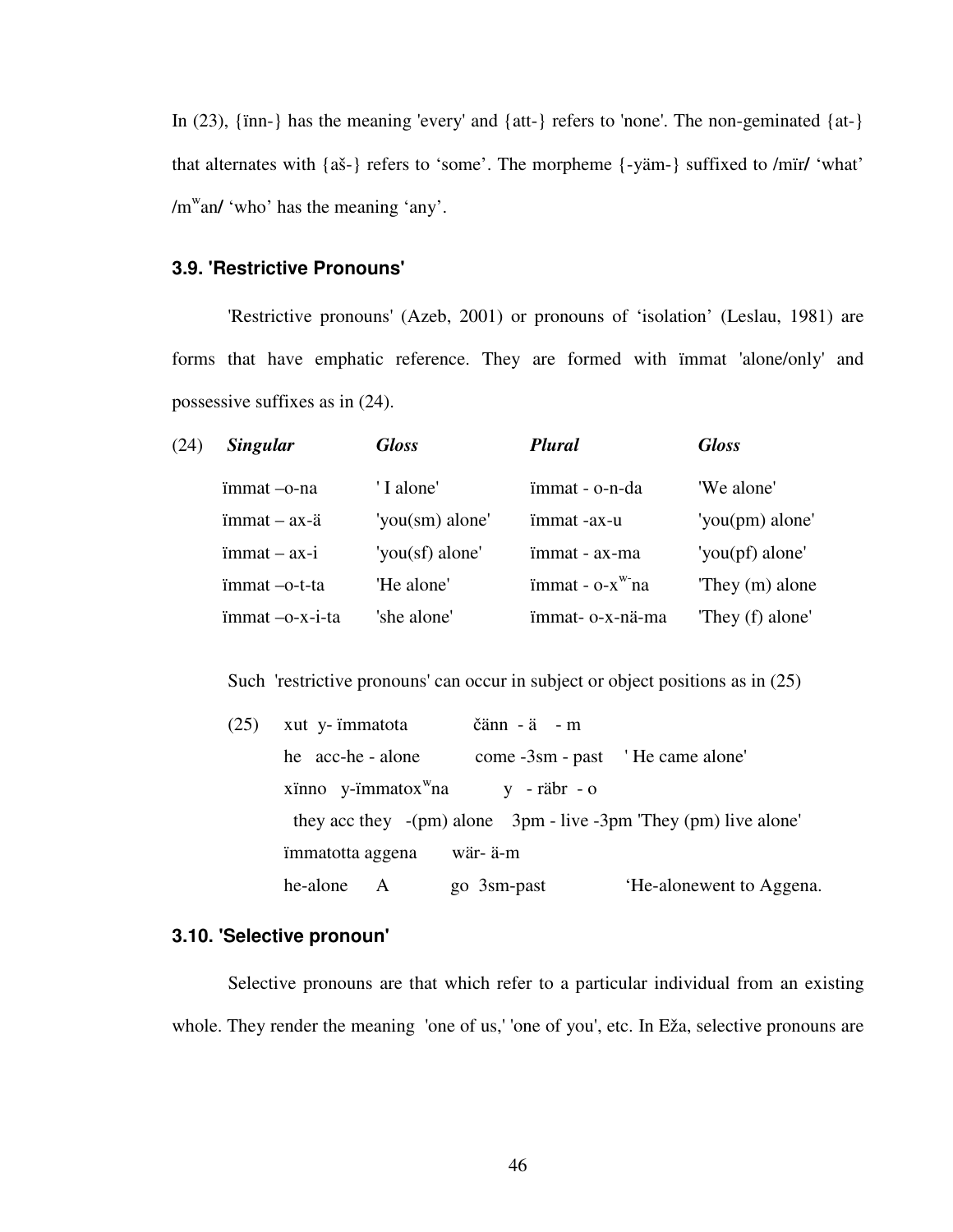formed by attaching the plural forms of the possessive suffixes to the word att 'one' as in

(26)

| (26) | $att - o-n-da$            | 'one of us'                                    |
|------|---------------------------|------------------------------------------------|
|      | $att - ax-u$              | ' one of you (pm)'                             |
|      | $att - ax-ma$             | 'one of you (pf)'                              |
|      | $att - o-x^{w}$ na        | ' one of them $(m)$ '                          |
|      | att - o-x-nä-ma           | 'one of them $(f)$ '                           |
|      |                           | Such pronouns can be used in structures like:  |
|      | n -tän -nä -šä<br>attonda |                                                |
|      |                           | one of us 1p -come -1p-idf Cne of us will come |
|      |                           |                                                |

The pronoun attonda ' one of us' can be substituted by simple pronouns such as yïnna

**'**we':

| vinna | n - tän - nä -šä     |                |
|-------|----------------------|----------------|
| we    | $1p$ - come -1p -idf | 'We will come' |

# **3.11. 'Non-selective pronouns'**

These are forms of plural references. Leslau (1981) calls them pronouns of totality.

They are formed by attaching the plural forms of possessive suffixes to the word ïnnïm 'all/ every'.

| (27) | innim - o-n-da                                    | ' all of us'       |
|------|---------------------------------------------------|--------------------|
|      | $i$ nnim $-ax$ -u                                 | ' all of you (pm)' |
|      | innim –ax-ma                                      | ' all of you (pf)' |
|      | $\text{in} - \text{o} - x^{\text{w}} - \text{na}$ | ' all of them (m)' |
|      | $i$ nnim $-$ o-x-nä-ma                            | ' all of them (f)' |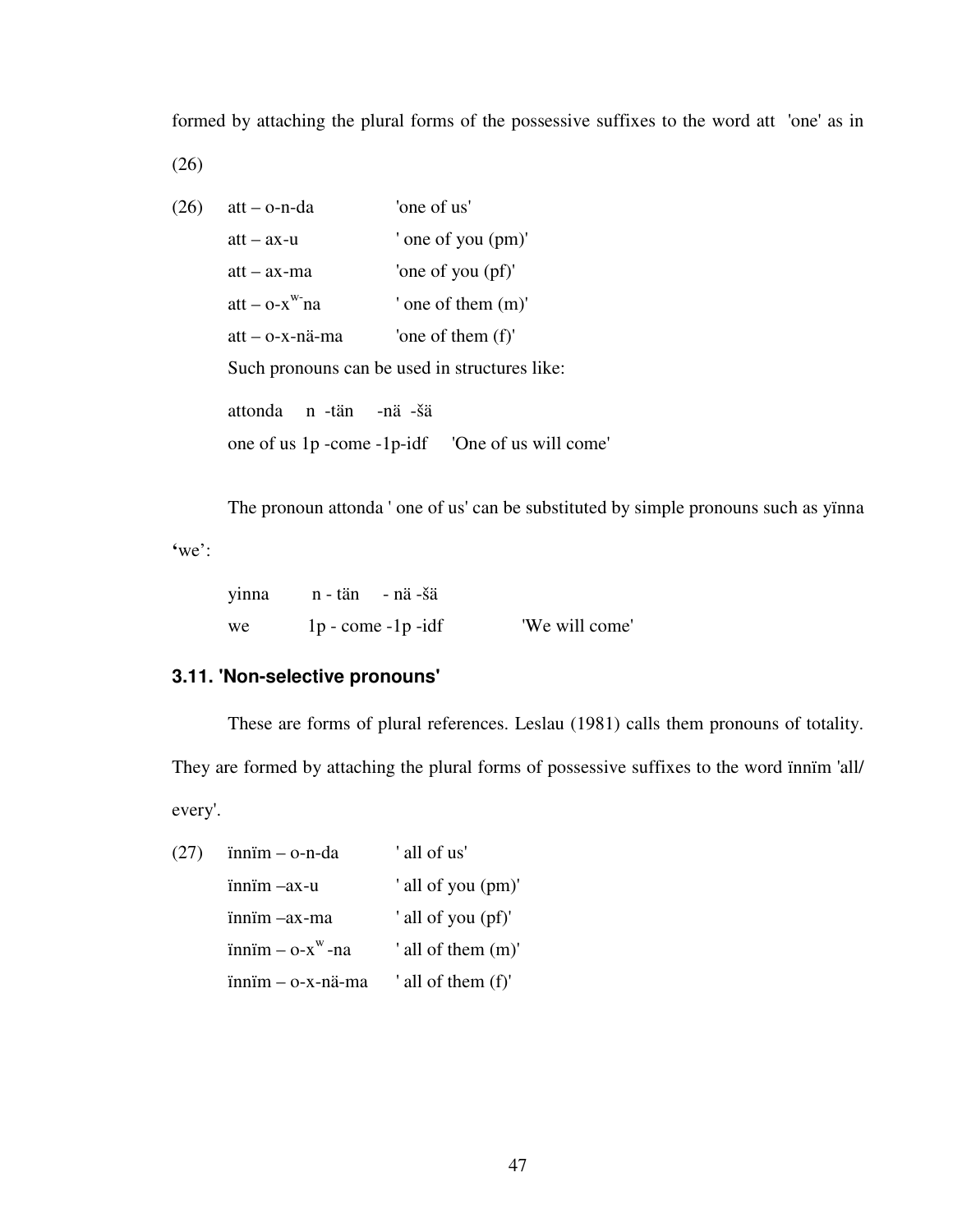#### **3.12. 'Exclusive' pronouns**

The term 'exclusive' is used to refer to pronouns that exclude all or part of the participants in a discourse as in the English phrases 'non of us', 'none of you' and 'none of them'. They are formed by attaching plural possessive suffixes to the word attïm 'none' as in

(28)

| $(28)$ attim - o-n-da      | ' none of us'          |
|----------------------------|------------------------|
| attïm – ax-u               | ' none of you (pm)'    |
| attim – ax-ma              | ' none of you (pf)'    |
| attim $ 0-x^w$ -na         | ' none of them $(m)$ ' |
| $\text{at}$ im – o-x-nä-ma | non of them $(f.)'$    |

## **3.13. Agreement affixes**

### **3.13.1. Subject agreement affixes**

 Subject agreement affixes of Eža are suffixed to verbs in perfective forms while they are prefixed in imperfective and jussive forms. They are shown in (29) (A), (B), (C) and (D) below.

|        | <b>Singular</b>     |                |                  | <b>Plural</b> |
|--------|---------------------|----------------|------------------|---------------|
|        | <b>Person</b>       | <b>Gender</b>  | <b>Person</b>    | Gender/number |
| 1      | $-X^{\mathrm{w}} -$ | $-\varnothing$ | $-\varnothing$ - | - nä -        |
| $2m$ . | $-X -$              | -ä             | $-X -$           | $- u -$       |
| f.     | $-X-$               | $-i$           | $-X -$           | - ma -        |
| 3m.    | -ä-                 | Ø              | -ä-              | $- u -$       |
| f.     | -ä-                 | -ti            | -ä-              | - ma -        |

### **(29) (A) Subject agreement suffixes in perfective aspect.**

The following are some examples showing the affixes: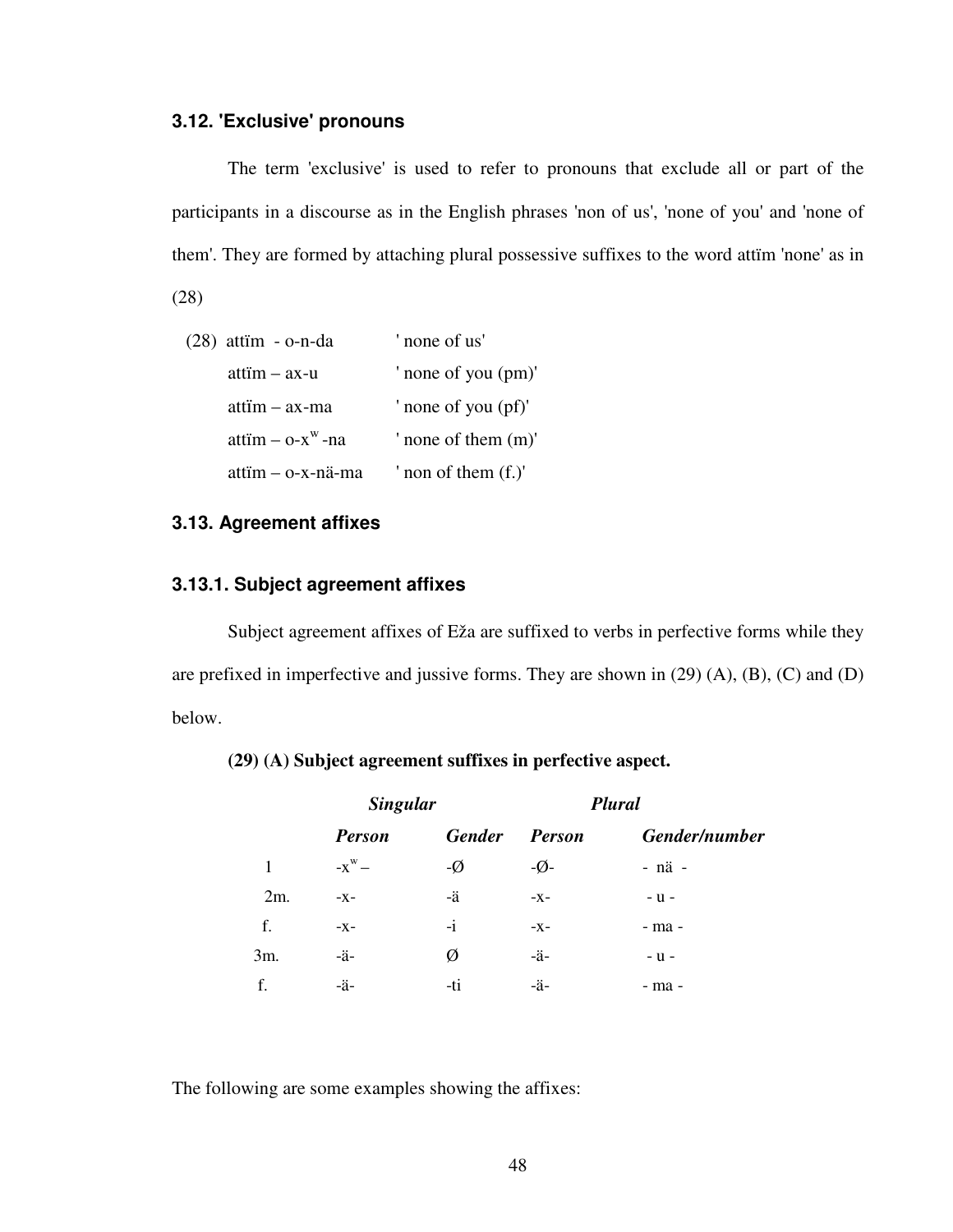| (30) | dännäg - $x^w - n$ -m  |                      |
|------|------------------------|----------------------|
|      | hit $-1s -3sm$ -past   | 'I hit him.'         |
|      | dännäg - xä -na- m     |                      |
|      | hit $-2sm - 3sfo-past$ | ' you (sm) hit her.' |
|      | dännäg - xi -ndä- m    |                      |
|      | hit $-2sf-1po$ past    | you (sf) hit us.'    |

# (B) **Subject agreement prefixes in imperfective aspect.**

|    | <b>Singular</b> |               |               | <b>Plural</b> |
|----|-----------------|---------------|---------------|---------------|
|    | <b>Person</b>   | <b>Gender</b> | <b>Person</b> | Gender/number |
| 1  | ä-              |               | n-            | - nä          |
| 2m | t-              |               | t-            | $-$ O         |
| f  | t-              | $-1$          | t-            | - äma         |
| 3m | V-              |               | y-            | $-$ 0         |
| f  |                 |               | y-            | - äma         |

The following conjugation shows examples of the subject agreement suffixes in imperfective aspect.

|  | $(31)$ ä - därg -xä [ädärgïxä]                   |                              |
|--|--------------------------------------------------|------------------------------|
|  | $1s - hit -2smo$                                 | $'$ I hit you $(\text{sm})'$ |
|  | t - därg – na [tïdärgïna]                        |                              |
|  | $2sm - hit -3sfo$                                | ' you (sm) hit her'          |
|  | därg $-i$ - n '[tïdärg <sup>y</sup> ïn]<br>$t -$ |                              |
|  | $2s - hit -f-1so$                                | ' you (sf) hit me', etc.     |
|  |                                                  |                              |

# (C) **Subject agreement affixes in jussive**

|     | <b>Singular</b> |               | <b>Plural</b> |
|-----|-----------------|---------------|---------------|
|     | <b>Person</b>   | <b>Person</b> | Number/gender |
|     | $n-$            | $n -$         | -nä           |
| 3m. | yä-             | yä-           | $-o$          |
| 3f. |                 | yä-           | -äma          |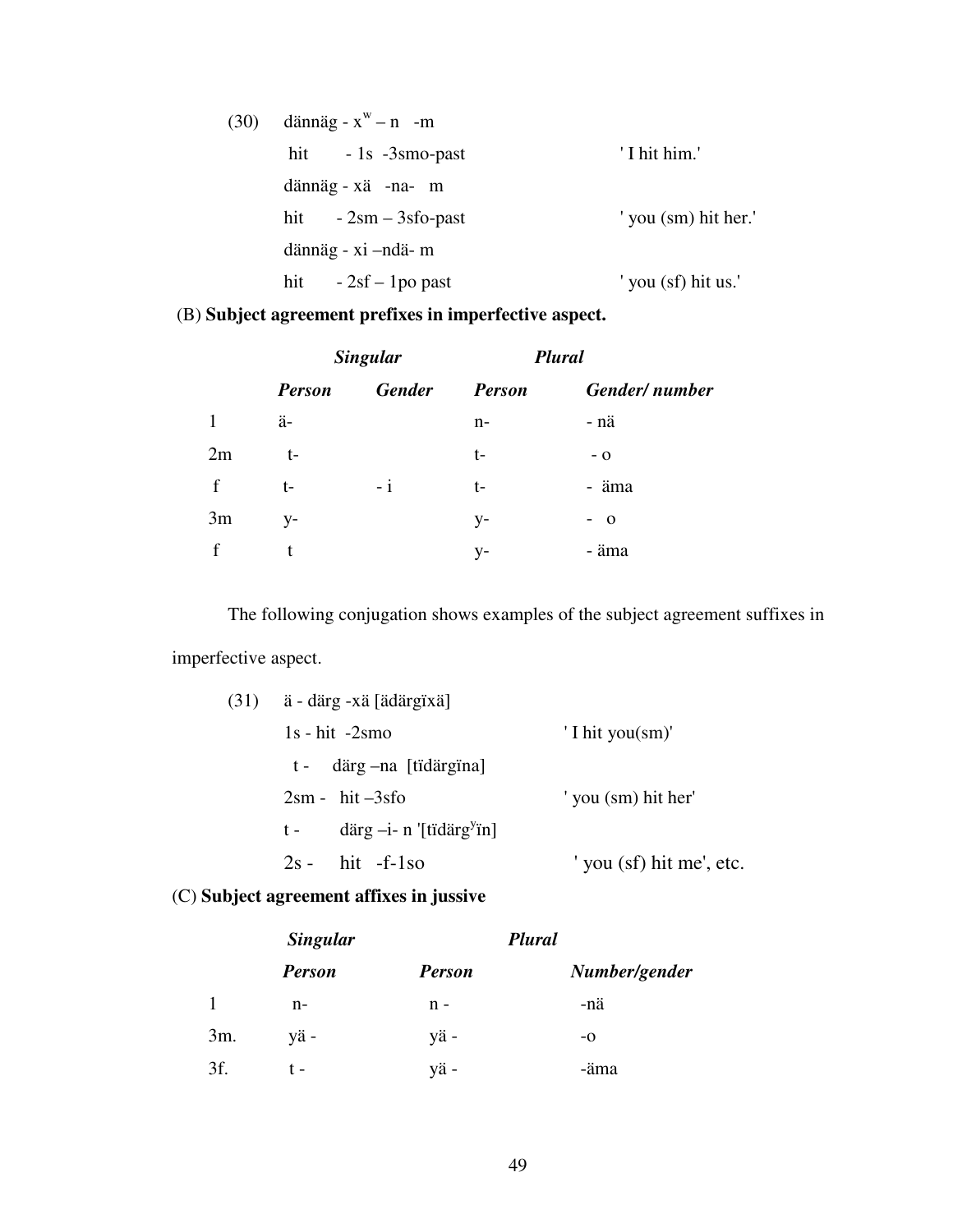Compare the examples below:

| (32) | $n - sbr$ [nisbir]         |                       |
|------|----------------------------|-----------------------|
|      | 1s - break                 | 'Let me break'        |
|      | yä - sbr [yäsbïr]          |                       |
|      | $3\text{sm}$ - break       | 'Let him break'       |
|      | $t - sbr$ [ tisbir]        |                       |
|      | 3sf - break                | 'Let her break'       |
|      | n - sbr - näl nisbirnäl    |                       |
|      | $1 p - break - 1 p$        | 'Let us break'        |
|      | yä - sbr - o [yäsbïro]     |                       |
|      | 3pm - break - 3pm          | ' Let them (m) break' |
|      | yä - sbr - äma [yäsbïrama] |                       |
|      | $3pf - break - 3pf$        | ' Let them (f) break' |
|      |                            |                       |

# (D) **Subject agreement affix in Imperative:**

| <b>Singular</b>   |                      | <b>Plural</b>  |               |
|-------------------|----------------------|----------------|---------------|
|                   | <b>Person</b> Gender | <b>Person</b>  | Number/gender |
| $2m. - \emptyset$ |                      | $ \emptyset$ - | - 0           |
| 2f. $-\phi$       | $-1$                 | $ \emptyset$ - | - äma         |

The subject agreement affix is zero in singular and plural. The examples in (33) show this.

> (33) sbr -  $\emptyset$  [ sïbr] ' you break!  $(2sm)'$ sbr -  $\emptyset$  - i [ sïbi] ' you (2sf) break!' sbr- o ' you (2pm) break!' sbr - äma ' you (2pf) break!'

The stem final /r/ is deleted occurring before the feminine marker /-i/ because /r/ has vocalic property.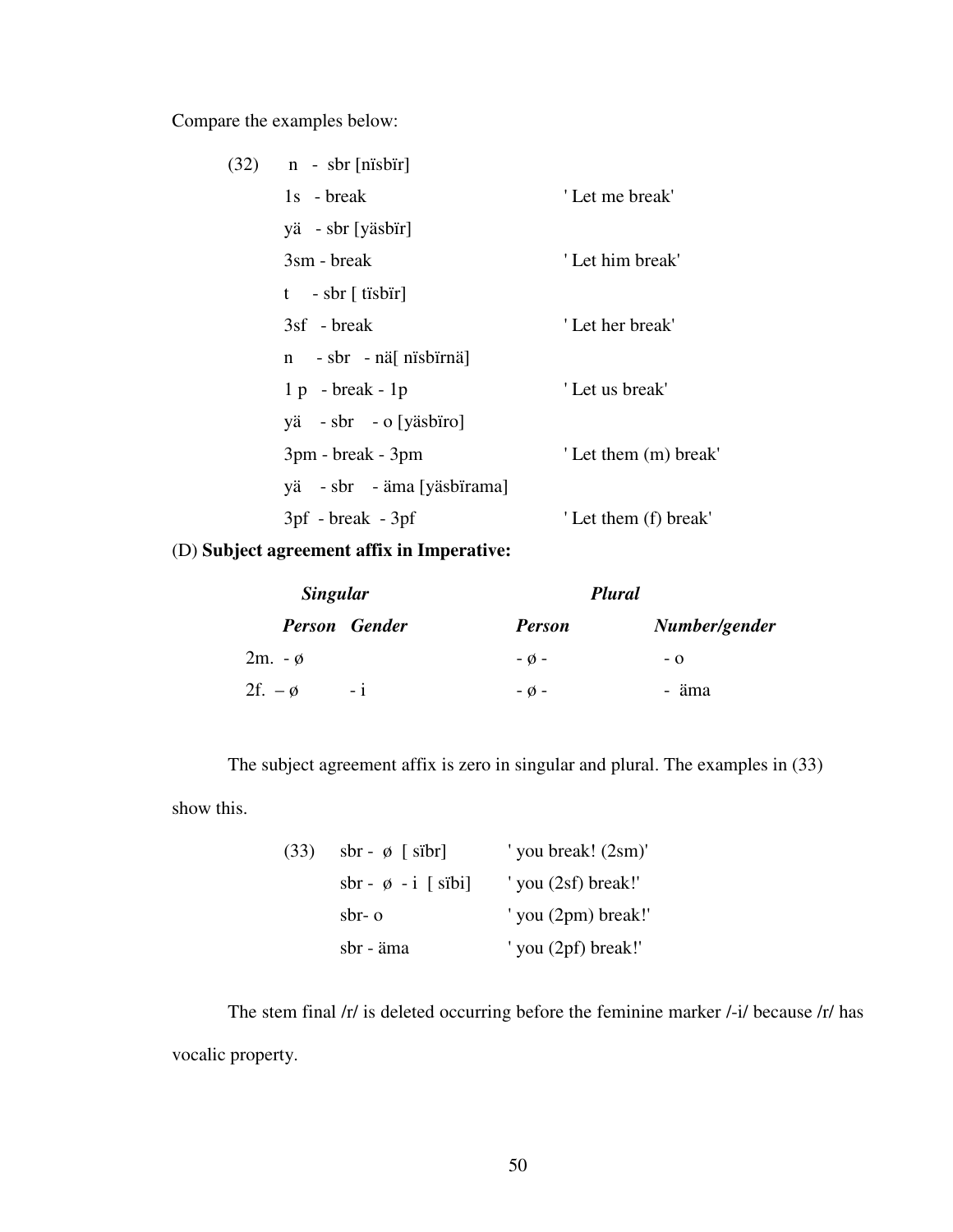#### **3.13.2. Object agreement affixes**

 Object agreement affixes are suffixed to verbs. They are direct and indirect object affixes referring to complement.

## **3.13.2.1. Direct object suffixes**

Direct object agreement suffixes are singular and plural in form. They also vary according to the aspectual form of the verb particularly in the second person. They are shown in (34) below.

| (34)   | <b>Singular</b>                |                  | <b>Plural</b>                  |                    |  |
|--------|--------------------------------|------------------|--------------------------------|--------------------|--|
|        | <b>Perfect</b>                 | <i>Imperfect</i> | <b>Perfect</b>                 | <b>Imperfect</b>   |  |
|        | 1. $n \sim y(e)$ $n \sim y(e)$ |                  | - n-dä                         | - n-dä             |  |
| $2m$ . | n-ax-ä∼kk-ä                    |                  | x-ä∼ kk-ä ⊔n-ax-u ∼ kk-u       | $x-u \sim kk-u$    |  |
| f.     | $n$ -ax-i ~ kk-i               |                  | $x-i \sim kk-i$ n-ax-ma ~kk-ma | x-ma ~kk-ma        |  |
|        | 3m. $n \sim y$                 | $n \sim y$       | $n - 0 \sim y - 0$             | $n - 0 \sim y - 0$ |  |
| f.     | $n-a \sim y-a$                 | $n-a \sim y-a$   | n-ä-ma ∼ y-ä-ma                | $n$ -ä-ma ~ y-ä-ma |  |

Paradigm of verbs showing the affixes will be given as we proceed discussing each allomorph.

 The alternations between object suffixes are common in most of the Gurage languages and different linguists have treated them differently. They have been grouped as heavy and light sets by Hetzron (1977: 62). The cause of the alternations according to Hetzron is not phonologically conditioned.

 Rose (1996) maintains the light-heavy distinction in which the distinction "constitutes a separate morpheme expressing both the person of the object and the person of the subject" (Rose, 1996: 207). However, the examples she offers do not clearly show the distinctions she claims.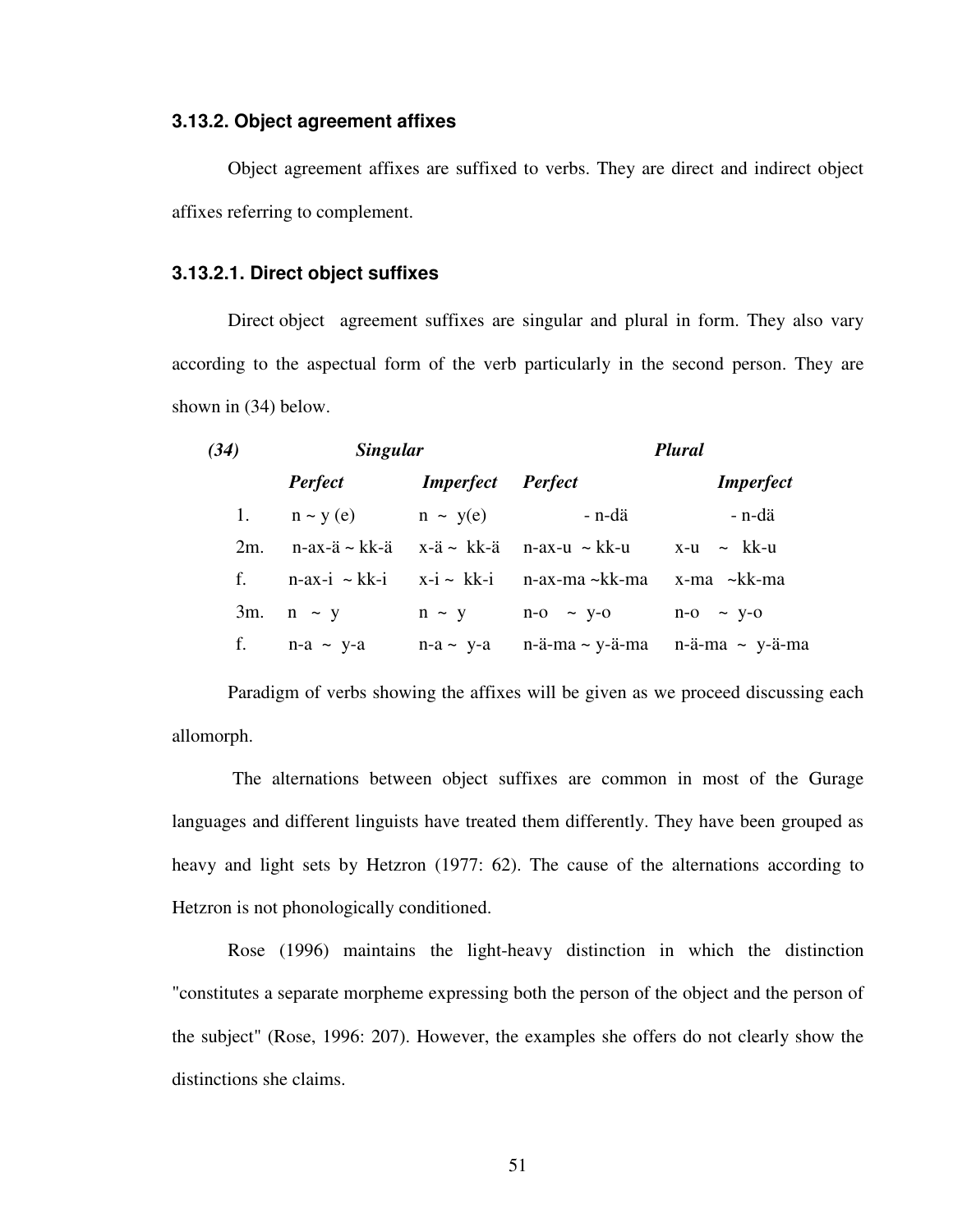As to the allomorph of Eža object suffixes the light- heavy distinction does not seem to be relevant except in the second person, in which allomorphs with the velar fricative /x/ might be considered light whereas those with the geminate /-kk-/ heavy on phonetic ground for the former is continuant whereas the latter is stop.

 In Eža, the alternations seem to be caused by grammatical, semantic and phonological conditions.

 To begin with, the allomorphs in the second person object forms are aspect sensitive. In light suffixes we have  $\{-n-ax-\ddot{a} -\}\$  in the perfect aspect and  $\{-x-\ddot{a} -\}\$  in the imperfective for 2smo and  $\{-n-ax-u\} \sim \{-x-u\}$  for 2pmo. Similarly, in the 2sfo we have  $\{-n-ax-i\} \sim \{x-i\}$ and in the 2pfo  $\{-n-ax-ma\}$  ~  $\{-x-ma\}$  where the first member in each alternants (for example,  $\{-ax-i\}$  in pairs  $\{ax-i\}$  ~  $\{-xi\}$ ) is in the perfective and the second in the imperfect aspect. The heavy affixes are not aspect sensitive and have the same form in the perfective and imperfective aspect.

To gain an insight on the variations between  $\{-n-ax-\ddot{a}\}/\{x\ddot{a}\}$  ~  $\{kk-\ddot{a}\}$ , let us see the data in (35) below.

#### (35) (A) **Perfective aspect**

| (a) nämmäd - ï- kk-ä -         | 'I loved you'          |
|--------------------------------|------------------------|
| (b) nämmäd - ä - n-ax-ä -      | 'He loved you'         |
| $(c)$ nämmäd - ä-ti - n-ax-ä - | ' She loved you'       |
| (d) nämmäd - nä - kk-ä -       | 'We loved you'         |
| $(e)$ nämmäd - o - kk-ä -      | ' They (m) loved you'  |
| (f) nämmäd - ä-ma- kk-ä -      | ' They (f.) loved you' |

#### (B) **Imperfect Aspect**

| (a) $\ddot{a}$ - rämd – x- $\ddot{a}$  | 'I love you'     |
|----------------------------------------|------------------|
| $(b)$ y - rämd – x-ä                   | 'He loves you'   |
| $(c) t - r \text{ and } -x - \text{a}$ | ' She loves you' |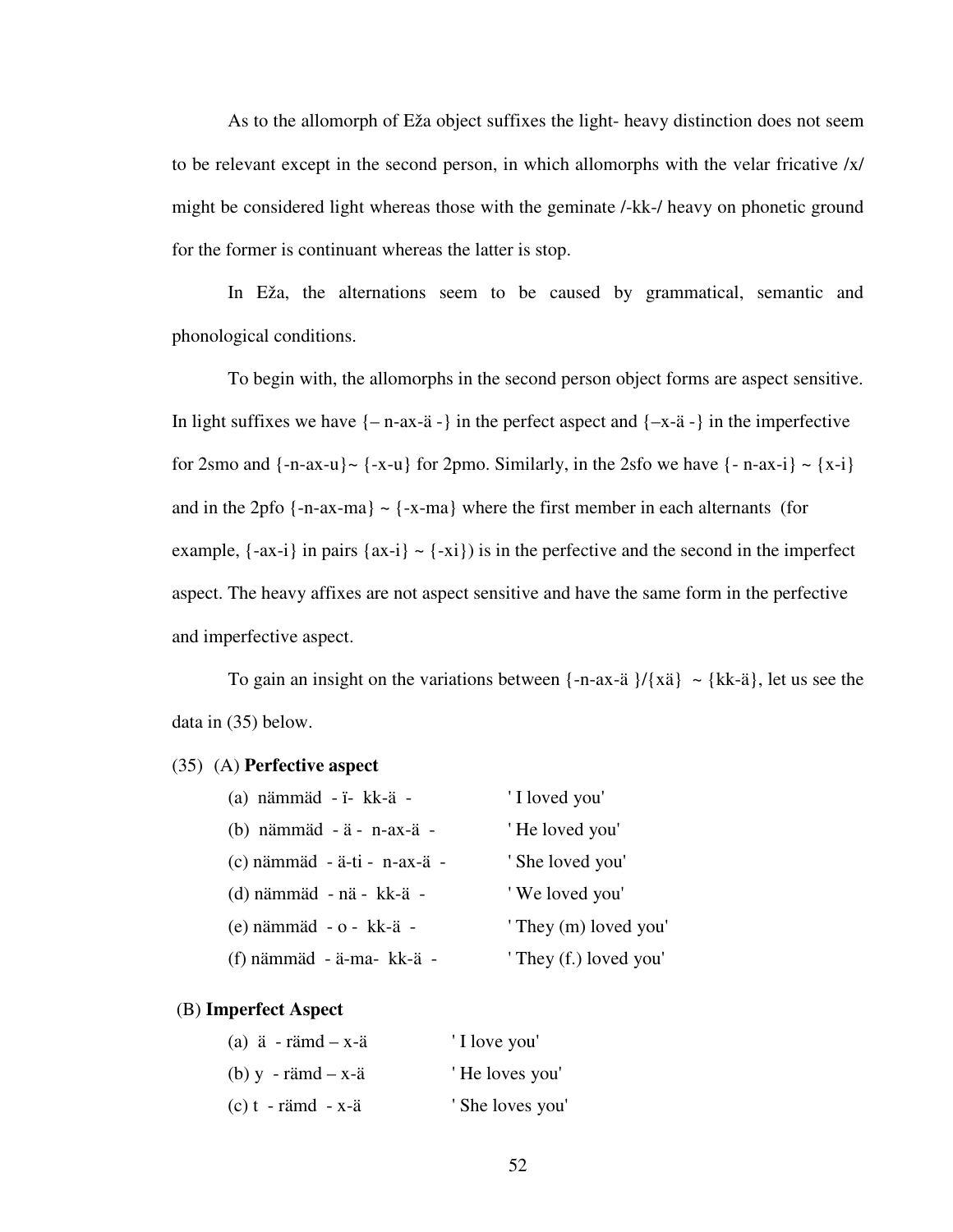| $(d)$ n - rämd - nä - kk-ä  | 'We love you'         |
|-----------------------------|-----------------------|
| $(e)$ y - rämd - o - kk-ä'  | They (m.) love you'   |
| $(f)$ y - rämd - äma - kk-ä | ' They (f.) love you' |

In the data on  $(35)$  (A) and (B), there are two conditioning factors for the alternation. First, the heavy suffixes occur only when the subject affix is plural, except in (35A) (a) in which we have {-kk-ä} though the subject affix is singular. The reason for this is semantic. Using the light affix  $\{-x-\ddot{a}\}$  instead of  $\{-kk-\ddot{a}\}$  in the first person as in /nämmäd  $-x-\ddot{a}$ / 'you (sm.) loved someone' has different reading from the expected gloss 'I loved you.' Thus, we may argue that all the light suffixes occur with singular subject affixes and the heavy suffix, {-kk-ä-} in the first person singular perfective form is used to avoid confusion. Second, we observe that **/**x**/** is always degeminated unlike the heavy object suffix /-kk-/ and is restricted to intervocalic position. Therefore, it is claimed here that the non-geminate /k/ changes to [x] intervocallically.

Degif (1997) argues that the opposite phonological process is happening in Chaha, that is, /x/ is strengthened to /k/. As far as Eža is concerned, there is no motivation for strengthening /x/ to /k/ and what is happening is weakening of /k/ to /x/ between vowels. The weakening process is phonologically plausible since /k/ becomes a continuant occurring between vowels, which are continuants. Furthermore, there is a general tendency for nongeminate stops to become continuants or approximants in intervocalic position in Eža as well as in other Gurage languages (cf. Hetzron, 1977:537; Leslau, 1992:32).

 Now let us consider the allomorphy of the first person singular object suffixes using the paradigm in (36)

| (36) | (a) nämmäd – x-ä – y [ nammädxe]              | 'you (sm.) loved me' |
|------|-----------------------------------------------|----------------------|
|      | (b) nämmäd – x-i - n [nämmädx <sup>y</sup> n] | 'you (sf.) loved me' |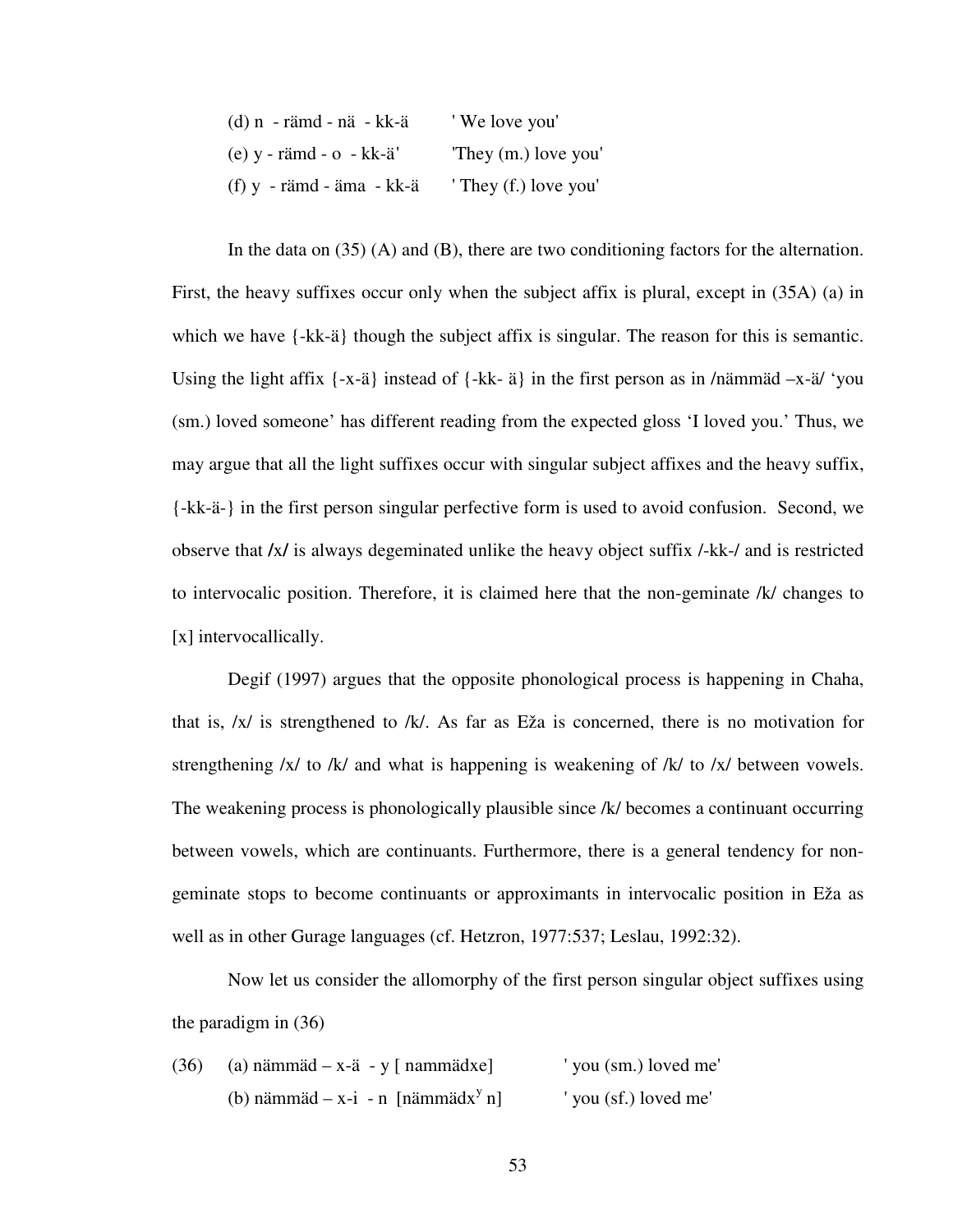| $(c)$ nämmäd - ä - y [ nämmäde]    | 'He loved me'         |
|------------------------------------|-----------------------|
| (d) nämmäd – ä-ti - y [ nämmädäče] | ' She loved me'       |
| $(e)$ nämmäd – x-u - n             | ' you (pm.) loved me' |
| (f) nämmäd- x-ma- n [nämmädxïman]  | ' you (pf.) loved me' |
| $(g)$ nämmäd - $o$ - n             | ' They (m.) loved me' |
| $(h)$ nämmäd – ä-ma - n            | ' They (f.) loved me' |

In the data, {-y} occurs when the subject is singular except in the second person feminine singular whereas {-n} occurs with plural subject. Which means, the alternation is grammatically conditioned and no phonological factor is visible for the alternation. If the change between  $\{y\} \sim \{n\}$  is caused by singular versus plural subject, why do we have the object marker {-n-} in the 2sf. form? This is due to a semantic reason operating in general in the grammar of Eža. As shown in (37) below {-y-} marks 3smo when the subject is 2sf. Therefore, to avoid confusion and secure the unique read off, {-n-} is used to refer to 'me' with 2sf subject, and {-y-} to 'him' with 2sf subject.

 Consider, the systematic alternations of object suffixes for third person singular masculine in  $(37)$ 

| (37) | (a) nämmäd - $x^w$ - n -                   | 'I loved him'         |
|------|--------------------------------------------|-----------------------|
|      | (b) nämmäd - $x^w$ -ä - n -                | 'you (sm) loved him'  |
|      | $(c)$ nämmäd – x-i - y -                   | 'you (sf.) loved him' |
|      | (d) $n\text{aimm}^{\text{w}}$ äd - ä - n - | 'He loved him'        |
|      | $(e)$ nämm <sup>w</sup> äd - ä-ti - n -    | 'She loved him'       |
|      | (f) nämmäd - nä - y -                      | 'We loved him'        |
|      | $(g)$ nämmäd - x-u - y -                   | 'You (pf.) loved him' |
|      | $(h)$ nämmäd - x-ma - y -                  | 'You (pf.) loved him' |
|      | $(i)$ nämmäd - $o$ - $y$ -                 | 'They (m.) loved him' |
|      | $(j)$ nämmäd - ä-ma - y -                  | They (f.) loved him'  |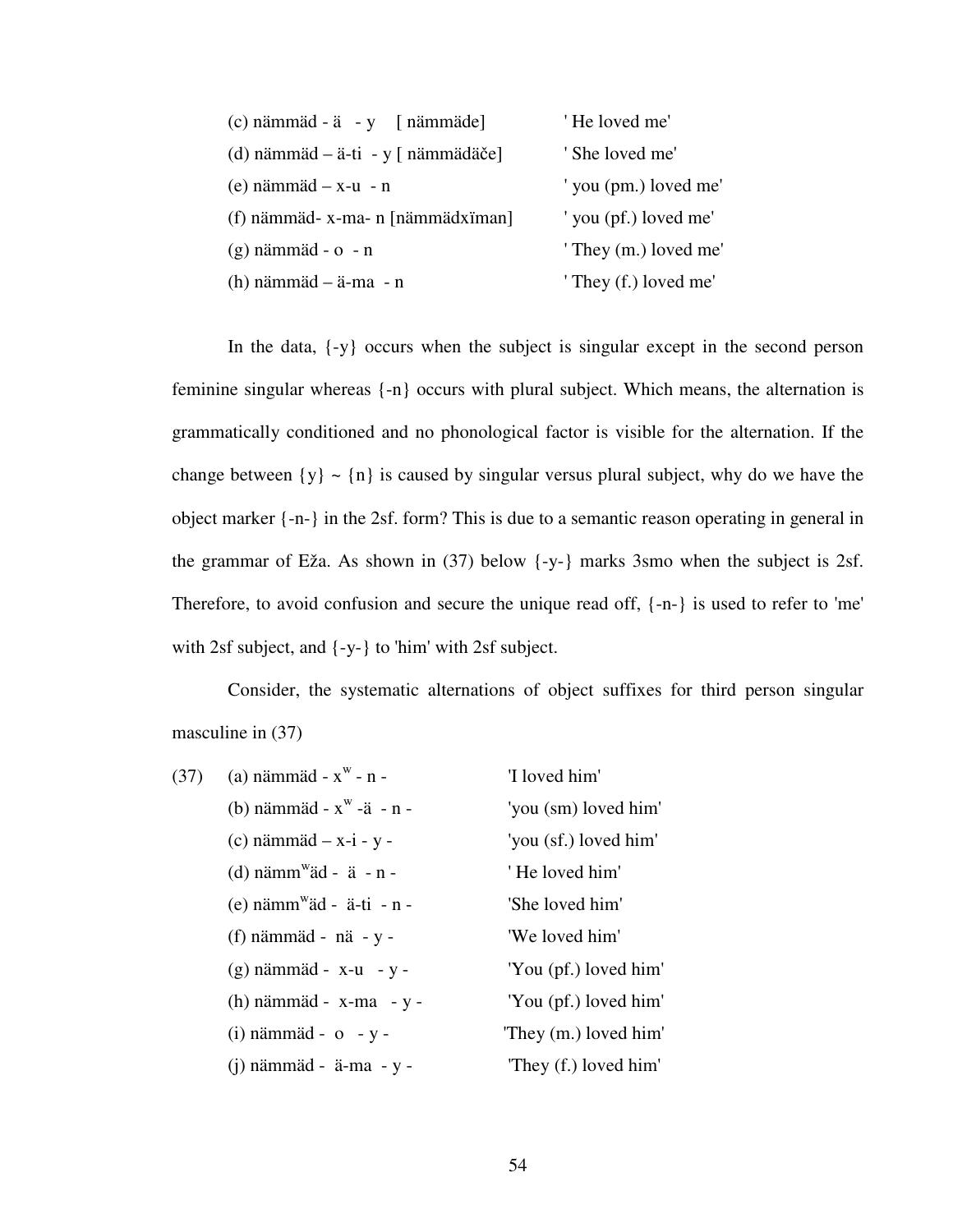Since both  $\{n\}$  and  $\{y\}$  can occur after vowels, they are not phonologically predictable. Contrary to object suffixes of the first person singular, in the third person object affixes,  $\{-y\}$  occurs with plural subjects except with 2sf subject and  $\{-n-\}$  occurs with singular subjects. These alternations systematically maintain the unique reading between the first and third person objects.

What triggers labialization of  $\frac{x}{a}$  and  $\frac{m}{n}$  in (37 a, b, d, e) and the palatalization in (37c)?

In (37c), the palatalization is triggered by the feminine marker  $\{-i\}$ . As to the labialization, I assume that the third person singular marker  $\{-u\}$ , as in /x-u-t/ 'he', is floating and can labialise the right most labilalizable consonant; in  $(37a,b)$  /x/ is the right most labializable consonant, hence, it is labialised. In  $(37d,e)$ , the process applies to /m/, which is relatively the right most labializable element.

 The source of labialisation and palatalization has been a topic of many linguists. Hetzron (1977: 45) quoting (Polotsky, 1938: 163; 1951: 19'; Leslau, 1950 b: 235; Hetzron, 1971a: 200 - 5) argues that labialisation "comes from the absorption of an originally suffix u."

 Hetzron also proposes that labialisation might be concomitant with palatalization, for instance, in the construction of impersonals. The palatalization usually operates on a word final palatalizable consonant, Hetzron calls it end palatalization (EP), whereas labialisation applies to the relatively right most labilaizbable consonant.

 Hetzron's observation correctly predicts the labialisation and palatalization processes in Eža impersonal forms shown in (38).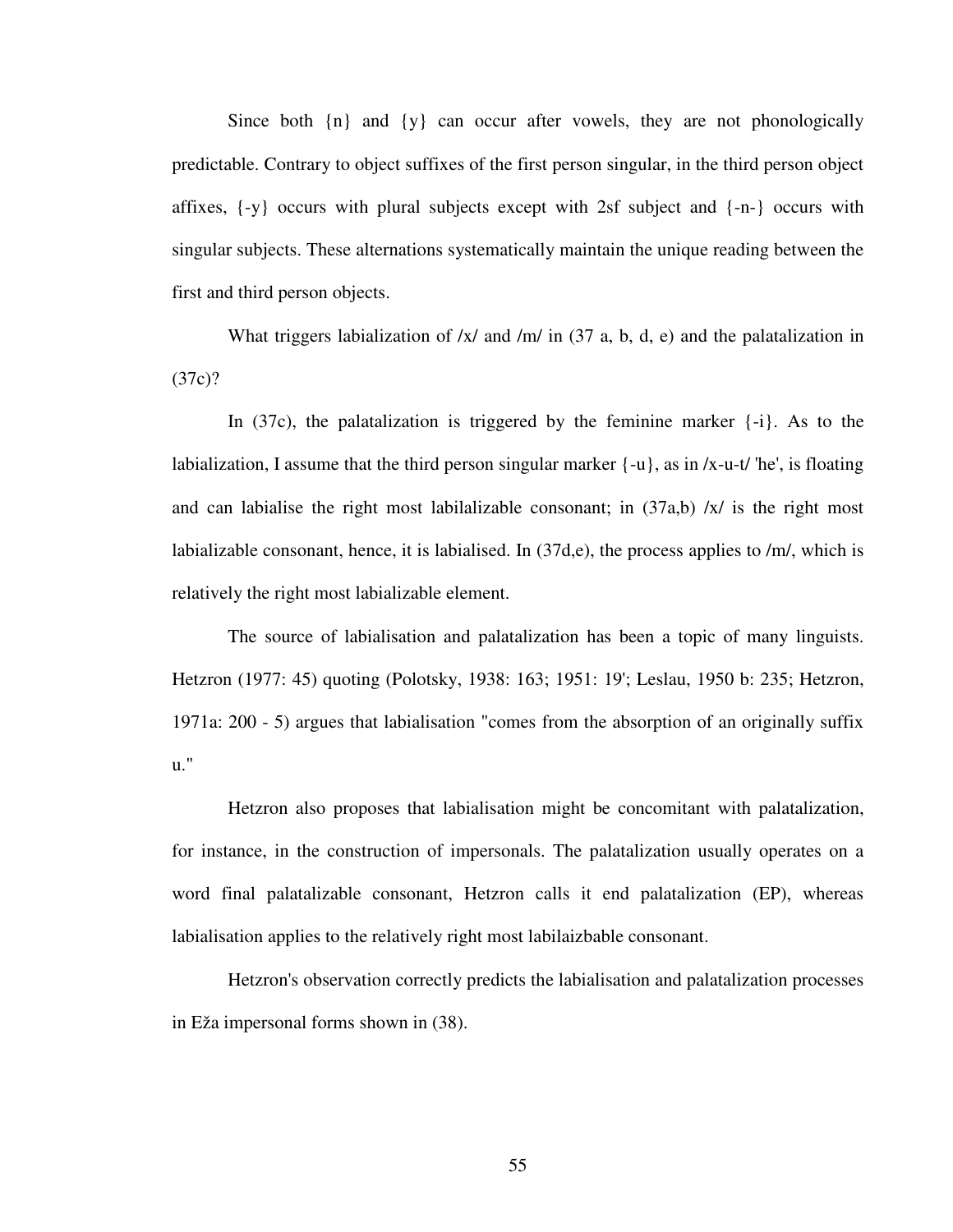| (38) |     | <b>Present form</b> | <b>Gloss</b>    | <b>Impersonal present</b> |                                        | <b>Gloss</b>        |
|------|-----|---------------------|-----------------|---------------------------|----------------------------------------|---------------------|
|      | (a) | y-därg              | 'He hits'       | y-därg-u                  | [yidarg <sup>w-</sup> ]                | 'one is hit'        |
|      | (b) | y-rämd              | 'He loves'      |                           | y-rämd-u [yïräm <sup>w</sup> ď -]      | one is loved'       |
|      | (c) | y-k'ät'r            | 'He kills'      |                           | y-k'ät'r-u [yïk' <sup>w</sup> ät'ïr -] | 'one is killed'     |
|      | (d) | y-šättr             | 'He/it withers' | y-šättr-u                 | [yïšättïr -]                           | 'one/ sth. withers' |

In (38a), the stem final consonant is labializable and is labialized in the impersonal surface forms. In (38b), the final consonant is palatalizable and is palatalized. The back feature, hence, moves and applies to the second segment from the last consonant, that is, to /m/. In (38c) labialization applies to the third consonant from the last since the other right most consonants are not labilaizable. 'End palatalization' applies vacuously since the last consonant /r/ is not palatalizable. In (38d) both labialization and 'end palatalization' apply vacuously since there are no labializable consonants in the word and the last consonant is not palatalizable.

Digif (1997) argues that in Chaha /u/ has three realizations: [u] and [w], which are nuclear and non- nuclear respectively, and another autonomously floating [u] with the features [+round] and [+high]. He claims that the floating [u] triggers labialization and / or palatalization for it has both features by virtue of its being labiodorsal (Degif, 1997: 188).

 Winding up the triggering force of labialization and palatalization, let us go back to the other allomorphs of object suffixes in the 2sf, 3sf and the plural object suffixes. These suffixes are governed by the same rules discussed above in examples (35) - (37). For instance, the non-geminate  $[k^y]$ , which is basically /-ki/ where /i/ marks feminine, in 2sf changes to  $[x^y]$  or /x-i/ intervocalically.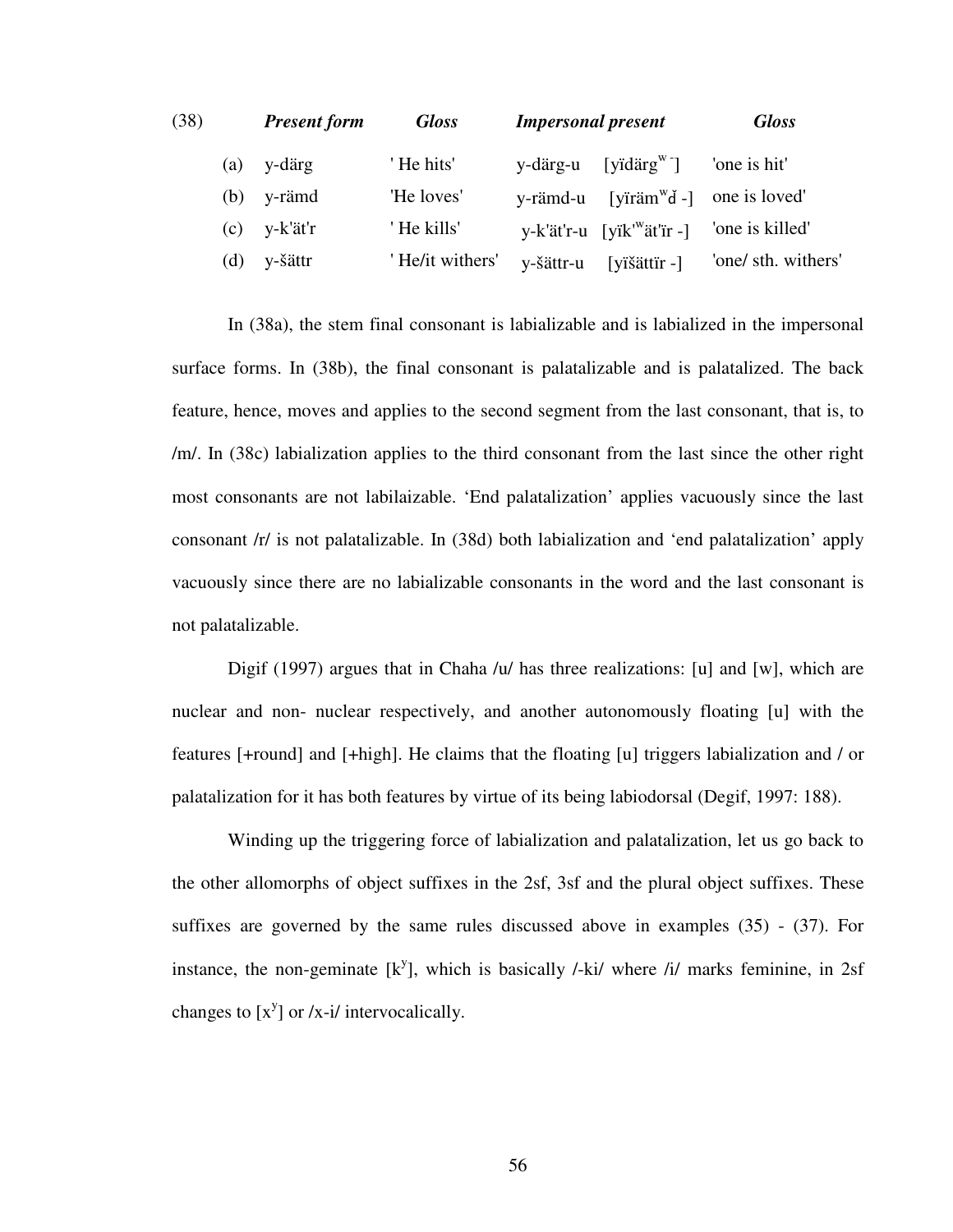#### **3.13.2.2. Indirect or Second Object Suffixes**

 Based on formal differences and the semantic notion, indirect object suffixes can be divided into two: (i) 'benefactive' with the notion 'for the benefit or advantage of' and (ii) 'malefactive' with the meaning 'against' or 'to the detriment of ' somebody or something.

### *(i) Benefactive object suffixes*

This is shown by  $\{n\} \sim \{1\}$ , which is followed by person suffixes. The object suffixes with the benefactive meaning are given in (39) below.

| <b>Singular</b>         | <b>Plural</b>             |
|-------------------------|---------------------------|
| $1 - n-i$               | - n-dä                    |
| $2m. - n-xa$ ~ $n-kk-a$ | $-$ n-x-u $\sim$ n-kk-u   |
| f. $-n-x-i \sim n-kk-i$ | $-$ n-x-ma $\sim$ n-kk-ma |
| $3m. -1\ddot{a}$        | $-1-0$                    |
| $3f.$ $-l-a$            | - l-ä-ma                  |

The examples in (40) illustrate the use of the benefactive objects given in (39)

## above.

| (40) | $(a)$ dännäg – x-ä -n-i                        | 'you(sm) hit (past) (sb./sth.) for me'.               |
|------|------------------------------------------------|-------------------------------------------------------|
|      | (b) dännäg - x-ä -n-dä                         | 'you(sm) hit (past) (sb/sth.) for us' or 'you hit us' |
|      | (c) dännäg – n-kk-ä [dännägnïkkä]              | 'I hit (past) (sb/sth.) for you (sm.)'                |
|      | (d) dännäg - ä - n-x-ä [dännägänïxä]           | 'He hit (past) (sb/sth.) for you (sm.)'               |
|      | (e) dännäg – n-kk-i [dännägnïkk <sup>y</sup> ] | T hit (past) (sb/sth.) for you (sf.)'                 |
|      | (f) dännäg -ä -n-x-i[dännägän $\bar{x}^y$ ]    | 'He hit (past) (sb/sth.) for you (sf.)'               |
|      | (g) dännäg - $x^w$ - 1-ä[dännäg $x^w$ ïlä]     | T hit (past) (sb/sth.) for him.                       |
|      | (h) dännäg $-x-i$ -1-a                         | 'I hit (past) (sb/sth.) for her'.                     |
|      | $(i)$ dännäg -x -l-o [dännägxïlo]              | $\vert$ hit (past) (sb/sth .) for them (m.)'          |
|      |                                                |                                                       |

 As the sample data shows, the benefactive marker for the first and second person object is /n/, which becomes /l/ in the third person benefactive object. Thus, [n] and [l] are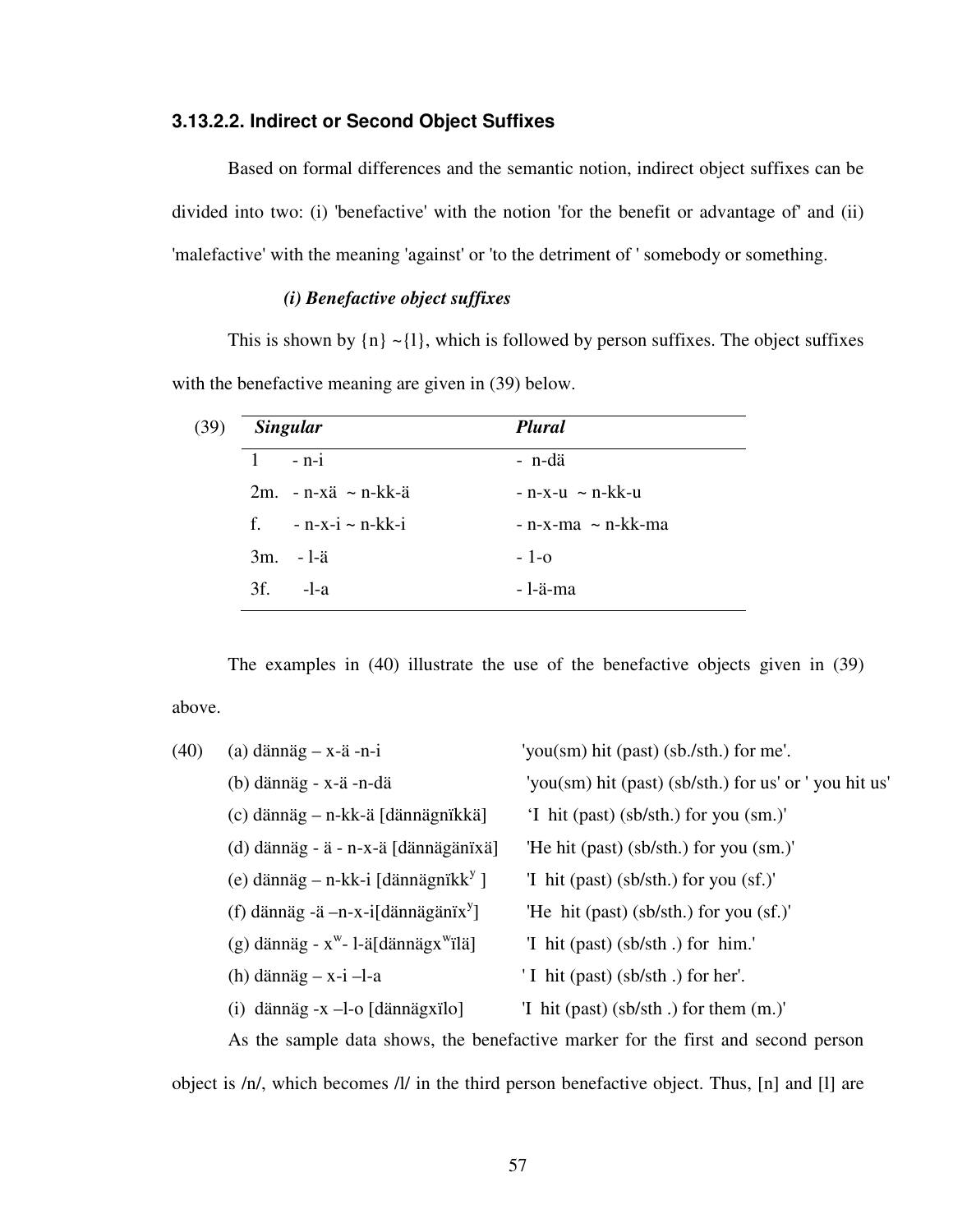in complementary distribution. The complementation is not phonologically conditioned; it is motivated by semantic reason. Using /-n/ in the third person benefactive forms leads to a structure and meaning, which is similar to those used in direct object. Consider the following contrasts, for example:

- (a) dännäg  $-x n o$  ' I hit them'
- (b) dännäg  $-x-1$ -o  $'I$  hit (sb/sth.) for them '

Here, the two affixes differ due to the difference in {-n-} and {-l-} of {-n-o} and  $\{-1\text{-}o\}$  in the paradigms (a) and (b). Had  $\{-n\}$  been used in place of  $\{1\}$ , the semantic reading between (a) and (b) would have been the same, hence, leading to no benefactive meaning.

 In (40b), the morpheme {-n-dä} is used with the meanings 'us' and 'for us'; it is ambiguous. The two readings are understood only from the context of discourse.

 In the second person benefactive object suffixes, the light-heavy alternation is accounted for with the same rule discussed earlier, that is, non-geminate /k/ changes to [x] intervocalically assuming that the second person feminine  $[k^y]$  is sequence of /k/ and /i/.

#### *(ii) Malefactive object suffixes*

The malefactive is expressed by  $\{-bb\}$ , which changes to  $\lceil \beta \rceil / \lceil w \rceil$  intervocalically when it is not geminated. It is followed by person suffixes as shown in (41) below.

| (41) | <b>Singular</b>                            | <b>Plural</b>               |
|------|--------------------------------------------|-----------------------------|
|      | bb-i $\sim \beta$ -i<br>1.                 | bb-nd-ä $\sim \beta$ -nd-ä  |
|      | 2.m. bb-kk-ä ~ $\beta$ -x-ä                | bb-kk-u $\sim \beta$ -x-u   |
|      | f. bb-kk-i $\sim \beta$ -x-i               | bb-kk-ma $\sim \beta$ -x-ma |
|      | 3m. bb <sup>w</sup> -ä ~ $\beta^w$ -ä (wä) | bb-o $\sim \beta$ -o        |
|      | f. bb-a $\sim \beta$ -a                    | bb-ä-ma $\sim \beta$ -ä-ma  |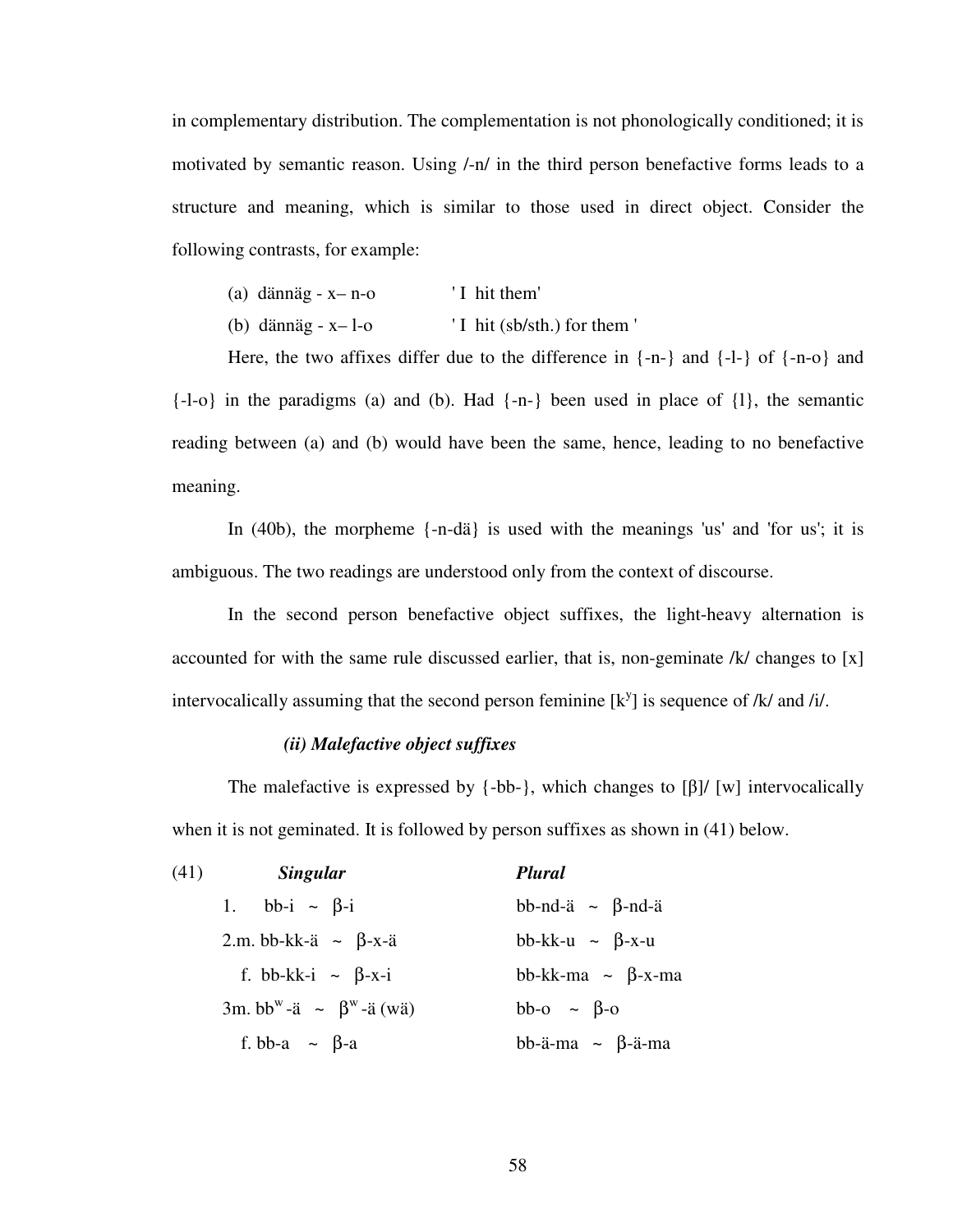Compare the examples in (42) below.

| (42) | (a) säbbär - xä- $\beta$ -i-                           | 'You(sm) broke (sth.) of mine/me'                      |
|------|--------------------------------------------------------|--------------------------------------------------------|
|      | (b) säbbär -ä- $\beta$ -xä- [säbbärä $\beta$ ïxä-]     | 'He broke (sth.) of you (sm.)'                         |
|      | (c) säbbär-ä-ti-β-x-i [säbbäräčïβïx <sup>y</sup> ]     | 'She broke (sth.) of you (sm.)'                        |
|      | (d) säbbär - xä- $\beta^w$ -ä (wä)-                    | $'You$ (sm) broke (sth.) of him'                       |
|      | (e) säbbär - xä- $\beta$ -a-                           | $'You$ (sm) broke (sth.) of her'                       |
|      | (f) säbbär $-x$ -u- bb-i-                              | 'You(pm) broke (sth.) of mine/me'                      |
|      | (g) säbbär -o-bb-kk-ä[säbbärobbïkkä]                   | They $(m)$ broke $(\text{sth.})$ of you $(\text{sm})'$ |
|      | (h) säbbär-ä-ma-bb-kk-i [säbbärämabbïkk <sup>y</sup> ] | They(f) broke (sth.) of you(sf.)'                      |
|      | (i) säbbär – x-u- bb <sup>w</sup> -ä                   | $'$ You(pm) broke (sth.) of him'                       |
|      | $(i)$ säbbär – x-u- bb-a                               | 'You(pm) broke (sth.) of her'                          |
|      |                                                        |                                                        |

The malefactive marker, as can be seen from the data is /b/, which is geminated when used with plural subjects and degeminated as well as weakened in intervocalic position whenever used with singular subjects. Similarly, labilized  $[b^w]$  becomes  $[\beta^w]$ , which is mostly heard as [w] between vowels. The labialization of  $/b/$  to  $[b^w]$  and the weakening of [ $\beta$ ] to  $[\beta^w]$  in the third person masculine object form in (41d,i) is caused by the masculine morpheme  $\{-u\}$ . Thus, the underlying form of  $\{-bbb^w\ddot{a} - j\}$  is  $\{-bbb\ddot{a}\}$  and the vowel /u/ is deleted after labialising the preceding consonant /b/ to avoid impermissible vowel sequences.

 As discussed so far, there is a general tendency in Eža for non-geminated stops to become continuants intervocallically. This morphophonemic change can be stated as follows:

(43) C 
$$
\Rightarrow
$$
 C / V - V  
\n
$$
\begin{pmatrix} \text{F} \text{ obs} \\ \text{- cont.} \end{pmatrix} \qquad [\text{+cont.}]
$$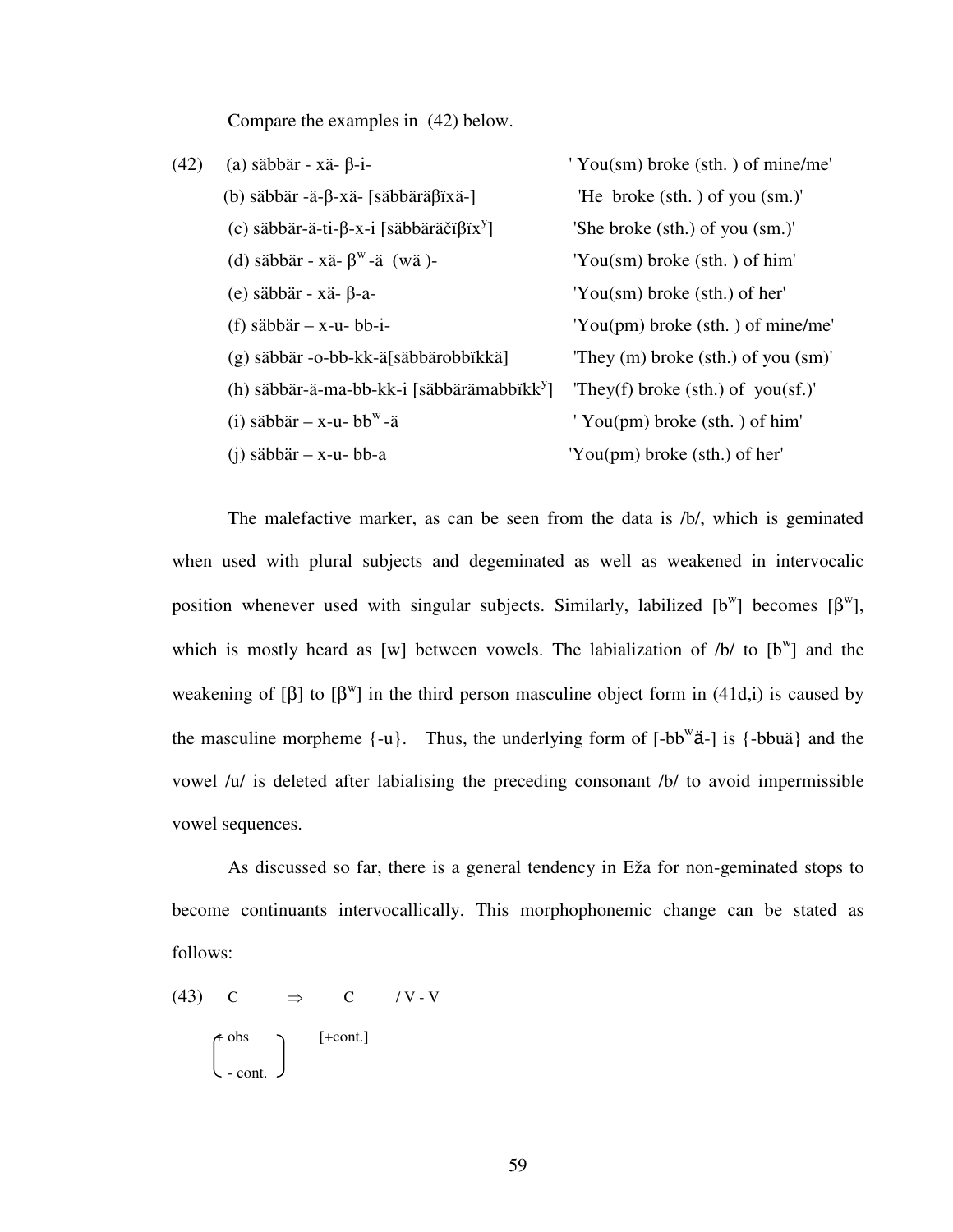This rule reads, a consonant with features plus obstruent but minus continuant changes to plus continuant between vowels.

In this chapter, I have discussed different types of pronouns including personal, possessive, demonstrative, reflexive, reciprocal, interrogative, indefinite, 'restrictive', 'selective', 'non-selective' and 'exclusive'. It is shown that the personal pronouns of the language are inflected for person, gender, number, definite article and cases. Subject and object agreement affixes has also been dealt with. It is shown that the object affixes have allomorphs, which are governed by grammatical, semantic and phonological conditions.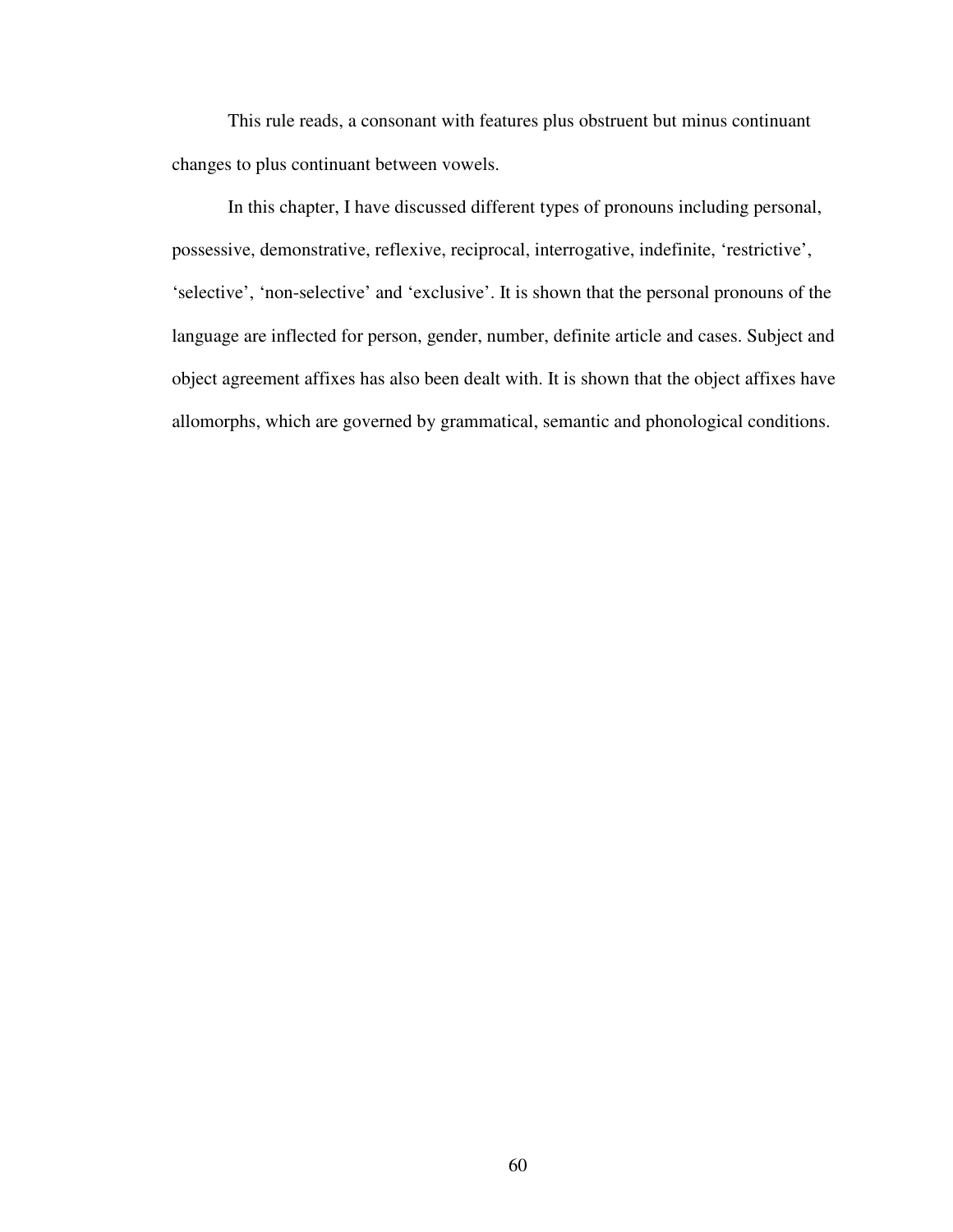# **CHAPTER FOUR: VERBS**

# **4.1. Types of Verbs**

 Verbs in Gurage languages, as in most Semitic languages, have been typologically grouped in two ways. One approach is by the number of consonantal roots or radicals (Leslau, 1992; Berhanu, 1996). The other which is more customarily used, is by their stem patterns particularly, by the vowel quality between the first and second radical of a stem and by whether the penultimate radical is a geminate or not in different aspects and moods.

 Following the second approach stems of verbs in most 'Gurage Languages' have been grouped as type A, type B, Type C and type D (Leslau, 1992; Rose, 1997;Getu, 2000; and Hetzron, 1977).

#### 4.1.1. **Radicals**

 In Eža, roots range from mono-radical to quadri-radicals. However, tri-radicals are the majority. The examples in (1) show the possible radicals.

| (1) | <b>Radical Type</b>         | <b>Radical</b>             | <b>Stem</b>                              | <b>Gloss</b>            |
|-----|-----------------------------|----------------------------|------------------------------------------|-------------------------|
|     | Mono-radical                | $\check{\mathrm{s}}$ -     | šä                                       | 'want/ search'          |
|     | Bi-radical                  | $W - r$                    | wärä                                     | 'go'                    |
|     |                             | $t - nn$                   | tännä                                    | 'swear'                 |
|     |                             | $s - \check{c}'\check{c}'$ | säč'č'ä                                  | 'drink'                 |
|     | Tri-radical                 | $s - bb - r$               | säbbärä                                  | 'break'                 |
|     |                             | $k - ff - t$               | käffätä                                  | 'open'                  |
|     |                             | $b$ -tt - r                | bettärä                                  | 'separate'              |
|     |                             | $k'$ - t't' – r            | k'at't'ärä                               | 'tie'                   |
|     | Quadri-rad <sub>1</sub> cal | $m - s - kk - r$           | [mïsäkkärä]                              | ' testify'              |
|     |                             | $k'$ - $r$ - $t't'$ - m    | [kirät't'ämä]                            | ' cut $($ usu. $log$ )' |
|     |                             | $kw - r - t't' - s$        | $[k^{\text{w}}\text{irat}'t'\text{äsä}]$ | ' pinch'                |
|     |                             | $g - r - mm - t'$          | [gïrämmät'ä]                             | 'look askance'          |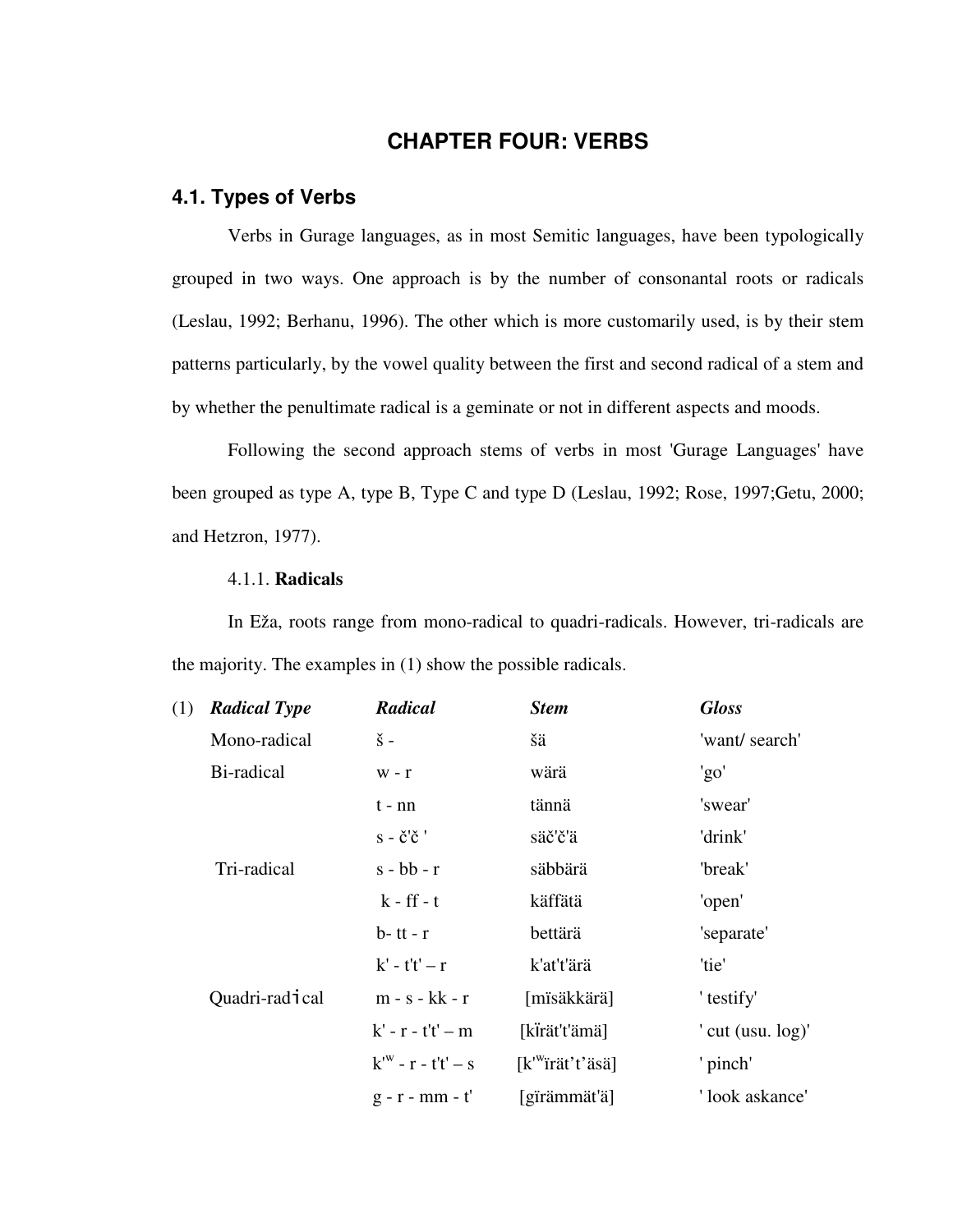Some of the verbs, which, synchronically, show mono or bi radicals are, reduced forms of other bi or tri-radicals. The most commonly reduced radicals are the semi vowels /w**/** and /y**/**, and the consonant /ʔ**/**, which is represented by /A/ in Degif (1997). Examples of reduced roots are shown below:

| (2) | <b>Reduced root</b>       | perfective                         | <b>Basic root</b>        | Perfective  | <b>Gloss</b> |
|-----|---------------------------|------------------------------------|--------------------------|-------------|--------------|
|     | $-b-$                     | [abä]                              | $2-b$                    | /?äbä/      | 'give'       |
|     | -mm-                      | [amma]                             | $2 - mm - 2 -$           | /?ämmä?ä/   | 'backbite'   |
|     | $-nn-$                    | [onnä]                             | $2-w-n-$                 | /?äwänä/    | 'shout'      |
|     | $-\check{C}'\check{C}'$ – | $[a\check{c}'\check{c}'\check{a}]$ | $7-t't'-y-$              | /zät't'äyä/ | 'close'      |
|     | $d-k'$ -                  | [dak'ä]                            | $d - 2 - k' -$           | /däräk'ä/   | 'laugh'      |
|     | $\check{c}$ -t-           | [čotä]                             | $\check{c}$ -w-t-        | /čäwätä/    | 'till/ plow' |
|     | $n-t'$ -                  | [not'ä]                            | $n-w-t'$ -               | /näwät'ä/   | 'run'        |
|     | $b-nn-$                   | [bänna]                            | $b$ -nn- $\frac{2}{3}$ - | /bännä?ä/   | 'eat'        |
|     | $f-t't'-$                 | [fäč'č'ä]                          | $f-t't'-y-$              | /fät't'äyä/ | 'grind'      |

In the examples all the reduced forms, except /-b-/, which seems basically bi-radical, have tri-radical bases. Some of them have lost two of their radicals as in -/mm-/ and others only one of their radicals.

 Almost, all verbs of Eža begin with consonants and those verbs that begin with /o/ or /a/ have lost their original radicals /ʔ / and /or /w/. The vowels /o/ and /a/ originally belong to the same vowel /ä/ with a trace of / $\frac{7}{4}$  and/or /w/. In fact, there are verbs beginning with vowels such as /a -sïyyä/ 'sell' from **/**sïyyä**/** 'buy'. Such verbs are prefixes and are not part of the verb root (Degif, 1994).

 As the mono, bi, and quadri-radicals are rare in Eža, I shall use only tri-radicals to represent stem classes in the sections that follow.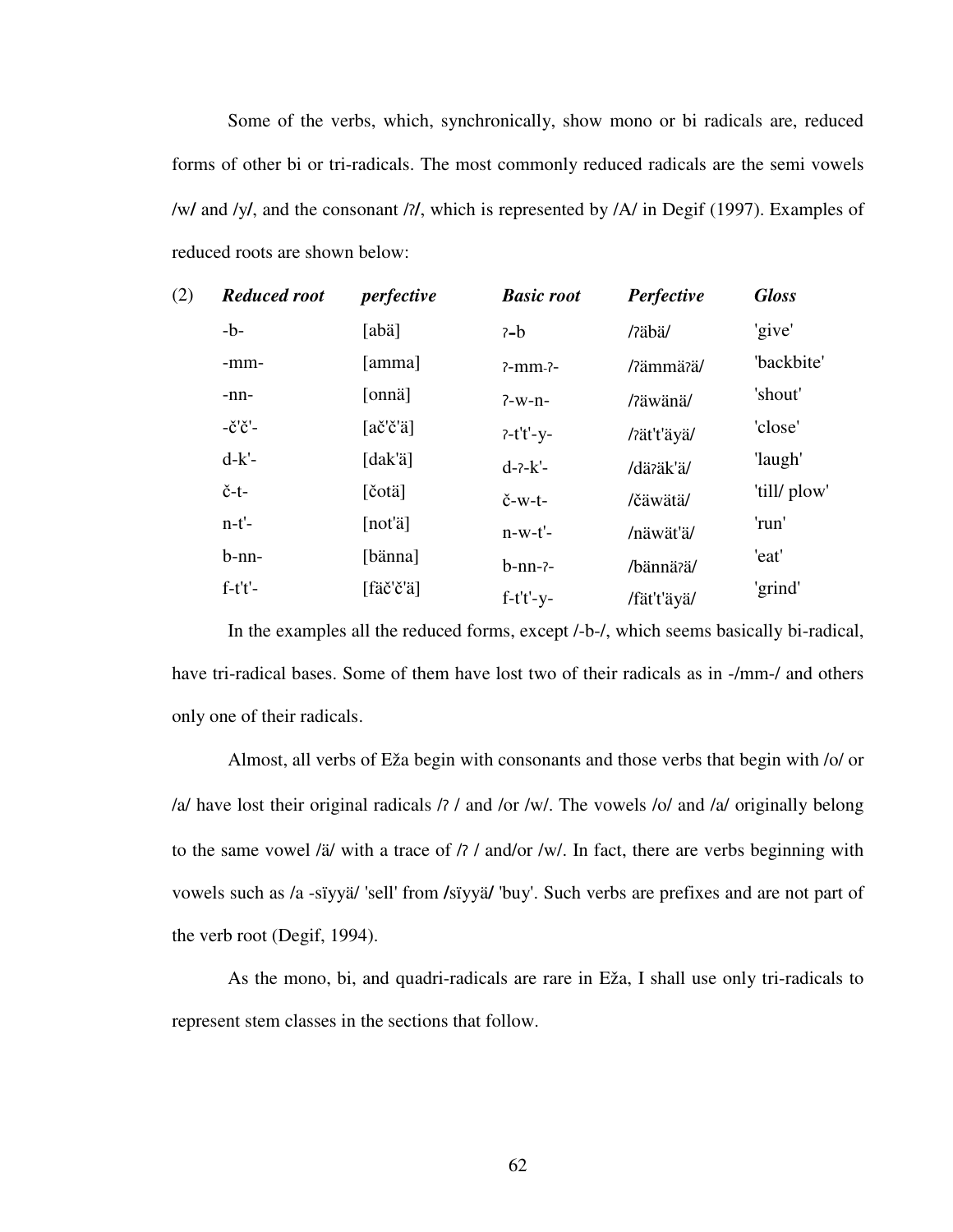#### **4.1.2. Stem Classes**

 Based on the stem patterns Eža verbs have been divided into type A, B, and C by Getu (2000). Rose (1997) adds a type D to the three mentioned.

 The criterion for Getu's classification was merely based on whether the penultimate radical of a verb is geminated or not in perfective and imperfective aspects and in the jussive mood. Rose (1997); however, considers the gemination or non-gemination of the penult radical of verbs and the vowel that occurs between the first and the second radical. Rose has only [ä] and [a], of which [ä] occurs in Types A, B and D verbs whereas [a] occurs only in Type - C Verbs of Eža.

 Type D verbs identified by Rose (1997) for Eža and by Degif (1993) as cited in (Rose 1997: 16) for Chaha are characterized by having initial radical which is labialised and the vowel /ä/ between the first and the second radicals.

 I recognize only Types A, B, and C verb stems in Eža. Type - D of Rose (1997) can be subsumed under Type A verbs since both types behave the same in having vowel /ä/ between the first and the second radical and in geminating their penultimate radical. The three types of verbs based on their stem patterns are given in (3).

| (3) | <b>Verb</b> Type | Perfect   | <b>Imperfect</b>  | <b>Jussive</b> | <b>Gloss</b> |
|-----|------------------|-----------|-------------------|----------------|--------------|
|     | $\mathsf{A}$     | säbbär-   | y-säbr            | yä-sbr         | 'break'      |
|     |                  | dännäg-   | $y - \text{därg}$ | yä-drg         | 'hit'        |
|     |                  | k'ä't'tär | y- k'ät'r         | yä-k't'r       | 'kill'       |
|     | B                | met't'är- | y- met't'r        | yä-mät't'r     | 'choose'     |
|     |                  | bettär-   | y-bettr           | yä –bättr      | 'separate'   |
|     |                  | šäkkät-   | y-šäkkt           | yä –säkkt      | 'prepare'    |
|     |                  | däbbär-   | y -däbbr          | yä-däbbr       | 'finish'     |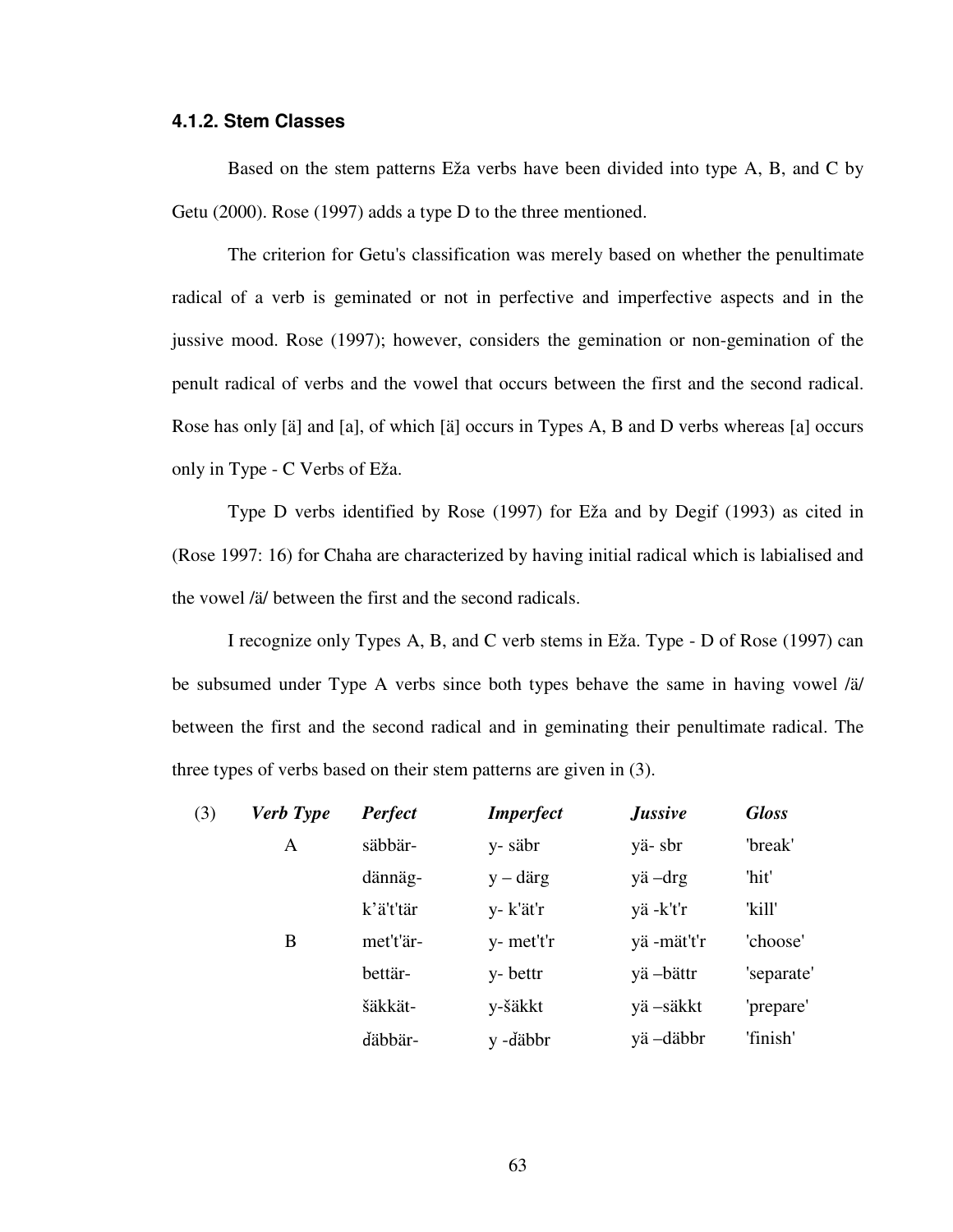| $\mathbf{C}$ | m <sup>w</sup> annäx | y - m <sup>w</sup> annx | $y\ddot{a}$ - m <sup>w</sup> arx confiscate' |            |
|--------------|----------------------|-------------------------|----------------------------------------------|------------|
|              | bannär-              | y-bannr                 | yä-barr                                      | 'demolish' |
|              | k'at't'är-           | y-k'at't'r              | vä-k'at'r                                    | 'tie'      |

#### *The Type A stems*

 The type A stems have geminated penultimate radical in the perfective aspect and a non-geminated root in imperfective and jussive. They have also the vowel /ä/ between the first and the second radicals in both perfective and imperfective aspect but not in the jussive. Type A verbs in the perfective, imperfective and jussive can be represented in CV's as:  $c_1$ **äc**<sub>2</sub>**c**<sub>2</sub> $\ddot{a}$ **3**; - **c**<sub>1</sub>**äc**<sub>2</sub>**c**<sub>3</sub>; and - **c**<sub>1</sub>**c**<sub>2</sub>**c**<sub>3</sub>, respectively.

#### *The Type B stems*

 Type B stems are characterized by gemination of the penultimate radical in perfective, imperfective and jussive. They also show the vowel /e/ between the first and second radical in perfective and imperfective aspects and the vowel /ä/ in the jussive mood.

 In some verbs of Type B, /e/ is substituted by /ä/ in all perfective, imperfective and jussive, but the trace of /e/ still exists in verbs with /ä/ which have their initial consonant palatalized if it is palatalizable consonant. When there is no palatalizable consonant initially, the penultimate radical (mostly velars) is palatalized. Rose (1997: 14) attests to this in other west 'Gurage Languages' when she says:

In west Gurage, Type B verbs are characterized by palatalization of the initial consonant if coronal obstruent or velar, otherwise palatalization of the penultimate consonant if velar. If neither of these conditions are met, the front vowel appears in non-geminating languages but no palatal element in geminating languages.

 Rose's generalization that the palatal element occur only in non-geminating languages of West Gurage is misleading for Eža, which is a geminating language has the palatal feature (cf. (3)) above and the examples in (4) below.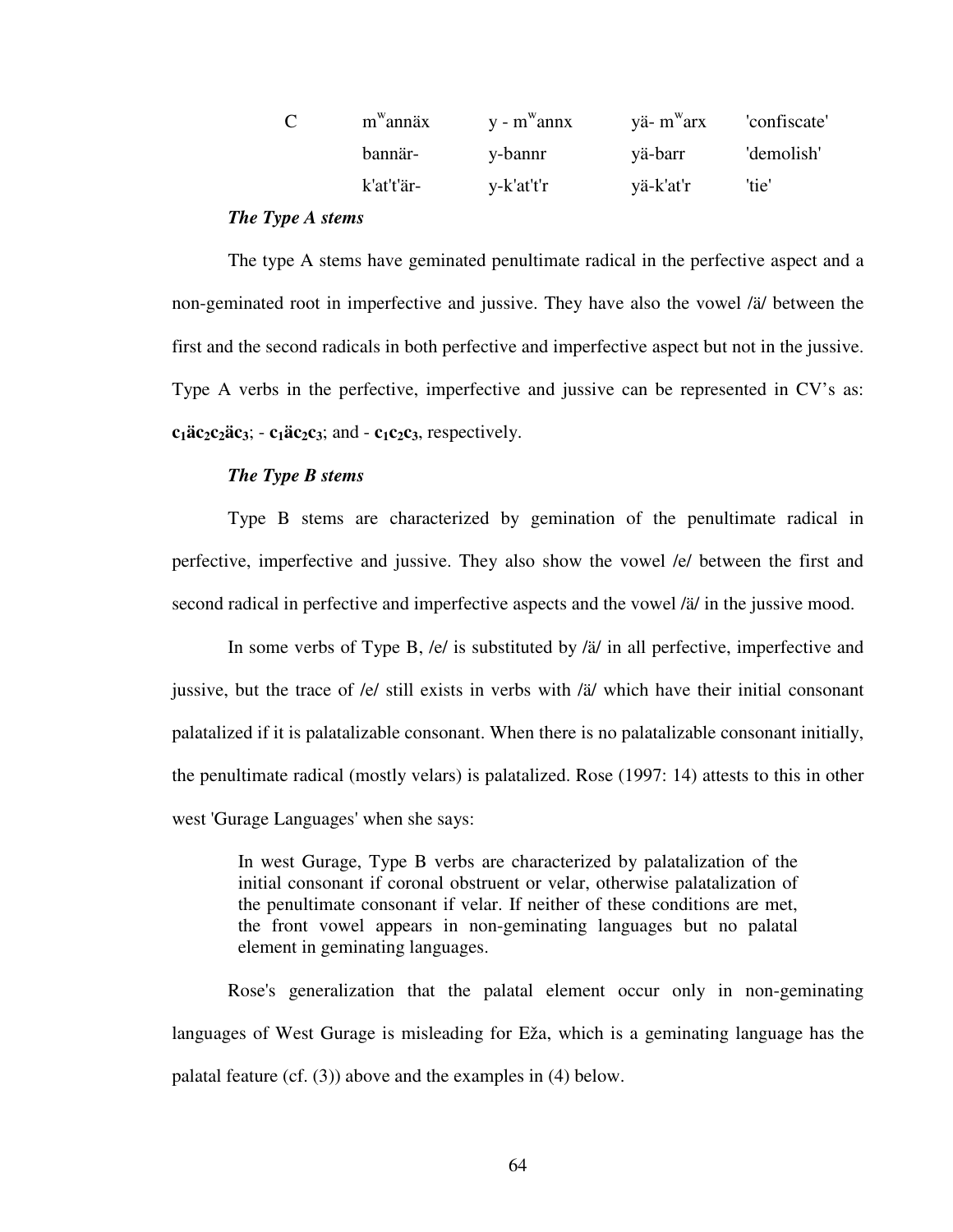| (4) | <b>Perfective</b>                | <i>Imperfective</i>        | <i><b>Jussive</b></i> | <b>Gloss</b>              |
|-----|----------------------------------|----------------------------|-----------------------|---------------------------|
|     | $n\ddot{a}g^{y}g^{y}\ddot{a}m$ - | $y - r\ddot{a}g^{y}g^{y}m$ | yä-räggm              | 'mount a horse'           |
|     | $m\ddot{a}g^{y}g^{y}$ är-        | $y - m\ddot{a}g^{y}g^{y}r$ | yä-mäggr              | 'hurn'                    |
|     | dabbär-                          | $y - d$ äbbr               | yä-däbbr              | 'finish'                  |
|     | žännär-                          | $y - \check{z}$ ännr       | yä-zännr              | 'stretch clothe to cover' |
|     | čäkkär-                          | y – čäkkr                  | yä-täkkr              | 'cook'                    |

Thus, Type B verbs consistently show the patterns  $c_1ec_2c_2\ddot{a}c_3$ ,  $\cdot c_1ec_2c_2\dot{c}_3$ , and **c1äc2c2c3**, in perfective, imperfective and jussive stems respectively.

 The reason why Type B verbs have a palatal feature between their first and second radicals in perfective and imperfective aspects and not in jussive mood is not clear. One assumption is that /e/ is historically the combination of [ä] and [i](Degif, 1997: 9) and the palatal feature of [i] surfaces only in Type B verbs in the perfective and imperfective, and totally suppressed in other forms. This assumption; however, requires more evidence and is left open for further historical and comparative study.

#### *The Type C stems*

 Type - C stems are characterized by gemination of their penultimate radical in the perfective and imperfective and by degemination of the penultimate radical in the jussive. They also show vowel /a/ between their first and second radicals in perfective, imperfective and jussive. Their stem pattern is:  $c_1ac_2c_2ac_3$ ,  $\cdot c_1ac_2c_2c_3$ , and  $\cdot c_1ac_2c_3$  in perfective, imperfective and jussive respectively.

#### **4.2. Verb inflection**

 Verbs in Eža are inflected for person, gender, number, aspect, tense mood and negation. In this section I shall discuss the way these inflectional categories are expressed.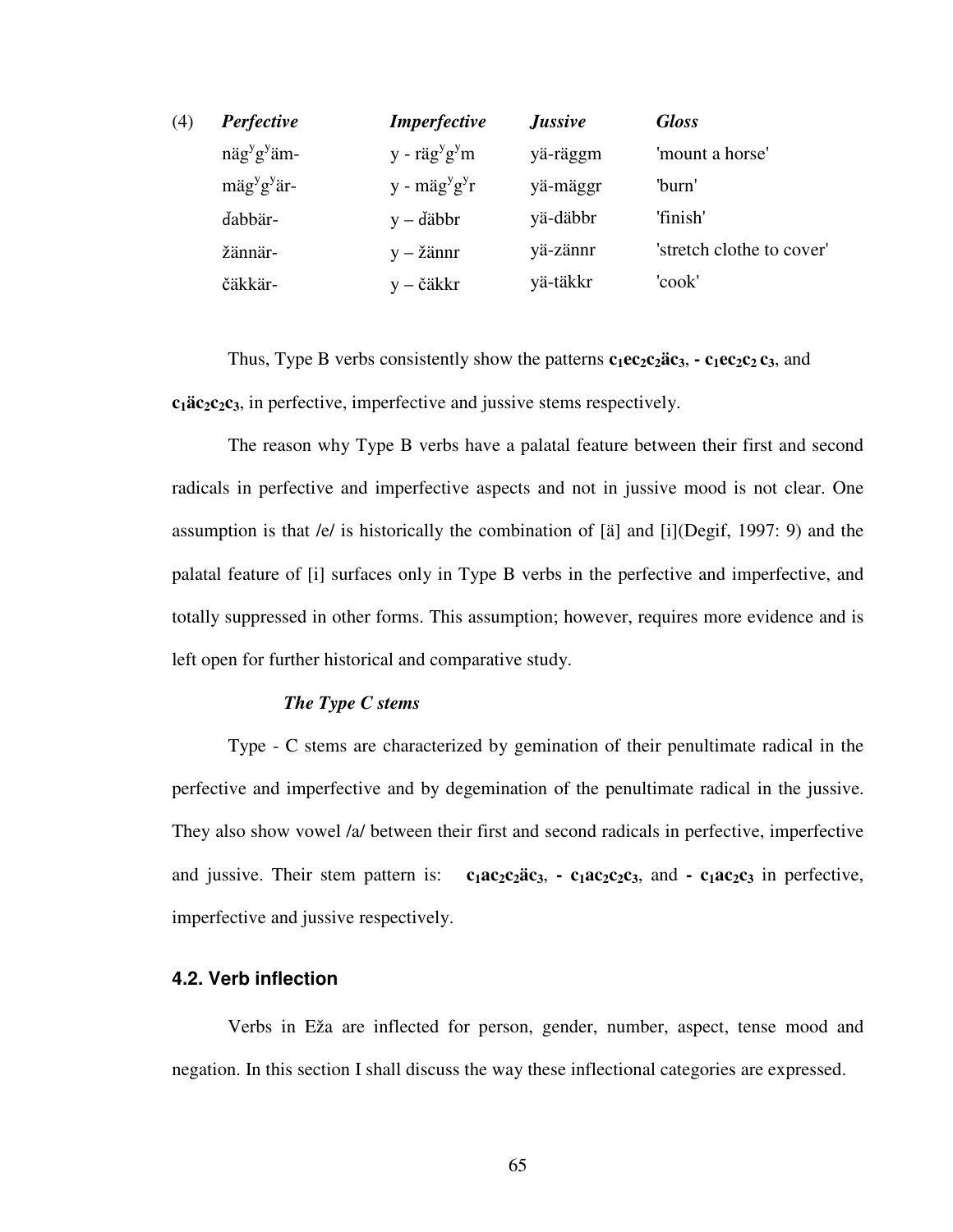#### **4.2.1. Person, gender and number**

 The person, gender and number markers are so fused that it is difficult to isolate them. They are shown in (5) below.

| (5) | Perfective |                          |                    | Imperfective        |                                |  |
|-----|------------|--------------------------|--------------------|---------------------|--------------------------------|--|
|     |            | Singular                 | Plural             | Singular            | Plural                         |  |
|     |            | Person Gender            | Person Gen./Num.   |                     | Person Gender Person Gen./Num. |  |
|     |            | 1 $-x^w$ - $\varnothing$ | $-\varnothing$ -nä | ä-<br>Ø             | nä<br>$n \ldots$               |  |
|     |            | $2m - x - 4$             | $-X$ - $-U$        | Ø<br>$t -$          | $\overline{\mathbf{O}}$        |  |
|     | f.         | $- x - -i$               | $-x-$ - ma         | $t \dots$ $\dot{1}$ | äma<br>$t \ldots$              |  |
|     |            | $3m - a - \emptyset$     | - ä-<br>$-0$       | Ø<br>$V -$          | .0<br>$y \ldots$               |  |
|     | f          | $-\ddot{a}$ - $-\dot{a}$ | - ä- - ma          | Ø<br>$t-$           | äma<br>$V \ldots$              |  |

**Person**: The person markers in the perfective in the table above are  $\{-x^w\}$ ,  $\{-n\ddot{a}\}$ , {-x} and {-ä} in first person singular, first person plural, second person and third person respectively. In imperfective {ä-} and {n-} mark first person singular and plural respectively. The morpheme {t} indicates second person singular and plural as well as third person singular feminine. Third person singular and plural masculine, including third person plural feminine is revealed by {y-}.

**Gender:** The gender markers in the perfective are {-i},{-ti}/[č], {-ma}, for 2sf, 3sf, 2pf and 3pf respectively. The masculine is expressed with  $\{-\ddot{a}\}\$ in second person singular with  $\{-u\}$ in 2pm and becomes {- o} in 3pm.

In the imperfective the feminine is marked by  $\{-i\}$  for 2sf and by  $\{-\text{äma}\}$  for 2p and 3p. The masculine is designated by  $\{-o\}$ .

**Number**: The number markers are fused with gender markers. The singular is unmarked whereas the plural is shown by  $\{-n\ddot{a}\}\$  for first person plural, by  $\{-u\}$  or  $\{-o\}$  for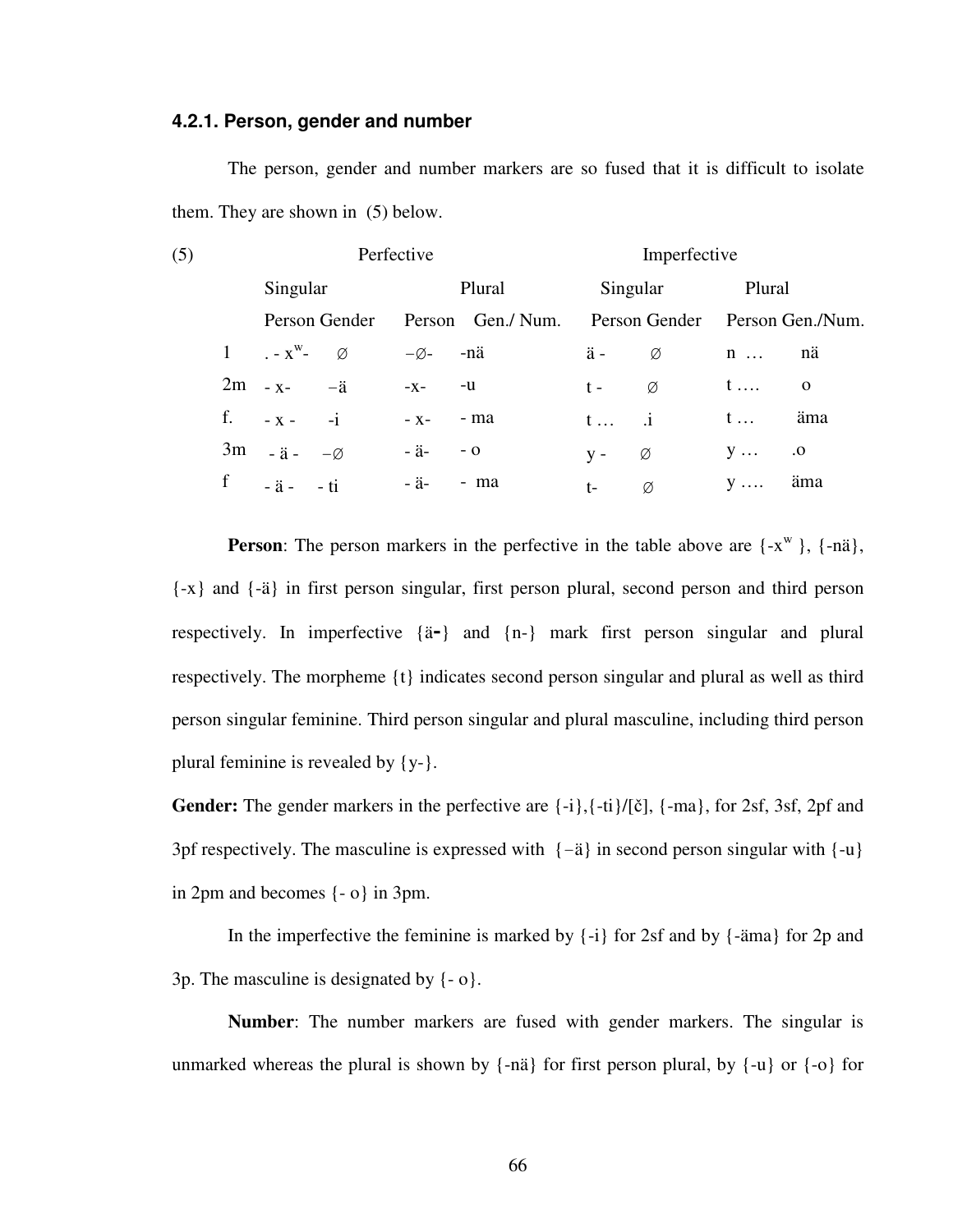second person plural masculine. The morpheme {-ma}or {-äma} shows second and third plural feminine.

 The examples in (6) (a) and (b) demonstrate the person, gender, number affixes in perfective and imperfective respectively using the verb √sbr 'break'.

| (6) | (a) | 1s.             | /säbbär - $x^w$ - m /  | 'I broke'    |
|-----|-----|-----------------|------------------------|--------------|
|     |     | $2\text{sm}$    | /säbbär – $x$ ä – m/   | 'You broke'  |
|     |     | sf              | /säbbär – xä -i – m/   | 'You broke'  |
|     |     | 3 <sub>sm</sub> | /säbbär - $a - m/$     | 'He broke'   |
|     |     | sf              | /säbbär – ä-ti – m/    | 'She broke'  |
|     |     | 1 <sub>p</sub>  | /säbbär - nä $-$ m/    | 'We broke'   |
|     |     | 2pm             | /säbbär – $x-u$ – m/   | 'You broke'  |
|     |     | pf              | $/s$ äbbär – x-ma – m/ | 'You broke'  |
|     |     | 3pm             | /säbbär – ä-u – m/     | "They broke" |
|     |     | pf              | /säbbär – ä-ma – m/    | They broke'  |

The morpheme {-m} shows past tense in (6) (a) above, as we shall see later. This morpheme does not appear in imperfective as we observe in (6) (b) below.

| (b) | 1s              | $\ddot{a}$ – säbr                     | 'I break'    |
|-----|-----------------|---------------------------------------|--------------|
|     | $2\text{sm}$    | $t - s$ äbr                           | 'you break'  |
|     | sf              | $t - s$ äbr $- i$ [tïsäbi]            | 'you break'  |
|     | 3 <sub>sm</sub> | $y - s$ äbr                           | 'He breaks'  |
|     | sf              | $t - s$ äbr                           | 'She breaks' |
|     | 1 <sub>p</sub>  | $n - s$ äbr – nä                      | 'We break'   |
|     | 2pm             | $t - \ddot{\text{sa}}$ br $-\text{o}$ | 'You break'  |
|     | pf              | t - säbr – äma                        | 'You break'  |
|     | 3pm             | $y - s$ äbr – o                       | "They break" |
|     | pf              | y - säbr - äma                        | They break'  |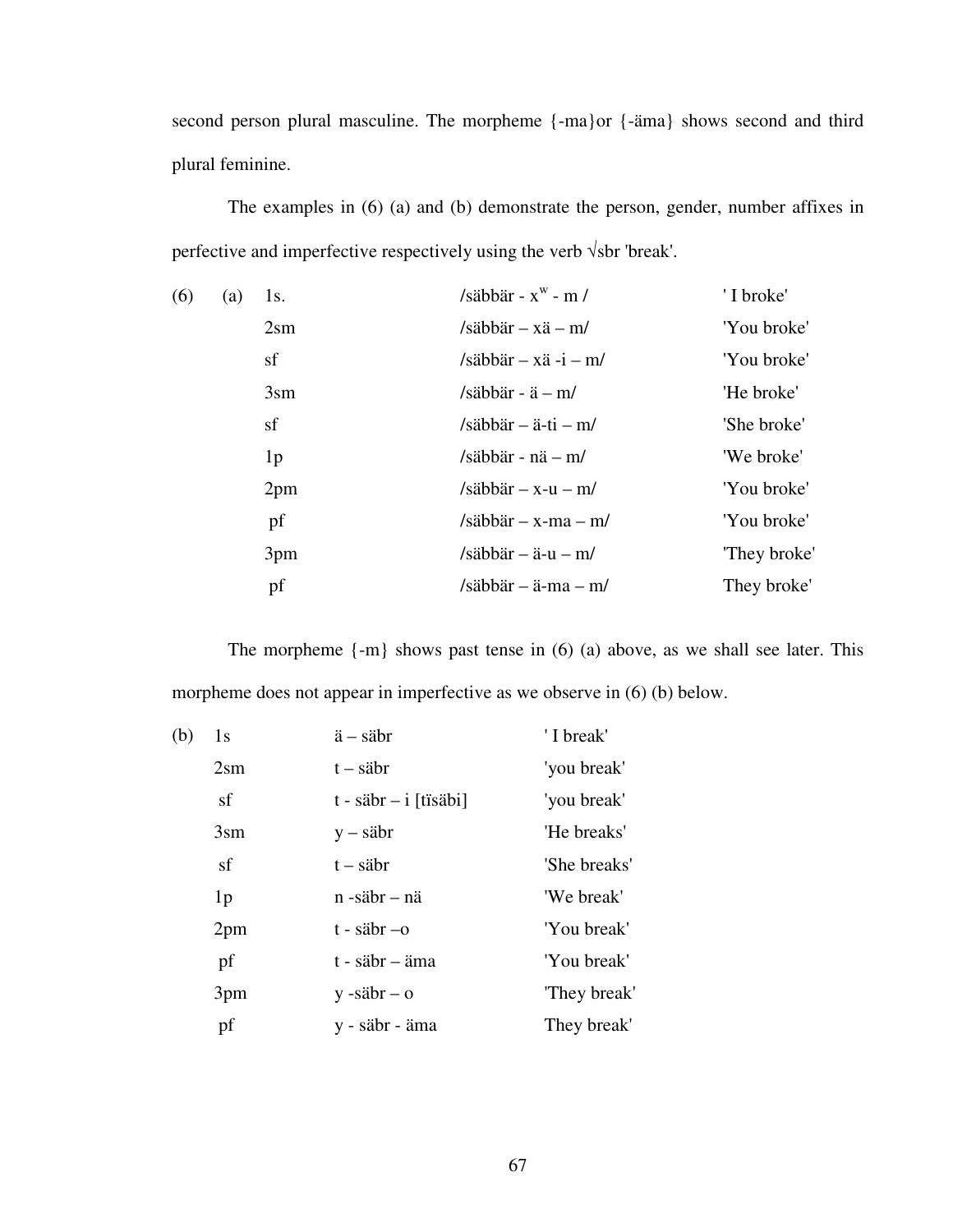As can be seen from the examples in (6) (b), the second person singular masculine and the third person singular feminine form have the same form:

 /t- säbïr**/** 'you(sm) break'/ 'she breaks'. The two possible readings are distinguished syntactically by using subject pronouns as in (7).

| (7) (a) axä | äč'č'ä | t - säbr             |                      |
|-------------|--------|----------------------|----------------------|
| you(sm)     | wood   | $2\text{sm}$ - break | you (sm) break wood' |
| $(b)$ xit   | äč'č'ä | t-säbr               |                      |
| she         | wood   | 3sf - break          | 'She breaks wood'    |

#### **4.2.2. Aspect**

 The perfective aspect in Eža shows completion of an action performed. It is indicated by the vowel {-ä-} following the penultimate and preceding the ultimate consonant as shown in (8).

| (8) | Type A    | <b>Gloss</b> | $Type\ B$   | <b>Gloss</b> | Type C        | Gloss                                                                                               |
|-----|-----------|--------------|-------------|--------------|---------------|-----------------------------------------------------------------------------------------------------|
|     | /säbbär-/ | ' break'     | /met't'är-/ | 'choose'     | /bannär-/     | 'demolish'                                                                                          |
|     | /dännäg-/ | 'hit'        | /bettär-/   | 'separate'   | /k'at't'är/   | 'tie'                                                                                               |
|     | /säkkär-/ | 'intoxicate' | /däbbär-/   | 'finish'     | $/m^w$ annäx/ | 'confiscate'                                                                                        |
|     |           |              |             |              |               | As can be observed from $(8)$ , all the types have / $\ddot{a}$ / preceding the ultimate radical to |

mark perfective aspect. This vowel does not appear in imperfective aspect (cf. (6b) above). The perfect aspect can be represented by  $cv$ 's as  $c_1vc_2c_2\ddot{a}c_3$ .

The imperfective aspect is shown by the stem pattern -  $c_1v c_2(c_2)c_3$ . The penultimate radical in the imperfective is geminated in Type B and Type C but not in Type A. The examples below show this.

| (9) | Type A | $/y - \ddot{\text{s}}$ abr/ | 'He breaks'     |
|-----|--------|-----------------------------|-----------------|
|     | Type B | $/y - bettr/$               | 'He separates'  |
|     | Type C | $/y - bannr/$               | 'He demolishes' |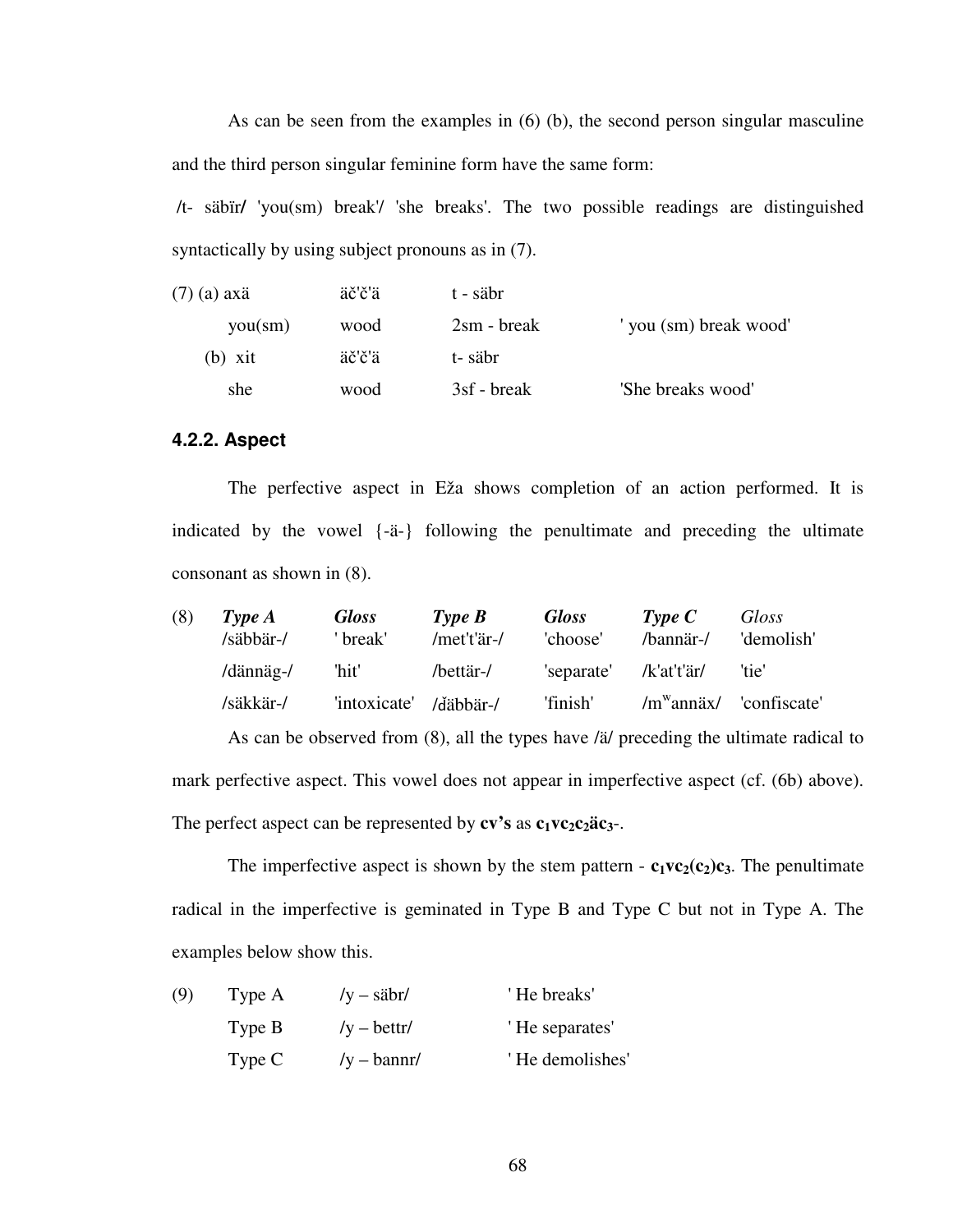# **4.2.3. Tense**

# **4.2.3.1. Simple past tense**

 The simple past tense, which shows completed action at a particular time in the past, is expressed by the morpheme {-m}, which is attached to the perfective stem as in (10).

| (10) | (a) | xewan     | dïnniča | čäkkär – ä-ti-m                              |                            |
|------|-----|-----------|---------|----------------------------------------------|----------------------------|
|      |     | H         | potato  |                                              |                            |
|      | (b) | tïrama    |         | $\check{c}'$ amma sïyyä - x <sup>w</sup> - m |                            |
|      |     | yesterday | shoes   | $buy - 1s - past$                            | 'I bought shoes yesterday' |

# **4.2.3.2. Remote past tense**

 The remote past, which expresses an action or event that took place before another past action, is expressed by the auxiliary verb /bannä/, which is attached to simple past tense form of the verb as in (11).

| $(11)$ (a) |     | emra | čänn -ä-ti - m bannä                         |  |                                       |  |
|------------|-----|------|----------------------------------------------|--|---------------------------------------|--|
|            |     |      | last year come -3s-f - past aux              |  |                                       |  |
|            |     |      | ' She had come last year'                    |  |                                       |  |
|            | (b) |      | $ax\ddot{a}$ yä - čännä – x-ä gam $\ddot{a}$ |  | ädyana banna -x <sup>w</sup> -m bannä |  |

 you - rel - come - 2s-m when lunch eat 1s-past aux ' When you came, I had eaten my lunch'

#### **4.2.3.3. Progressive Past**

 The progressive action in the past is expressed by the auxiliary /bannä/**,** and by the imperfective aspect form of the verb as in (12).

| (12) | (a) |        | ärbat y-bära               | bannä |                            |
|------|-----|--------|----------------------------|-------|----------------------------|
|      |     | dinner | $3\text{sm}$ - eat         | aux   | 'He was eating dinner'     |
|      | (b) |        | andir t - därig            | bannä |                            |
|      |     |        | $drum = 3sf - hit$         | aux   | ' She was hitting a drum'  |
|      | (c) | $t -$  | met't'ïr – äma bannä       |       |                            |
|      |     |        | $2pf - choose - 2pf - aux$ |       | $'$ You(pf) were choosing' |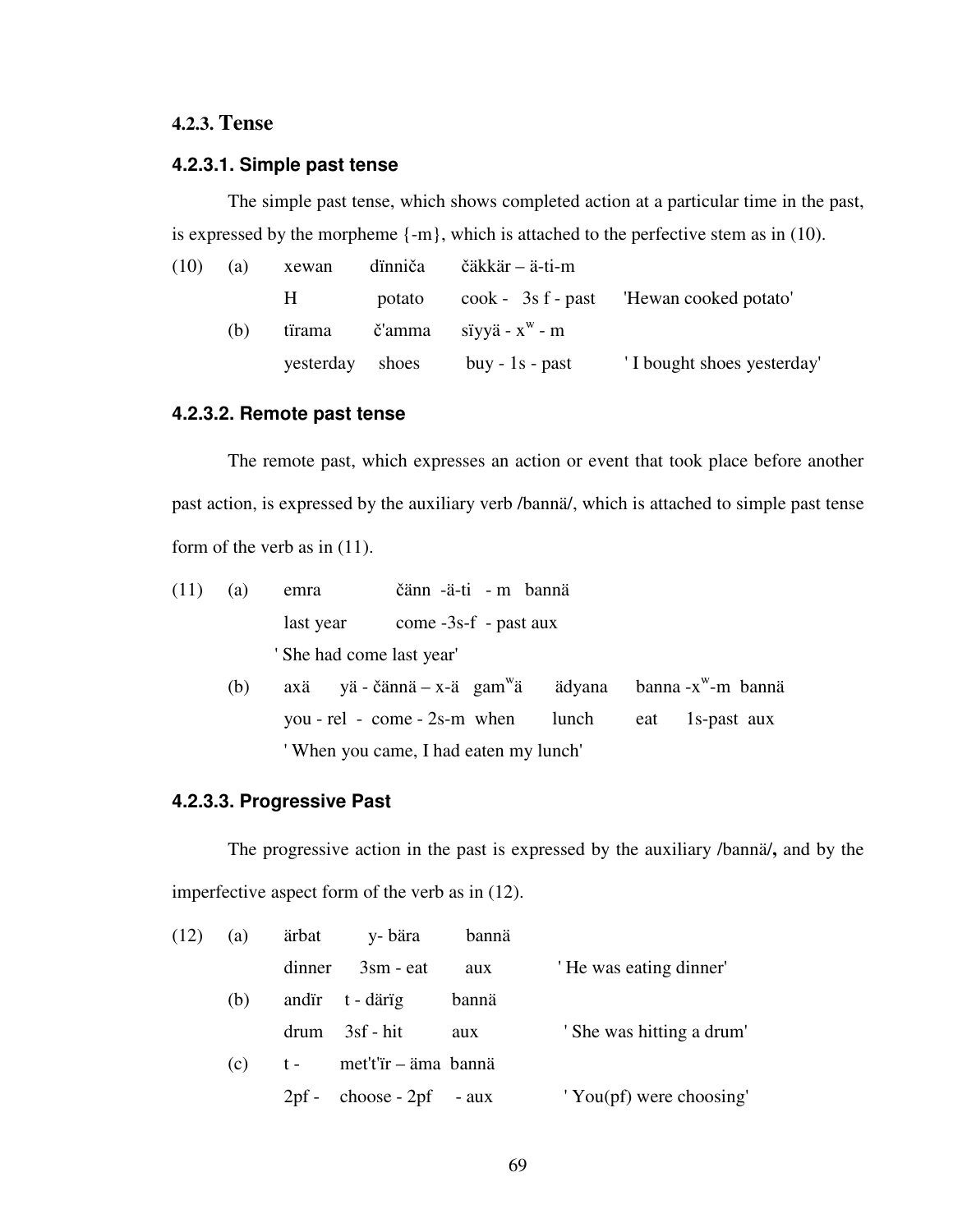#### **4.2.3.4. Simple Present**

The simple present is based on the imperfective aspect form as shown in (13)

| $(13)$ (a) |     | ä-säbr                |              |
|------------|-----|-----------------------|--------------|
|            |     | $1s - break$          | 'I break'    |
|            | (b) | y - met'tir           |              |
|            |     | $3\text{sm}$ - choose | 'He chooses' |
|            | (c) | n - k'at'tïr - nä     |              |
|            |     | $1p - tie-$<br>1p     | 'We tie'     |
|            |     |                       |              |

Habitual actions are also expressed by the same form as exemplified in (14) below.

|     | $(14)$ (a) abäg <sup>y</sup> ar y-bära |                   |                     |
|-----|----------------------------------------|-------------------|---------------------|
|     |                                        | pig 3sm - eat     | 'He eats pig'       |
| (b) |                                        | weg y-därs        |                     |
|     |                                        | song $3sm - sing$ | 'He sings (a) song' |

#### **4.2.3.5. Future tense**

 The future tense is indicated with the morpheme {-te} or {-šä} (Hetzron, 1996). The morpheme {-te} is used to express definite future, which is predetermined by the speaker whereas {-šä} is used to show indefinite future.

Hetzron (1996: 109) says, "jussive + šä**,** may express uncertainty, announce intention, willingness, offering something, wish; …." The examples in (15) (A), and (B) show definite and indefinite future respectively.

| $(15) (A) (a)$ ä - säbir - te     |                       |
|-----------------------------------|-----------------------|
| $1s - break - df$ .               | 'I will break'        |
| (b) $y - met'tir - te$            |                       |
| $3\text{sm}$ - choose - df        | 'He will choose'      |
| (c) $n - m^{\nu}$ annix - nä - te |                       |
| $1p$ -confiscate - $1p$ - df      | ' we will confiscate' |
|                                   |                       |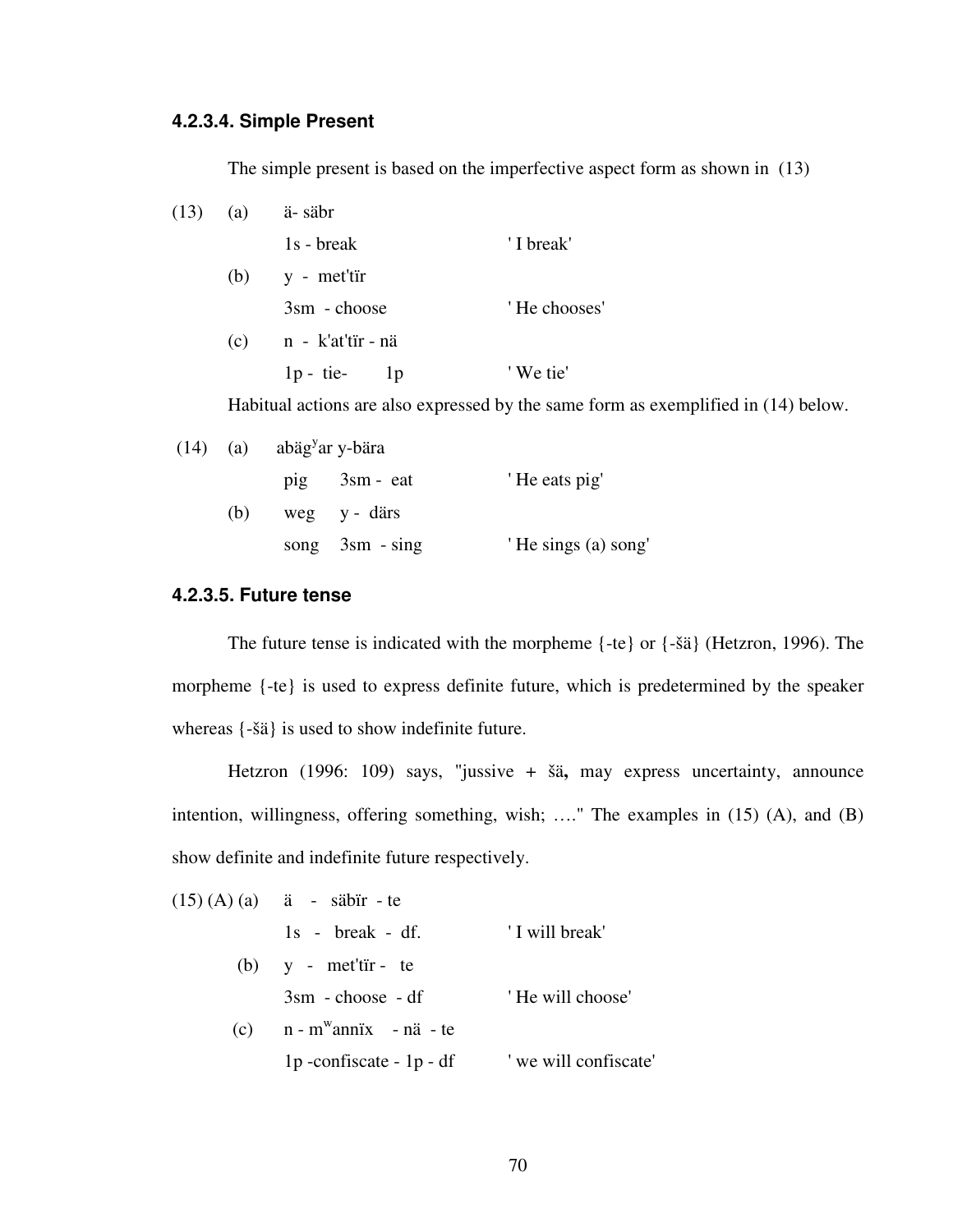|     | $(B)$ (a) $\ddot{a}$ - sbir - šä |                                                  |
|-----|----------------------------------|--------------------------------------------------|
|     | $1s - break - idf$               | 'I shall/may break'                              |
|     | $(b)$ y - mät't'ir - šä          |                                                  |
|     | $3\text{sm}$ - choose - idf.     | 'He will/may choose'                             |
| (c) | n - barïr - nä - šä              |                                                  |
|     |                                  | 1p - demolish - 1p - idf. 'We will/may demolish' |

The two morphemes: {-te} and {-šä } may be used within the same sentence as in (16).

| (16) (a)                                                                         | zirab $y - z \ddot{a}r$   | - te $-y - x\ddot{r}$ | - šä |
|----------------------------------------------------------------------------------|---------------------------|-----------------------|------|
| rain (n) it $- \operatorname{rain}(v) - df - it - \operatorname{happen} - idf$ . |                           |                       |      |
| ' May it rain ((the) rain)'                                                      |                           |                       |      |
| (b)                                                                              | xewan dapan $t - ar - te$ | $y - x\ddot{r}$       | - šä |

$$
H \tJ 3sf - go - df. It - happen - idf.
$$

' May Hewan go to Japan?'

 /y - xïr - šä/ 'it may happen' has the equivalent rendering 'probably'. Thus, the sentences in (16) (a) and (b) might be glossed as "probably it will rain" and "probably, Hewan will go to Japan". Thus, {- šä} not only shows future tense but also mood.

# **4.2.4. Mood**

## **4.2.4.1. The Jussive**

 As it was mentioned in the introduction, Leslau (1967) identifies five patterns of jussive, which he showed using the Ge'ez verb k'tl 'kill'. These are: yä- k'täl, yä-k'ïttäl, yäk'tïl, yä-k'ïtl and yä- k'ïttïl. To his list, I add two other patterns: yä- k'ättïl and yä- k'atïl. Each of these patterns is shown in (17).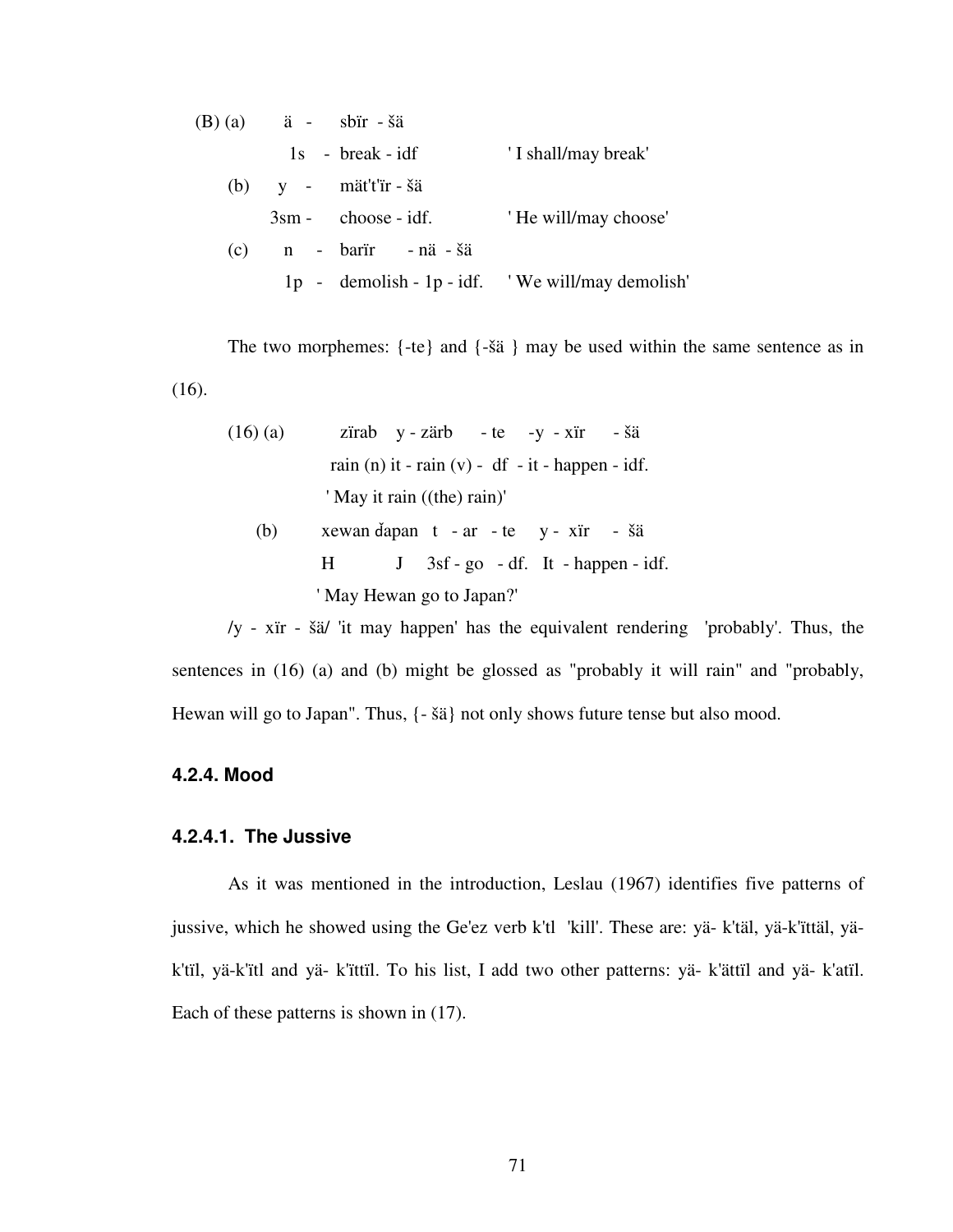| (17) |     | <b>Jussive pattern</b>       | <b>Example</b>                 | <b>Gloss</b>       |
|------|-----|------------------------------|--------------------------------|--------------------|
|      | (a) | [yä - k't äl]                | [yä - $bra$ r]                 | 'Let him/it fly'   |
|      | (b) | $[ya - k'{'i}ttä']$          | [ <i>y</i> ä – <i>b</i> iddär] | 'Let him be first' |
|      | (c) | $[yä - k'ti]$                | $[ya - drig]$                  | 'Let him hit'      |
|      | (d) | [ <i>y</i> ä – <i>k</i> 'it] | $[ya - sirk']$                 | 'Let him steal'    |
|      | (e) | $[ya - k'$ ittil]            | [ <i>y</i> ä – kittif]         | 'Let him chop'     |
|      | (f) | $[ya - k'ättil]$             | $[ya - takkir]$                | 'Let him cook'     |
|      | (g) | $[yä - k'atil]$              | $[ya - k'at'ir]$               | 'Let him tie'      |

It seems prima-facie, that Eža has seven jussive patterns listed above, but closely examined, Eža has only three such patterns. The patterns (c) and (d) alternate freely as it is possible to say: [yä-drïg] or[yä- dïrg] 'let him hit' and [yä-sïrk']or [yä-srïk' ]'let him steal'. These can thus be collapsed into one  $\cdot$   $c_1c_2c_3$  with the epenthetic [i] appearing at surface level. The pattern (e), which differs from (c) and (d) with its penultimate geminated radical, can be categorized with (c), (d) and (e) as:  $\cdot$  **c**<sub>1</sub>**c**<sub>2</sub>(**c**<sub>2</sub>)**c**<sub>3</sub>**.** 

Similarly, (17) (a) and (b) can be represented as  $c_1c_2(c_2)$  *a* $c_3$ . And finally, the patterns (f) and (g) can be collapsed as:  $-\mathbf{c}_1 \mathbf{v} \mathbf{c}_2(\mathbf{c}_2) \mathbf{c}_3$ , with the vowel /ä/ or /a/. The generalized three jussive patterns that represent all the verb types are given in (18).

| (18) |     | <b>Jussive Patterns</b>                                | <b>Examples</b>      | <b>Gloss</b>      |
|------|-----|--------------------------------------------------------|----------------------|-------------------|
|      | (a) | $-c_1$ c <sub>2</sub> (c <sub>2</sub> ) c <sub>3</sub> | $/n - sbr/$          | 'Let me break'    |
|      |     |                                                        | $/n - k'$ bbr/       | Let me plant'     |
|      | (b) | $-c_1 c_2 (c_2)$ ä $c_3$                               | /yä – $bnär/$        | Let him fly'      |
|      |     |                                                        | /yä – bddär/         | Let him be first' |
|      | (c) | $-c_1$ v $c_2$ $(c_2)$ $c_3$                           | $/t - t\ddot{a}kkr/$ | 'Let her cook'    |
|      |     |                                                        | $/t - k'at'r/$       | 'Let her tie'     |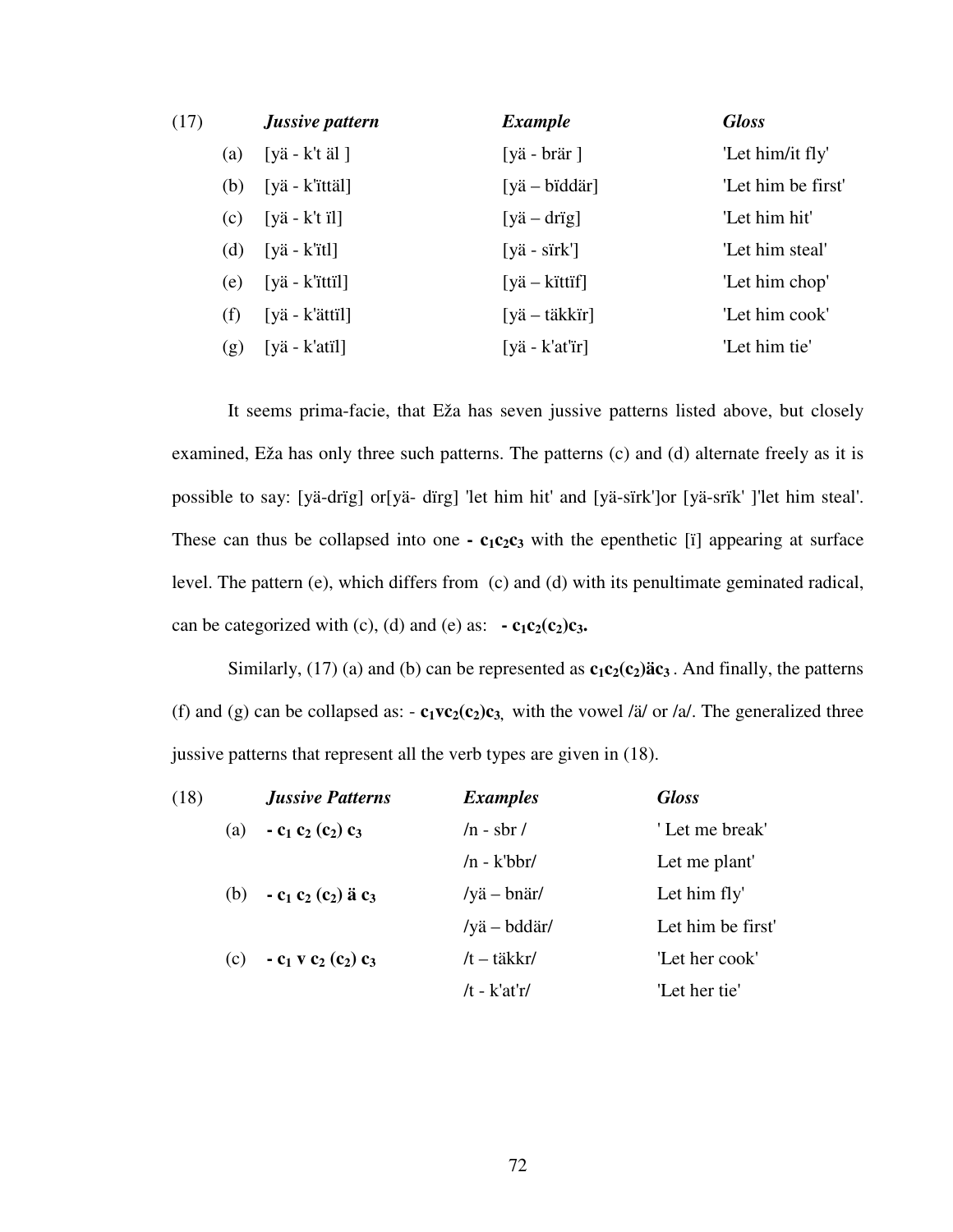#### **4.2.4.2. The imperative**

The imperative mood is used to give order and the pattern is  $-\mathbf{c}_1(\mathbf{v})\mathbf{c}_2(\mathbf{c}_2)\mathbf{c}_3$  as in (19).

| (19) |     | <b>Imperative form</b>              | <b>Gloss</b> |
|------|-----|-------------------------------------|--------------|
|      | (a) | sbr [sibir]                         | ' break!'    |
|      |     | (b) mät't'r $[m\ddot{a}t'\ddot{r}]$ | 'choose!'    |
|      |     | (c) $k'at'r [k'at'ir]$              | 'tie!'       |

#### **4.2.4.3. The Conditional mood**

 Two types of conditional moods are distinguished the present conditional and the past conditional. The present conditional is represented by the morpheme {bä-}, and the past conditional by {tä-}. Both are prefixed to perfective stems. The past conditional uses the auxiliary /bannä/. The examples in (20) (i) and (ii) show the two conditionals respectively.

#### **(20) (i) Present conditional**

|     | (a) bä - säbbär - xä t - käs - te      |                                                   |  |
|-----|----------------------------------------|---------------------------------------------------|--|
|     | If - break - $2sm$ - $2sm$ - $pay$ -df |                                                   |  |
|     | 'If you break, you will pay'           |                                                   |  |
| (b) |                                        | bä - met't'är - $x^w$ t -mač - šä y - xïr<br>- šä |  |

If - choose  $-1s$  3sf - angry - idf  $-3s$ - happen - idf ' If I choose, may she be angry?'

 (c) bä-bannär -xu ab -axu y -k'ät't'ïr -xu -te If -demolish -  $2pm$  father - $2p_{poss}$  2p - kill -  $2pm$  - df 'If you demolish, your father will kill you?'

#### **(ii) Past conditional**

| (a) | $t$ ä - säbbär – x-ä                    | t - k't'tir - xä -bannä                         |
|-----|-----------------------------------------|-------------------------------------------------|
|     | If - break $-2s$ -m                     | $3sf$ - kill - $2sm$ - $aux$                    |
|     |                                         | 'If you had broken, she would have killed you'. |
| (b) | $t\ddot{a}$ - met't' $\ddot{a}r - x$ -i | $y - sar$ - $x-i$ -bannä                        |
|     | If - choose $-2s-f$                     | $2s$ - happy -2s-f - aux                        |

'If you had chosen, you would have been happy'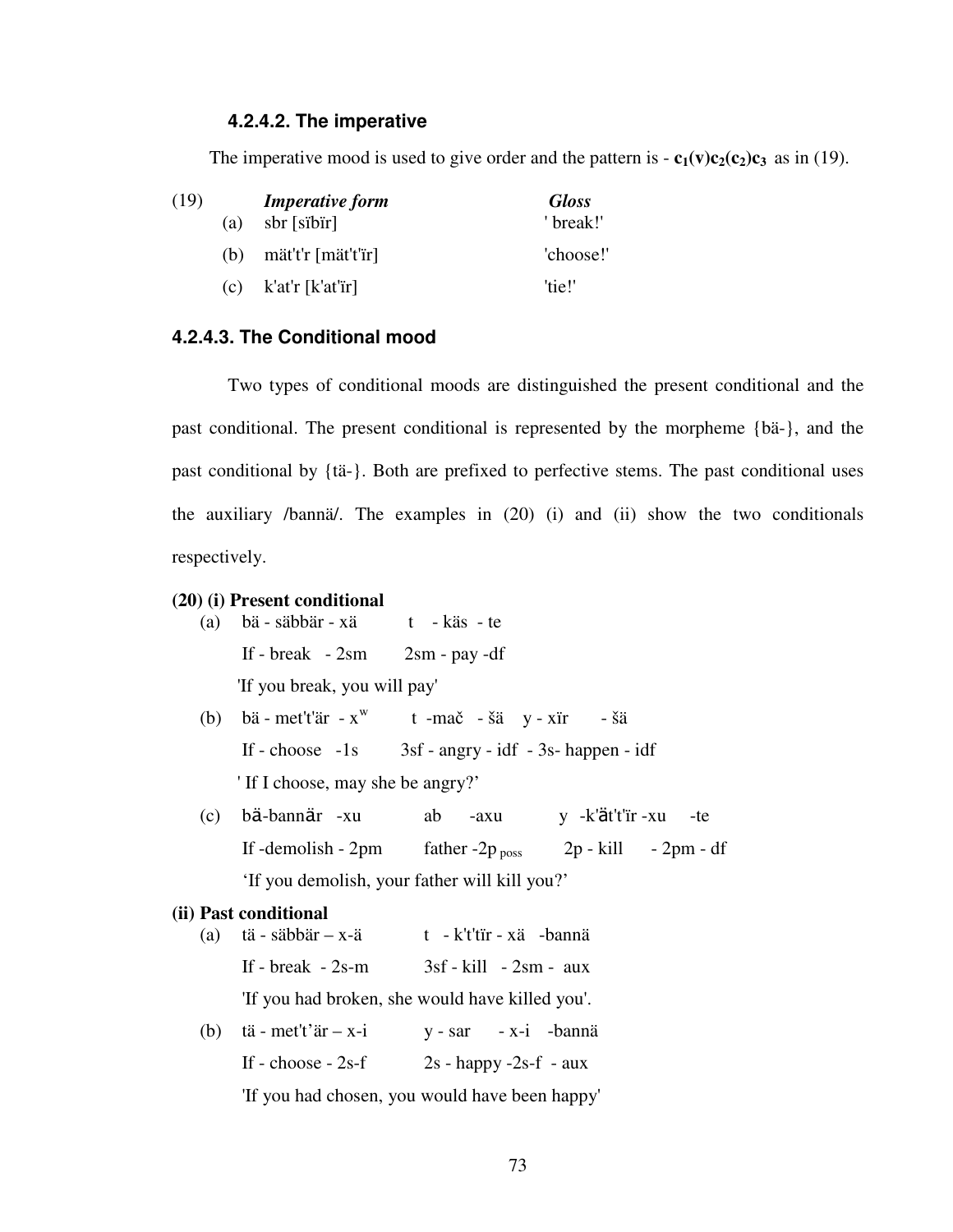(c)  $t\ddot{a} - k'at't'\ddot{a}r - x^w - n$  y - gïd -bannä If - tie  $-1s - 3so$  3s- fasten - aux If I had tied it, it would have fastened?

### **4.2.4.4. Negation**

 The negative in Eža has two allomorphs that are grammatically conditioned, that is, conditioned by the different tenses and moods. The negative markers are: {a-} and {an-}. I have mentioned in the introduction that Getu (2000) identifies four negative forms {an-}, {a-}, {ba-} and {e-} each of which are again allomorphs of one another.

 Getu's negative marker {ba-} is progressive tense marker and {e-} is the realization of negative marker (a-}, which is palatalized when it occurs before palatal sound /y/ as in /ay- säbr/ [e- säbïr] 'he does not break'.

### **4.2.4.4.1. Tense and negation**

 Negation in the simple and remote past is expressed with the prefix {an -} as in (21) (ï) and (ii) respectively.

| $(21)$ (i) (a) an - säbbär - ä |                           |
|--------------------------------|---------------------------|
| neg - break - 3sm              | 'He did not break'        |
| $(b)$ an - mettär - ä          |                           |
| neg - choose - 3sm             | 'He did not choose'       |
| $(c)$ an - bannär - ä          |                           |
| neg - demolish - 3sm           | 'He did not demolish'     |
| (ii) (a) an -säbbär- x-ä bannä |                           |
| neg-break -2s-m aux            | 'You had not broken'      |
| (b) an -mettär -xu bannä       |                           |
| neg-choose -2pm aux            | 'You (pm) had not chosen' |
| (c) an -bannär - nä bannä      |                           |
| neg-demolish -1p aux           | 'We had not demolished'   |
|                                |                           |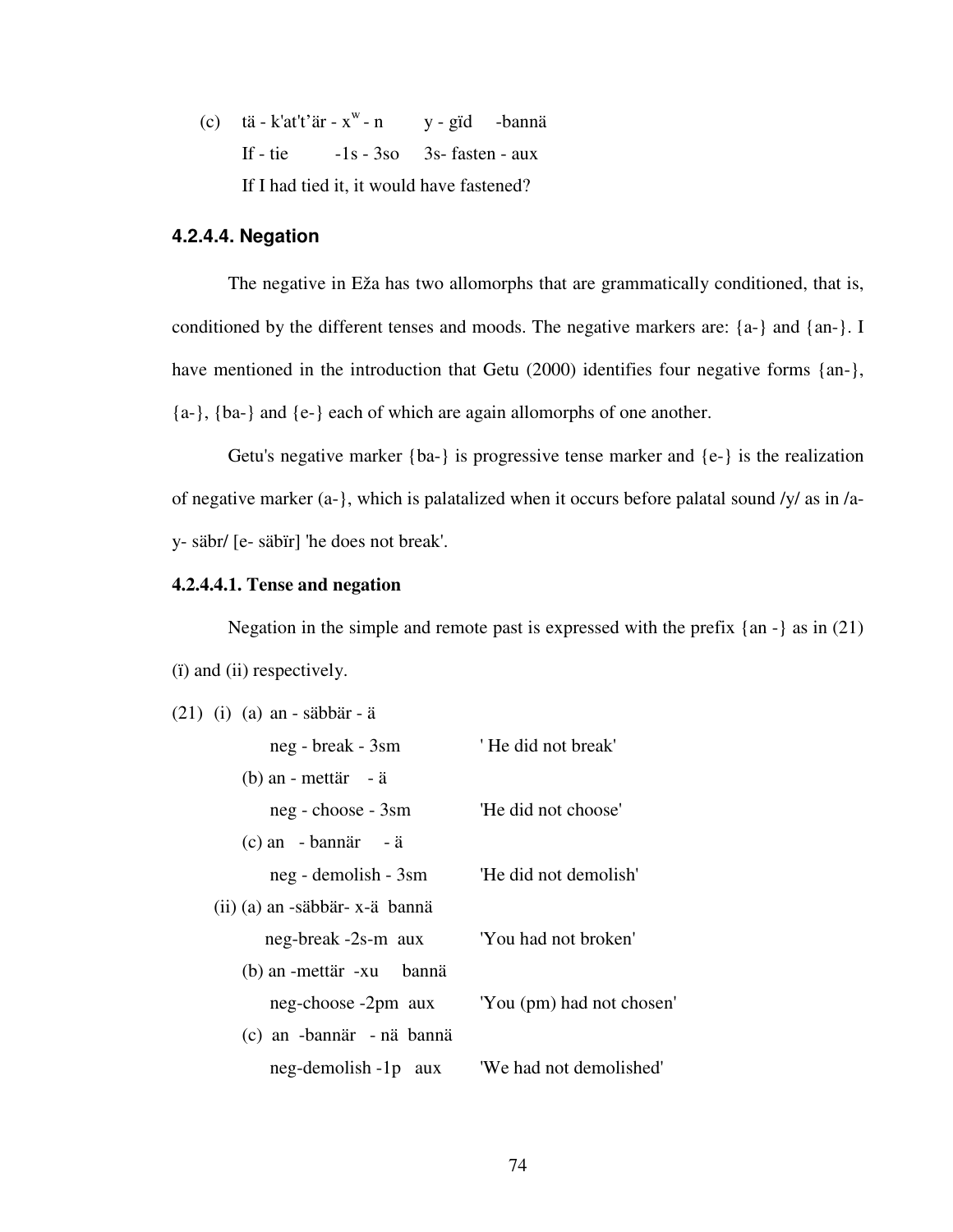Negation in the progressive past is shown with {-a-} to which the progressive marker {ba-} is prefixed. However, as vowel sequencing is not allowed the vowel of {ba-} is deleted before the negative marker {-a-}, hence the progressive marker is reduced to just {b-} as in (22).

| (22) (a) ba -a -t -säbr [batsäbir]         |                              |
|--------------------------------------------|------------------------------|
| prog - neg-3sf - break                     | 'She was not breaking'       |
| (b) $ba - a - n - s$ äbr – nä [bansäbirnä] |                              |
| $prog - neg - lp - break - lp$             | 'We were not breaking'       |
| (c) ba - a - y - säbr – o[besäbiro]        |                              |
| $prog - neg -3p - break - 3pm$             | They (m) were not breaking'. |
|                                            |                              |

In (22) (c), first,  $|a|$  of  $\{ba-\}\$ is deleted, then  $|y|$  palatalizes  $|a|$  to  $|e|$  and is deleted later, hence, the actual phonetic form is as shown in the square brackets.

 Negation in simple present and future is shown with the prefix {a-}. The formal difference between simple present and future is not maintained in the negative form because the future marker {-te} is deleted. Negation and tense markers are in complementary distribution in the language. The examples in (23) show this.

# Affirmative **Negative Negative**

| $(23)$ (a) y - säbr               | $(a')$ a -y - säbr $[es\ddot{a}\dot{b}\ddot{r}]$ |
|-----------------------------------|--------------------------------------------------|
| 3sm, - break 'He breaks'          | neg -3sm - break He will not break               |
| $(b)$ y - säbir -te               | $(b')$ a - y - säbr [esäbir]                     |
| 3sm - break -df 'He will break    |                                                  |
| $(c)$ t - met't'r                 | $(c')$ a -t - met't'r                            |
| 2sm-choose 'you choose'           | neg -3sm-choose 'you don't /won't choose'        |
| $(d)$ n - bära - nä - te          | $(d')$ a -n -bära - nä                           |
| $lp - eat - lp - df$ We will eat' | "We do/will not eat"<br>$neg$ -1p eat -1p        |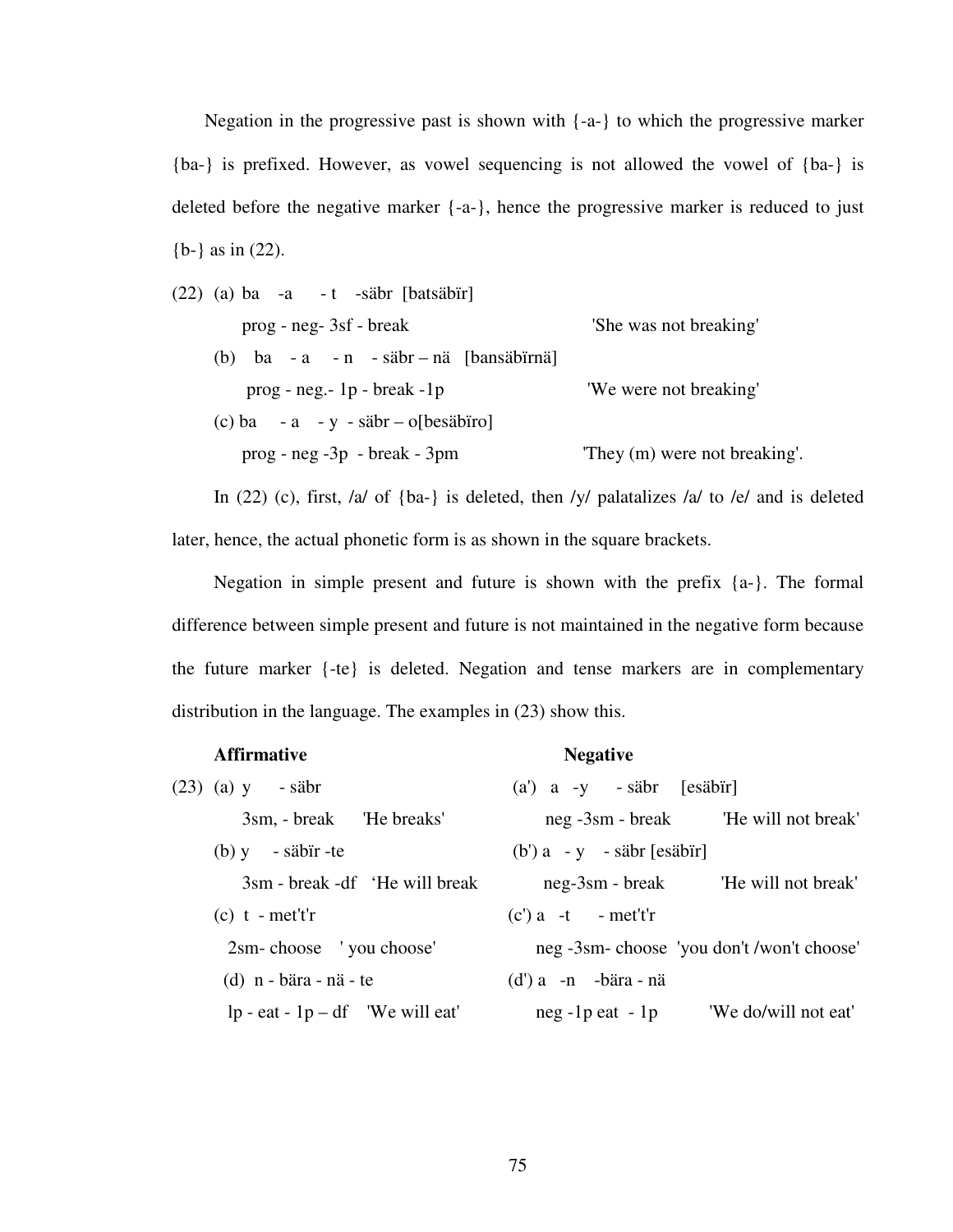#### **4.2.4.4.2. Mood and Negation**

|                                                                     | In justive and imperative moods, negation is expressed with $\{a\}$ and in conditional |  |  |  |  |  |
|---------------------------------------------------------------------|----------------------------------------------------------------------------------------|--|--|--|--|--|
| moods by $\{an-\}$ as shown in (24) (A), (B), and (C) respectively. |                                                                                        |  |  |  |  |  |

#### (24) (**A) Negation in jussive**

| $(a)$ a - t - sbr                   | [atsibir]  | 'Let her not break'       |
|-------------------------------------|------------|---------------------------|
| $(b)$ a - y - sbr                   | [esbir]    | 'Let him not break'       |
| $(c)$ a - n - sbr                   | [anisibir] | 'Let me not break'        |
| $(d)$ a - n - sbr - nä [anisibinnä] |            | 'Let us not break'        |
| $(e)$ a - y - sbr - o [esbiro]      |            | 'Let them (m.) not break' |
| $(f)$ a - y - sbr - äma [esbiräma]  |            | 'Let them (f.) not break' |

 The morphemes between the negative marker /a/ and the verb stem - sbr - in (24) show object. Thus, {-t-} refers to '3sfo', {-y-} refers to '3smo' or '3po', and {-n-} refers to '1so' and '1po'. In the plural forms, we see the suffixes {-nä}, {-o} and {-äma} showing 1p, 3pm and 3pf respectively. These forms help to distinguish object markers used in the singular.

#### *(B)* **Negation in the Imperative**

| (a) $a - t - sbr$       | [atsïbïr]   | '(you (sm)) do not break !'  |
|-------------------------|-------------|------------------------------|
| $(b)$ a - t - sbri      | [atsibi]    | '(you (sf)) do not break!'   |
| $(c)$ a - t - sbr - o   | [atsibiro]  | $'(you(pm))$ do not break !' |
| $(d)$ a - t - sbr - äma | [atsibräma] | $'(you(pf))$ do not break !' |

The morpheme  $\{-t\}$  in (24) (B) shows 2s in (a) and (b), and 2p in (c) and (d). The morphemes {-o} and {-äma} are amalgams of plural and gender.

#### *(C)* **Negation in conditional Mood**

#### *(i) Present conditional*

| $(a)$ bä - an - säbbär - ä [bansäbbärä]       |                          |
|-----------------------------------------------|--------------------------|
| If - $neg$ - $break$ - $3sm$                  | 'If he does not break'   |
| (b) bä - an - met't'är – ä-ti [bammet't'äräč] |                          |
| If - $neg$ -choose -3s-f                      | 'If she does not choose' |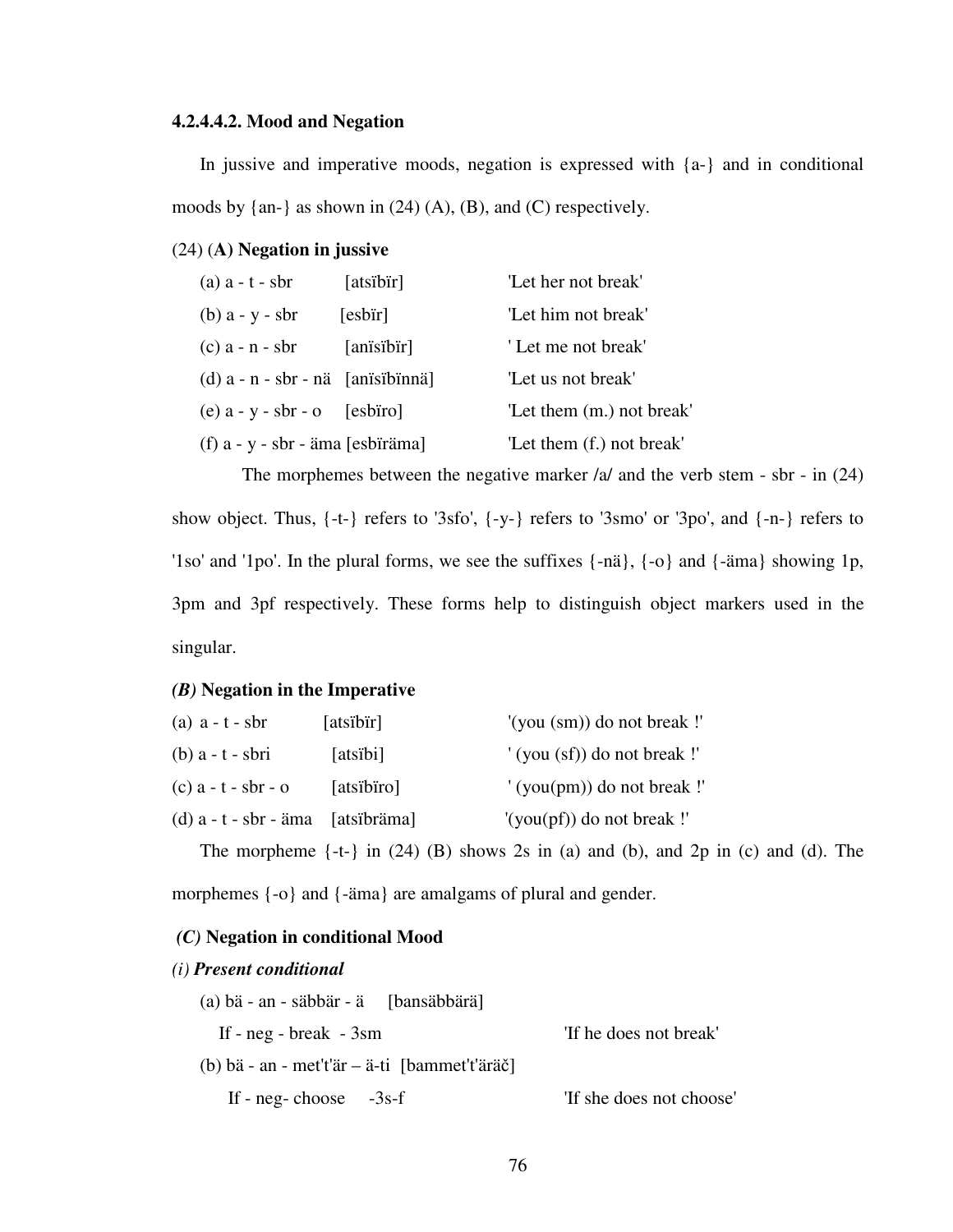(c) bä - an - bannär - nä [bambannärnä]

If - neg - demolish - 2p 'If we do not demolish'

#### *(ii) Past Conditional*

(a) tä - an säbbär - ä [ tansäbbärä]

If - neg - break -3sm

'If he did not break' /'Had not he break'

(b) tä -an - met't'är – ä-ti [tammet't'äräč]

If - neg - choose - 3sf

'If she did not choose' /'Had not she choose'

(c) tä - an - bannär - nä [tambannärnä]

If - neg- demolish -2p

'If we did not demolish' /'Had not we demolish'

 In the examples, /n/ of {-an-} partially or completely assimilates homorganically to the immediately following consonant.

To wind up, negation in Eža is marked by  ${a-\}$  and  ${an-\}$ . The former is used in the progressive past, simple present, simple future, jussive and imperative and the latter in the simple and remote past tenses, and in the conditional moods.

 However, it is possible to argue that Eža has a single negative marker, which is {an-} and it becomes {a-} when it is prefixed to person markers beginning with consonants. If we look at all the examples in  $(21)$ ,  $(23)(a') - (d')$  and  $(24)$   $(A)$  and  $(B)$ , we find  $\{a-\}$  and in all other cases we see {an-}. The motivation for the deletion of  $/n/$  of {an-} seems to avoid consonant clusters but as the language uses epenthetic vowel [ï] in such cases, the conditioning factor is more of grammatical.

#### **4.3. Derivation of Verbs**

 Distinction is made between simple and complex verbal derivations. Simple derivation refers to verbs derived by means of a single derivational affix and/or internal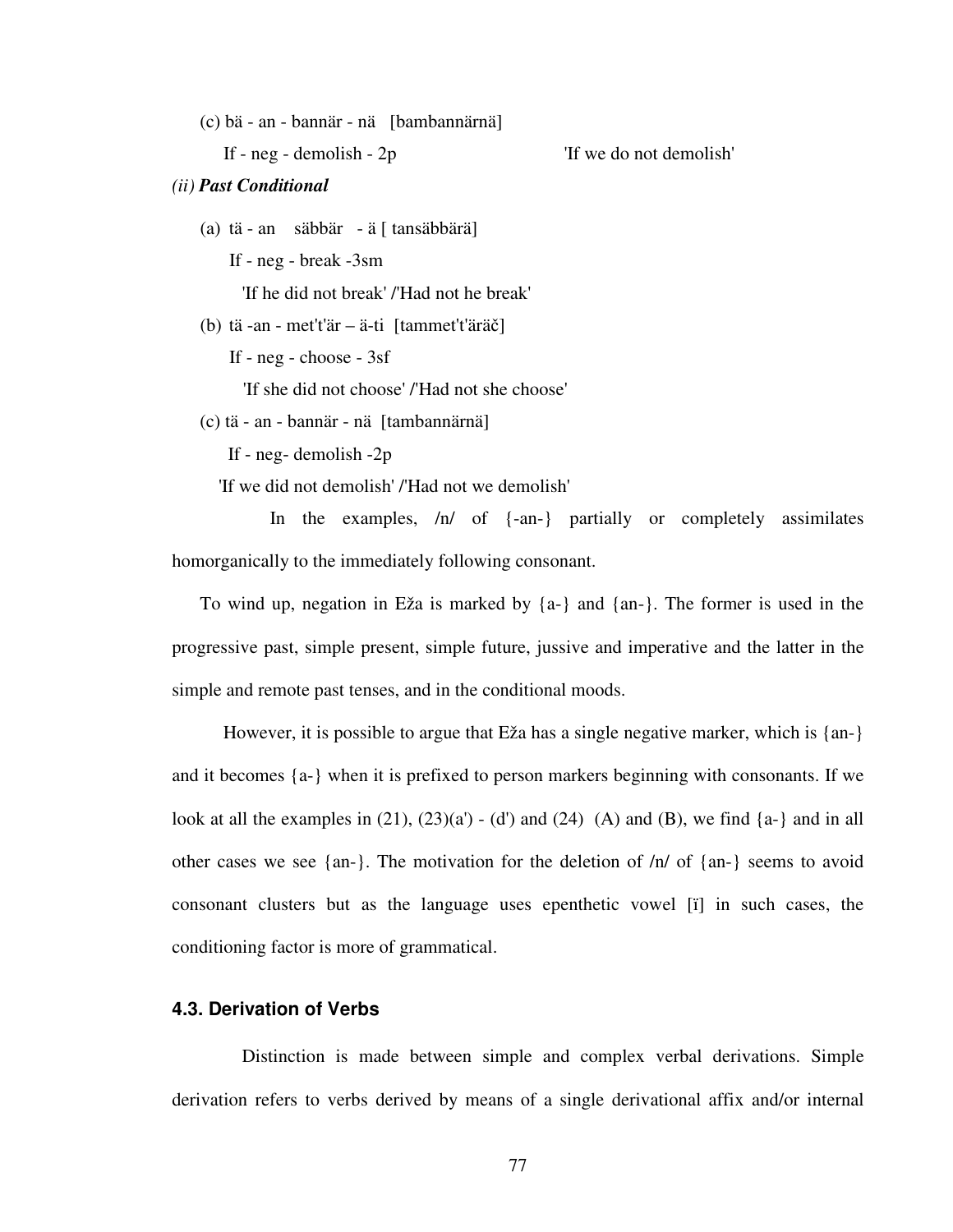stem change, and by complex is meant derivation of verbs by combining two or more affixes in addition to internal modification.

#### **4.3.1. Simple Derivation**

 Simple verbal derivations include reflexive, passive, causative, adjutative, intensive/ frequentative and reciprocal verbs.

#### **4.3.1.1. Reflexive and Passive**

 In Eža, reflexive, which is also called 'mideopassive' or 'anti-causative' (Palmer, 1994), has the same form as the passive. It is derived with the morpheme {tä-} (Getu, 2000: 27), which is attached to a stem pattern  $c_1 \nu c_2 c_2 \ddot{a} c_3$  in the manner shown in (25).

| (25) |     | Verb root    | <b>Gloss</b> | Reflexive/passive          | <b>Gloss</b>   |
|------|-----|--------------|--------------|----------------------------|----------------|
|      | (a) | $s$ -bb- $r$ | 'break'      | tä-säbbär-                 | 'be broken'    |
|      | (b) | $b$ -tt-r    | 'separate'   | tä-bettär-                 | "be separated" |
|      | (c) | $k'-t't'-r$  | 'tie'        | tä -k'at't'är <sup>6</sup> | ' be tied'     |
|      | (d) | $d-nn-g$     | 'hit'        | tä-dännäg-                 | 'be hit'       |
|      | (e) | s-dd-b       | 'curse'      | tä-säddäb-                 | "be cursed"    |

 The forms derived with this morpheme are more of reflexive than passive. For instance, the forms (a) - (c) are reflexives while those (d) and (e) can be either reflexive and/ or passive as demonstrated in the examples in (26) below.

| (26) (a) wägu |                      | dadd-ota                      | tä-dännäg-ä-m        |  |
|---------------|----------------------|-------------------------------|----------------------|--|
|               | W                    | chest-his                     | $ref-hit -3sm -past$ |  |
|               | 'Wegu hit his chest' |                               |                      |  |
| (b)           | wägu                 | tä -säddäb -ä - ni - m        |                      |  |
|               | W                    | ref-curse $-3sm - 1so - past$ |                      |  |
|               |                      | 'Wegu cursed himself for me'  |                      |  |

 $\overline{a}$ 

<sup>&</sup>lt;sup>6</sup> This form has the same meaning as the reciprocal, which is derived from another verb stem k'ät't'är- 'kill' (see 4.3.1.5. below).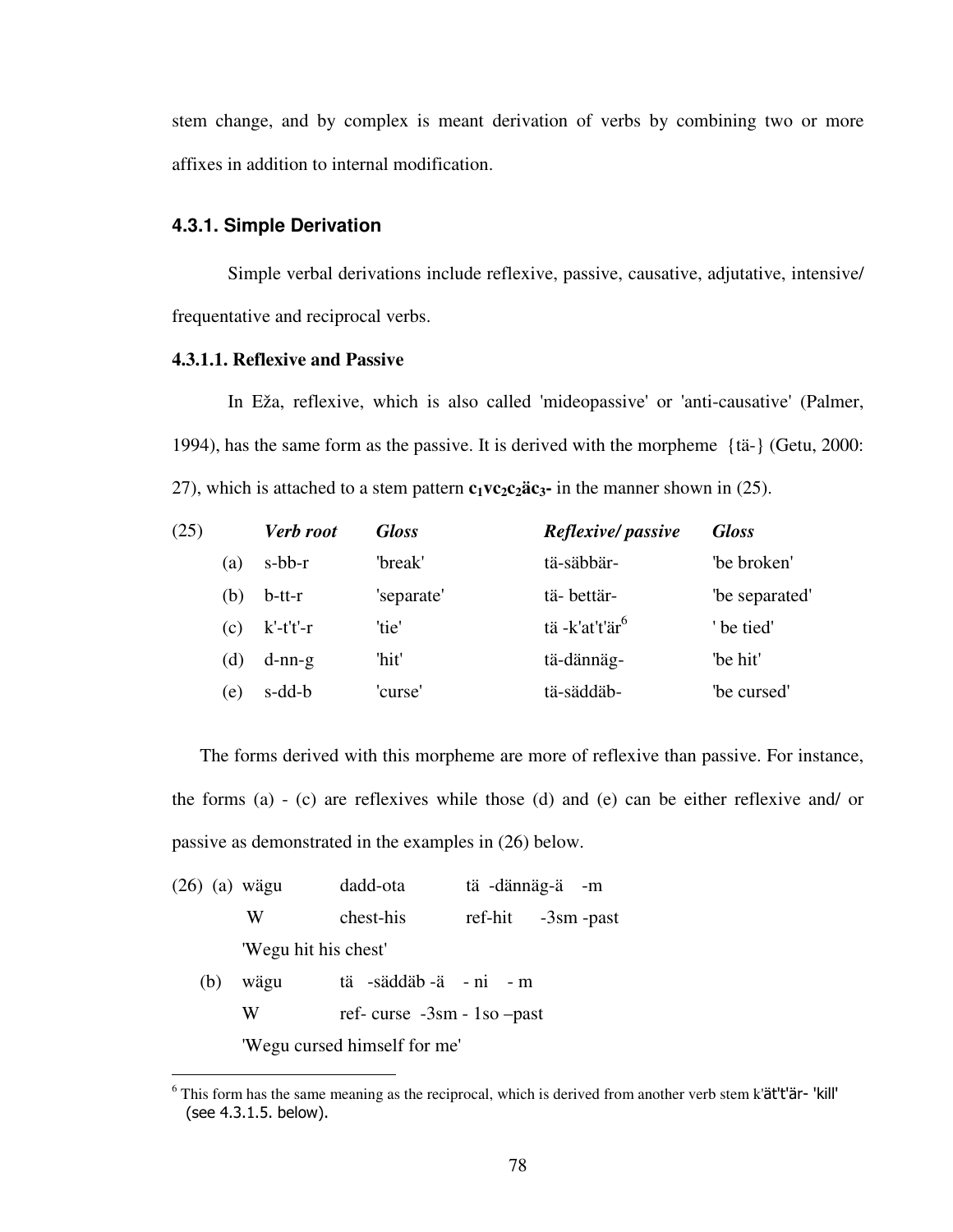| (c) | wägu           | $b\ddot{a}$ -gurz <sup>7</sup> |                               | mišt tä-dännäg-ä - m       |
|-----|----------------|--------------------------------|-------------------------------|----------------------------|
|     | W              | by-old                         |                               | woman pass-hit -3sm - past |
|     |                | 'Wegu is hit by an old woman'  |                               |                            |
|     | $W\ddot{a}$ on |                                | - hä - harik' tä - -säddäh -ä |                            |

| w | wagu | va - valin ta<br>-sauuav -a<br>$-111$     |
|---|------|-------------------------------------------|
|   | W    | $by$ - old $(m)$ pass. - curse- 3sm- past |
|   |      | 'Wegu is cursed by old (m) people'        |

 As can be observed from the examples in (26), {tä-} is reflexive in (a) and (b) whereas it is passive in (c) and (d). There are some verbs, however, that cannot be passivized with {tä-}. Compare the examples in (27 a - d).

| (27) | <b>Verb</b> root | <b>Gloss</b> | Reflexive/passive | <b>Gloss</b>    |
|------|------------------|--------------|-------------------|-----------------|
|      | $(a)$ s-nn- $k'$ | 'steal'      | * tä-sännäk'-     | *'be stolen'    |
|      | (b) $k'-t't'-r$  | 'kill"       | * tä-k'ät't'är-   | *'be killed'    |
|      | $(c)$ d-mm-d     | join'        | tä - dämmäd-      | "be joined"     |
|      | $(d)$ b-nn-r     | 'demolish'   | tä-bannär-        | "be demolished" |

 In (27), (a) and (b) are not allowed in Eža though perfectly possible in other Ethio-Semitic languages such as Amharic as in:

|  | (a) tä -särräk'- "be stolen" | from särräk' - 'steal' |
|--|------------------------------|------------------------|
|  | (b) tä -gäddäl - 'be killed' | from gäddäl - 'kill'   |

 Verbs that cannot be passivized with {tä-} in (27) can be passivized with what Palmer (1994) calls 'Impersonal passive' discussed below.

#### *4.3.1.2. Impersonal passive*

 Impersonal passives are common in many languages. They can be formed from intransitive verbs as in Latin, German and Dutch or from transitive verbs as in Irish (Palmer, 1994:127-130).

 7 See the difference between **gurz** 'old' and **barik'** 'old' in chapter 5, section 5.2.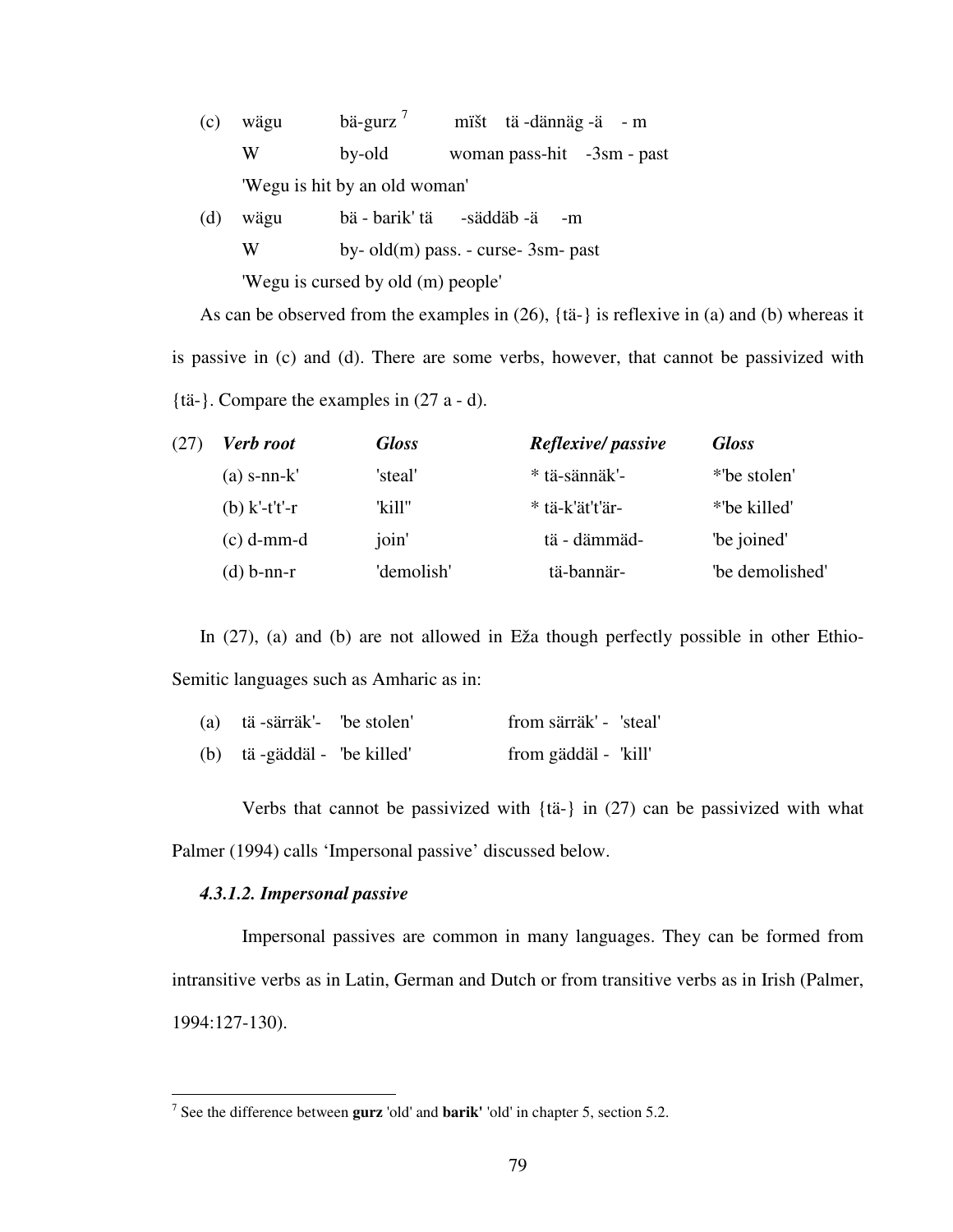In the passivization of transitive verbs, an agent is demoted to patient whereas in passivization of intransitive verbs the agent is demoted to being impersonal. A language may have the same form to express both impersonal passive with demoted agent and regular passives with patient subject or two separate forms. This fact has been expounded by Palmer (1994: 139) as follow:

 $-$ -- A language may be said to have more than one passive.<sup>8</sup>.. and, further, that these passives may be expressed by the same construction as in English or by different ones as in German.

 Impersonal passives in Eža, and of course in Chaha (Leslau, 1992:430), and Gumer are expressed with the morpheme {-u}, which is attached to stem pattern  $c_1v c_2(c_2)$  ac<sub>3</sub>. The morpheme  $\{-u\}$ , however, does not stay in situ rather it floats and labializes the relatively right most labializable labials or velars and /or palatalizes $^9$  the immediately adjacent right most palatalizable alveolars. The examples in (28) show the derivation of impersonal passives.

| (28) |     | Verb root     | <b>Gloss</b> | <b>Passive</b> |                                          | <b>Gloss</b>    |
|------|-----|---------------|--------------|----------------|------------------------------------------|-----------------|
|      | (a) | $s$ -nn- $k'$ | 'steal'      | sännäk'-u      | $[s\ddot{a}nn\ddot{a}k^w-]$              | "be stolen"     |
|      | (b) | $k'-t't'-r$   | 'kill'       | k'ät't'är-u    | $[kw$ ät't'är-]                          | 'be killed'     |
|      | (c) | $b-2-r$       | 'say'        | bä?är-u        | $[b^{\rm w}$ ar-]                        | 'It is said'    |
|      | (d) | $d-2-k'$      | 'laugh'      | dä?äk'-u       | $\lceil$ dak' <sup>w</sup> -1            | 'It is laughed' |
|      | (e) | $m-nn-t'$     | 'peel'       | männät'-u      | $[m^{\mathrm{w}}\ddot{\text{a}}$ nnäč'-] | 'be peeled'     |
|      | (f) | $m-t't'-r$    | 'choose'     | met't'är-u     | [m <sup>w</sup> et't'ar]                 | 'be choosen'    |

 In (28) (a) and (d), a labializable segment occurs as the last radical of the stems and are hence labialised; in (b), (c) and (e) the labilaizable segments occur as the first radical, thus  $\{-u\}$  floats to that position and labializes them. The glottal stop  $\hbar$  in (28 c, d) is deleted and its back feature is acquired by the vowel /ä/, which changes to /a/.

l

<sup>&</sup>lt;sup>8</sup> Palmer labels the two passives in German as 'true' passive and stative passive.

<sup>9</sup> For similar role of /u/ in Chaha see (Degif, 1997)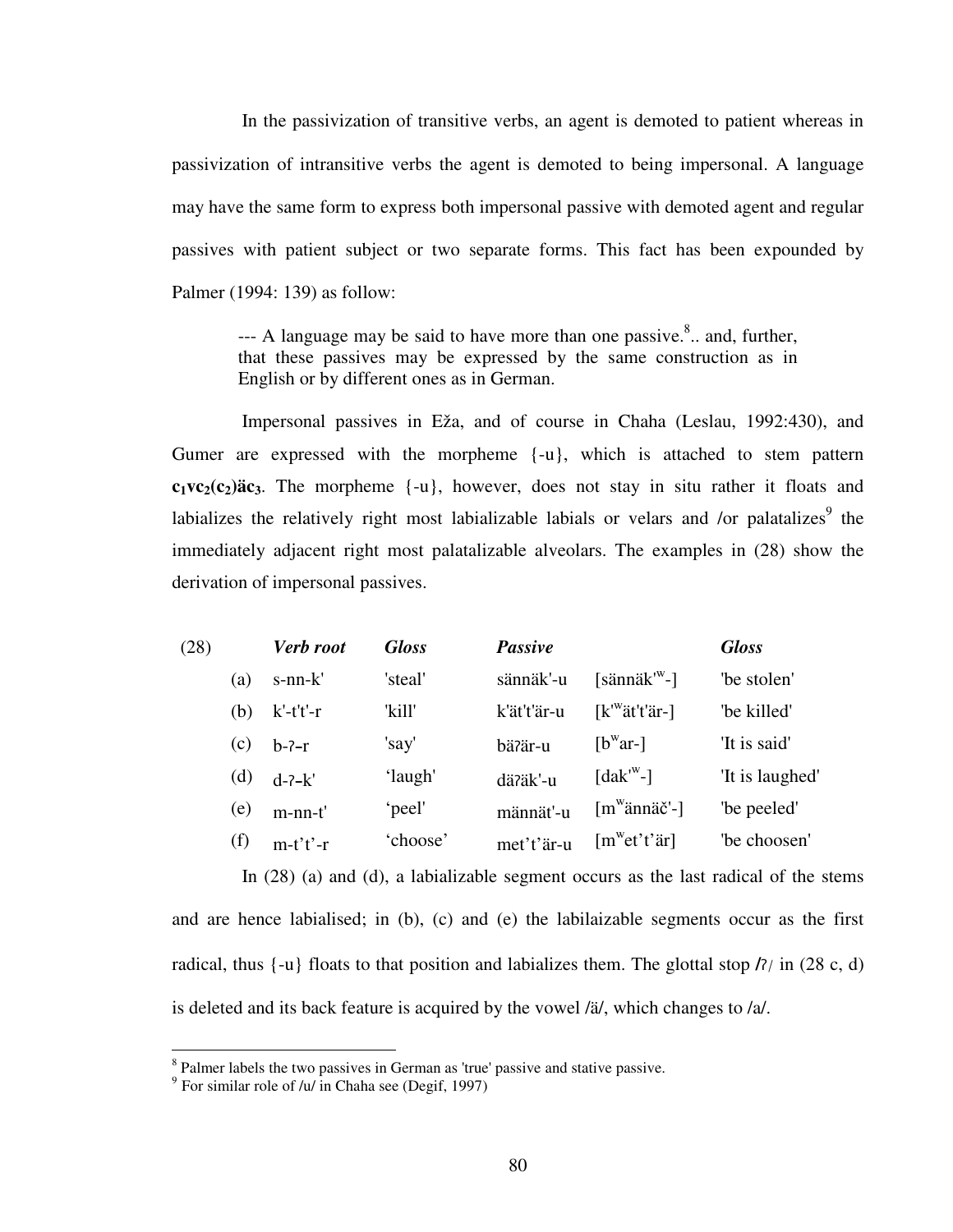Impersonal passives can be reflexivized with the morpheme  $\{\text{tä-}\}\$ as in  $\text{tä -m}^{\text{w}}\text{ännäč}$ 'one is peeled by himself' from männät'-u [m<sup>w</sup>ännäč-] 'be peeled'.

 In the impersonal passives, object suffixes function as demoted or patient subject markers whereas in reflexives there is the morpheme {-i-} or {-y} referring to the indefinite pronoun 'someone'. Compare the examples in (29).

| $(29)$ (a) m <sup>w</sup> ännäč' - i - m          |                              |
|---------------------------------------------------|------------------------------|
| be peel - 3sm - past                              | 'It/he is peeled'            |
| (b) $m^{\prime\prime}$ ännäč' - ya-m              |                              |
| be peel - 3sf - past                              | 'She is peeled'              |
| $(c)$ m <sup>w</sup> ännäč <sup>3</sup> - ndä - m |                              |
| be peel - $1p$ - past                             | 'We are peeled'              |
| (d) tä - $m^{\text{w}}$ ännäč' - i - m            |                              |
| ref -be peeled $-3s$ - past                       | Someone is peeled by himself |
| (e) $*$ tä -m <sup>w</sup> ännäč' - ya -m         |                              |
| ref-be peeled -3sf - past                         |                              |

 Demoted patient subject cannot be stated but implied as indefinite in the reflexive impersonal forms.

 An other important point is the possibility of deriving impersonal passives from intransitive verbs such as dak<sup>'w</sup> - 'It is laughed' and  $m^w$   $\ddot{a}$  completed' from dak' 'laugh' and m<sup>w</sup>ät - 'die' respectively. These types of passives cannot be formed with the reflexive /passive marker {tä-} as  $*$  tä-dak' and  $*$  tä-m<sup>w</sup>ät' are not acceptable. Unlike in Eža, intransitive passives can be formed using {tä-} in Amharic as in tä-sak'- 'it is laughed' from the root s-7-k' 'laugh' (see Baye, 1999 for extended or reduced roots like s-7-k', in Amharic).

 In Eža, it is also possible to derive reflexive jussive verb roots. In the derivation, the penultimate geminated radicals of the roots are degeminated, thus the stem becomes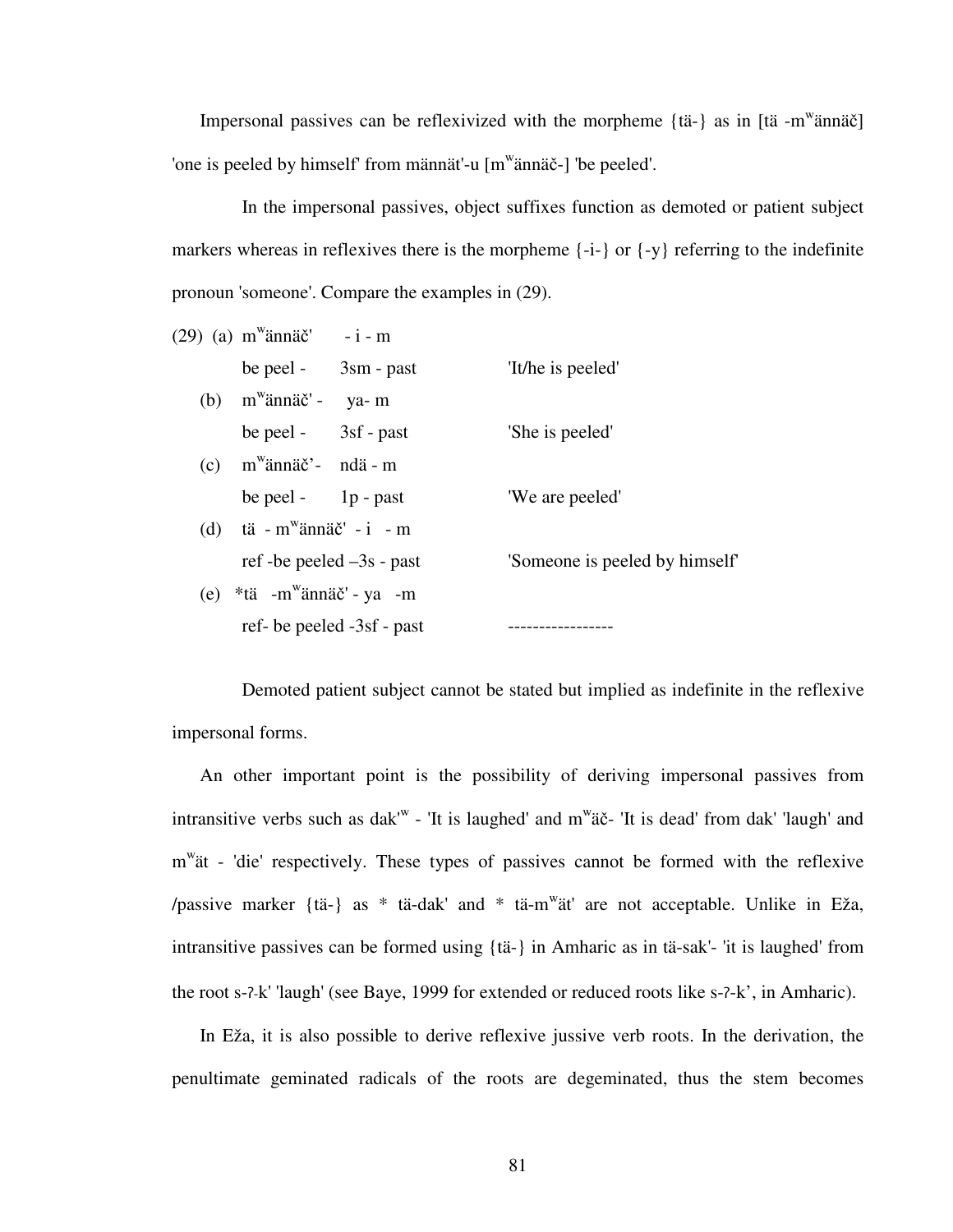**c1vc2äc3**. Furthermore, the reflexive marker {tä-} that occurs between the person marker and the verb stems loses its vowel /ä/. The derivation processes is shown in (30) below:

| (30) | <b>Verb</b> root | <b>Goss</b> | <b>Reflexive</b> | <b>Gloss</b>          |
|------|------------------|-------------|------------------|-----------------------|
|      | $s$ -bb-r        | 'break'     | yä-t-säbär       | 'Let it be broken'    |
|      | $b$ -tt-r-       | 'separate'  | yä-t- betär      | "Let it be separated" |
|      | $k'-t't'-r-$     | 'tie'       | yä-t-k'at'är'    | "Let it be tied"      |

 To wind up, Eža has two ways of forming passives: using the morpheme {tä-} and {-u}. The former derives mediopassive or reflexive and the later derives passive proper.

#### *4.3.1.3.* **Causative**

 There are two types of causative verbs, 'direct' and 'indirect' causatives. The former refers to a verb that describes an action done by an agent whereas the latter refers to a verb that shows an action done by someone with the initiation by another. For instance, a direct causative can express the action of a mother feeding her baby and the indirect causative has the notion of the mother making her elder daughter feed the baby.

#### *4.3.1.3.1.* **Direct Causative**

Direct causative is formed with the prefix  ${a-}$  that is attached to stem pattern  $c_1$ **äc**<sub>2</sub> $c_2$ **äc**<sub>3</sub> as shown in the examples in (31).

| (31 | <b>Verb</b> root       | <b>Gloss</b>  | Direct causative | <b>Gloss</b>  |
|-----|------------------------|---------------|------------------|---------------|
|     | $\check{c}$ -ff-r      | 'take morsel' | a- čäffär-       | 'feed morsel' |
|     | $k'$ -mm-s             | 'taste'       | a-k'ämmäs-       | 'make taste'  |
|     | $h$ -nn- $\frac{2}{3}$ | 'eat'         | a-bännä?-        | 'make eat'    |
|     | $t'-bb-t'-$            | 'catch'       | a-t'äbbät'-      | 'make catch'  |

# *4.3.1.3.2.* **Indirect causative**

 Indirect causatives are derived with the morpheme {at-} prefixed to a stem pattern  $c_1$ **vc**<sub>2</sub> $(c_2)$ **äc**<sub>3</sub> as in (32).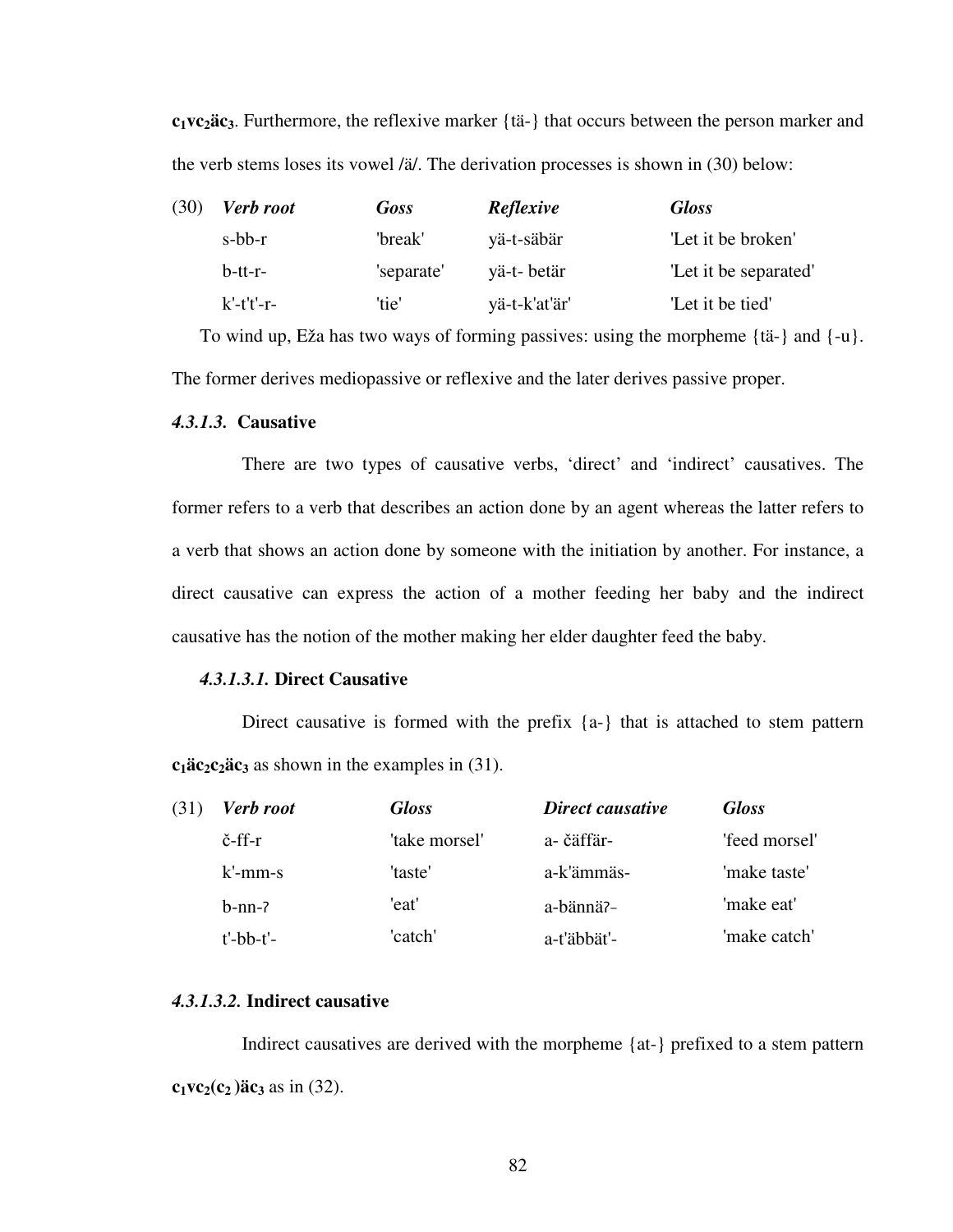| (32) | Verb root  | Gloss    | Indirect causative | Gloss                      |
|------|------------|----------|--------------------|----------------------------|
|      | $c-w-t$    | 'plaugh' | at- čäwät-         | 'cause someone to plough'  |
|      | $b$ -ss-r  | 'cook'   | at-bässär-         | cause someone to cook'     |
|      | $k'$ -nn-m | 'insult' | at-k'ännäm-        | 'cause someone to insult'  |
|      | $d-nn-g$   | 'hit'    | at-dännäg-         | 'cause someone to hit'     |
|      | $m-t't'-r$ | 'choose' | at-met't'är        | 'cause some one to choose' |

 The direct and indirect causatives above could be equated with what Baye (1999) calls adragi and asdäragi in Amharic respectively. But Eža has also the third type of causative, which will be discussed in (4.3.2) below.

# *4.3.1.4.* **Adjutative**

 Adjutative forms express actions that a person performs in aid of another who is engaged in the action. The adjutative is formed with the morpheme {at-} prefixed to verb stems with the pattern  $-\mathbf{c}_1 \mathbf{a} \mathbf{c}_2 \mathbf{c}_2 \mathbf{a} \mathbf{c}_3 - \mathbf{a} \sin(33)$ .

| (33) | Verb root               | <b>Gloss</b> | <b>Adjutative</b> | <b>Gloss</b>            |
|------|-------------------------|--------------|-------------------|-------------------------|
|      | $n$ -ss- $\overline{c}$ | 'pick'       | at-rassä?-        | 'help in picking'       |
|      | $s$ -bb- $r$            | 'break'      | at-sabbär-        | "help in breaking"      |
|      | $m-t't'-r$              | 'choose'     | at-mat't'är-      | 'help in choosing'      |
|      | š-kk-t                  | negotate'    | at-šakkät-        | 'help people negotiate' |

#### *4. 3.1.5.* **Intensive/ frequentative**

 Intensives show actions performed frequently or intensively and are marked by reduplicating the penultimate radical of a verbs. The derived form has the pattern  $c_1c_2vc_2c_2\ddot{a}c_3$  as in (34)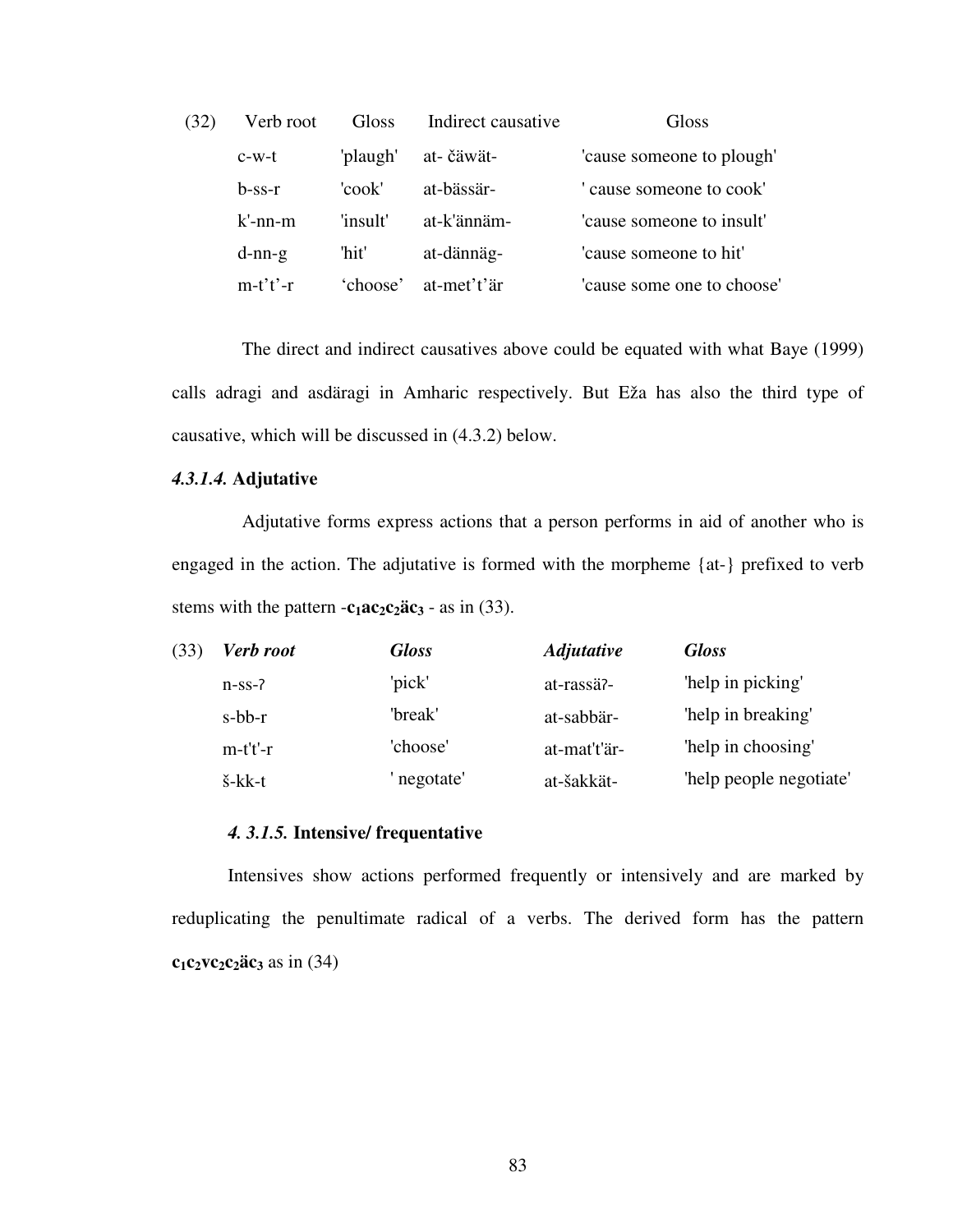| (34) | <b>Verb</b> root | <b>Gloss</b> | <i>Intensive</i> | <b>Gloss</b>          |
|------|------------------|--------------|------------------|-----------------------|
|      | $s$ -bb- $r$     | 'break'      | sbäbbär-         | 'break into pieces'   |
|      | $m-t't'-r$       | 'choose'     | mt'et't'är-      | 'choose repeatedly'   |
|      | $b-nn-r$         | 'demolish'   | bnannär-         | 'demolish completely' |
|      | $k-t-t$          | 'chop'       | ktättäf-         | 'chop into pieces'    |
|      | $k$ -ff-t        | 'open'       | kfäffät-         | 'open repeatedly'     |

#### *4.3.1.6.* **Reciprocal**

 Reciprocal verbs show reciprocity of actions performed by participants. The morpheme {tä-} prefixed to the stem pattern **c1ac2c2äc3-** derives the form. This morpheme also derives passives/reflexives. However, the reciprocal differs from the passive because the former has the vowel /a/ instead of /ä/ between the first and the penultimate radical of stems as shown below.

| (35) | <b>Verb</b> root | <b>Gloss</b> | Reciprocal    | <b>Gloss</b>         |
|------|------------------|--------------|---------------|----------------------|
|      | $d-nn-g-$        | 'hit'        | tä-dannäg-    | 'hit each other'     |
|      | $k'-t't'-r-$     | 'kill'       | tä-kat't'är-  | "kill each other"    |
|      | $k'$ -nn-m-      | 'insult'     | tä -k'annäm-  | 'insult each other'  |
|      | $m-t't'-r-$      | 'choose'     | tä -mat't'är- | 'choose one another' |

Reciprocals are always transitive and semantically they imply that their subjects to be both agent and patient at the same time. They also have plural subject affixes since they presuppose the existence of more than one participant in the discourse or action.

 Example: tä -dannäg - o -m rec- hit 3pm- past 'They (m) hit each other' tä -dannäg - äma –m rec - hit -3pf- past 'They (f) hit each other'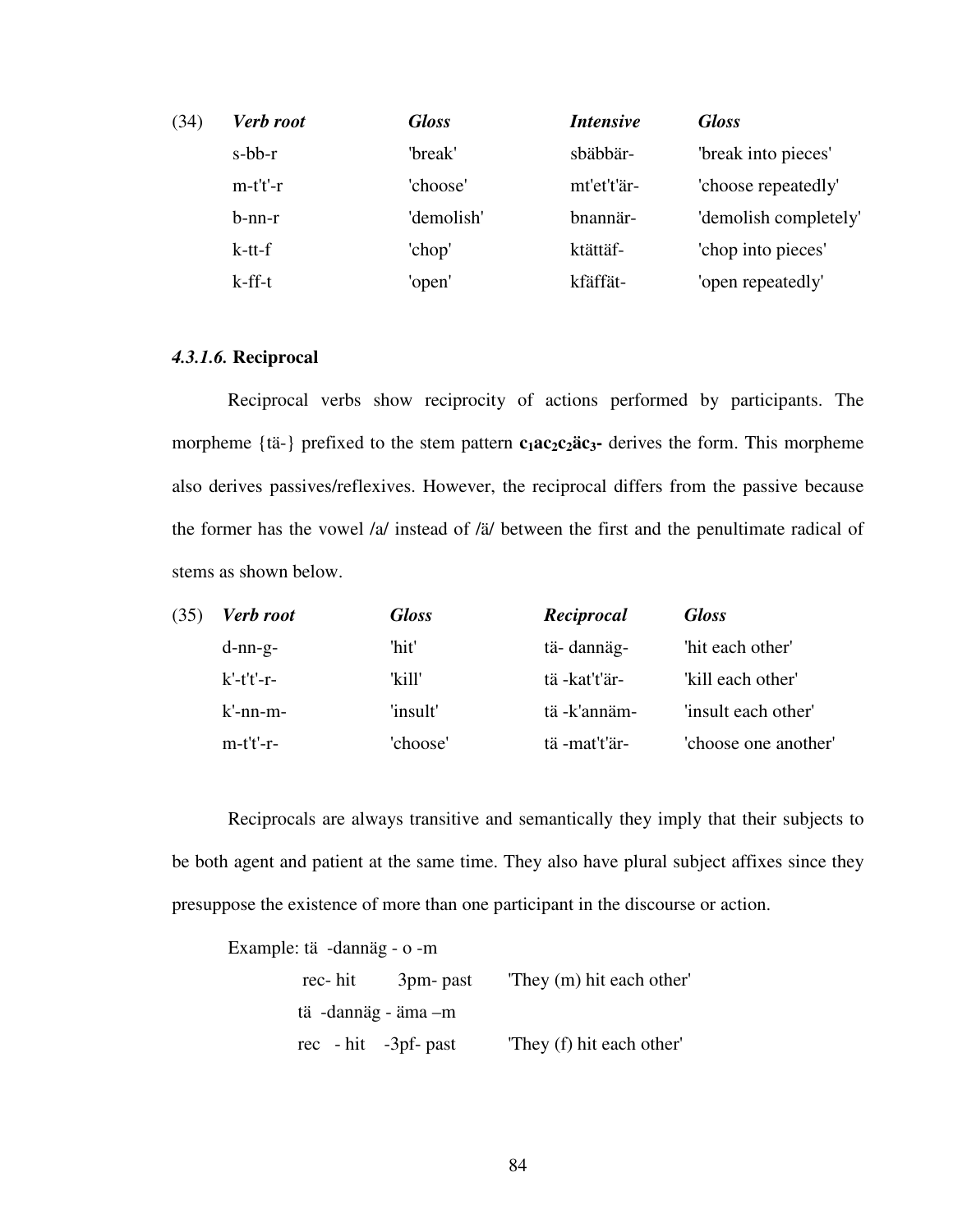# **4.3.2. Complex Verbal Derivation**

In Eža, the following types of complex verbal derivations have been attested:

- (i) Frequentative Passive (FP)
- (ii) Frequentative of Reciprocal (FR)
- (iii) Frequentative Causative (FC)
- (iv) Reciprocal Causative (RC), and
- (v) Causative of the Frequentative Reciprocal (CFR)

#### *4.3.2.1.* **Frequentative Passive**

Frequentative passive is formed with the passivizer {tä-} and the frequentative stem.

The examples in (36) show the derivation.

| (36) | <b>Root</b> | <b>Gloss</b> |                   | Frequent- Frequentative | <b>Gloss</b>            |
|------|-------------|--------------|-------------------|-------------------------|-------------------------|
|      |             |              | <i>ative</i> stem | passive                 |                         |
|      | $s$ -bb-r   | 'break'      | sbäbbär-          | tä - sbäbbär-           | "be broken into pieces" |
|      | $m-t't'-r$  | 'choose'     | mt'ät't'är-       | tä - mt'ät't'är-        | 'be chosen repeatedly"  |
|      | k-tt-f      | 'chop'       | ktättäf-          | tä - ktättäf-           | be chopped into pieces' |
|      | $k$ -ff-t   | 'open'       | kfäffät-          | tä - kfäffät-           | "be opened repeatedly"  |

## *4.3.2.2.***Frequentative of Reciprocal**

 The frequentative of reciprocals are formed with {tä-} prefixed to reciprocal stems and reduplication of penultimate radical of the stem in the way shown in (37)

| (37) | <b>Root</b>       | <b>Gloss</b> | Reciprocal            | Frequentative    | <b>Gloss</b>                    |  |
|------|-------------------|--------------|-----------------------|------------------|---------------------------------|--|
|      |                   |              | of Reciprocal<br>stem |                  |                                 |  |
|      | $s$ -bb-r         | 'break'      | -sabbär-              | tä -sbabbär-     | break one another seriously     |  |
|      | $m-t't'-r$        | 'choose'     | - mat't'är-           | tä - mt'at't'är- | 'choose one another repeatedly' |  |
|      | $k'-t't'-r$       | 'kill'       | - k'at'tär-           | tä - k't'at'tär- | "kill one another severely"     |  |
|      | $\check{c}$ -ff-r | 'feed'       | - čaffär-             | tä - čfaffär-    | 'feed one another repeatedly'   |  |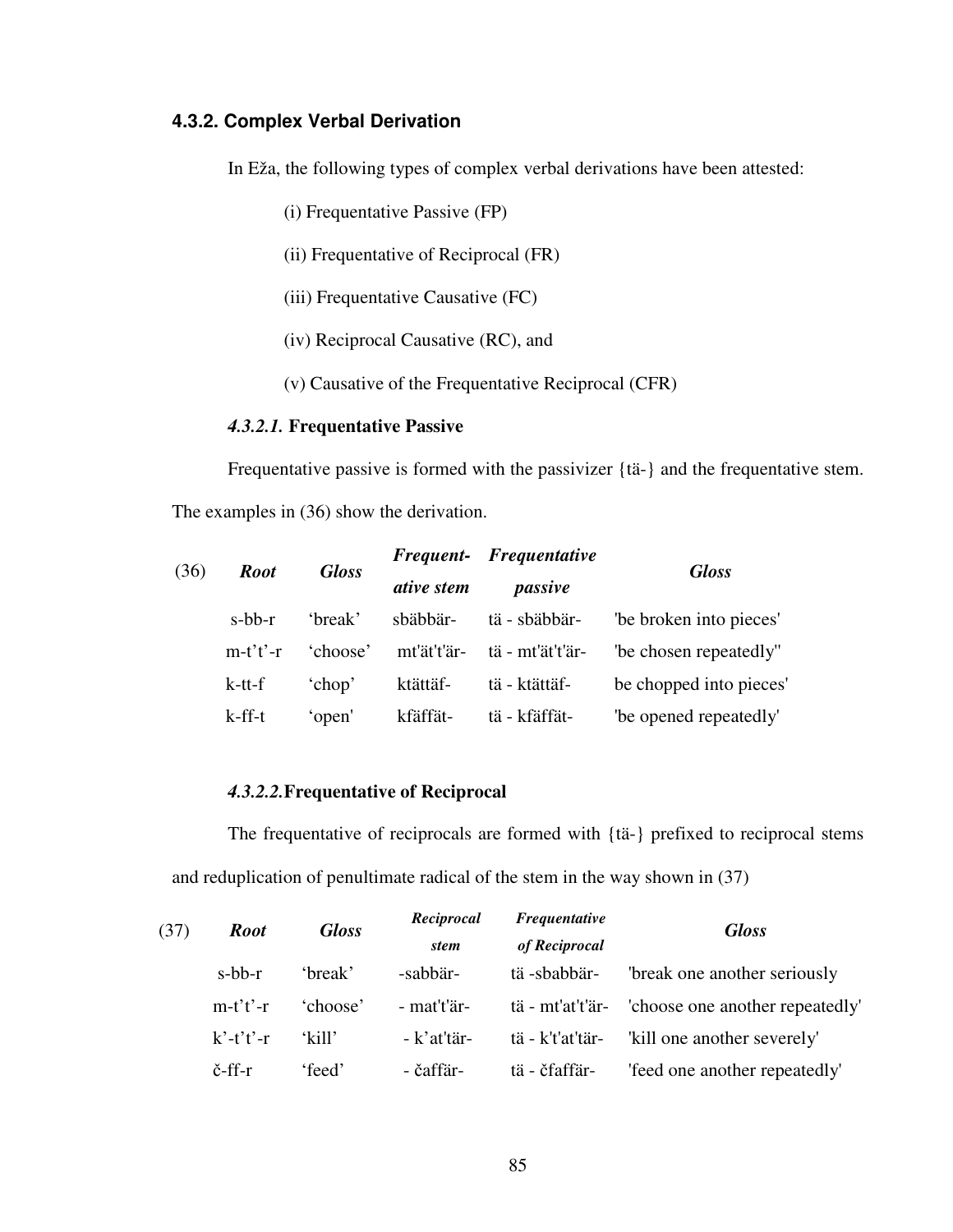#### *4.3.2.3.* **Frequentative Causative**

 As we have two simple causatives, we can derive frequentatives of direct and indirect causatives.

 Frequentative of direct causative is derived with {a-}, attached to frequentative stem as shown in (38) below.

| (38) | <b>Root</b> | <b>Gloss</b> | <i>Frequentative</i> | <i>Frequentative</i> | <b>Gloss</b>                |
|------|-------------|--------------|----------------------|----------------------|-----------------------------|
|      |             |              | stem                 | direct causative     |                             |
|      | č-ff-r      | 'feed'       | čfäffär-             | a-čfäffär-           | 'feed morsel repeatedly'    |
|      | $k'$ -mm-s  | 'taste'      | k'mämmäs-            | -a-k'mämmäs          | 'cause sb.taste repeatedly' |

Frequentative of indirect causative is formed with the indirect causative affix {at-} attached to frequentative stem as in (39).

| (39) | <b>Root</b>  | <b>Gloss</b> | Frequentative<br>stem | Frequentative<br><i>indirect causative</i> | <b>Gloss</b>                          |
|------|--------------|--------------|-----------------------|--------------------------------------------|---------------------------------------|
|      | $b$ -ss- $r$ | 'cook'       | bsässär-              | at - bsässär-                              | 'cause sb. to cook repeatedly'        |
|      | $k'$ -nn-m   | 'insult'     | k'nännäm-             | at - k'nännäm-                             | 'cause sb. to insult again and again' |
|      | $s$ -bb- $r$ | 'break'      | sbäbbär-              | at - sbäbbär-                              | 'cause sb. to break repeatedly'       |
|      | $m-t't'-r$   | 'choose'     | mt'et't'är-           | at - mt'et't'är-                           | 'cause sb. to choose repeatedly'      |

The frequentative direct causative in (38) differs from the frequentative indirect causative in (39) in that, in the former the agent participates in the action of the verb whereas in the latter it does not but causes someone else to be involved.

#### *4.3.2.4.* **Reciprocal Causative**

 Prefixing the indirect causative marker {at-} to a reciprocal verb stem derives a reciprocal causative. The direct causative marker {a-} is not used for this purpose, as the agent is not involved in the reciprocal action of the verb that takes place between or among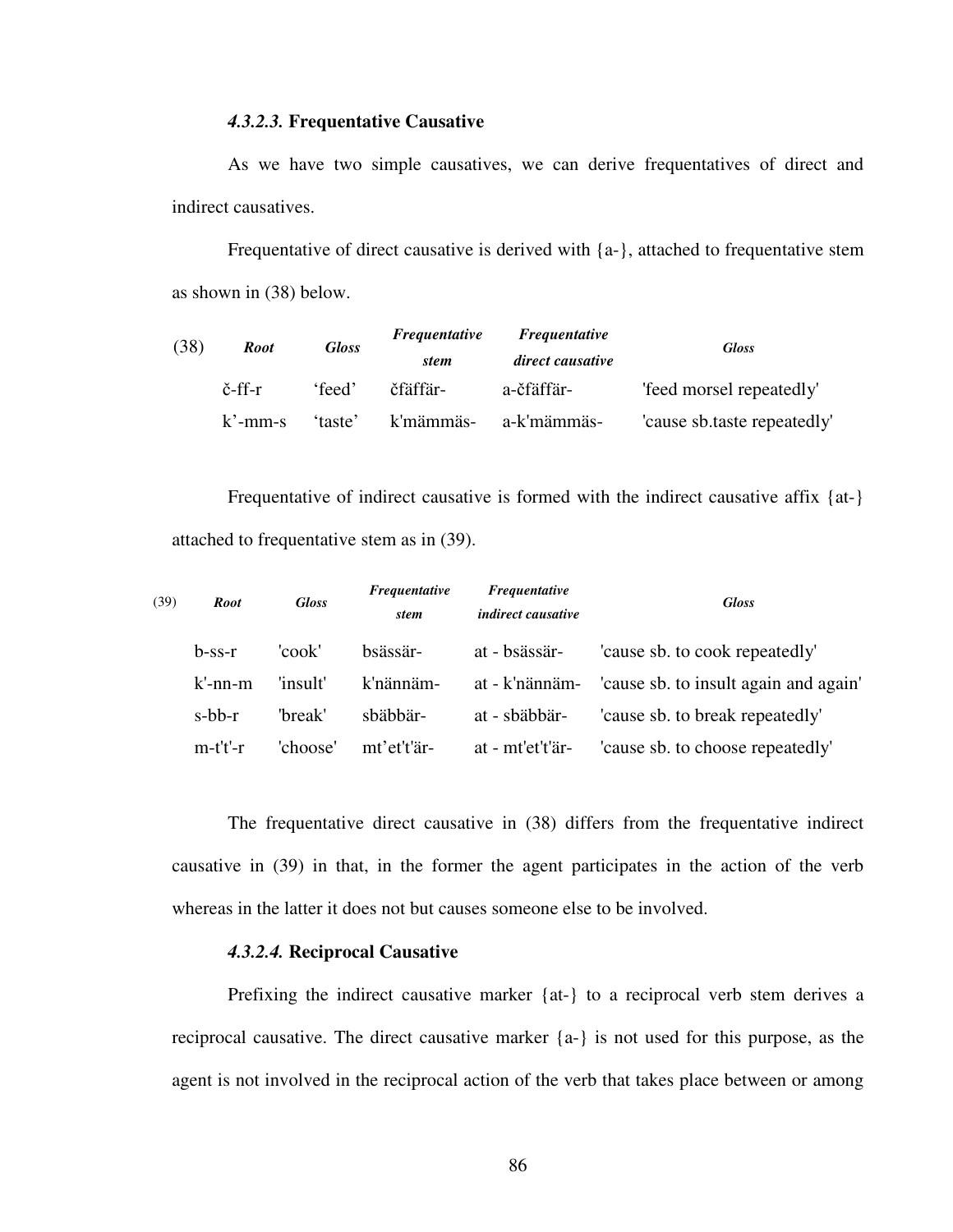the participants. The causer simply instigates the action. The derivation process is exemplified in (40).

| (40) | Verb root    | <b>Gloss</b> | Reciprocal<br>stem $^{10}$ | Reciprocal<br>causative | <b>Gloss</b>                  |
|------|--------------|--------------|----------------------------|-------------------------|-------------------------------|
|      | $d-nn-g-$    | 'hit'        | -dannäg-                   | at-dannäg-              | 'cause to hit one another'    |
|      | $k'-t't'-r-$ | 'kill'       | -k'at't'är-                | at-k'at't'är-           | 'cause to kill one another'   |
|      | $k-nn-m-$    | 'insult'     | -k'annäm-                  | at-k'annäm-             | 'cause to insult one another' |
|      | $m$ -tt-r-   | 'choose'     | -mattär-                   | at-mattär-              | 'cause to choose one another' |

As can be observed in (40) the {tä-} of the simple reciprocal form (see example (35) is deleted in reciprocal causative forms therefore, the structures like \* at-tä-dannäg- for 'cause to hit one another' is not acceptable. This is because using {tä-} makes the agent participate in the action that actually is not.

The reciprocal of causative and the adjutative forms in Eža have the same form. They are distinguished from one another by context in a discourse. In some instances, however, the difference can be detected on the bases of the inherent meaning of the simple verbs. For example, the words at-rassä $\alpha$ - 'helped in picking' and at -šakkät - 'help in negotiating' (see 4.3.1.4. (33)), are usually used with adjutative meaning while at-k'at't'är- 'cause to kill one another' and at-k'annäm- 'cause to insult one another' (see 4.3.2.4. (40)), necessarily refer to reciprocal causative. However, at-mat'tär can have the meaning adjutative 'help in choosing' or reciprocal causative 'cause to choose one another' based on the context of the discourse.

 $\overline{a}$ 

 $10$  The glosses are the same as those in (35) above.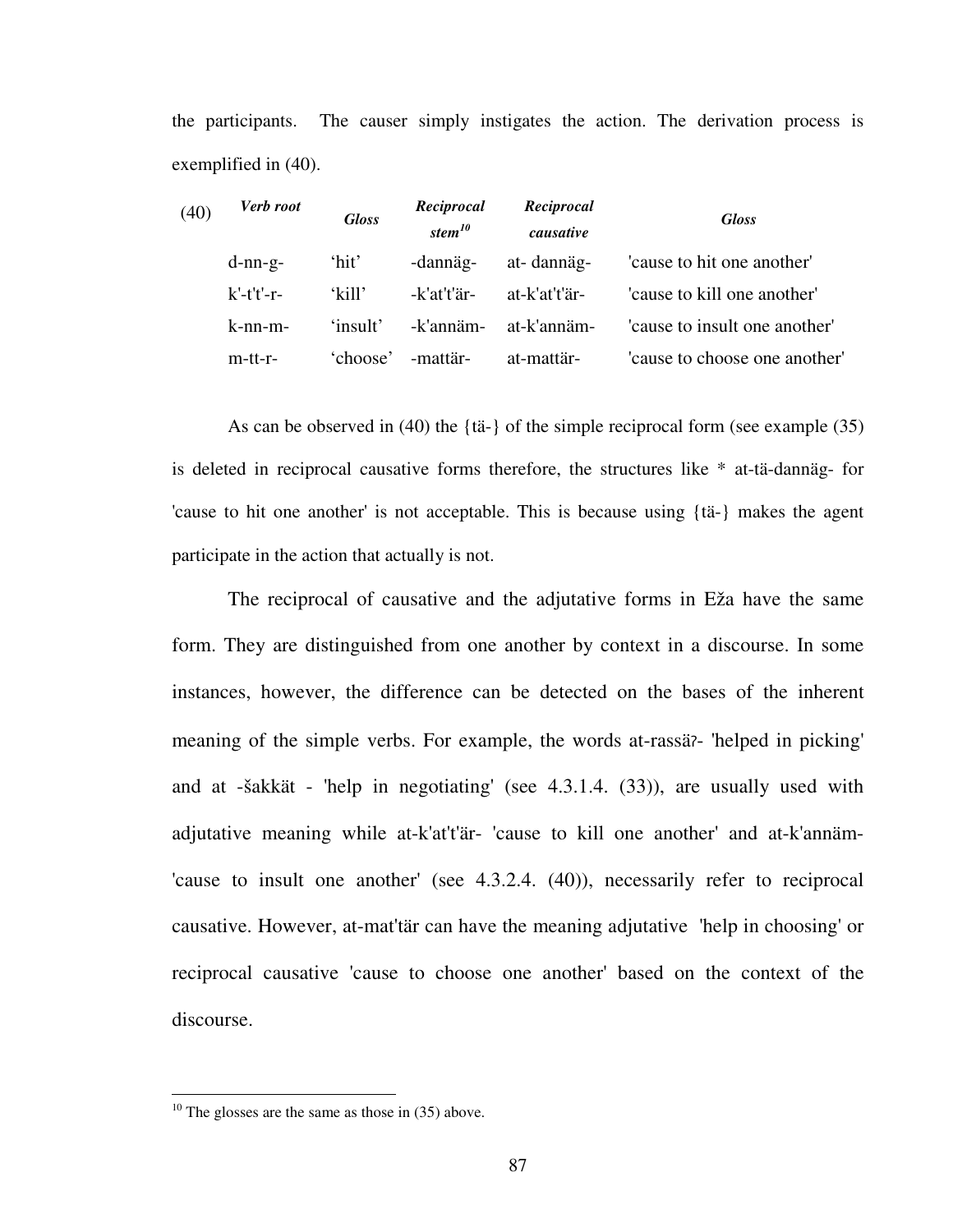#### *4.3.2.5.* **Causative of Frequentative reciprocal**

 The causative of frequentative reciprocal expresses three notions at a time. First, it expresses the causer or the instigator of the action; second, two or more active participants performing the action stated by the verb in reciprocity; and finally, the fact that the action performed by the participants is done intensively or frequently.

 It is formed using the indirect causativizer {at-} that shows the instigator, the frequentative reciprocal stem that shows reciprocity and intensity as shown in (41).

| Frequentative           | causative of             | <b>Gloss</b>                             |  |
|-------------------------|--------------------------|------------------------------------------|--|
| reciprocal stem $^{11}$ | Frequentative reciprocal |                                          |  |
| -sbabbär-               | at-sbabbär-              | 'cause to break one another badly'       |  |
| - mt'at't'är            | at - mt'at't'är          | cause to 'choose one another repeatedly' |  |
| - k't'at'tär-           | at - k't'at'tär-         | cause to kill one another severely'      |  |
| - čfaffär-              | at- čfaffär-             | cause to feed one another repeatedly'    |  |
|                         |                          |                                          |  |

 The causative of frequentative reciprocal differs from the frequentative of indirect causative (see 4.3.2.3. (39)) in that the former uses /-a-/, which occurs before the penultimate radical of the derived form.

 In this chapter the morphology of verbs has been expounded. Verbs have been grouped as mono-.bi-, tri- and quadri- radicals based on their number of consonant roots. It is also mentioned that most of the verbs are tri-radicals. The verbs have also been grouped as type A, B, and C based on their stem patterns. The inflection of verbs for person, number, aspect, tense, and mood; and derivation of verbs such as passive, reflexive, causative, adjutative, reciprocal, and frequentative is shown. Finally, complex verbal derivations, such as frequentative passive, frequentative of reciprocal, frequentative causative, reciprocal causative, and causative of frequentative reciprocal are discussed.

 $\overline{a}$ 

 $11$  The glosses are the same as those in exmple (37) above.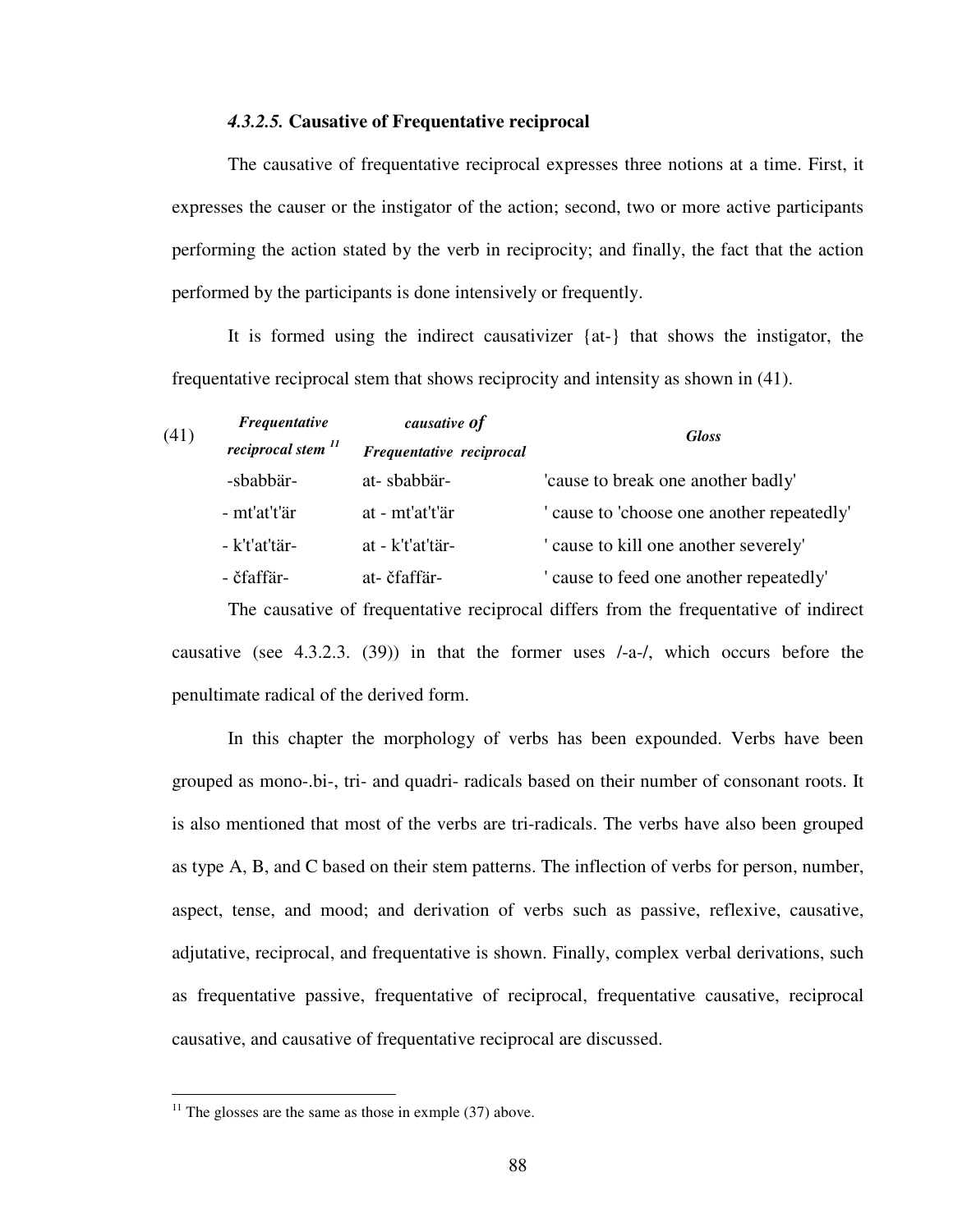# **CHAPTER FIVE: ADVERBS, ADJECTIVES AND NUMERALS**

# *5.1.* **Adverbs**

 Adverbs are used to express circumstances, or contents of actions that verbs describe. They are traditionally divided as adverbs of time, degree, place, manner etc. Shopen (1985) calls place adverbs as 'directional adverbs'. He also identifies 'sentence adverb' such as 'unfortunately'.

# *5.1.1.* **Time adverbs**

The most common time adverbs of Eža are listed in (1) below.

| (1) | mäč-ra             | 'when (past)      | tïrama    | 'yesterday'              |
|-----|--------------------|-------------------|-----------|--------------------------|
|     | mäč-ä              | 'when' (future)   | säst-ra   | 'a day before yesterday' |
|     | $ax^{\mathbf{w}}a$ | 'now'             | nabbät-ra | 'four days ago'          |
|     | gäbbat             | 'evening'         | amst-ra   | 'five days ago'          |
|     | k'irärä            | 'morning'         | em-ra     | 'last year'              |
|     | nägä               | 'tomorrow'        | sarsä-ya  | 'three years ago'        |
|     | säst-ä             | 'a day after'     | nabä-ya   | 'four years ago'         |
|     | nabbät-ä           | 'four days later' | mäxär-ä   | 'next year'              |
|     | äkk <sup>w</sup> a | 'today'           | sars-ä    | 'a year after next year' |
|     | nab                | 'four years'      | nab-ä     | 'four years later'       |
|     |                    |                   | $gam^w$ ä | 'time/when'              |
|     |                    |                   |           |                          |

The following are example of sentences with time adverbs.

| (2) | (a) | mäč-ra             | wär-ä -m                       |                                |
|-----|-----|--------------------|--------------------------------|--------------------------------|
|     |     | when-(past)        |                                | go -3sm-past 'When did he go?' |
|     | (b) | äkk <sup>w</sup> a | $w\ddot{a}r - \ddot{a}$ -m     |                                |
|     |     | today              | $go -3sm-past$                 | 'He went today'                |
|     | (c) | mäč-ä              | v -čän - te                    |                                |
|     |     |                    | when- $(future)$ 3sm - come-df | "When will he come?"           |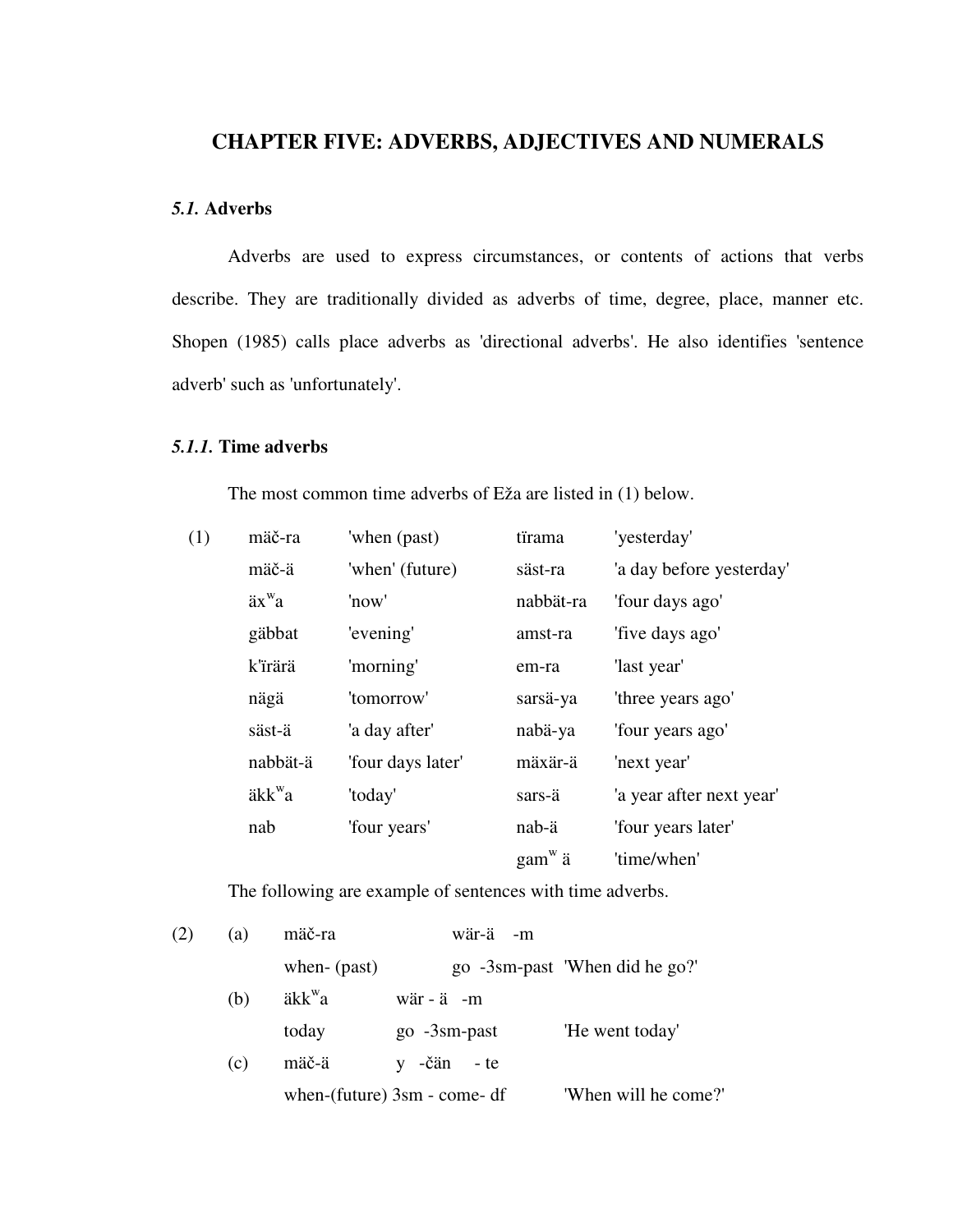(d) näbat-ä ä -čän -te bar - ä - m four days later -1s- come -df- say- 3sm- past 'He said, I will come four days later '

It seems that some of the time adverbs are marked with different morphemes to express the temporal notion of past and future. Compare the examples in (3).

| (3) | <b>Stem</b>          | <b>Gloss</b>  | <b>Past form</b> | <b>Gloss</b>  | <b>Future form</b> | <b>Gloss</b>    |
|-----|----------------------|---------------|------------------|---------------|--------------------|-----------------|
|     | mäč-                 | 'when'        | mäč-ra           | 'when'        | mäč-ä              | 'when'          |
|     | sost                 | 'three'       | säst-ra          | '3 days ago'  | säst-ä             | '3 days after'  |
|     | nabbät <sup>12</sup> | 'four days'   | nabbät-ra        | '4 days ago'  | nabbät-ä           | '4 days after ' |
|     | amist                | 'five'        | amist-ra         | '5 days ago'  | amist-ä            | '5 days after'  |
|     | sars                 | 'three years' | sars-ya          | '3 years ago' | sars-ä             | '3 years after' |
|     | nabb                 | 'four years'  | nabb-ya          | '4 years ago' | nabb-ä             | '4 years after' |

The morpheme {-ra} shows past time and {-ya} shows 'remote' past, that is a time farther than a year. The morpheme {-ä} shows future time.

 Other time adverbs which are not in relations with possible bases might have the {-ra} or {-ä} elements if they refer to past or future respectively. For instance we have -rain tïrama 'yesterday' which might be infixed as tï-ra-ma or transposed with the last syllable which had originally been \*tima-ra. We also find  $\{-\ddot{a}\}\$ as in näg-ä 'tomorrow'. Time adverbs not referring to past and future do not have the affixes discussed above. Words such as äkk<sup>w</sup>a 'today', äx<sup>w</sup>a 'now', and gäbbat 'evening' are evidences.

 Therefore, the morphemes {-ra}, {-ya} and {-ä} might be considered as derivational affixes showing tense. Tense as a derivational category has been observed in Kwakiutl language. Bybee (1985:161) expresses this as follows:

 $\overline{a}$ 

<sup>12</sup> Is lexical item particularly referring to four day's as opposed to the numeral **arbät** 'four'. Similarly **nabb** refers to 'four years' which might have been formed from **nabbät** by back formation or it might have been the base for **nabbät** 'four days'.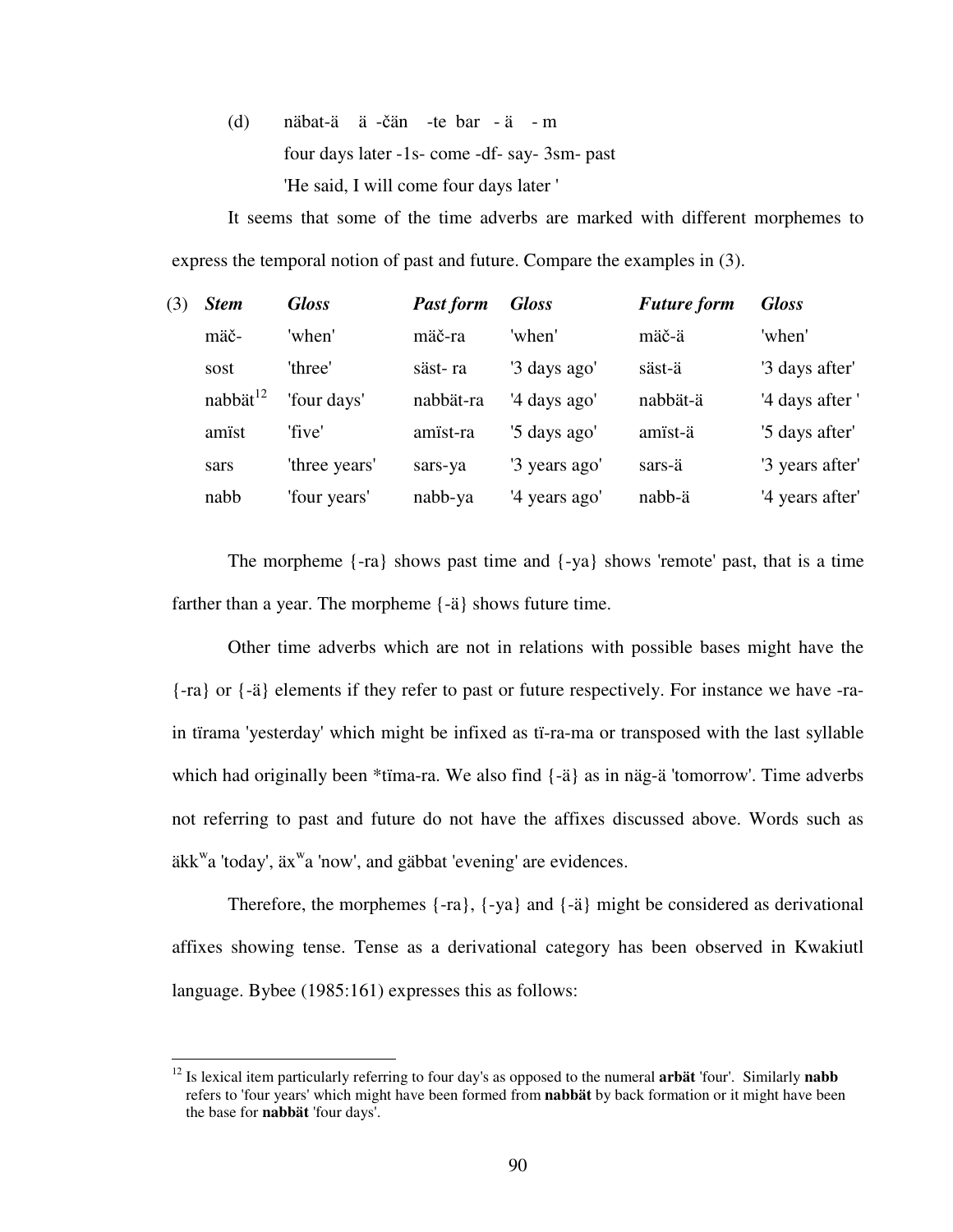Tense very rarely occurs as a derivational category. In the present sample of languages, non-inflectional affixes coding temporal notions were found only in Kwakiutl…. These affixes may occur on both nouns and verbs, for example ЄompЄwЄl "the late father", and g: a' xЄwЄlЄn "I came long a go".

Though tense marking inflectional affixes of Eža verbs, {-m} and, {-te}or {-šä}, for past and future tense respectively differ formally from the derivational affixes of adverbs {-ra} or {-ya} for past and {-ä} for future tense, it is still possible to claim that the latter express temporal notions of past and future for the fact that these morphemes have also derivational role and, therefore, should not be formally identical with verbal tense markers, which are non-derivational.

#### *5.1.2.* **Frequency adverbs**

 Frequency adverbs show how often an action of a verb takes place. They are derived by means of total reduplication as shown in (4).

| (4) |     | Time adverb        | <b>Gloss</b> | <b>Frequency adverb</b>                      | <b>Gloss</b>    |
|-----|-----|--------------------|--------------|----------------------------------------------|-----------------|
|     | (a) | $ax^{\mathbf{w}}a$ | 'now'        | $ax^{\mathbf{w}}a$ -m- $ax^{\mathbf{w}}a$ -m | 'now and then'  |
|     | (b) | gäbbat             | 'evening'    | gäbbat - gäbbat                              | 'every evening' |
|     | (c) | wut'ät             | 'Monday'     | wut'ät - wut'ät                              | 'every Monday'  |
|     | (d) | k'irärä            |              | 'morning' k'ïrärä - k'ïrärä                  | 'every morning' |

In (4a),  $\{-m\}$  which is attached to  $\ddot{a}x^{\text{w}}a$  'now' has the meaning 'and'. Some frequency adverbs can be formed by combining two different time adverbs with {-m} as in (4a), rather than reduplicating only a single time adverb as in:

| (e) | $ak^{\omega}a$ -m - nägä<br>-m |              |
|-----|--------------------------------|--------------|
|     | today- and -tomorrow- and      | ' Everyday'  |
| (f) | gäbbat -m -k'irrä -m           |              |
|     | evening-and moring- and        | 'Every time' |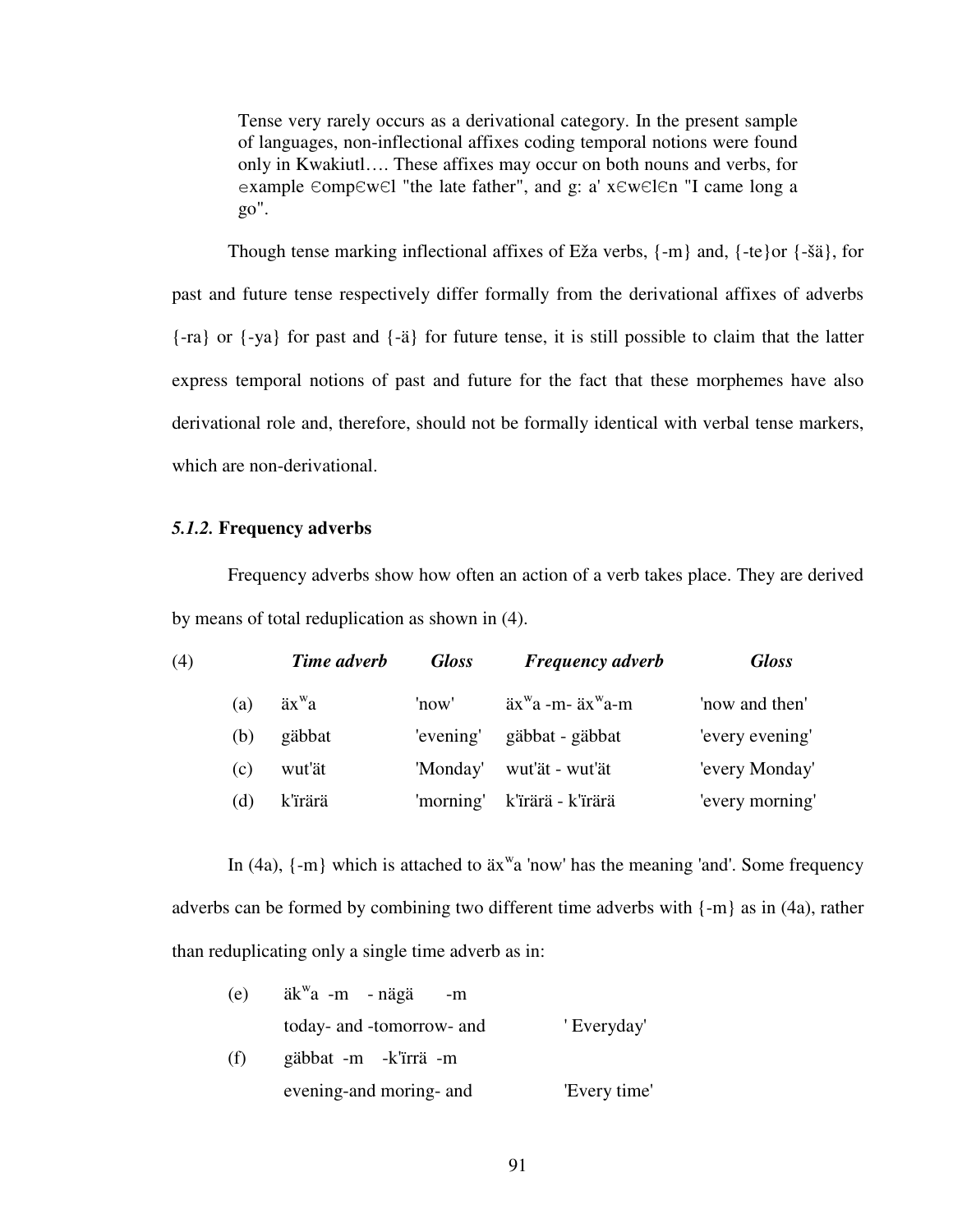The morpheme {-m} is not used with reduplicated time adverbs except in (4a). For instance, it is not acceptable to say:

| $(g)$ * gäbbät - m gäbbat - m |                   |
|-------------------------------|-------------------|
| evening-and evening-and       | * 'every evening' |
| $(h)$ * wut'ät-m wut'ät - m   |                   |
| monday-and monday-and         | * 'every Monday'  |

 The reduplication rule in (4a) is possible because semantically the reduplicated element has different meaning **'**then**'** from the original **'**now**'.** 

### *5.1.3.* **Manner Adverbs**

Adverbs of manner show how an action of a verb is performed. Most of them are derived from nouns with the morpheme {bä} as in (5)

| (5) | (a) | bä-ruč'č'a<br>$ne$ $-x\ddot{a}$                            |                           |
|-----|-----|------------------------------------------------------------|---------------------------|
|     |     | adv. - run<br>$come-2sm$                                   | 'Come quickly (running)'  |
|     | (b) | bä- dingät<br>wär-ä-m                                      |                           |
|     |     | adv -abrupt<br>$go -3sm - past$                            | 'He went abruptly'        |
|     | (c) | $b\ddot{a}$ - taf <sup>w</sup> ešnär<br>nässa - n<br>$-$ m |                           |
|     |     | adv - carelessness pick -3smo-past                         | 'He picked it carelessly' |
|     | (d) | bä - bet'nät<br>y - räbr                                   |                           |
|     |     | adv-wiseness 3sm - live                                    | 'He lives wisely'         |

I found only one adverb which is derived with  $\{\text{t\ddot{a}}\}$  attached to the noun  $x^y$  in

```
'heart' as in: tä - x^yïn - axä ne -x-ä
```
with -heart -2sm come-2s-m,  $\blacksquare$ 'come quickly'

 Manner adverbs can also be derived from adjectives by suffixing {-xäma}, which nearly means 'like' as shown in (6)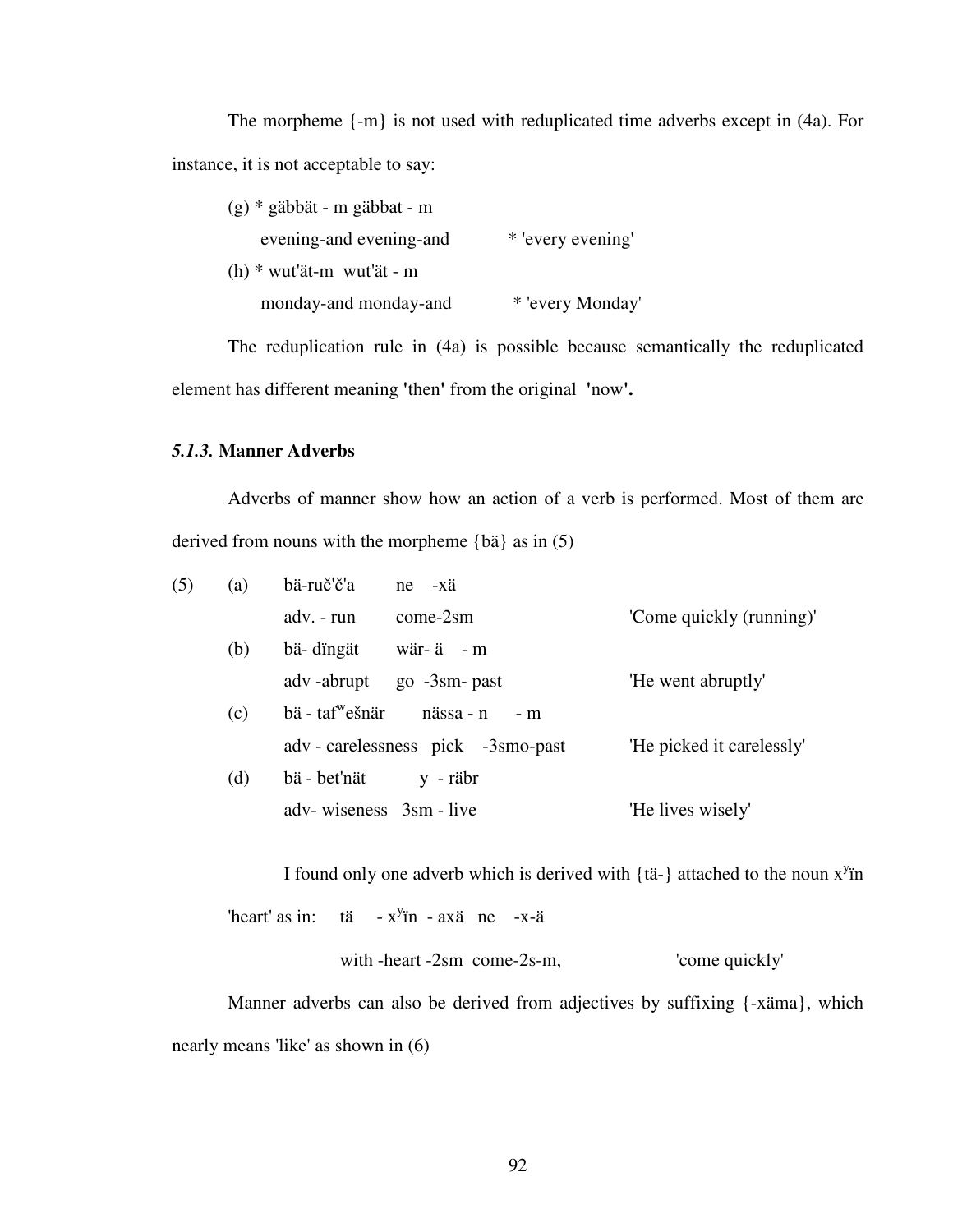| (6) |     | <i><b>Adjective</b></i> | <b>Gloss</b> | <b>Adverb</b>               | <b>Gloss</b> |
|-----|-----|-------------------------|--------------|-----------------------------|--------------|
|     | (a) | wäxe                    | 'nice/good'  | waxe - xäma                 | 'nicely'     |
|     | (b) | $t$ 'iff $\ddot{r}$ a   | 'bad'        | t'iff <sup>w</sup> ä - xäma | 'badly'      |
|     | (c) | gäwwa                   | 'foolish'    | gäwwa - xäma                | 'foolishly'  |
|     | (d) | ožža                    | 'lazy'       | ožža -xäma                  | 'lazily'     |

The following are example sentences with such forms.

| (7) | (a) | zix bett wäxe - xämma                                  | ?arräsä - wi -m   |
|-----|-----|--------------------------------------------------------|-------------------|
|     |     | this house nice -adv.                                  | build $3s$ - past |
|     |     | This house is built nicely                             |                   |
|     | (h) | kännä - we t'iff <sup>w</sup> ä - xämma wät't'äk'-ä -m |                   |
|     |     |                                                        |                   |

 carpenter-def -bad -adv. fall -3sm-past 'The carpenter fell off badly'

## *5.1.4.* **Place Adverbs**

 Adverbs of place show where an action is performed. The most common place adverbs are formed in the manners discussed below.

# *(i) Using the locative morpheme {-e}.*

The morpheme {-e} attached to nouns, pronouns can show different places as in (8)

| (8) | (a) | $\overline{z}$ ix - e | när -ä                      |                           |
|-----|-----|-----------------------|-----------------------------|---------------------------|
|     |     | this -loc             | exist -3sm                  | 'Here it is'              |
|     | (b) | xix-e                 | $w\ddot{a}r - \ddot{a} - m$ |                           |
|     |     | that -loc             | go -3sm-past                | 'He went there'           |
|     | (c) | ägir-e                | -ä<br>wïyy<br>-m            |                           |
|     |     | $leg$ -loc            | go down -3sm- past          | 'He went down (the hill)' |
|     |     |                       |                             |                           |

#### *(ii) Using lexical items showing location.*

The following is list of adverbial particles showing location.

| (9) | $f^{\text{w}}\ddot{a}r$ 'top/on' | mäye       | 'near'    |
|-----|----------------------------------|------------|-----------|
|     | dänn 'inside'                    | wäxätt     | 'side'    |
|     | ank <sup>'y</sup> e 'behind'     | täxatt     | 'across'  |
|     | yifte 'infron of'                | dänn- dänn | 'through' |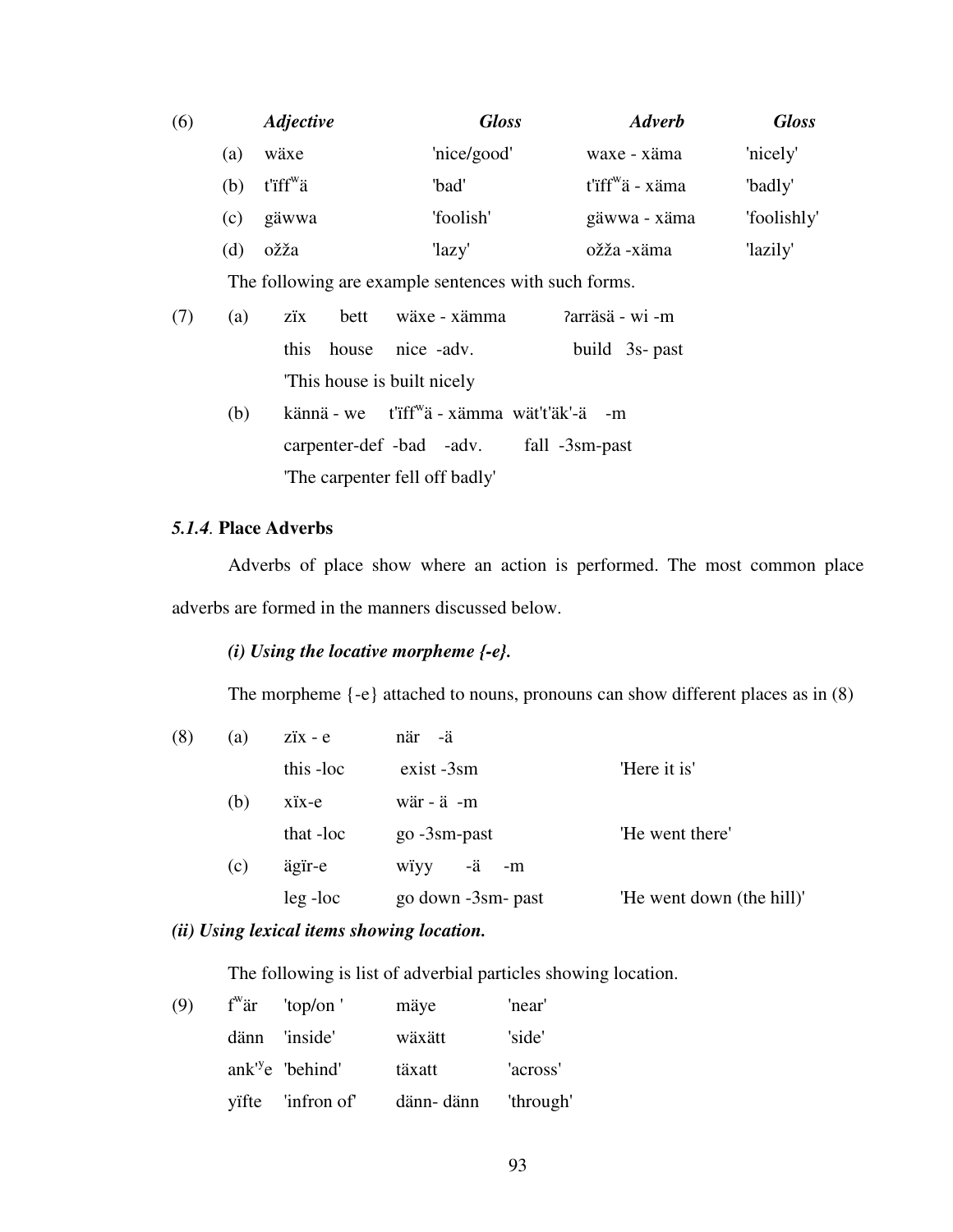Consider the following examples:

| (1) | $b\ddot{a}$ -sat'in $f^{\text{w}}\ddot{a}r$ |       | när - ä          |                                                         |
|-----|---------------------------------------------|-------|------------------|---------------------------------------------------------|
|     | $\alpha - \beta$                            | top   | $exist-3sm$      | 'It is on (the) top of (a) box'                         |
| (2) | bä-bett                                     | vifte | ?äžž- n          |                                                         |
|     | in-house                                    |       |                  | front look 3smo 'Look (see) it in front of (the) house' |
| (3) | tä - gura                                   |       | wäxätt čänn-ä -m |                                                         |
|     | from -left                                  | side  |                  | come-3sm-past 'He came from left side'                  |

# *5.1.5.* **Adverbs of Direction**

 Adverbs showing direction can be derived from place adverbs with the morpheme  $\{-ny\ddot{a}\}\text{ as in (10) (A) and (B).}$ 

| $(10)$ (A) | Place adverb   | <b>Gloss</b> | <b>Direction adverb</b> | <b>Gloss</b>         |
|------------|----------------|--------------|-------------------------|----------------------|
|            | $f^{\rm w}$ är | 'top'        | $f^{\rm w}$ är - nyä    | 'towards the top'    |
|            | dänn           | 'inside'     | dänn - nyä              | 'towards the inside' |
|            | zixe           | 'here'       | zïxe - nyä              | 'towards here'       |
|            | xixe           | 'there'      | xixe - nyä              | 'towards there'      |

The morpheme {-nya} can also be affixed to nouns serving the same purpose as in bett- nyä 'towards a house'. The following are structures showing such adverbs :

| (B) | (a) | zïxe - nyä ne -xä                                             |                                                                                    |
|-----|-----|---------------------------------------------------------------|------------------------------------------------------------------------------------|
|     |     | here -towards -come 2sm                                       | 'Come towards here'                                                                |
|     | (b) | xïxe - nyä<br>wär                                             |                                                                                    |
|     |     | there-towards go                                              | 'Go towards there'                                                                 |
|     | (c) | $f^{w}$ är - nyä wät't' - a - m                               |                                                                                    |
|     |     | up (top) -towards climb -3sm - past 'He climbed (towards) up' |                                                                                    |
|     | (d) |                                                               |                                                                                    |
|     |     | Eža - towards go 3sm - past                                   | 'He went towards (land of) Eža'                                                    |
|     |     |                                                               | In 5.1, five types of adverbs including adverbs of time, frequency, manner, place, |
|     |     |                                                               |                                                                                    |

and direction have been discussed. It is claimed that some of the time adverbs show past and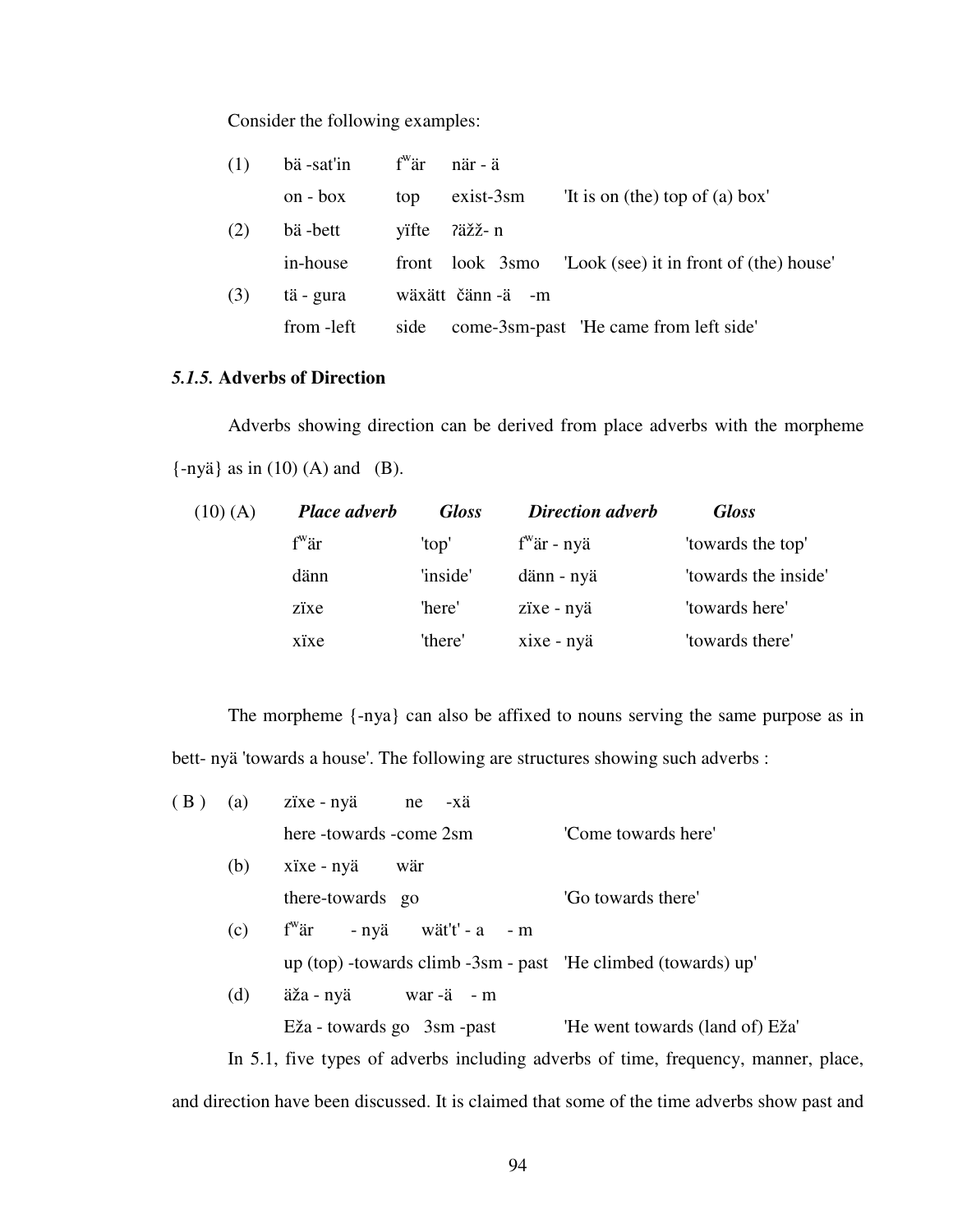future with morphemes  $\{-ra\}/\{-ya\}$  and  $\{-\ddot{a}\}$  respectively. It has been shown that frequency adverbs are formed in two ways; by total reduplication and by linking two different time adverbs with {-m-} 'and'. It is shown that manner adverbs are derived with {bä-} from nouns and with {-xäma} from adjectives. Place adverbs are marked with the locative morpheme  $\{-e\}$  and various adverbial particles. Adverbs of direction is marked with  $\{-nya\}$ attached to nouns or pronouns.

#### **5.2. Adjectives**

#### *5.2.1.* **Types of Adjectives**

 Adjectives have been categorized into the following seven semantic fields: dimension, physical property, human propensity, colour, age, value and speed (cf. Azeb (2001) for six of these in Maale).

 It is also claimed that with a parametric variation, the number of adjectives in the different semantic fields fall in a predictable range. Dixon (1982) as cited in Azeb (2001:133) makes such a claim and offers the following generalizations:

… Value, age, colour and speed type normally have very restricted size involving from two to half a dozen words, according to the language. Dimension usually involves a dozen or so words, rarely very many more. Physical property always involves at least several score items, while human propensity words can run into the hundreds.

The semantic fields of Eža adjectives are provided in (11) below.

#### (11) *(i) Dimension*

| mura                      | 'full'           | k'ura      | 'not full' |
|---------------------------|------------------|------------|------------|
| geff                      | tall(for object) | ač'č'ïr    | 'short'    |
| nïk                       | 'big'            | <i>irs</i> | 'small'    |
| bättït                    | 'wide'           | t'äbïb     | 'narrow'   |
| $7$ äräk' <sup>w</sup> -e | 'far'            | k'inawä    | 'nearby'   |
| dändir                    | 'thick'          | sissä      | 'thin'     |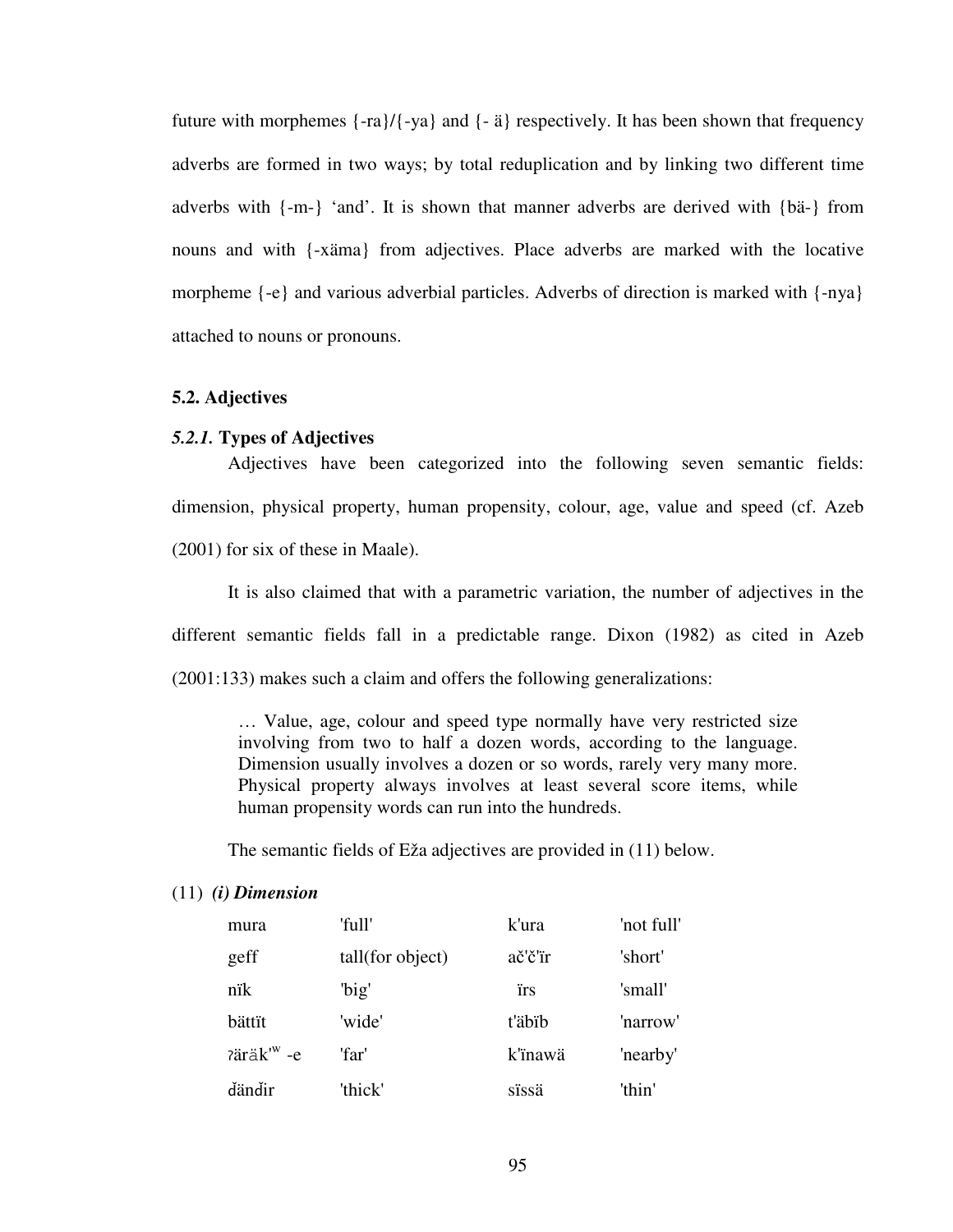|       | fat'ura                                                 | 'tall (for human) | dink                                     | 'dwarf'             |
|-------|---------------------------------------------------------|-------------------|------------------------------------------|---------------------|
|       | fik' <sup>w</sup> ir                                    | 'fat'             | k <sup>'y</sup> äč'č'-ännä               | 'teeny-weeny'       |
|       | (ii) Physical Property                                  |                   |                                          |                     |
|       | $m^{\rm w}$ äk'                                         | 'hot'             | ziza                                     | 'cold'              |
|       | dirziz                                                  | 'blunt'           | $k^{\prime}$ ä $k^{\prime}{}^{\prime}$ a | 'sharp'             |
|       | märk-ama                                                | 'beautiful'       | nozzänä                                  | 'ugly'              |
|       | t'äräk'                                                 | 'dry(of wood)     | yira                                     | 'wet'               |
|       | k' <sup>w</sup> äšaša                                   | 'dirty'           | nït'u                                    | 'clean'             |
|       | $k^{\prime\prime\prime}$ ik' $^{\prime\prime\prime}$ im | 'dry(of food)     | bära                                     | 'soft' (of leaf)    |
|       | tïwwa                                                   | 'hard/strong'     | t'äk'ïk'                                 | 'weak'              |
| (iii) | <b>Human Propensity</b>                                 |                   |                                          |                     |
|       | be't't'                                                 | 'thrifty'         | gäwwa                                    | 'foolish'           |
|       | nägräg                                                  | 'selfish'         | wabi                                     | 'kind/donor'        |
|       | fennät-ännä                                             | 'healthy'         | bašä-nnä                                 | 'diseased/infected' |
|       | ožža                                                    | 'lazy'            | t'uri                                    | 'industrious'       |
|       | xari                                                    | 'wise/witty'      | gango                                    | 'stupid'            |
|       | attaxar-i                                               | 'troublesome'     | adäbät-ännä                              | 'calm'              |
|       | dafar                                                   | 'courageous'      | gagära                                   | 'fearful'           |
|       | zängär-änna                                             | 'talkative'       |                                          |                     |
|       | (iv) Colour                                             |                   |                                          |                     |

| näč'č'ä                               | 'white (for object & human)     | $t''ik'''$ ir | 'black'(for object& human) |
|---------------------------------------|---------------------------------|---------------|----------------------------|
| $g^{\rm w}$ ad                        | 'white (for animals)            | gämbänna      | 'black' (for animals)      |
| bišša                                 | 'red' (for object, human & cow) | $g^{y}$ ilä   | 'blackish' (for horse)     |
| $d$ ämyät $^{13}$                     | 'red' (for sheep)               | dong          | 'yellow' (for horse)       |
| dama                                  | 'red' (for horse)               | wet'a         | 'yellow' (for cow)         |
| $\check{\text{s}}$ äxla <sup>14</sup> | 'redish' (for mule)             | amäč'a        | 'yellow' (for sheep)       |
| gärdo                                 | 'black and white' (for cow)     | käsyät        | 'yellow &red' (for goat)   |
| xämbär                                | black and white (for sheep)     | bäräss        | "black $\&$ red" (for cow) |

 $\overline{a}$ 

<sup>&</sup>lt;sup>13</sup> Literally means 'looking like däm 'blood'.

<sup>&</sup>lt;sup>14</sup> I t literally means looking like brick colour.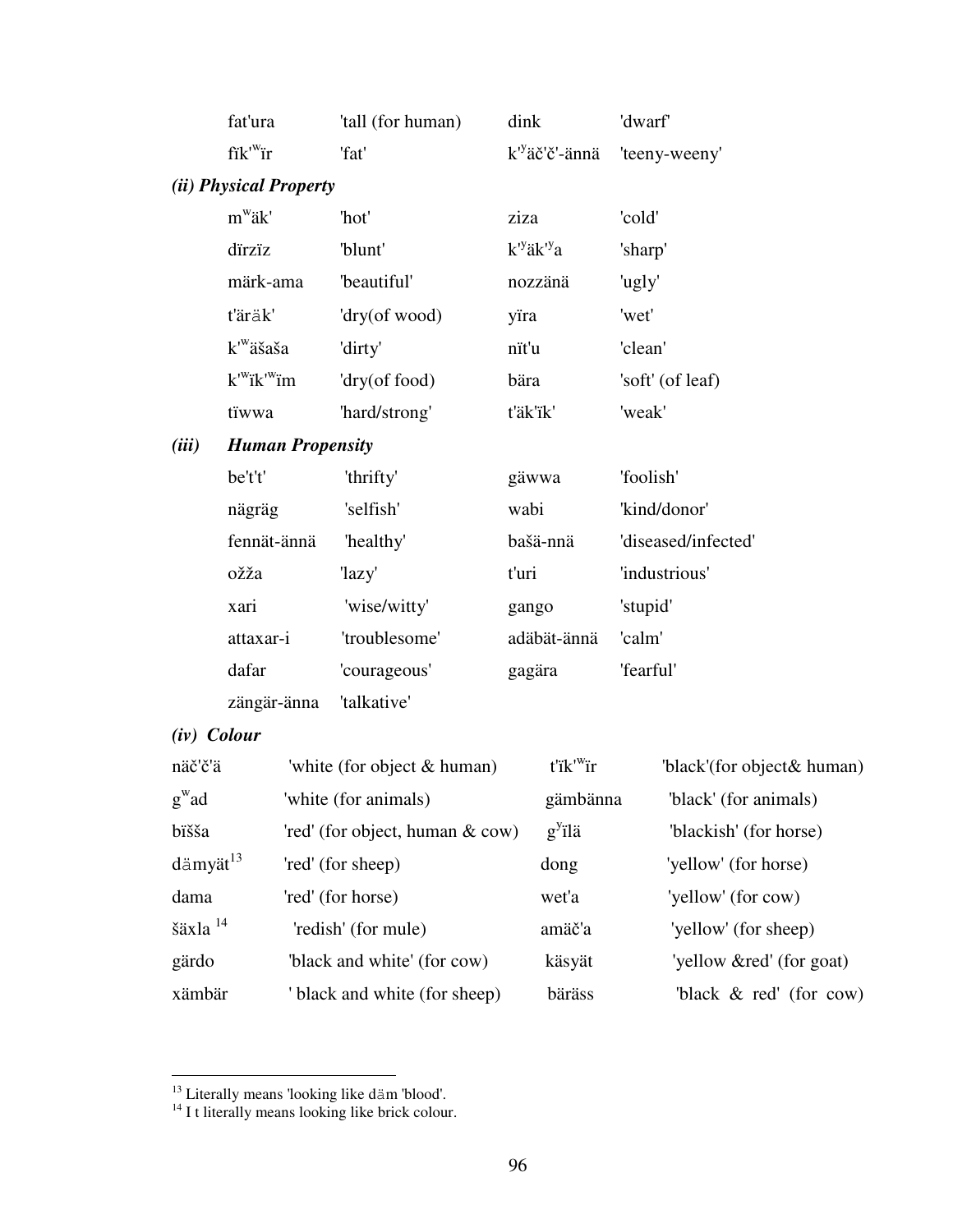# *(v) Age*

| barik'     | 'old' $(for + HUMAN, + MALE)$          |
|------------|----------------------------------------|
| gurz       | 'old' (for object and + HUMAN, - MALE) |
| gädär      | 'new'                                  |
| wädya      | 'teenage' (for $+$ HUMAN, $+$ MALE)    |
| ziyyä      | 'teenage' (for + HUMAN, - MALE)        |
| tïkkä      | 'kid/baby'                             |
| arde       | 'young'                                |
| (vi) Value |                                        |

| wäxe  | 'good/ok'        | dängännä | 'rich'           |
|-------|------------------|----------|------------------|
| t'irä | 'expensive' zega |          | 'poor'           |
| gïwwa | 'cheap'          | männat'i | 'extremely poor' |

# *(viii) Speed*

| t'uri 'fast'         | (for horse)        |
|----------------------|--------------------|
| nuč'č'-ama           | 'fast' (for Human) |
| g <sup>w</sup> ätata | 'slow'             |

The morphemes {-i}, and {-e} above are genitive and locative markers respectively.

 As predicted by Dixon, adjectives of speed, value and age are highly restricted in number. However, adjectives of colour surpass Dixon's prediction for he says the range is from two to six but Eža has more than a dozen of them.

#### 5.2.2. **Properties of Adjectives**

 Adjectives in Eža are not inflected for number, gender, and person. However, like nouns adjectives can be inflected for definiteness. Consider the examples in (12) below.

| (12) | (a) Number |
|------|------------|
|------|------------|

| Singular: | geff äridd               |                |
|-----------|--------------------------|----------------|
|           | tall boy                 | '(a) tall boy' |
| Plural:   | geff deng <sup>y</sup> a |                |
|           | tall boys                | 'tall boys'    |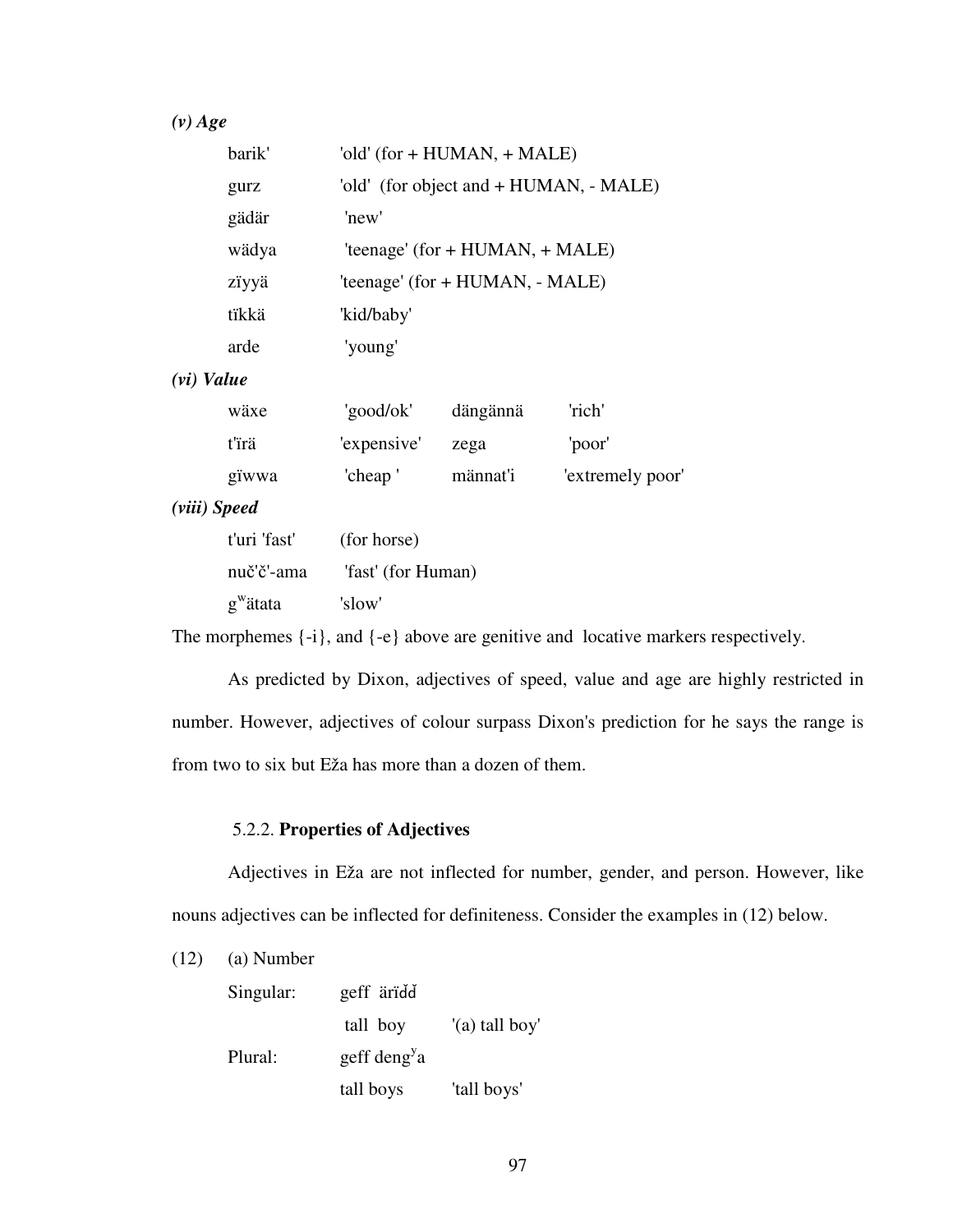| (b) Gender           |           |                             |
|----------------------|-----------|-----------------------------|
| Masculine: geff miss |           |                             |
|                      | tall- man | '(a) tall man'              |
| Feminine:            | geff mišt |                             |
|                      |           | tall woman '(a) tall woman' |

 As can be seen from the examples, the adjective geff 'tall' is inflected neither for number nor gender. In other words, there is no number and gender agreement between adjectives and nouns in Eža.

### (c) **Definiteness:**

geff-we tall-def 'the tall' ač'č'ïr - we short -def. The short ' as in the sentence: geff-we yï -fäzz we(m) ač'č'ïr -we tall-def 3s -better or short -def. 'Is the tall one better or the short one?'

#### 5.2.3 **Derivation of Adjectives**

 Adjectives of Eža are derived in different ways. The most common ones are discussed as follow.

#### *(i) Using {-ama}*

The morpheme {-ama} derives adjectives from nouns as in (13)

| (13) | <b>Noun</b> | <b>Gloss</b> | <b>Adjective</b> | <b>Gloss</b>              |
|------|-------------|--------------|------------------|---------------------------|
|      | oddä        | 'lie'        | odd-ama          | 'liar'                    |
|      | märk        | 'appearance' | märk-ama         | "beautiful"               |
|      | äďď         | 'hand'       | äďď-ama          | 'skillful (in handicraft) |
|      | t'onna      | 'power'      | t'onn-ama        | 'powerful'                |
|      | wärk'       | 'gold'       | wärk'-ama        | 'goldish'                 |
|      | bïšša       | 'red'        | bïšš -ama        | 'reddish'                 |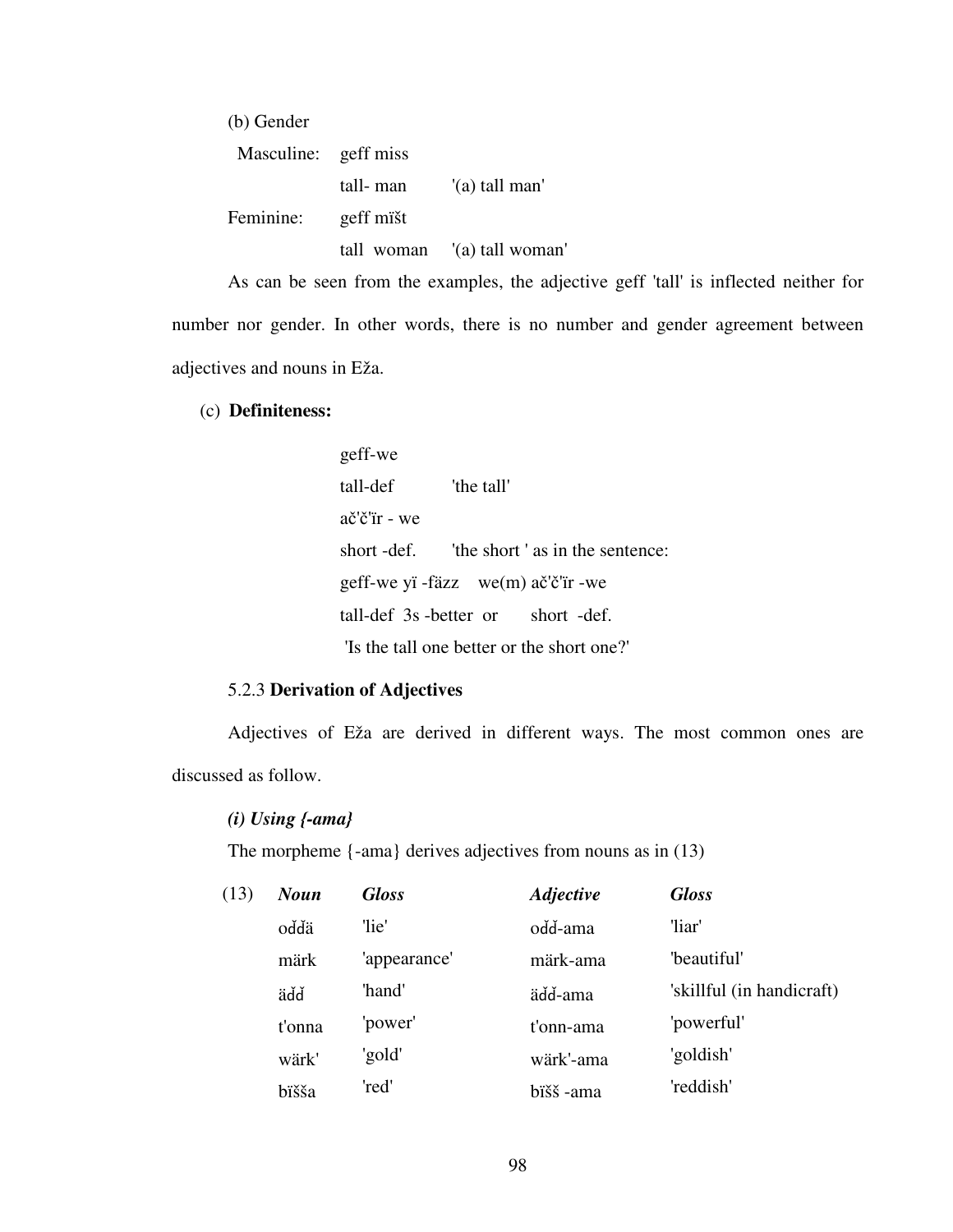## *(ii) using {-ännä}*

 Adjectives showing manner or state can be derived from nouns with {-ännä} in the manner shown in (14).

| (14) | <b>Noun</b>                    | <b>Gloss</b> | <b>Adjective</b>                         | <b>Gloss</b>   |
|------|--------------------------------|--------------|------------------------------------------|----------------|
|      | mäza                           | 'wound'      | mäz - ännä                               | 'wounded'      |
|      | $\text{d}$ ig <sup>w</sup> arä | 'problem'    | $\text{d} \text{ig}^{\text{w}}$ ar- ännä | 'problematic'  |
|      | bašä                           | 'disease'    | baš -ännä                                | 'diseased'     |
|      | bässär                         | 'meat'       | bässär - ännä                            | 'fat'          |
|      | amär                           | 'conduct'    | amär- ännä                               | 'bad mannered' |

## *(iii) Using {-ina}*

 Adjectives showing the language of a particular linguistic group are derived with {-ina} in the way shown in (15).

| (15) | Linguistic group | Adjective (Language) | <b>Gloss</b>               |
|------|------------------|----------------------|----------------------------|
|      | amara            | amar-ina             | Amharic (lang. of Amhara)  |
|      | äža              | äž-ina               | Eža (lang. of Eža)         |
|      | innor            | innor-ina            | Ennemor (lang. of Ennemor) |
|      | oromo            | orom-ina             | Oromifa (lang. of Oromo)   |
|      | tigre            | tigr-ina             | Tigrinya (lang. of Tigre)  |

The stem final vowels before the suffixes {-ama}, {-ina},and {-ännä} are deleted to avoid impermissible vowel sequences in (13),(14) and (15) respectively.

### *(iv)* Using the Stem Pattern  $C_1C_2C_2\mu C_3$

Some adjectives are derived from a verb root with the pattern  $C_1C_2C_2\mathbf{u}C_3$  as in (16).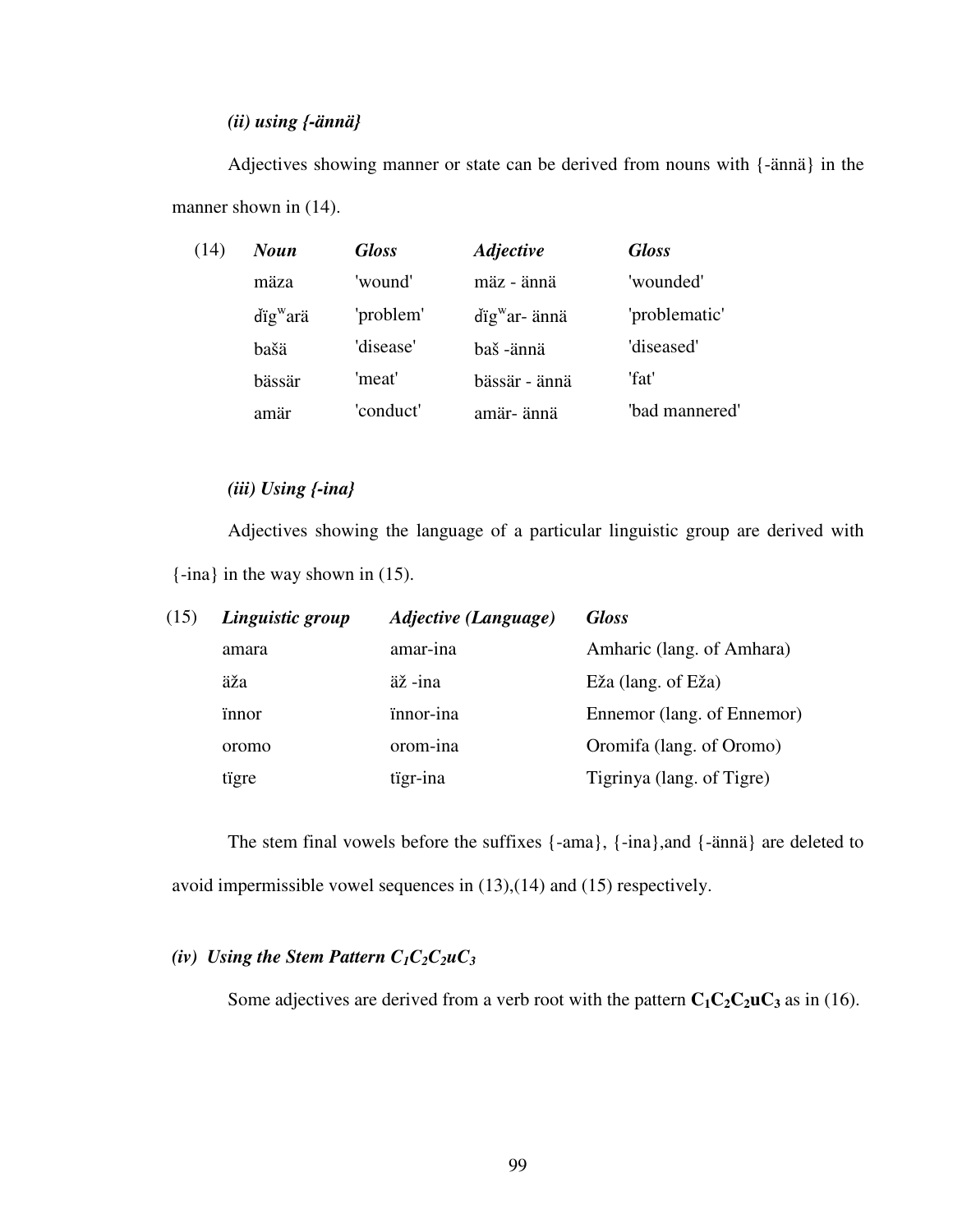| (16) |     | <b>Verb</b> root | <b>Gloss</b>    | <b>Adjective</b>                       | <b>Gloss</b> |
|------|-----|------------------|-----------------|----------------------------------------|--------------|
|      | (a) | $f$ -nn-r-       | 'amputate'      | fnnur $[f^{\text{w}}$ innir]           | 'amputated'  |
|      | (b) | $n-t't'-r-$      | 'melt'          | nt't'ur [nïč'č'ïr]                     | 'melt'       |
|      | (c) | $b$ -ss-r-       | 'ripe'          | $bssur [bw$ issir]                     | 'ripen'      |
|      | (d) | $m-t't'-r-$      | 'select/choose' | $m't'ur [m''i\check{c}'\check{c}'i'r]$ | 'selected'   |
|      | (e) | $b-nn-r-$        | 'demolish'      | bnnur $[b^{\text{w}}$ innir            | 'demolished' |
|      | (f) | $s-k'k'-r-$      | 'hang'          | sk'k'ur [sïk'k' <sup>w</sup> ïr]       | 'elevated'   |
|      | (g) | $n$ -ff-g-       | 'be avarice'    | nffug [niff <sup>w</sup> ig]           | 'avaricious' |

The adjectives in (16) are like participles that function as adjectives. The pattern of derivation is common in Ethio-semitic languages such as Ge'ez as in k'ïtul or k'ïttul 'killed' and, Amharic nïs'uh 'clean' and kïbur 'honoured'.

Leslau (1992) argues that the Ethio-Semitic participle pattern  $C_1C_2(C_2)$ uC<sub>3</sub> has disappeared in 'Gurage Languages' due to the floating nature of /u/ in the languages. Degif (1997), on the other hand, claims that Chaha, a Central West Gurage Language, has the pattern "for adjectives/ nominal participles and verbal particles" (Degif, 1997: 203).

Concerning the participles functioning as adjectives in Eža, we observe  $C_1C_2C_2 \mathbf{u}C_3$ is the underlying representation, and  $C_1$ **i** $C_2$  $C_2$ **u** $C_3$ , is the surface form.

 The stem internal /-u-/, which occurs between the ultimate and the penultimate consonants floats and labialises the nearest labilaizable labial or velar consonant on the left and/or palatalizes palatalizable alveolar consonant on the immediate left in surface forms. As /-u/ has the features [+ROUND] and [+HIGH], the former triggers labialization while the latter palatalization. For instance, in (16 a, c, e) the vowel /-u-/ labialises the first consonants, wherever the labializable segments are found. In (16b), it merely palatalizes the immediate left palatalizable consonant /t'/ whereas labilaization applies vacuously as there is no labilaizable segment in the word. In (16d), /-u-/ palatalizes its immediate left segment, that is, /t'/, and labialises the labilaizable consonant /m-/ that occurs at the left most edge of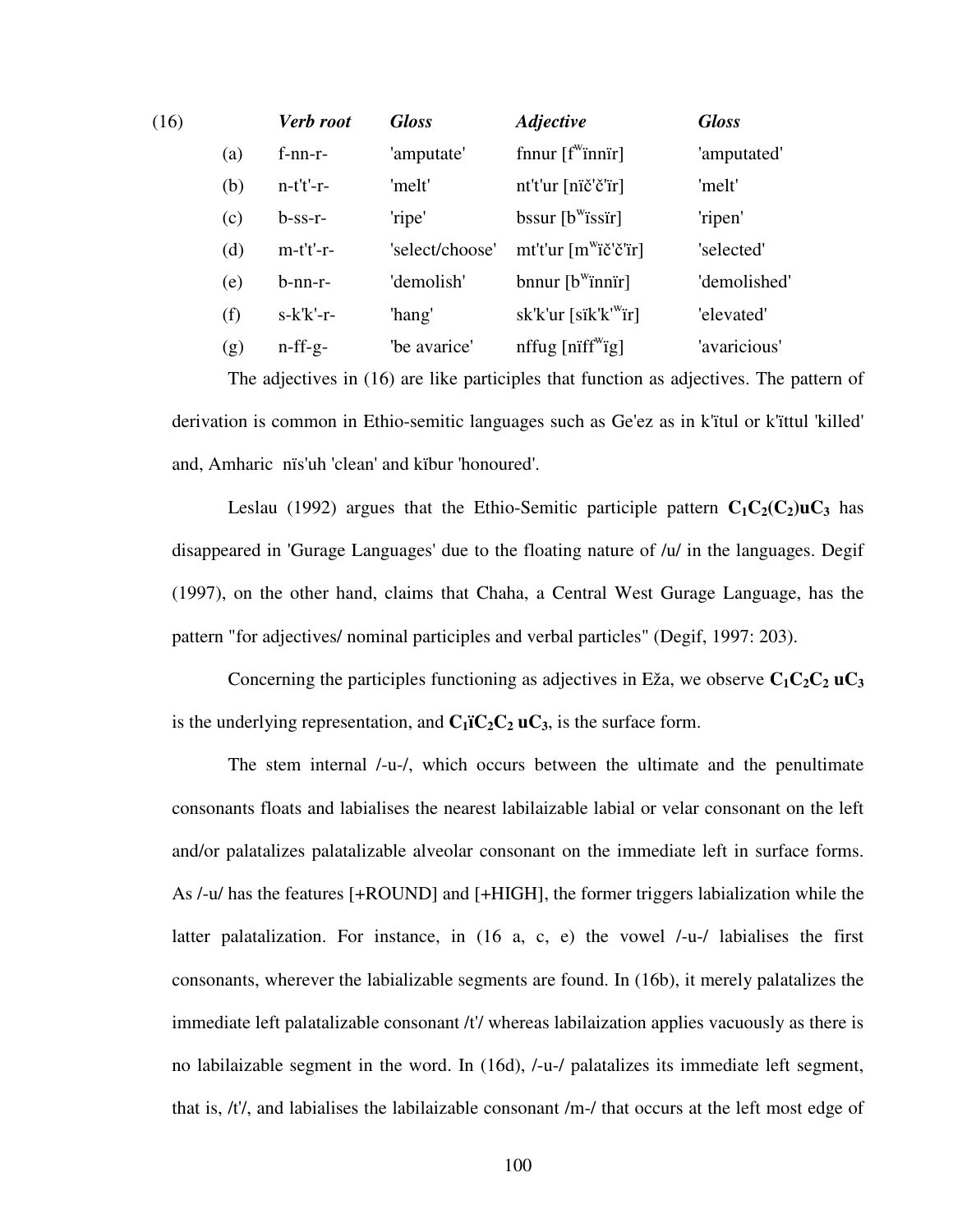the word. In (16f) the vowel labialises the penultimate consonant  $/k$  and in (16g) the vowel  $/$ -u- $/$  labialises the penultimate  $/$ -f- $/$  though we find a stem final labializable segment  $/g/$ . This is so because the back feature of  $/$ -u- $/$  spreads from right-to-left<sup>15</sup> in Eža.

 The fact that /-u-/ labialises and/or palatalizes relatively its immediate left labializable and/or palatalizable segment should not be confused with my earlier statement (see unit two),which asserts that /-u-/ labialises and /or palatalizes the right most labializable and/or palatalizable segment. The latter statement applies when /-u/ is suffixed to a stem while the former applies when  $\lambda$ -u- $\lambda$  is stem internal. In both cases, the direction of labialization and/or palatalization feature spread(s) uniformly from right to left (see section 4.3.1.2).

 In the examples in (16) the original site vacated by the vowel /-u-/ is filled by the epenthetic vowel [ï] in the surface forms.

#### **5.2.4. Compound Adjectives**

 $\overline{a}$ 

 There are a few compound adjectives in Eža. They are formed by combining a noun and an adjective which are joined by the 'theme vowel' {-ä-} as in (17).

| <b>Compound Adjective</b>   | <b>Gloss</b> |
|-----------------------------|--------------|
| enn - ä- t' ärak'           | 'shameless'  |
| ädd - ä -sur                | 'lazy'       |
| $x^y$ in- ä-t'uri           | 'honest'     |
| $x^{\gamma}$ in - ä- dändir | 'cruel'      |
|                             |              |

To wind up, the adjectives have been grouped into semantic fields of dimension, physical property, human propensity, color, age, value, and speed. It has been shown that the adjectives are not inflected for number and person but can be inflected for definite

<sup>&</sup>lt;sup>15</sup> In non-concatenative approach to phonological or morphological features such as rounding might spread either from left-to-right or right-to-left depending on the rules of a language (cf. Kenstowicz,1994)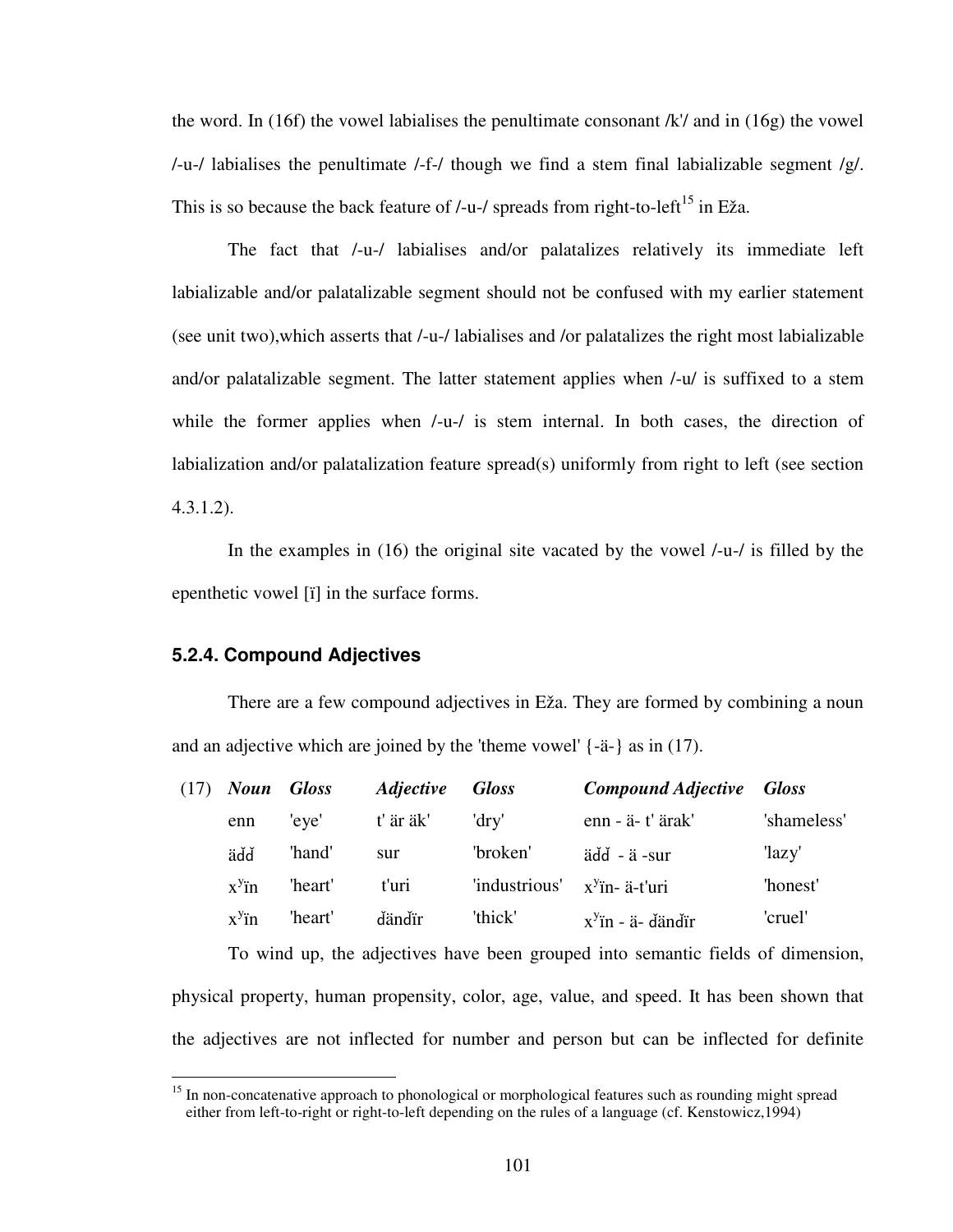article. The derivation of adjectives has also been discussed. It is shown that {-ama}, {-ännä}, and {ina} derive adjectives from nouns. Some adjectives are also derived from verb roots with the stem pattern  $c_1c_2c_2\mu c_3$ .

### **5.3 Numerals**

Numerals can be grouped into cardinals and ordinals. The former are those that are used in counting such as one, two, three, etc. The latter types are those that are used in ordering items, people, animals, etc. as first, second, third….

 According Greenberg (1978:253), "Every language has a numeral system of finite scope." He cites an example that the highest limit of numerals for American English is 'decillion' or  $10^{36}$ 

 Zero as a numeral has been rejected by some linguists who claim that counting usually begins with 'one'. Others argued that as far as a language has expression for zero, it should not be avoided from the system. Greenberg (1978:255) presents both sides of the arguments as follow:

> Since the numeral system is based on counting, and counting begins with 'one' we do not count a set without members. However, it is worth stating since a linguistic expression of the numeral system to include 'zero' is not logically excluded.

#### **5.3.1. Cardinal numerals**

In Eža the following cardinal numerals have fixed lexical representations:

| (18) | att           | 'one'  | säbatt   | 'seven'    |
|------|---------------|--------|----------|------------|
|      | xuyt $[xwet]$ | two'   | simutt   | 'eight'    |
|      | sost          | three' | žät'ä    | 'nine'     |
|      | arbätt        | 'four' | assir    | 'ten'      |
|      | amist         | five'  | bäk'k'ïr | 'hundred'  |
|      | siddist       | 'six'  | xum      | 'thousand' |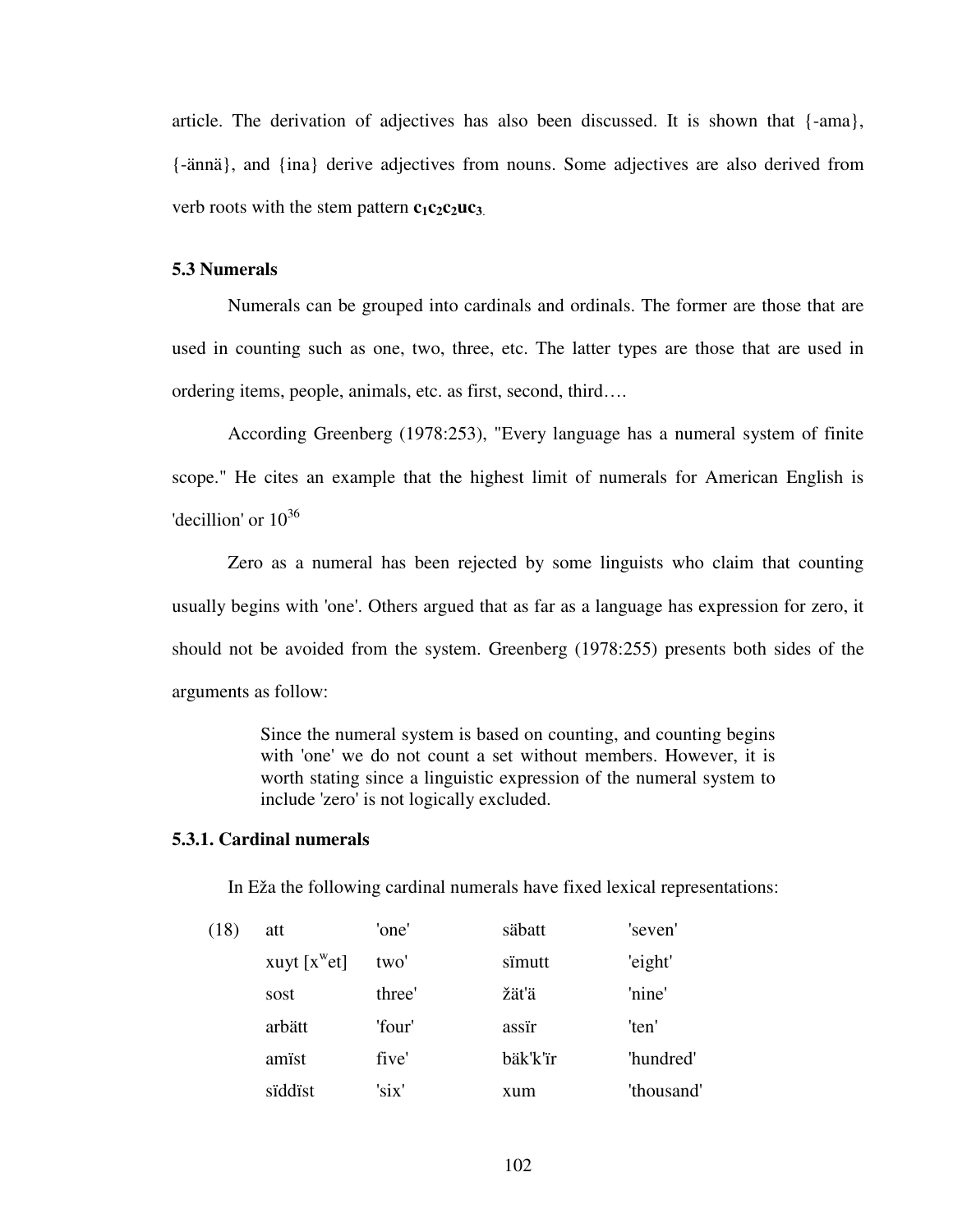In addition to these fixed lexical representations, bado 'zero' is used to express something 'null'. Such fixed numeral sets are known as 'frames' by Salzmann (1950) as cited in Greenberg (1978:256). Greenberg, however, prefers the term 'atoms' rather than 'frames'.

 The other numerals of Eža are derived from, the 'atoms', to use Greemberg's term, given in (18) above. For instance, the numerals in ten's, that is, twenty, thirty… ninety are derived from the corresponding simple numerals two, three… nine as shown in (19) below.

| (19) |     | Simple numerals | <b>Gloss</b> | <b>Derived numerals</b> | <b>Gloss</b> |
|------|-----|-----------------|--------------|-------------------------|--------------|
|      | (a) | xuyt            | 'two'        | xuy-a                   | 'twenty'     |
|      | (b) | sost            | 'three'      | sas-a                   | 'thirty'     |
|      | (c) | arbätt          | 'four'       | arb-a                   | 'forty'      |
|      | (d) | amist           | 'five'       | amis-a                  | 'fifty'      |
|      | (e) | sïddist         | 'six'        | sïddïs -a               | 'sixty'      |
|      | (f) | säbatt          | 'seven'      | säb-a                   | seventy'     |
|      | (g) | simutt          | 'eight'      | sïm-ra                  | 'eighty'     |
|      | (h) | žäťä            | 'nine'       | žäťä-ra                 | 'ninity'     |
|      |     |                 |              |                         |              |

The derivational affix  $\{-a\}$  changes to  $\{-ra\}$  in (19) (g) and (h) for no reason. The stem final  $/t(t)/$  of the simple forms is truncated before  $\{-a\}$  or  $\{-ra\}$ . The deletion of  $/t(t)/$ also creates a condition for a vowel deletion rule to apply as in (19c,f,g). In (19b), /o/ of sost 'three' changes to /a/ in assimilation to the derivational suffix  $\{-a\}^{16}$ . We may represent these two rules as follow:

<sup>16</sup> In non-concatenative approach to morphology, the vowels in the structure sos**-a** are said to be adjacent for they occupy their own tier separate from consonantal tier. Hence, the assimilation is possible as shown below:



 $\overline{a}$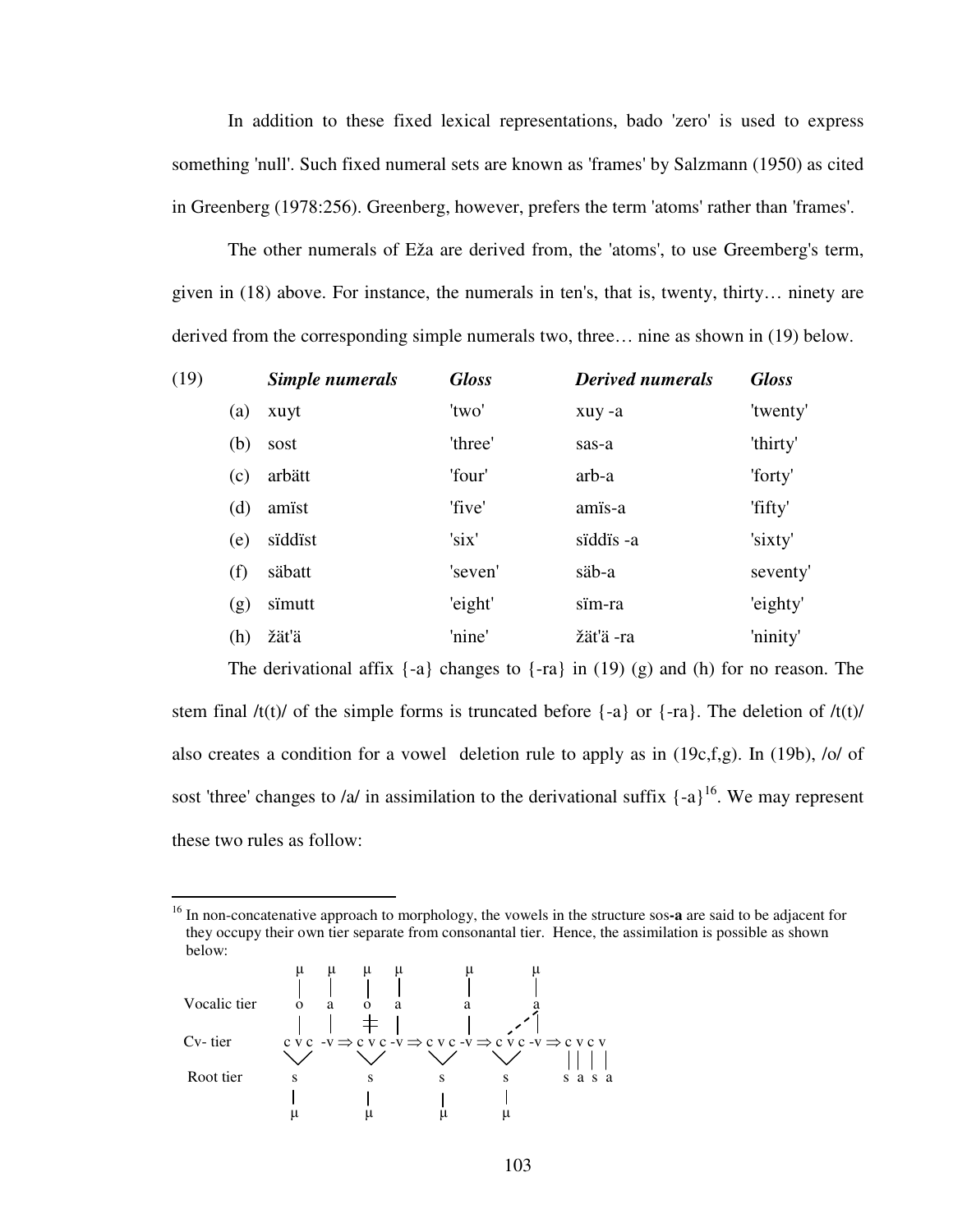Rule: 1. #...-t(t)  $\sharp \Rightarrow \emptyset$  /- {a(ra)}

2. V 
$$
\rightarrow \emptyset
$$
 / -V

 Thus, the derivation process can be shown using the numeral säbatt 'seven', to which {-a} is attached to derive säb-a 'seventy' as in (20)

(20) säbatt + 
$$
a \Rightarrow
$$
 säba- $\emptyset$ - $a \Rightarrow$  säba-a (Rule -1)

säba - a  $\implies$  säb-a (Rule (2)

 Rule -2, that is, the vowel deletion generally applies to the language, however, rule - 1 has been applied restrictively to the derivation of numerals and no general reason could be attributed for this.

 Numerals between ten's are formed by combining the simple and derived forms by the morpheme  $\{-m-\}$ , which has the meaning 'and'. Compare the examples in (21)

| (21) | (a) | assir-m-att                           |          |  |
|------|-----|---------------------------------------|----------|--|
|      |     | ten-and-one                           | 'eleven' |  |
|      | (b) | xuya -m -sost                         |          |  |
|      |     | twenty - and - three 'twenty - three' |          |  |
|      |     |                                       |          |  |

(c) amsa -m- žät'ä

fifty- and -nine 'fifty-nine'

 Numerals between hundred's are formed by combining bäk'k'ïr 'hundred' and simple or derived numerals. The morpheme {tä-}, which roughly has the meaning of the preposition 'with,' is attached to the second numeral. Consider the examples below.

| (22) | (a) | bäk'kïr<br>tä-sasa            |                            |
|------|-----|-------------------------------|----------------------------|
|      |     | hundred with-thirty           | 'one hundred ten'          |
|      | (b) | bäk'k'ïr tä-sasa -m<br>-att   |                            |
|      |     | hundred with -thirty-and-one. | 'one hundred thirty-one'   |
|      | (c) | bäk'k'ir tä-simra-m simut     |                            |
|      |     | hundred with-eighty-and-one   | 'one hundred eighty-eight' |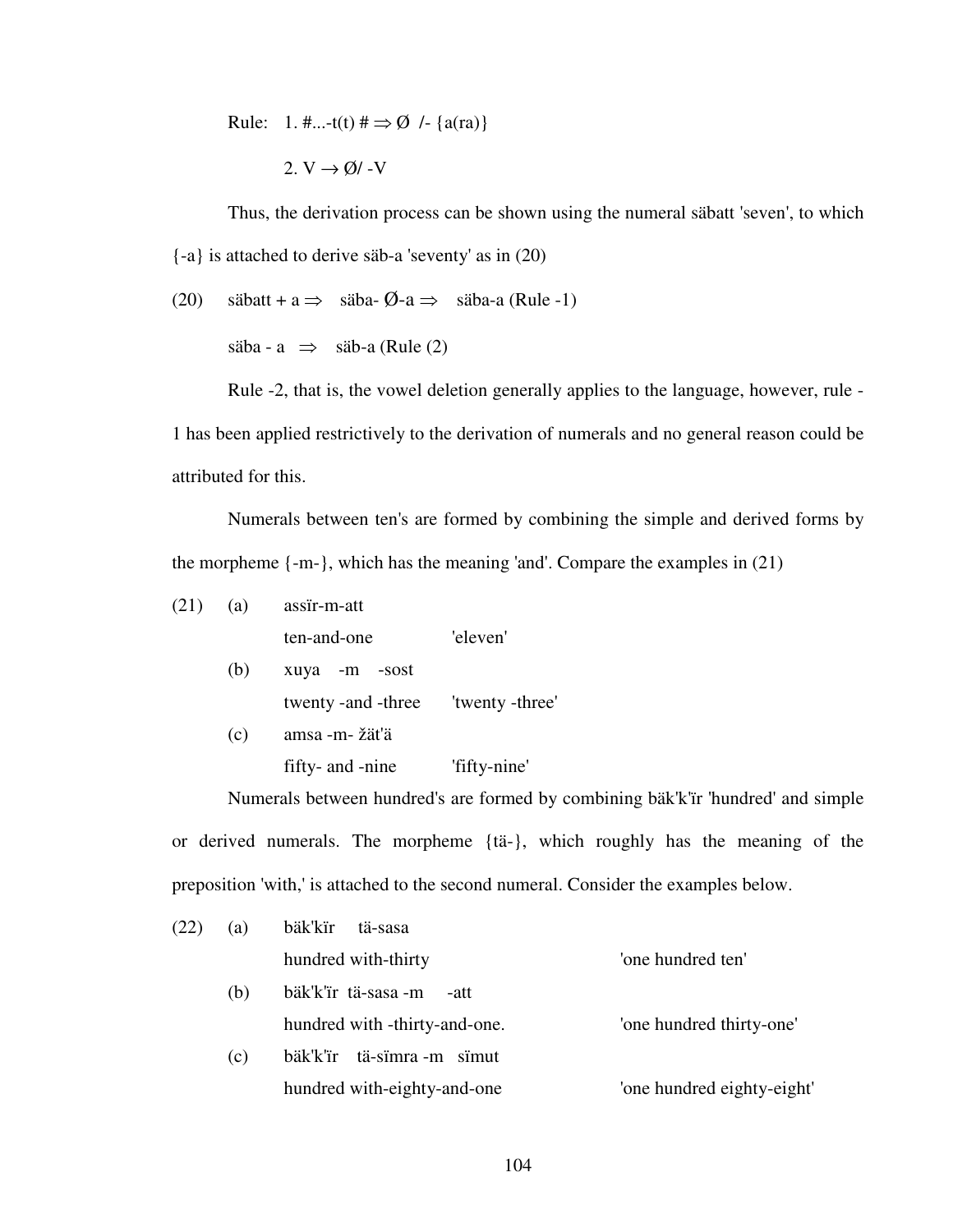To express a numeral, which is a combination of a thousand, hundred and ten, the morpheme {tä} is prefixed to both hundred's and ten's as shown in (23).

- (23) (a) xum tä -bäk'k'ïr tä -sasa thousand -with -hundred with-thirty 'one thousund one hundred thirty'
	- (b) xum tä -bäk'k'ïr tä-sasa -m -att thousand-with- hundred with- thirty - and -one 'one thousand one hundred thirty-one'

## **5.3.2. Ordinal numerals**

 Ordinal numerals are derived from cardinal numerals with the morpheme {- ännä} as in the examples below.

| (24) |              | Cardinal numeral | <b>Gloss</b> | Ordinal numeral  | <b>Gloss</b> |
|------|--------------|------------------|--------------|------------------|--------------|
|      | (a)          | att              | 'one'        | att- ännä        | 'first'      |
|      | (b)          | siddist          | 'six'        | siddist- ännä    | 'sixth'      |
|      | (c)          | assir            | 'ten'        | assir- ännä      | 'tenth'      |
|      | (d)          | assir-m-žät'ä    | 'ninteen'    | assir-m žäť-ännä | 'nineteenth' |
|      | $\epsilon$ ) | sasa             | 'thirty'     | sas - änna       | 'thirtieth'  |

 Stem final vowels in (24, d and e) are deleted before the vowel initial suffix {- änna} to avoid vowel sequencing.

 In 5.3, cardinal and ordinal numerals have been discussed. The cardinal numerals that have fixed lexical representations are found to be only twelve. The other numerals are derived from the fixed lexical sets or 'atoms'. Ordinal numerals aer derived from cardinal numerals with the morpheme {-änna}.

 To sum up, I have discussed adverbs, adjectives and numerals in this chapter. These topics have been treated in a single chapter only for convenience in organization.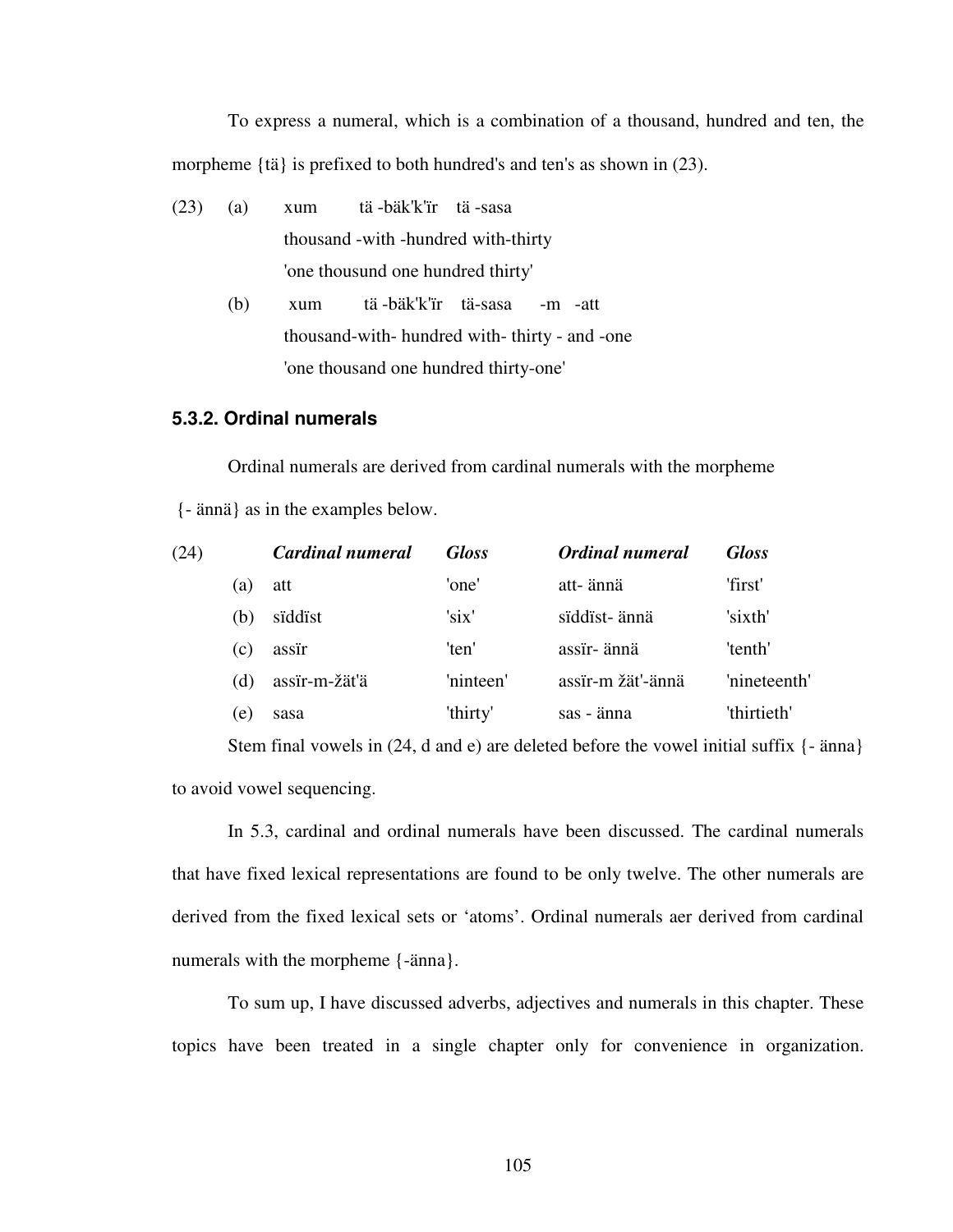## **CHAPTER SIX:SUMMARY AND CONCLUSION**

 The objective of this thesis is to offer descriptive account of Eža morphology, which includes the morphology of nouns, pronouns, verbs, adverbs, adjectives, and numerals.

 In the first chapter, general introductory remarks about the language, the people, and the research method have been made. A brief overview of the phonemic inventory of Eža has also been given.

 The inflections and derivations of nouns have been treated in chapter two. It is found that nouns in Eža can be inflected for number, gender, definite article and case.

 The grammatical category, number is shown in various forms. The singular is not marked. The collective plural is expressed with {nä-}. Some nouns distinguish singular and plural forms lexically whereas others show the plural by vocalic change as in gäräd 'girl' and gired 'girls'. The morpheme  $\{-at\}$  is also found to mark plural only in one noun.

 Nouns have two types of gender: biological and grammatical. The former is expressed by lexical means whereas the latter is marked with  $\{-v(t)\}\$  and  $\{-u\}\$  for feminine and masculine respectively.

 It has been shown that nouns referring to [-HUMAN] are grammatically masculine though biologically they might refer to female beings.

 With regard to the referential range of nouns, it has been shown that indefinite article is not morphologically marked whereas definite article is indicated with {-we}.

 As to case system of nouns, 'core' and 'semantic' cases were identified. The former includes the nominative and accusative while the latter various semantic cases. It has been shown that the nominative case is not morphologically marked but the accusative is indicated by the morpheme {yä -} attached to an object NP with features [+HUMAN] and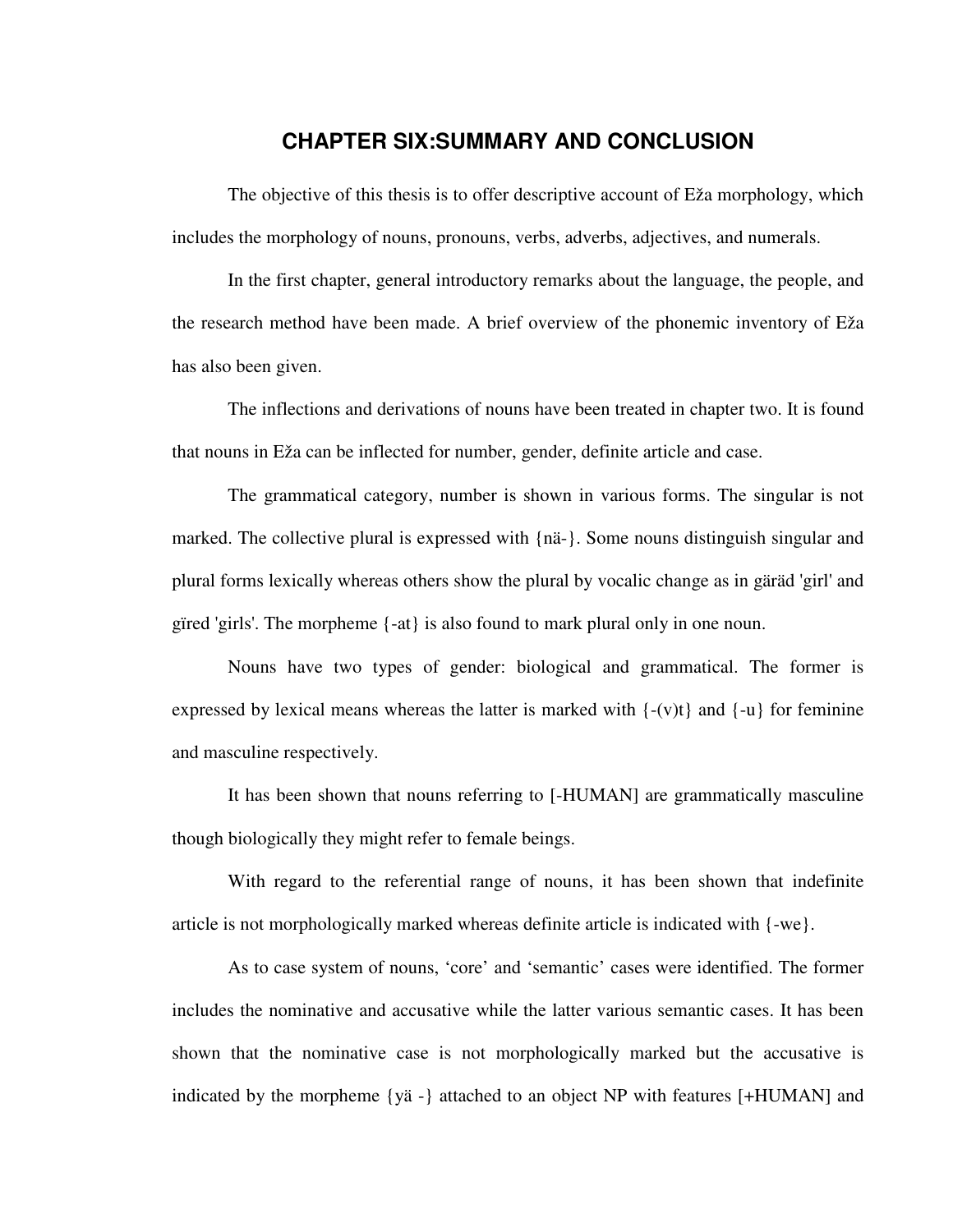[+ DEFINITE]. The semantic cases are prepositional and are homophonous in most cases. For instance, {yä-} marks the genitive, dative and ablative cases. The morpheme {bä-} indicates static location, temporal location and instrumental case. The morpheme {tä-} shows source as well as comitative cases. Destination of movement is show with  $\{-e\}$ .

 Nouns are derived as abstract, gerundive, manner, group identity, result, agent and instrumental nominals.

 The morpheme {-nnät} derives abstract nominals from simple concrete nouns or adjectives, while {-innär} derives some such other nominals from verbs. Gerundive nominals are derived from verb roots by prefixing {wä-}. Group identify nominals are derived from simple nouns with {-ännä}. This morpheme is also used to derive adjectives as well as ordinal numerals. Agent nominals are formed from verb roots using the morpheme  $\{-i\}$  and the stem pattern  $C_1aC_2aC_3$ . Result nominals are derived in two ways: by adding suffixes  $\{-x\}$  and  $\{-y\}$  to verb roots. The stem pattern for the former is  $c_1\ddot{a}c_2c_2\ddot{a}c_3$  and for the latter  $c_1c_2uc_3$ . Finally, attaching the morpheme  $\{-ya\}$  to a gerundive nominal stem derives instrumental nouns.

 In section 2.3, three ways of deriving compound nouns have been presented. The first types are simply formed by combining two nouns or an adjective and a noun. The second types are formed by joining two nouns or a noun and an adjective, which are linked by the 'empty morph' {-ä-}. The third types are combinations of two nouns to which the prefix {yä-} is added.

 In chapter three the pronouns of Eža have been discussed. The following pronoun types were mentioned: personal, possessive, demonstrative, reflexive, interrogative, indefinite, 'restrictive' or pronouns of 'isolation', 'selective', 'non-selective', and 'exclusive' pronouns. Furthermore, pronominal suffixes have been considered.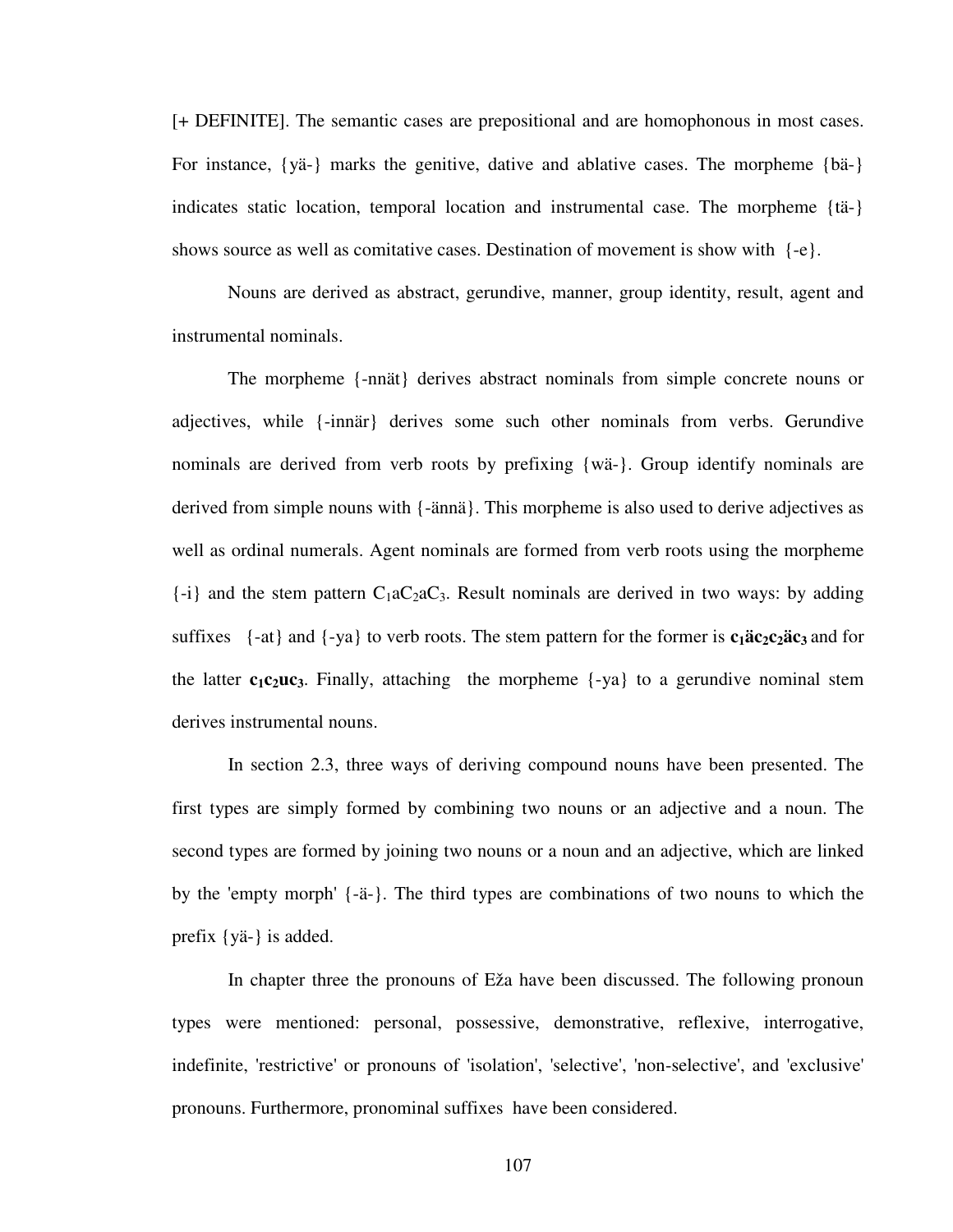The personal pronouns are inflected for number, person, gender and case. It has been shown that  $\{i\mathbf{y}\}$ ,  $\{ax\}$  and  $\{xt\}$  mark first, second and third person respectively. It has also been shown that singular is not marked while the plural is shown by {-nä-}. The feminine in expressed with  $\{-i\} \sim \{-ma\}$  and the masculine with  $\{-u\}$ . The case markers used in pronouns are found to be the same as those found in nouns.

 Possession in pronouns is expressed by prefixing {yä-} to the personal pronouns or by using possessive suffixes that are attached to nouns.

Two demonstrative pronouns  $\chi$ i(x) 'this'/ 'these' and  $\chi$ i(x) 'that'/ 'those' have been identified for near and far to the speaker respectively. Reflexive pronouns are derived from gägg 'body'/ 'self' with possessive suffixes. Indefinite pronouns are compounds of k'ar 'thing' or säb 'body'/ 'person' to which different morphemes are attached. Interrogative pronouns are lexical.

 Possessive suffixes attached to the words ïmmat 'alone/only' att 'one', ïnnïm 'all/every' and attïm 'no/none' to form 'restrictive', 'selective', 'non-selective' and 'exclusive' pronouns respectively.

 Subject agreement affixes are suffixed to verbs in the perfective aspect and in jussive mood but prefixed in the imperfective aspect.

 In chapter four, the morphology of Eža verbs has been presented. First, verbs are classified by number of radicals as mono-,bi-,tri-and quadri-radicals, and by the stem patterns of tri-radical verbs as type 'A', 'B' and 'C'. The latter classification uses the vowel types between the first and the penultimate radical and gemination or absence of gemination of the penultimate radical in different aspects and moods.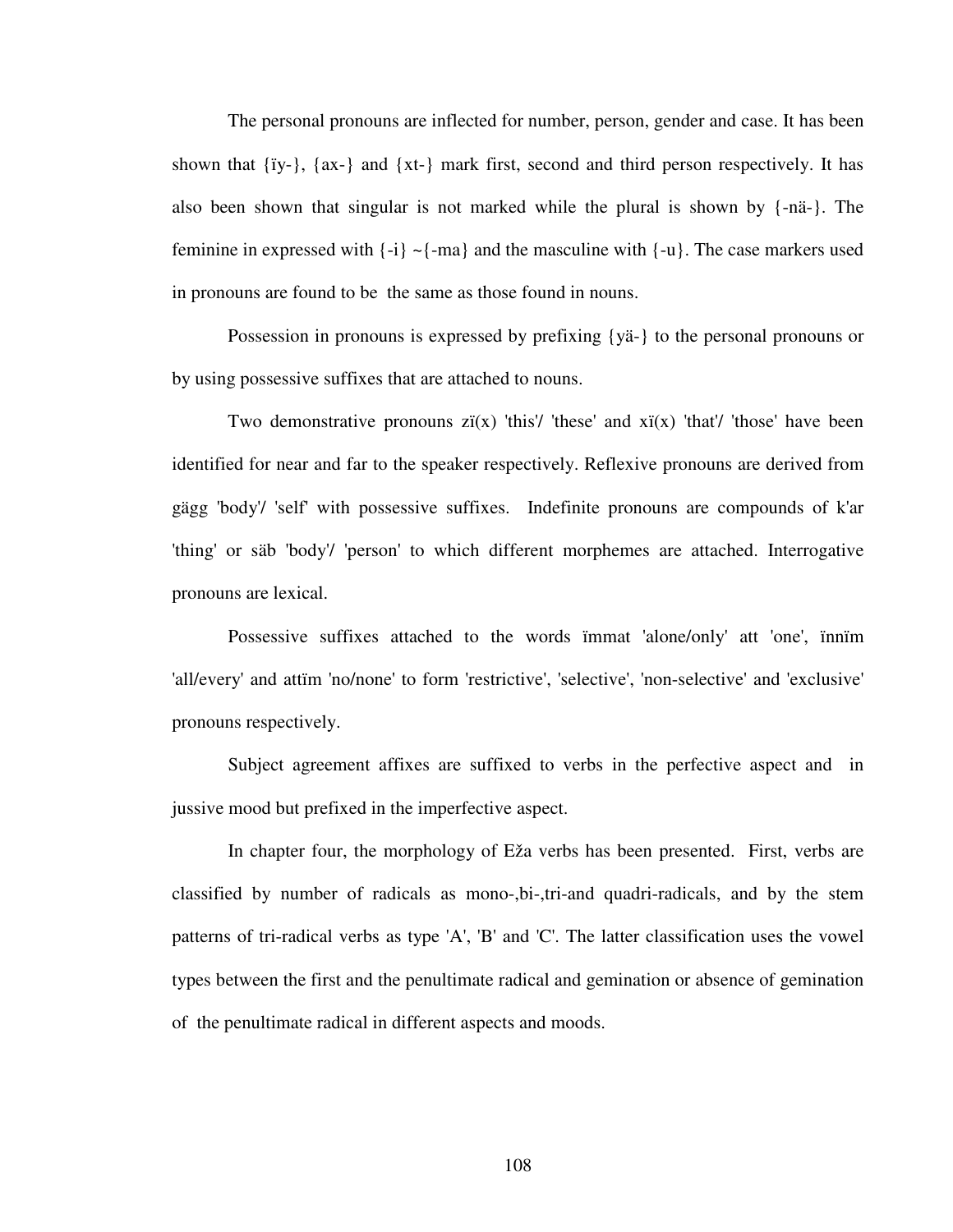Verbs are inflected for person, gender, number, aspect and tense. The person, gender and number markers are some times fused and cannot be divided. For instance in säbbär-ä (break- he), the morpheme {-ä} marks third person, singular and masculine.

 The perfecitve aspect is shown with {-ä-}, which occurs between the ultimate and penultimate radical while the imperfective aspect shows the pattern  $-C_1VC_2(C_2)$  C3 to which person markers are prefixed.

 Morphemes that mark various tenses have also been distinguished. The past is indicated by  $\{-m\}$ , the present is shown by the stem pattern that shows the imperfective aspect. The future tense is expressed in two ways. One is with the morpheme {-te} for the definite future and the other with {-šä} for indefinite future. The auxiliary verb bannä attached to simple past tense shows the remote past and when it is attached to simple present tense shows the past progressive tense.

The jussive mood is shown with three different stem patterns:  $C_1C_2(C_2)C_3$ , - $C_1C_2(C_2)\ddot{a}C_3$ , and **-**  $C_1VC_2(C_2)C_3$ . The imperative mood has the stem pattern - $C_1(V)C_2(C_2)C_3$ . Two types of conditional moods have also been identified: the present and the past. The former is marked with {bä-} while the latter is shown with {tä-}.

Negation has also been treated. It is found that  $\{an-\}$ , is the negative marker which changes to  ${a-\}$  before two consonants and the  ${a-\}$  itself changes to  ${e-\}$  when followed by the palatal consonant /y/.

 I have distinguished two types of verbal derivations: simple and complex. The former consists of reflexive, passive, causative, adjutative, iterative, and reciprocal forms of verbs. The reflexive is marked with {tä-}, which also shows the passive. It is, however, argued that this morpheme is basically reflexive and the passive is best expressed by the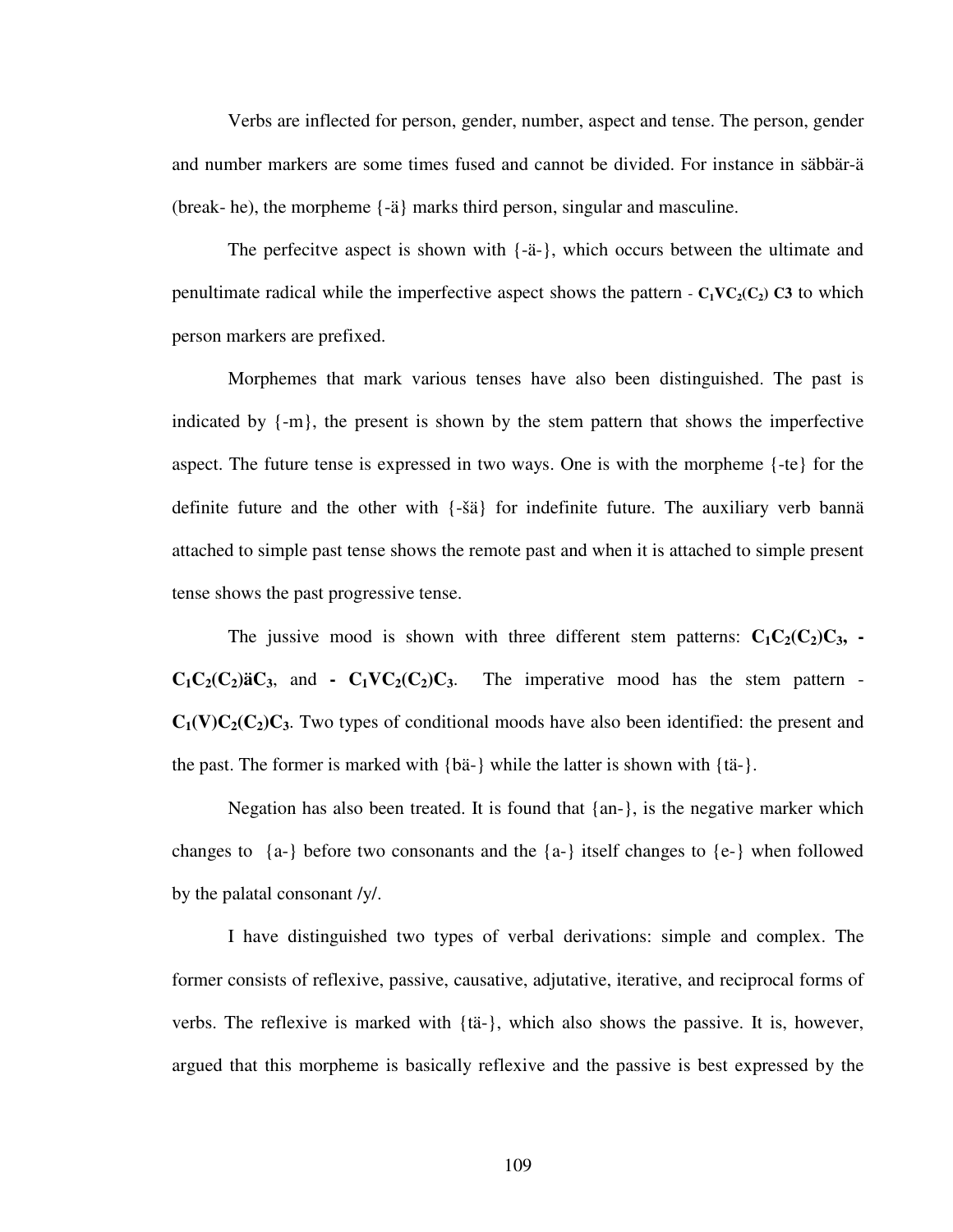'impersonal passives', which is formed with the suffix {-u}. This vowel has a floating property and labialises and/or palatalizes labializable and palatalizable consonants to its left.

 There are two types of causative verbs: direct and indirect. The former is derived with the morpheme  ${a-}$  and the latter with  ${at-}$ . The morpheme  ${at-}$  also derives the adjutative, but the adjutative form has a vowel /-a-/ that occurs between the first and the penultimate radical of a verb stem.

 The frequentative is derived by reduplicating the penultimate radical of a verb root. The reciprocal is expressed by {tä-} and the vowel /-a-/ which occurs between stem initial and penultimate consonant of a verb stem.

 Under complex verbal derivations, the frequentative passive, frequentative reciprocal, frequentative causative, reciprocal causative and causative of the frequentative reciprocal have been treated.

 It has been shown that the frequentative passive is shown with {tä-} attached to frequentative verb stem. The frequentative reciprocal is expressed with {tä-} prefixed to the reciprocal verb stem. The frequentative causative is shown by causative marker {a-} or {at-} and frequentative verb stem.

 The same form that derives adjutative expresses the reciprocal causative. They are distinguished by context and an inherent meaning of the lexical verbs.

 The causative of frequentative reciprocal is derived with {at-}, attached to the frequentative reciprocal verb stem.

 In chapter five, adverbs, adjectives and numerals of Eža have been discussed. In 5.1, different types of adverbs have been mentioned.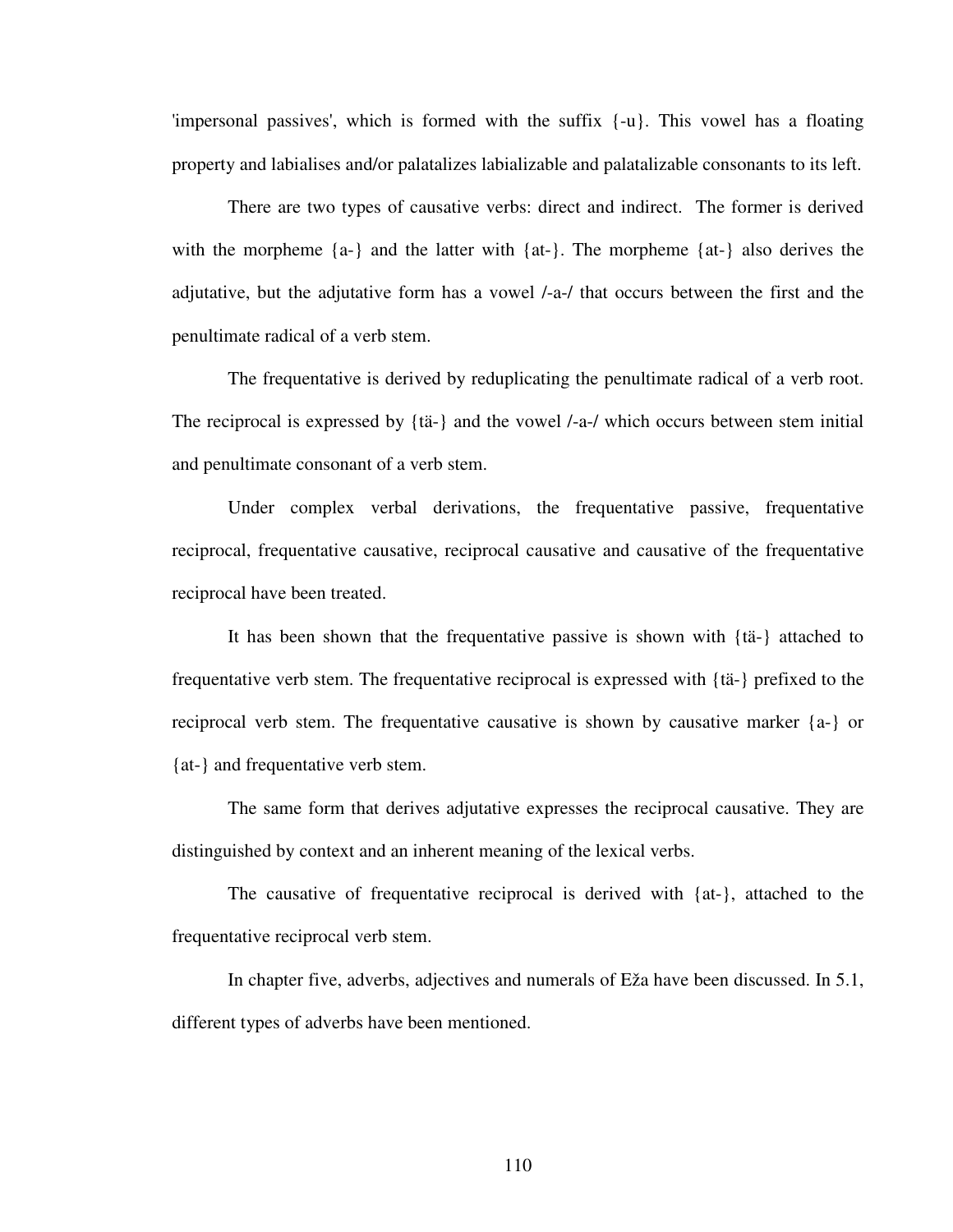Lists of time adverbs are given and it is claimed that some of the time adverbs are derivational and the derivational affixes at the same time indicate time. It has been shown that the morpheme  $\{-ra\}$  with its variant  $\{-ya\}$  shows past time and  $\{-\ddot{a}\}$  shows future time.

 Frequency adverb is expressed by total reduplication such as wut'ät-wut'ät (Monday-Monday) 'each Monday'.

Manner adverbs are derived from nouns with {bä-} and from adjectives with {-xäma}.

 Place adverbs are expressed with the locative morpheme {-e} added to nouns, or pronouns, and adverbial particles.

 Adverb of direction is shown with {-nya}, which is suffixed to nouns, pronouns and place adverbs.

 In 5.2, adjectives of Eža have been considered. The adjectives were classified into seven semantic fields showing: dimension, physical property, human propensity, colour, age, value and speed.

 It is found that the adjectives are not inflected for number, gender, and person but could be inflected for definite article.

 Four types of derivation of adjectives have been distinguished. Adjectives showing attribute or appearance are derived from nouns with {-ama}. The morpheme {-ännä} derives adjectives showing state or manner from nouns. Adjectives that show language of a linguistic group are derived with {-ina}. And finally, a large number of adjectives are derived from verbs roots with the stem pattern  $C_1C_2(C_2)$ u $C_3$ .

 A few compound adjectives are formed by combining a noun and an adjective linked by the 'empty morph' {-ä-}.

111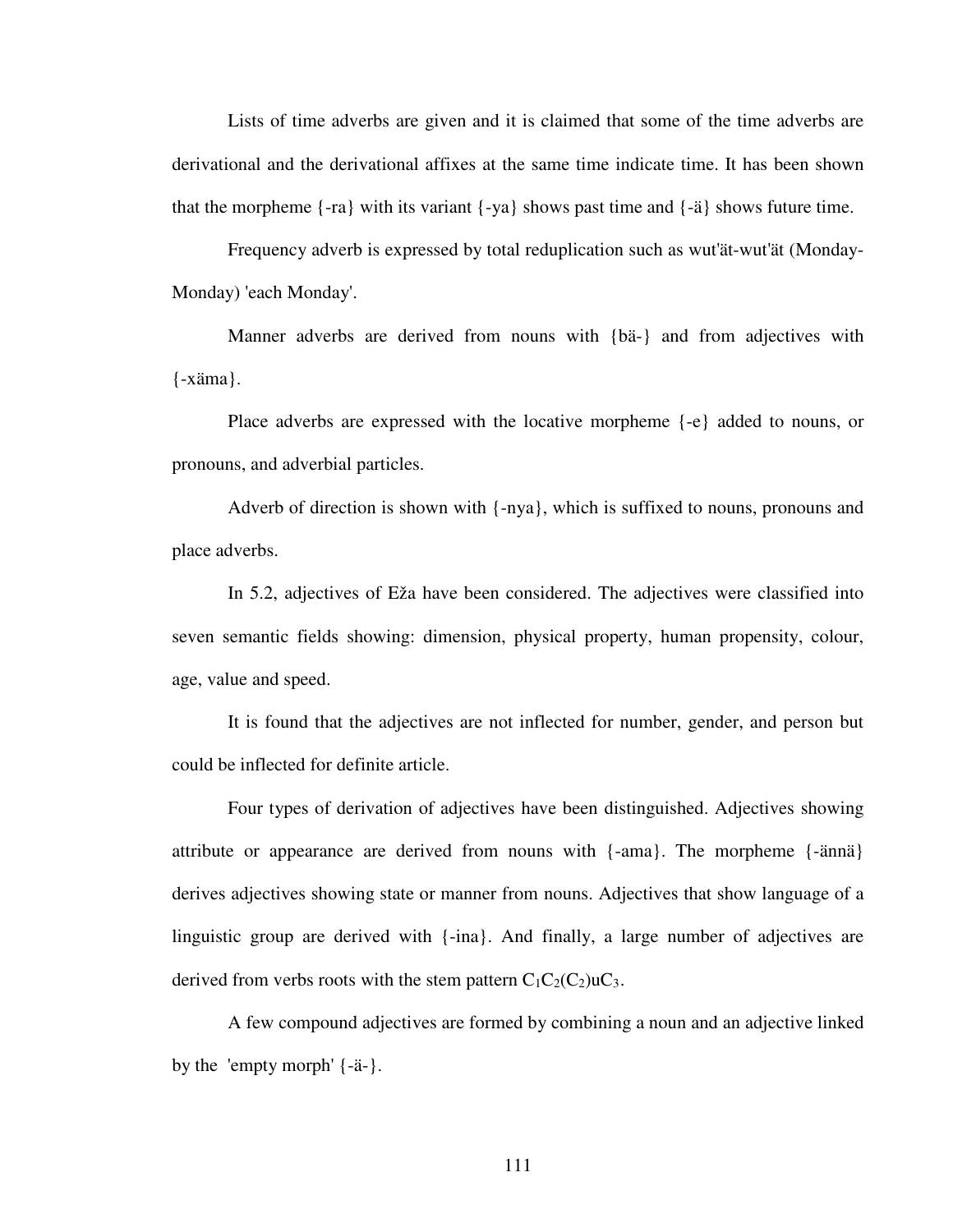In 5.3, numerals are treated. It is found that Eža has a dozen of fixed sets of cardinal numerals and one more numeral bado 'zero', which seems to be a loan. The numerals in ten's are derived from the fixed numeral sets that range between two and nine by affixing {-a}, which becomes {-ra} in the derivation of 'eighty' and 'ninety'.

 The numerals between ten's are derived by combining the simple fixed numeral sets and the derived ten's linked by the morpheme {-m}. Numerals above hundred are expressed by adding {tä-} as in bäk'k'ïr tä-xuyt (hundred with -two) 'a hundred and two'. Ordinal numerals are derived from cardinal numerals using the morpheme {-ännä}.

To wind up, this thesis attempts to provide some insights on morphology of Eža. It describes the inflection and derivation of nouns, pronouns, adverbs, adjectives, and numerals. It also treats some compound noun and adjective formation. I feel that this study could serve as a reference material and as a stepping-stone for further researches in Eža and other related Ethio- Semitic languages.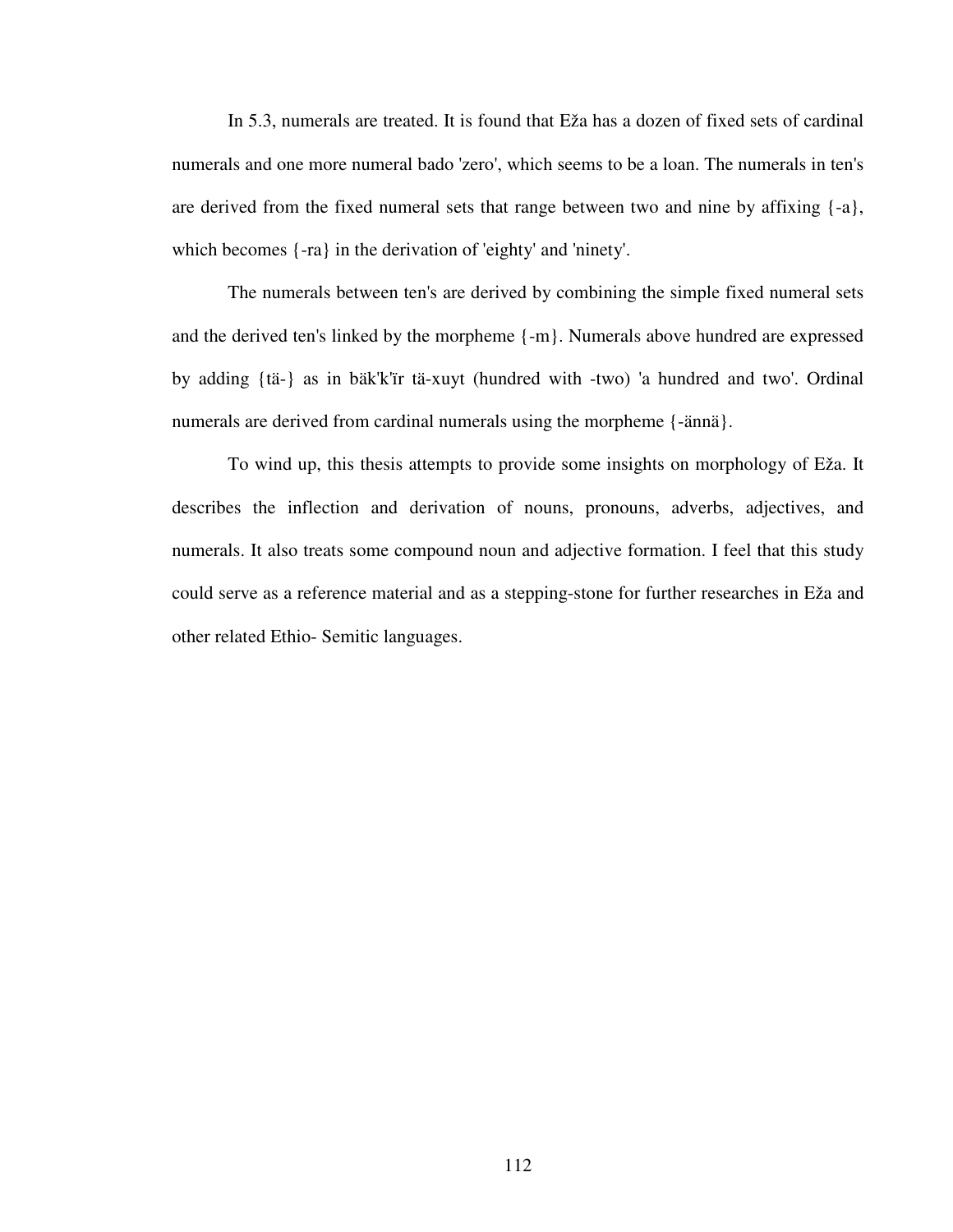## **References**

- Anderson, J. 1971. **The grammar of Case: Towards a Localistic Theory.** Cambridge: Cambridge University Press.
- Anderson, S. 1992. **A -Morphous Morphology.** Cambridge: Cambridge University Press.
- Aronoff, M. 1994. **Morphology by Itself : Stems and Inflectional Classes.** The MIT Press.
- Azeb Amha. 2001. **The Maale Language.** The Netherlands: Research School CNWS, Leiden University.
- Bauer, L. 1983. **English Word Formation.** Cambridge: Cambridge University Press.
- Baye Yimam. 1988. "Towards a definition of the nominal specifiers in Amharic" In Tadesse Beyene (ed). **Eighth International Conference of Ethiopian Studies.** Addis Ababa University: Institute of Ethiopian Studies. Johann Wolfang,Goethe Universitate,Frankfurt am main. PP 599-612.
	- \_\_\_\_\_\_\_\_\_\_ 1995. **Yamarï**ňň**a Säwasäw (Amharic Grammar).** Addis Ababa: EMPDA.
- \_\_\_\_\_\_\_\_\_\_. 1999. "Root Reductions and Extensions in Amharic". **Ethiopian Journal of Language and Literature, 9:56-88.**

Blake, B.J. 1994. **Case** Cambridge: Cambridge University Press.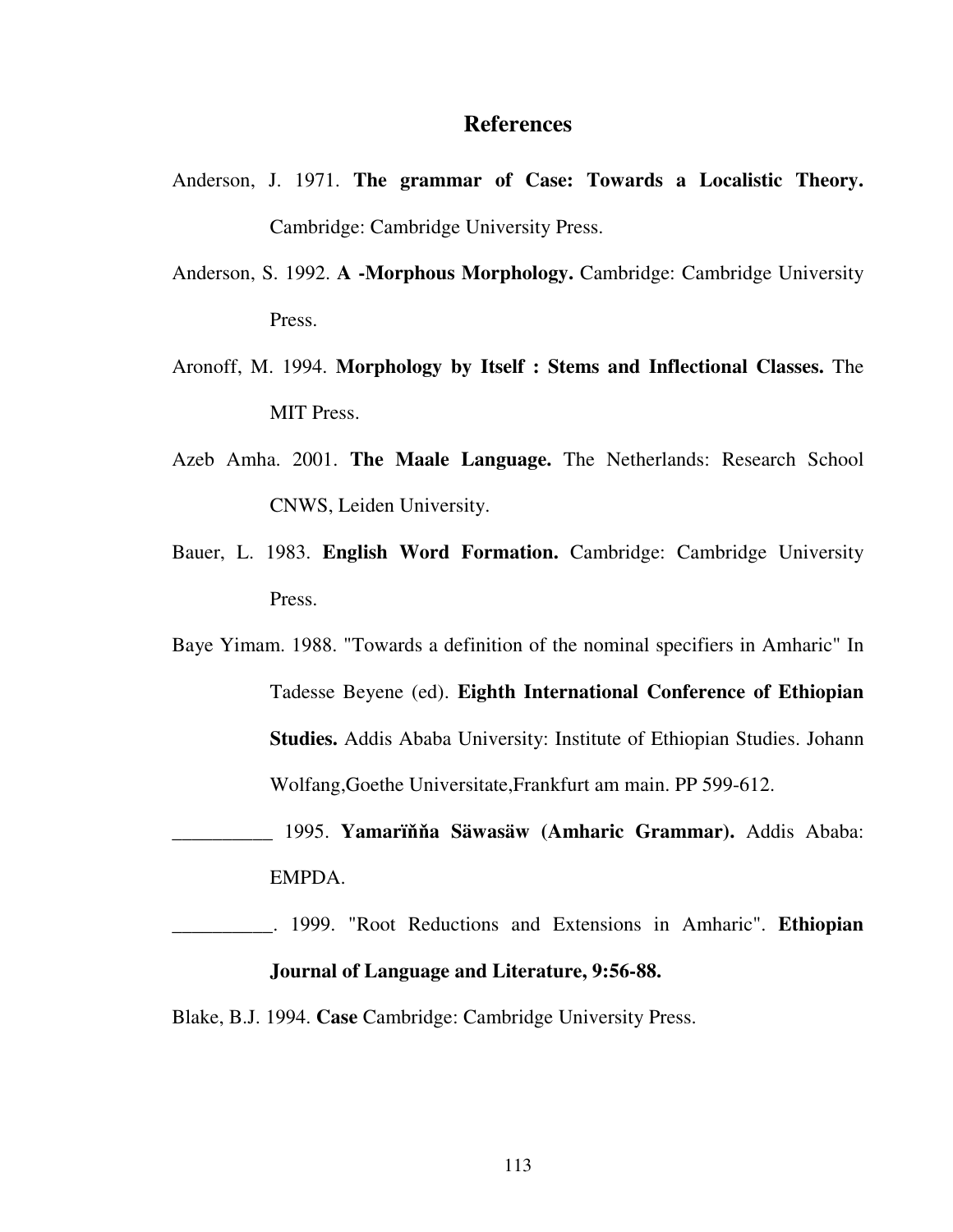- Berhanu Chamora. 1996. "Consonant distribution in Inor". In Grover, H. (ed.) **Essays on Gurage Language and Culture.** Wiesbaden: Otto Harrassowitz, PP. 53-67.
- Bybee, J.L. 1985. **Morphology: A Study of the relation between meaning and form.** Amsterdam: John Benjamins publishing Company.

Comrie, B. 1976. **Aspect.** Cambridge: Cambridge University Press.

- Central Statistical Authority. 1998. **The 1994 population and Housing Census of Ethiopia: Result at country level.** Addis Ababa: Central Statistical authority
- Degif Petros. 1994. "Prefix Necessating Stems in Chaha". In Harold G.M. (ed.) **New Trends in Ethiopian Studies.** Proceedings of the12th International Conference of Ethiopian Studies. Lawrenceville, NJ: The red sea press, PP 1220-1233.
- \_\_\_\_\_\_\_\_. 1996. "Sonorant alternations in Chaha". In Grover, Hudson (ed.) **Essays on Gurage Language and Culture.** Wiesbaden: Otto Harrassowitz, PP 123- 173.
- \_\_\_\_\_\_\_. 1997. **The Sound system of Chaha.** Ph.D. Dissertation, University du Québecà Montréal.
- Durand, J. 1990. **Generative and non-Linear Phonology.** Longman group UK Limited.
- Getu Kebede. 2000. **Verb Morphology of Eža.** Senior essay. Addis Ababa University, Department of Linguistics (Unpublished).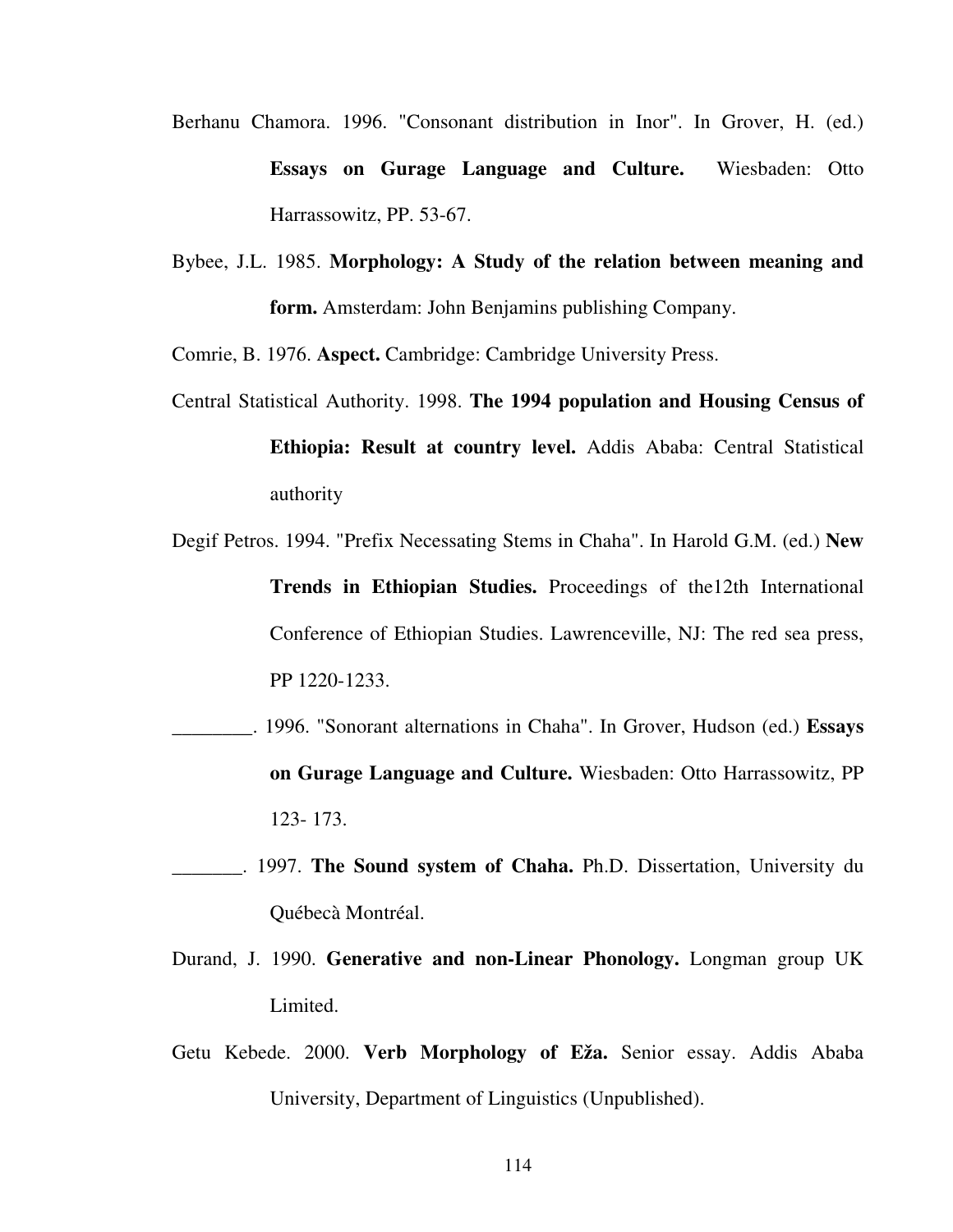- Greenberg, J.H. 1978. "Generalizations about Numeral Systems". In Greenberg J.H. (ed.) **Universals of Human Language.** California: Stanford University Press. PP. 249-295.
- Hetzron, R. 1969. **The Classification of Ethio-Semitic Languages.** University of California. (Memo).
- \_\_\_\_\_\_\_\_. 1971. "Internal Labialisation in the tt- group of Outer South- Ethiopic". **Journal of the American Oriental Society.** 91: 192-207.
- \_\_\_\_\_\_\_. 1977. **The Gunnän- Gurage Languages.** Naples: Institutor Oriental di Napoli.
- 1996. "The two futures in Central and Peripheral West Gurage". In Grover, H. (ed.) **Essays on Gurage Language and Culture.** Wiesbaden: Otto Harrassowitz, PP. 101-173.
- Hetzron, R. & Bender, M.L. 1976. "The Ethio Semitic Languages."In Bender, M.L ., Donald, B., Robert, C. and Charles, F. (eds,). **Language in Ethiopia**. London Oxford University Press.
- Hirut Woldemariam.1998. "An Autosegmental Approach To Geez –Based Amharic Plural Nouns" **Ethiopian Journal of Language and Literature**. Addis Ababa University. Institute of Language Studies

Kenstowicz, M. 1994. **Phonology in Generative Grammar**. Blackwell publishers.

- Leslau, W. 1950. **Ethiopic Documents: Gurage.** New York: The Viking fund, inc.
- .1951.Archaic features in South-Ethiopic. **Journal of American Oriental Society**. 71:212-30.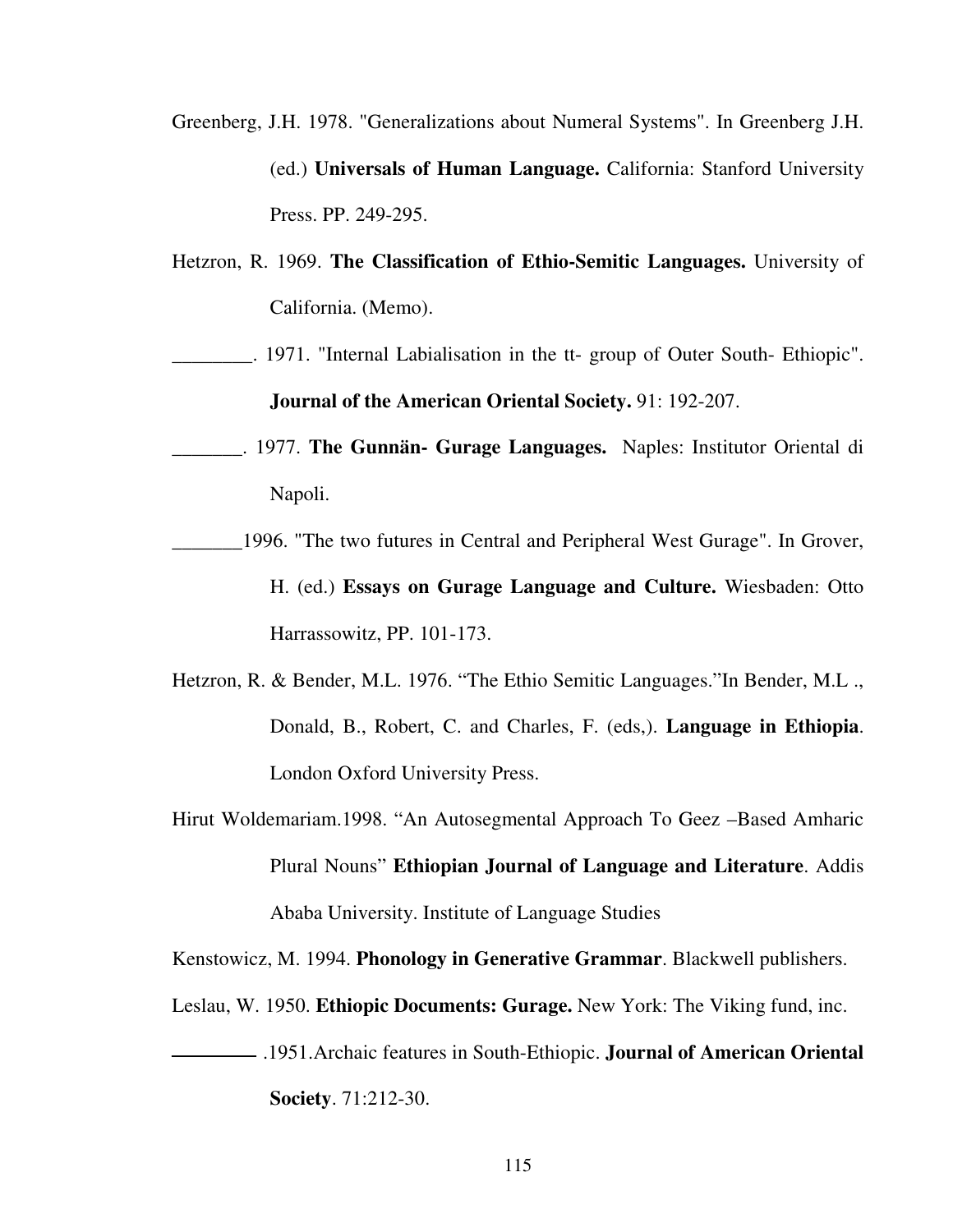- \_\_\_\_\_\_\_\_. 1967. "The jussive in Eža". **Journal of Semitic Studies**. Manchester, V. 12, No 1. PP. 65-82.
- \_\_\_\_\_\_\_\_. 1969. "Eža riddles" In **Da Rassegna di studi Ethiopic. 23: 43-78.**
- \_\_\_\_\_\_\_\_. 1969 "Toward a Classification of the Gurage dialects". **Journal of Semitic Studies**. 14: 96-109.
- \_\_\_\_\_\_\_\_. 1981. **Ethiopian speak: Studies in Cultural background**, **Muher.** Wiesbaden: Franz Steiner Verlang Gmbh.

\_\_\_\_\_\_\_1992. **Gurage Studies: Collected Articles.** Wiesbaden: Otto Harrassowitz.

- Lyons, J. 1968. **Introduction to Theoretical Linguistics.** Cambridge: Cambridge University Press.
- Malkiel, Y. 1978. "Derivational Categories". In Greenberg. J.H. (ed.) **Universals of Human Language.** California: Stanford University Press. PP. 125-149.

Matthews,P.H 1991. **Morphology**. Cambridge: Cambridge University Press.

- McCarthy, J. 1981. "A prosodic theory of non-concatenative Morphology". **Linguistic Inquiry,** 12:373-418.
- Palmer, F.R.1994.**Grammatical Roles and Relations.** Cambridge: Cambridge: University Press.
	- Robey, D. 1973. **Structuralism: An introduction.** London: Oxford University Press.
	- Rose, S. 1996. "Allomorphy and Morphological Categories in Muher". In Grover, H. (ed.) **Essays on Gurage Language and Culture.** Wiesbaden: Otto Harrassowitz, PP. 205-227.